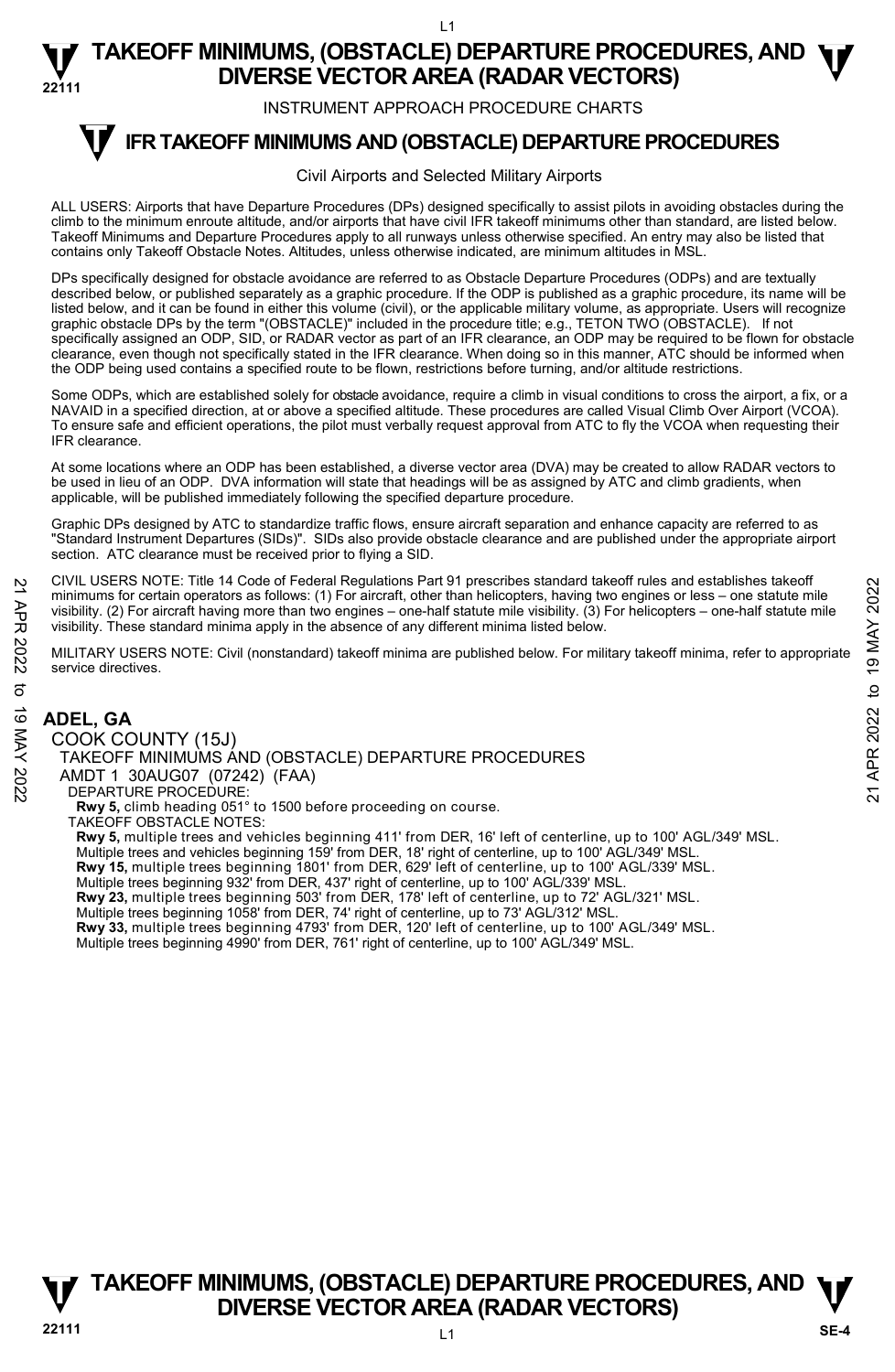### **ALABASTER, AL**

SHELBY COUNTY (EET)

TAKEOFF MINIMUMS AND (OBSTACLE) DEPARTURE PROCEDURES

AMDT 3 12MAR09 (09071) (FAA)

TAKEOFF MINIMUMS:

**Rwy 16,** 300-1¼ .<br>**Rwy 34,** 300-1 w/ min. climb of 310' per NM to 1500, or 1000-2½ for climb in visual conditions.

DEPARTURE PROCEDURE:

**Rwy 34,** for climb in visual conditions: Cross Shelby County Airport at or above 1400 MSL before proceeding on course.

TAKEOFF OBSTACLE NOTES:

**Rwy 16,** rising terrain beginning 30' from DER.

Trees beginning 4' from DER, 648' left to 826' right of centerline, up to 100' AGL/759' MSL.

T-L towers beginning 1165' from DER, 490' left of centerline, up to 98' AGL/704' MSL.

Buildings 1569' from DER, 89' left of centerline, up to 38' AGL/657' MSL.

**Rwy 34,** rising terrain beginning 132' from DER.<br>Trees beginning 240' from DER, 1498' left to 3865' right of centerline, up to 100' AGL/799' MSL.

T-L towers beginning 1821' from DER, 646' right of centerline, up to 89' AGL/715' MSL.

Buildings beginning 1562' from DER, 87' left of centerline up to 31' AGL/661' MSL.

Buildings beginning 1863' from DER, 135' right of centerline, up to 45' AGL/668' MSL. Tower 2.08 NM from DER, 513' left of centerline, 220' AGL/919' MSL.

### **ALBANY, GA**

SOUTHWEST GEORGIA RGNL (ABY)

TAKEOFF MINIMUMS AND (OBSTACLE) DEPARTURE PROCEDURES

ORIG-B 26MAR20 (20086) (FAA)

TAKEOFF MINIMUMS:

**Rwy 35**, 300-2 or std. w/min. climb of 255' per NM to 600.

DEPARTURE PROCEDURE

**Rwy 5,** climb heading 047° to 700 before turning left.

**Rwy 35,** climb heading 347° to 700 before turning right.

TAKEOFF OBSTACLE NOTES:

**Rwy 5,** trees and tank beginning 913' from DER, 383' left of centerline, up to 127' AGL/329' MSL. Ref 2022 to 19 March 2022 to 19 May 3, climb heading 347° to 700 before turning right.<br>
TAKEOFF OBSTACLE NOTES:<br>
THE TAKEOFF OBSTACLE NOTES:<br>
These beginning 1985' from DER, 379' right of centerline, up to 79' AGL/275' MS

Trees beginning 1985' from DER, 797' right of centerline, up to 79' AGL/275' MSL.

**Rwy 17,** trees beginning 1044' from DER, 310' left of centerline, up to 59' AGL/253' MSL.

Trees beginning 1977' from DER, 81' right of centerline, up to 92' AGL/286' MSL.<br>**Rwy 23,** tree 1461' from DER, 793' left of centerline, 81' AGL/250' MSL.

Pole 1093' from DER, 731' left of centerline, 61' AGL/230' MSL.

**Rwy 35,** trees beginning 426' from DER, 14' left of centerline, up to 82' AGL/277' MSL.

Trees beginning 477' from DER, 14' right of centerline, up to 58' AGL/253' MSL.

### **ALBERTVILLE, AL**

ALBERTVILLE RGNL/THOMAS J BRUMLIK FLD (8A0)

TAKEOFF MINIMUMS AND (OBSTACLE) DEPARTURE PROCEDURES

ORIG 30AUG07 (21336) (FAA)

TAKEOFF OBSTACLE NOTES:

**Rwy 5,** trees beginning 18' from DER, 353' left of centerline, up to 56' AGL/1088' MSL. Trees beginning 724' from DER, 676' right of centerline, up to 60' AGL/1092' MSL. Poles beginning 12' from DER, 428' left of centerline, up to 24' AGL/1056' MSL. Terrain beginning 30' from DER, 108' left of centerline, 0' AGL/1047' MSL. Terrain 30' from DER, 58' right of centerline, 0' AGL/1050' MSL. **Rwy 23,** trees beginning 47' from DER, 469' right of centerline, up to 14' AGL/1017' MS\*-L.<br>Terrain 36' from DER, 346' right of centerline, 0' AGL/1004' MSL.

### **ALEXANDER CITY, AL**

THOMAS C RUSSELL FLD (ALX)

TAKEOFF MINIMUMS AND (OBSTACLE) DEPARTURE PROCEDURES

AMDT 3 26JUN14 (21224) (FAA)

TAKEOFF MINIMUMS:

**Rwy 36,** 300-1 or std. w/min. climb of 385' per NM to 1000.

DEPARTURE PROCEDURE:

**Rwy 36,** climb heading 002° to 1300 before turning right.

TAKEOFF OBSTACLE NOTES:

**Rwy 18,** rising terrain beginning 6' from DER, 196' right of centerline, up to 613' MSL.<br>Trees and fence beginning 131' from DER, 345' right of centerline, up to 100' AGL/704' MSL.

Trees beginning 3233' from DER, 536' right of centerline, up to 100' AGL/693' MSL.

Trees beginning 3772' from DER, 1093' left of centerline, up to 100' AGL/723' MSL.

**Rwy 36**, poles beginning 165' from DER, 4' right and 109' left of centerline, up to 45' AGL/711' MSL.<br>Rising terrain beginning 94' from DER, 265' right of centerline, up to 708' MSL.

Trees and buildings beginning 15' from DER, 443' left of centerline, up to 100' AGL/709' MSL. **CON'T**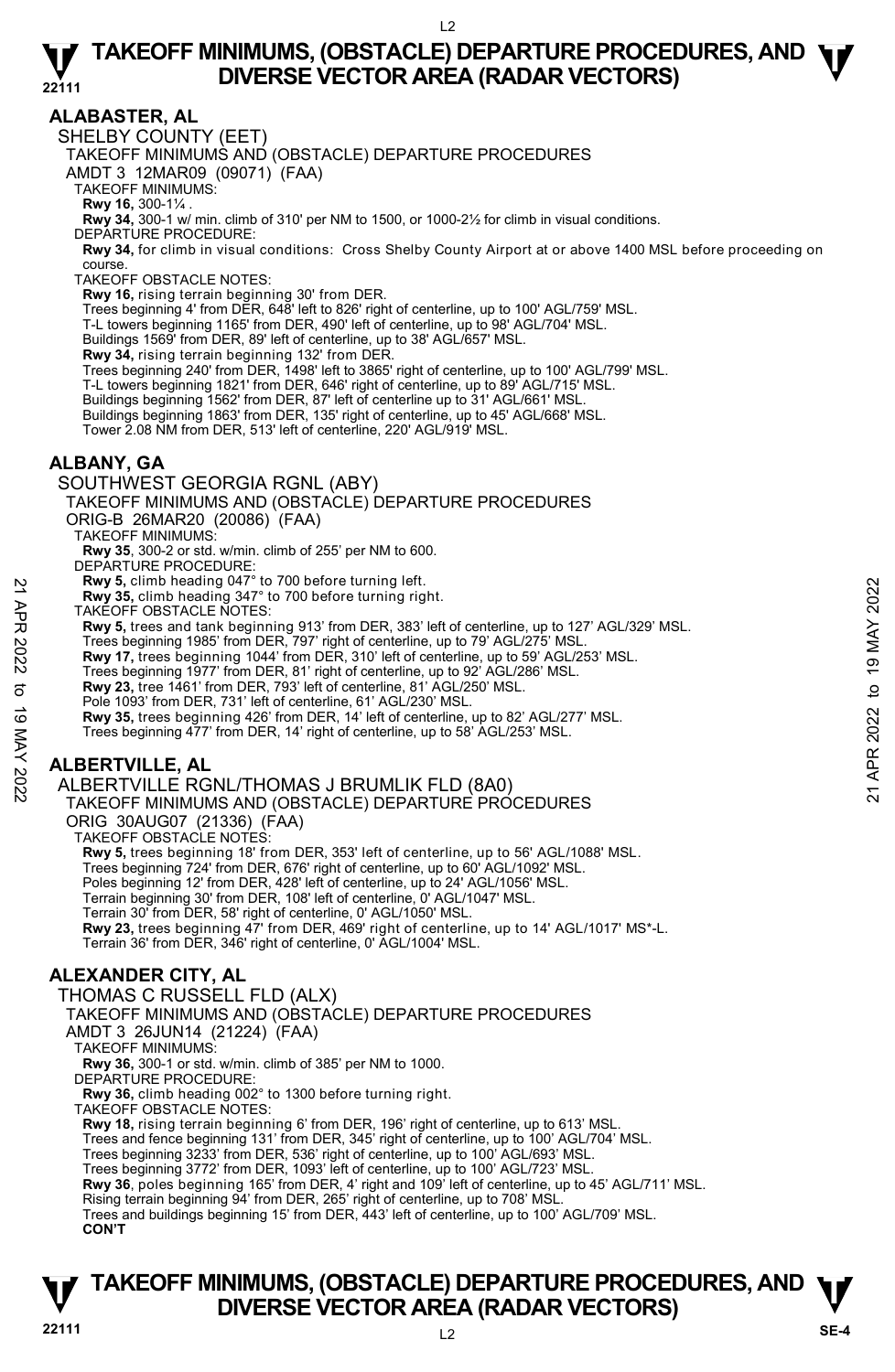### **ALEXANDER CITY, AL (CON'T)**

THOMAS C RUSSELL FLD (ALX) (CON'T)

**Rwy 36 (CON'T),** trees beginning 324' from DER, 74' right of centerline, up to 100' AGL/741' MSL. Trees, poles and buildings beginning 630' from DER, 3' left of centerline, up to 100' AGL/806' MSL. Trees, poles and sign beginning 667' from DER, 32' right of centerline, up to 100' AGL/747' MSL. Poles, trees, buildings and tank beginning 2336' from DER, 113' left of centerline, up to 137' AGL/860' MSL.

Poles beginning 3826' from DER, 164' right of centerline, up to 97' AGL/817' MSL.

### **ALICEVILLE, AL**

GEORGE DOWNER (AIV)

TAKEOFF MINIMUMS AND (OBSTACLE) DEPARTURE PROCEDURES

ORIG 03APR14 (14093) (FAA)

DEPARTURE PROCEDURE

**Rwy 6,** climb heading 064° to 2000 before turning.

**Rwy 24,** climb heading 244° to 2000 before turning.

TAKEOFF OBSTACLE NOTES:

**Rwy 6,** vehicle on road, trees, buildings and power poles abeam DER, left and right of centerline, up to 100' AGL/279' MSL.

**Rwy 24,** trees, and power poles abeam DER, left and right of centerline, up to 100' AGL/289' MSL.

### **ALMA, GA**

BACON COUNTY (AMG) TAKEOFF MINIMUMS AND (OBSTACLE) DEPARTURE PROCEDURES ORIG-B 05DEC19 (19339) (FAA) TAKEOFF OBSTACLE NOTES: **Rwy 16,** trees beginning 10' from DER, 10' right of centerline, up to 256' MSL. Trees beginning 11' from DER, 247' left of centerline, up to 230' MSL. Trees beginning 133' from DER, 231' left of centerline, up to 238' MSL. Trees beginning 293' from DER, 398' left of centerline, up to 256' MSL. Trees beginning 414' from DER, 79' left of centerline, up to 257' MSL. Trees beginning 2441' from DER, 303' left of centerline, up to 265' MSL. Trees beginning 2523' from DER, 264' left of centerline, up to 267' MSL.<br>**Rwy 34,** pole 38' from DER, 479' right of centerline, 224' MSL. Tree, building, pole, sign beginning 127' from DER, 310' left of centerline, up to 261' MSL. Poles beginning 249' from DER, 478' right of centerline, up to 225' MSI Tree, pole beginning 407' from DER, 495' right of centerline, up to 259' MSL. Tree, pole, tank beginning 501' from DER, 11' right of centerline, up to 280' MSL. Trees beginning 1299' from DER, 195' left of centerline, up to 268' MSL. Tree 1364' from DER, 671' left of centerline, 276' MSL. Trees beginning 1405' from DER, 327' left of centerline, up to 285' MSL. Tree, pole beginning 1688' from DER, 396' left of centerline, up to 287' MSL. Tree, pole beginning 1751' from DER, 235' left of centerline, up to 294' MSL. Tree 2961' from DER, 958' right of centerline, 284' MSL. Trees beginning 2977' from DER, 1032' right of centerline, up to 288' MSL. Trees beginning 3044' from DER, 1136' right of centerline, up to 294' MSL. Trees beginning 3236' from DER, 1136' right of centerline, up to 295' MSL. 22 Trees beginning 407 if om DER, 303' left of centerline, up to 257' MSL.<br>
Trees beginning 2441' from DER, 203' left of centerline, up to 265' MSL.<br>
Trees beginning 2523' from DER, 204' left of centerline, up to 267' MSL.

### **AMERICUS, GA**

JIMMY CARTER RGNL (ACJ)

TAKEOFF MINIMUMS AND (OBSTACLE) DEPARTURE PROCEDURES

AMDT 2A 25JUL13 (13206) (FAA)

TAKEOFF OBSTACLE NOTES:

**Rwy 5,** fence 26' from DER, 471' left of centerline, 13' AGL/464' MSL.

Trees beginning 179' from DER, left and right of centerline, up to 90' AGL/541' MSL.

**Rwy 10,** trees beginning 35' from DER, left and right of centerline, up to 116' AGL/557' MSL. **Rwy 23,** vehicles on roadway abeam DER, 179' left of centerline, up to 15' AGL/481' MSL.

Trees beginning 65' from DER, left and right of centerline, up to 92' AGL/537' MSL.

Poles beginning 1085' from DER, 310' right of centerline, up to 44' AGL/505' MSL.

**Rwy 28,** vehicles on roadway 479' from DER, 619' right of centerline, up to 15' AGL/484' MSL.

Trees beginning 2275' from DER, 285' left of centerline, up to 100' AGL/569' MSL.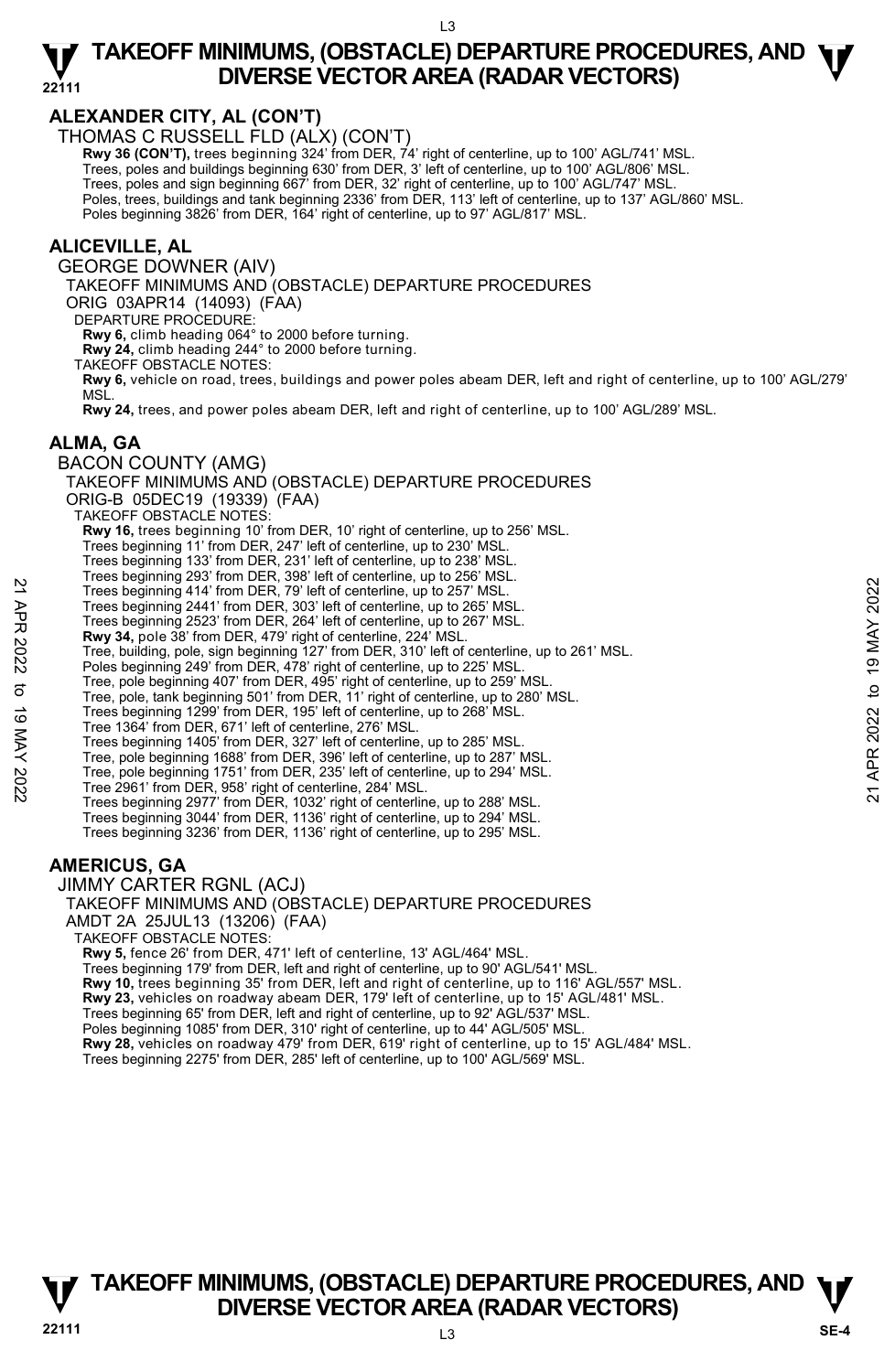**22111 ANDALUSIA/OPP, AL**  SOUTH ALABAMA RGNL AT BILL BENTON FLD (79J) TAKEOFF MINIMUMS AND (OBSTACLE) DEPARTURE PROCEDURES AMDT 1 28SEP06 (21140) (FAA) TAKEOFF OBSTACLE NOTES: **Rwy 11**, multiple trees beginning 379' from DER, 279' left of centerline, up to 59' AGL/368' MSL. Multiple trees beginning 1478' from DER, 687' right of centerline, up to 71' AGL/380' MSL. **Rwy 29,** multiple trees beginning 93' from DER, 490' left of centerline, up to 85' AGL/394' MSL. Multiple trees beginning 40' from DER, 353' right of centerline, up to 66' AGL/375' MSL. **ANNISTON, AL**  ANNISTON RGNL (ANB) TAKEOFF MINIMUMS AND (OBSTACLE) DEPARTURE PROCEDURES AMDT 7 17AUG17 (17229) (FAA) TAKEOFF MINIMUMS: **Rwy 5,** std. w/ min. climb of 329' per NM to 2600. **Rwy 23,** std. w/ min. climb of 223' per NM to 3800. DEPARTURE PROCEDURE: **Rwy 5,** climb heading 052° to 2600 before proceeding on course. **Rwy 23,** climb heading 232° to 2500 before proceeding on course. TAKEOFF OBSTACLE NOTES: **Rwy 5,** tree, railroad beginning 0' from DER, 435' left of centerline, up to 679' MSL. Pole 507' from DER, 548' right of centerline, 20' AGL/636' MSL. Tree 1147' from DER, 731' left of centerline, 689' MSL. Tree 1971' from DER, 262' right of centerline, 690' MSL. Tree 1992' from DER, 850' left of centerline, 706' MSL. Sign, pole, tree beginning 2269' from DER, 394' left of centerline, up to 63' AGL/712' MSL. Tree 2413' from DER, 481' right of centerline, 692' MSL. Tree 2573' from DER, 221' right of centerline, 695' MSL. Tree 2695' from DER, 518' right of centerline, 698' MSL. Tree 2974' from DER, 772' left of centerline, 717' MSL. Tree 3048' from DER, 297' right of centerline, 718' MSL. **Rwy 23,** tree 4545' from DER, 1237' left of centerline, 717' MSL. **ASHBURN, GA**  TURNER COUNTY (75J) TAKEOFF MINIMUMS AND (OBSTACLE) DEPARTURE PROCEDURES ORIG 12OCT17 (17285) (FAA) TAKEOFF MINIMUMS: **Rwy 35,** std. w/min. climb of 290' per NM to 700 or 900-2½ for VCOA. VCOA: **Rwy 35,** obtain ATC approval for VCOA when requesting IFR clearance. Climb in visual conditions to cross Turner County airport at or above 1100 before proceeding on course. TAKEOFF OBSTACLE NOTES: **Rwy 17,** tree 83' from DER, 419' right of centerline, 440' MSL. Tree 142' from DER, 342' left of centerline, 422' MSL. Tree 157' from DER, 448' left of centerline, 438' MSL. Trees beginning 162' from DER, 165' right of centerline, up to 447' MSL. Trees beginning 262' from DER, 200' left of centerline, up to 440' MSL. Tree and building beginning 511' from DER, 347' right of centerline, up to 449' MSL. Trees beginning 754' from DER, 281' right of centerline, up to 455' MSL. **Rwy 35,** tree 902' from DER, 736' left of centerline, 480' MSL. Trees beginning 1113' from DER, 32' left of centerline, up to 498' MSL. Tree 1331' from DER, 451' right of centerline, 474' MSL. Tree 1343' from DER, 650' right of centerline, 475' MSL. Tree 1384' from DER, 248' right of centerline, 478' MSL. Trees beginning 1413' from DER, 118' right of centerline, up to 479' MSL. Trees beginning 1513' from DER, 38' right of centerline, up to 484' MSL. Tree 2721' from DER, 623' right of centerline, 487' MSL. Trees, building beginning 2806' from DER, 71' right of centerline, up to 497' MSL. Trees beginning 3689' from DER, 37' right of centerline, up to 509' MSL. Light poles beginning 4046' from DER, 356' left of centerline, up to 84' AGL/508' MSL. Sign 5913' from DER, 156' right of centerline, 159' AGL/577' MSL. Antenna 1 NM from DER, 454' left of centerline, 177' AGL/615' MSL. Tower 1.8 NM from DER, 477' right of centerline, 276' AGL/704' MSL. Tower 1.8 NM from DER, 468' right of centerline, 285' AGL/716' MSL. Tree 2994' from DER, 712' left of centerline, 898' MSL.<br>
Tree 2994' from DER, 712' left of centerline, 717' MSL.<br>
Tree 3048' from DER, 297' right of centerline, 718' MSL.<br> **ASHBURN, GA<br>
TURNER COUNTY (75J)**<br> **ASHBURN, GA**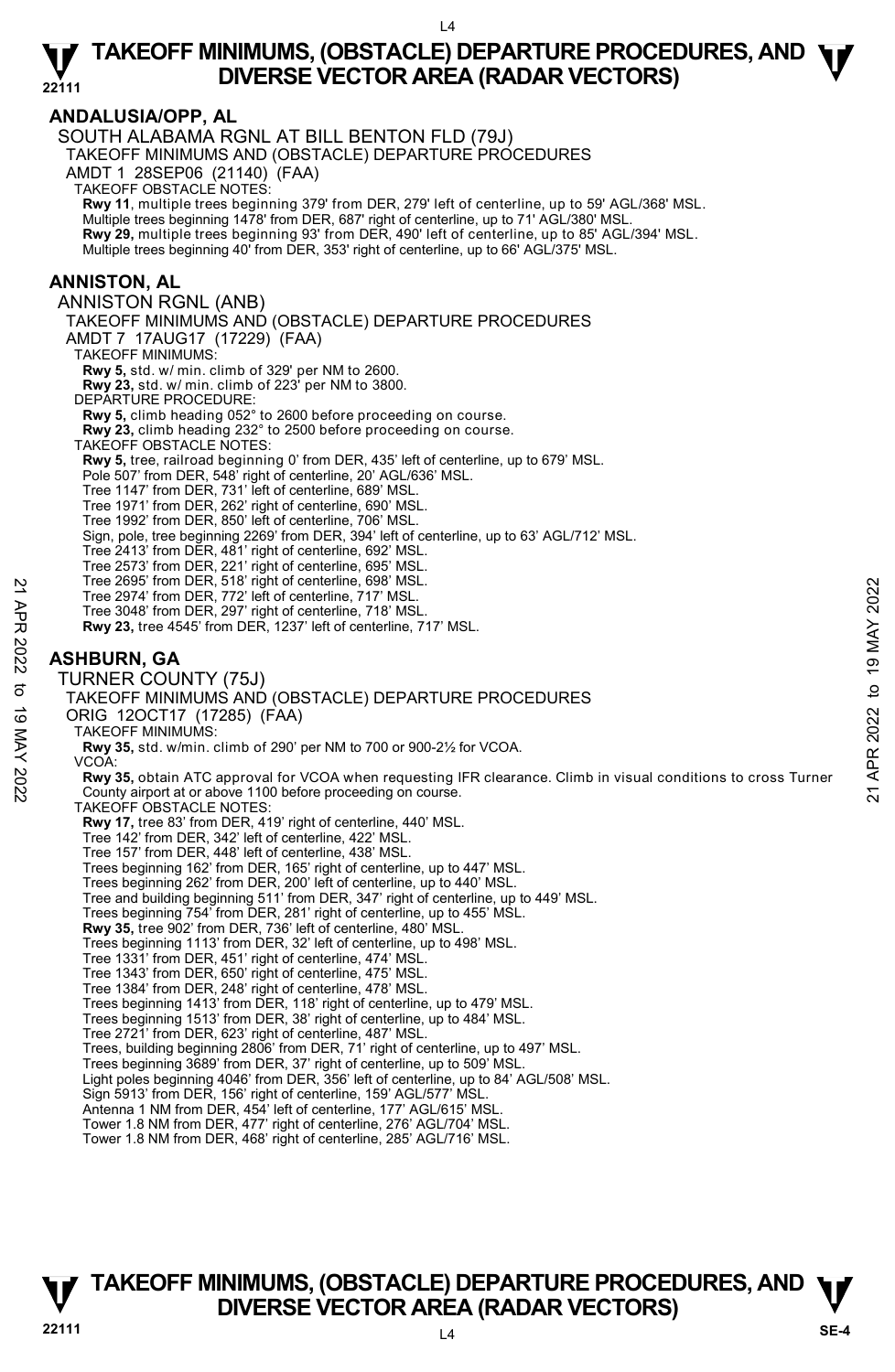### **ATHENS, GA**

ATHENS/BEN EPPS (AHN) TAKEOFF MINIMUMS AND (OBSTACLE) DEPARTURE PROCEDURES AMDT 2 15OCT15 (15288) (FAA) DEPARTURE PROCEDURE: **Rwy 2,** climb heading 027° to 2300 before turning west. TAKEOFF OBSTACLE NOTES: **Rwy 2,** multiple trees beginning 8' from DER, 495' right of centerline, up to 88' AGL/866' MSL. Building 165' from DER, 393' left of centerline, 17' AGL/819' MSL. Multiple poles beginning 652' from DER, 605' left of centerline, up to 38' AGL/832' MSL. Multiple trees beginning 652' from DER, 617' left of centerline, up to 90' AGL/875' MSL. **Rwy 9,** tree 671' from DER, 631' left of centerline, 100' AGL/839' MSL. **Rwy 20,** multiple trees, terrain, and bushes beginning 41' from DER, 421' left of centerline, up to 108' AGL/873' MSL. Multiple trees and terrain beginning 74' from DER, 403' right of centerline, up to 112' AGL/868' MSL. Multiple poles beginning 359' from DER, 584' left of centerline, up to 51' AGL/822' MSL. Poles beginning 656' from DER, 608' right of centerline, up to 35' AGL/803' MSL. Building 1122' from DER, 285' left of centerline, 37' AGL/805' MSL. **Rwy 27,** fence 87' from DER, 255' left of centerline, 13' AGL/758' MSL. Multiple trees beginning 106' from DER, 456' right of centerline, up to 104' AGL/807' MSL. Multiple trees beginning 604' from DER, 638' left of centerline, up to 107' AGL/819' MSL. Tower 1023' from DER, 365' left of centerline, 77' AGL/791' MSL. **ATLANTA, GA**  ATLANTA RGNL FALCON FLD (FFC) TAKEOFF MINIMUMS AND (OBSTACLE) DEPARTURE PROCEDURES AMDT 2 10MAR11 (21168) (FAA) TAKEOFF MINIMUMS: **Rwy 31,** 300-1. TAKEOFF OBSTACLE NOTES: **Rwy 13,** trees beginning 960' from DER, 51' right of centerline, up to 98' AGL/877' MSL. Trees beginning 377' from DER, 465' left of centerline, up to 88' AGL/887' MSL. **Rwy 31,** trees beginning 288' from DER, 538' right of centerline, up to 100' AGL/999' MSL. ATLANTA SPEEDWAY (HMP) TAKEOFF MINIMUMS AND (OBSTACLE) DEPARTURE PROCEDURES AMDT 2B 17JUN21 (21168) (FAA) TAKEOFF OBSTACLE NOTES: **Rwy 6,** vehicles on road, 249' from DER, crossing extended runway centerline, up to 914' MSL. Tree 273' from DER, 502' left of centerline, 999' MSL. Trees, beginning 1409' from DER, 145' left of centerline, up to 999' MSL. Trees, beginning 1490' from DER, 3' right of centerline, up to 979' MSL. **Rwy 24,** trees, beginning 634' from DER, 169' right of centerline, up to 919' MSL. Trees, beginning 1265' from DER, 168' left of centerline, up to 919' MSL. Tree 1318' from DER, 466' right of centerline, 939' MSL. Trees, beginning 1875' from DER, 15' left of centerline, up to 939' MSL. Tree 3349' from DER, 654' left of centerline, 959' MSL. T-l tower 3401' from DER, 555' left of centerline, 969' MSL. T-l twr 3443' from DER, 336' right of centerline, 949' MSL. COBB COUNTY INTL/MCCOLLUM FLD (RYY) TAKEOFF MINIMUMS AND (OBSTACLE) DEPARTURE PROCEDURES AMDT 2B 03JAN19 (21336) (FAA) TAKEOFF MINIMUMS: **Rwy 9,** 200-1¾ or std. w/min. climb of 223' per NM to 1400, or alternatively, with std. takeoff minimums and normal 200' per NM climb gradient, takeoff must occur no later than 1800' prior to DER. **Rwy 27,** 300-1¾. DEPARTURE PROCEDURE: **Rwy 9,** climb heading 093° to 1900 before proceeding south. **Rwy 27,** climb heading 273° to 1600 before proceeding southeast. TAKEOFF OBSTACLE NOTES: **Rwy 9,** vertical structure 27' from DER, 376' right of centerline, 1005' MSL. Vertical structure, tree beginning 1048' from DER, 559' left of centerline, up to 1039' MSL. Tree 1880' from DER, 929' right of centerline, 1078' MSL. Trees beginning 2265' from DER, 872' right of centerline, up to 1085' MSL. Trees beginning 2472' from DER, 840' right of centerline, up to 1086' MSL.<br>**Rwy 27,** transmission line 81' from DER, 371' left of centerline, 25' AGL/1073' MSL.<br>Pole, building, terrain, fence beginning 81' from DER, 9' lef Pole, terrain beginning 116' from DER, 177' right of centerline, up to 1079' MSL. Pole 237' from DER, 449' right of centerline, 1081' MSL. Tree 323' from DER, 429' left of centerline, 1088' MSL. Pole beginning 376' from DER, 159' right of centerline, up to 1088' MSL. Pole beginning 457' from DER, 262' right of centerline, up to 1090' MSL. **CON'T**  21 A Rees beginning 900 Trom DER, 465' left of centerline, up to 98' AGL/897' MSL.<br>
Trees beginning 377' from DER, 465' left of centerline, up to 88' AGL/897' MSL.<br>
Rwy 31, trees beginning 288' from DER, 538' right of cen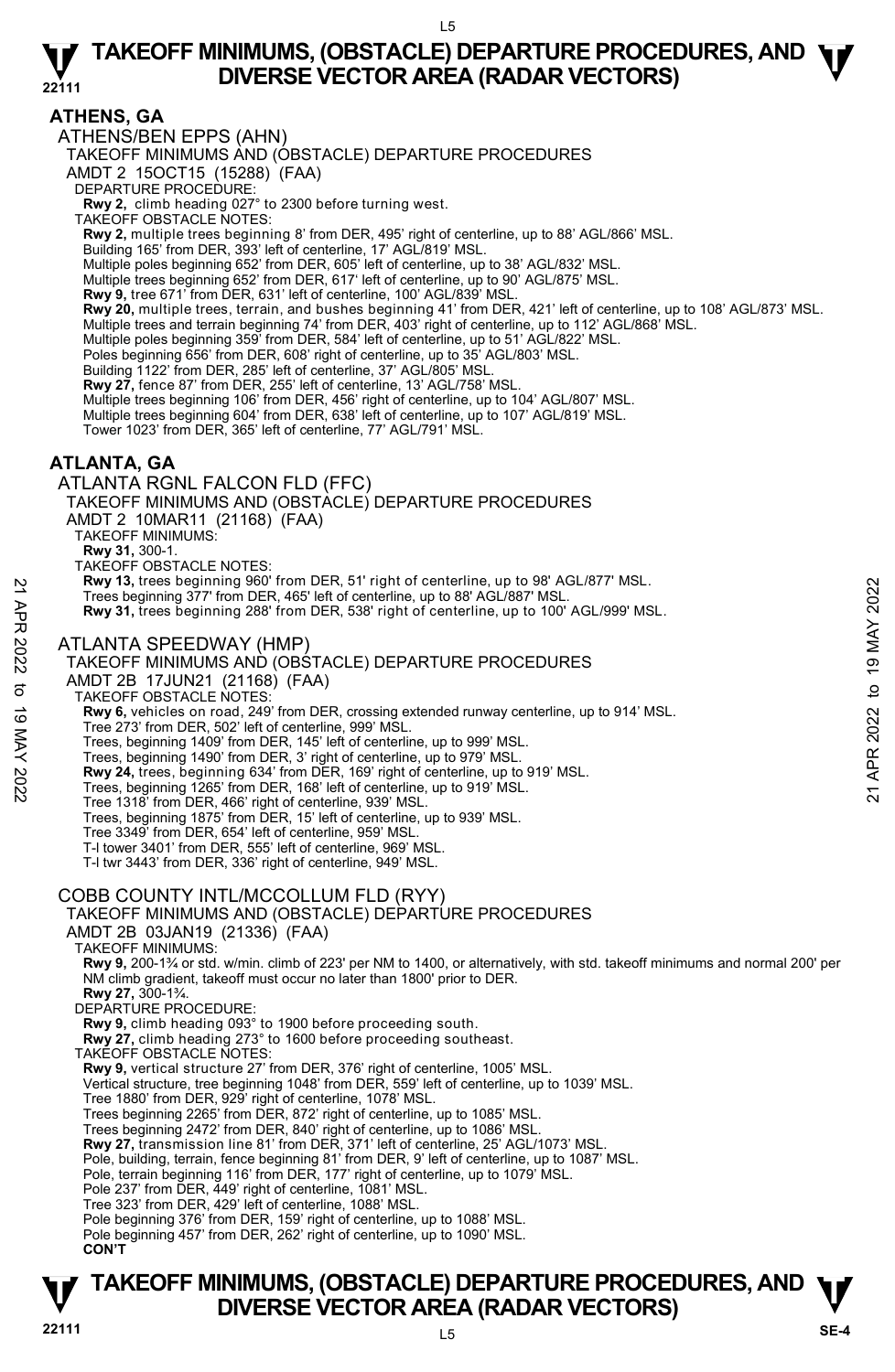#### L6

#### **22111 TAKEOFF MINIMUMS, (OBSTACLE) DEPARTURE PROCEDURES, AND**  $\Psi$ **<br>DIVERSE VECTOR AREA (RADAR VECTORS) DIVERSE VECTOR AREA (RADAR VECTORS)**

### **ATLANTA, GA (CON'T)**

COBB COUNTY INTL/MCCOLLUM FLD (RYY) (CON'T)

**Rwy 27 (CON'T),** pole, tree, building, traverse way beginning 524' from DER, 113' right of centerline, up to 1096' MSL.<br>Trees beginning 587' from DER, 36' left of centerline, up to 1095' MSL.

Tree, traverse way beginning 1267' from DER, 61' left of centerline up to 1106' MSL.

Tree, terrain beginning 1360' from DER, 25' right of centerline, up to 1137' MSL. Pole, tree beginning 1436' from DER, 5' left of centerline, up to 1132' MSL.

Tree 1562' from DER, 905' right of centerline, 1142' MSL.

Sign, building, pole, terrain, tree beginning 1572' from DER, 122' right of centerline, up to 1160' MSL.

Tree, terrain beginning 1840' from DER, 15' left of centerline, up to 1137' MSL. Pole, terrain beginning 1955' from DER, 72' right of centerline, up to 1176' MSL.

Sign 2068' from DER, 877' right of centerline, 1183' MSL.

Pole, tree, tower beginning 2090' from DER, 466' right of centerline, up to 1184' MSL. Tree 2092' from DER, 850' left of centerline, 1146' MSL.

Tree, terrain, pole, building beginning 2106' from DER, 11' left of centerline, up to 1155' MSL.

Pole, terrain beginning 2302' from DER, 118' right of centerline, up to 1190' MSL.

Pole, terrain beginning 2418' from DER, 129' right of centerline, up to 1191' MSL. Tree, pole beginning 2677' from DER, 185' right of centerline, up to 1199' MSL.

Tree 2798' from DER, 315' right of centerline, 1207' MSL.

Building, pole, terrain, vegetation beginning 2852' from DER, 246' left of centerline, up to 1156' MSL.<br>Trees beginning 2887' from DER, 172' right of centerline, up to 1214' MSL.

Tree, pole beginning 2999' from DER, 13' left of centerline, up to 1209' MSL.

Trees beginning 3083' from DER, 103' right of centerline, up to 1225' MSL.

Tree 3184' from DER, 23' left of centerline, 1213' MSL.

Trees beginning 3185' from DER, 32' left of centerline, up to 1215' MSL.

Trees beginning 4467' from DER, 101' left of centerline, up to 1197' MSL.

### COVINGTON MUNI (CVC)

TAKEOFF MINIMUMS AND (OBSTACLE) DEPARTURE PROCEDURES AMDT 2 15NOV12 (12320) (FAA)

TAKEOFF MINIMUMS:

**Rwy 28,** 200-1 or std. w/min. climb of 259' per NM to 1100.

TAKEOFF OBSTACLE NOTES:

**Rwy 10,** terrain 19' from DER, 485' left of centerline, 817' MSL.

Trees beginning 1400' from DER, 301' left of centerline, up to 75' AGL/875' MSL.

Pole 988' from DER, 107' right of centerline, 34' AGL/844' MSL.

Tree 3903' from DER, 1535' right of centerline, 82' AGL/922' MSL.<br>**Rwy 28,** trees beginning 1066' from DER, 35' left of centerline, up to 115' AGL/ 875' MSL.

Trees beginning 2518' from DER, 144' left of centerline, up to 114' AGL/894' MSL.

Water tower 5029' from DER, 1580' left of centerline, 168' AGL/961' MSI

Trees beginning 1287' from DER, 435' right of centerline, up to 128' AGL/888' MSL.

### DEKALB-PEACHTREE (PDK)

# TAKEOFF MINIMUMS AND (OBSTACLE) DEPARTURE PROCEDURES TAKEOFF MINIMUMS:<br>
TWE 202-1 or std. Wmin. climb of 259' per NM to 1100.<br>
TAKEOFF OBSTACLE NOTES:<br>
Trees beginning 1400' from DER, 485' left of centerline, up to 75' AGL/875' MSL.<br>
Trees beginning 1400' from DER, 101' left

AMDT 3A 12AUG21 (22111) (FAA)

TAKEOFF MINIMUMS:

**Rwys 3L, 21R,** NA-Environmental.

**Rwy 3R,** 200-1⅜ or std. w/min. climb of 351' per NM to 1300.

**Rwy 21L,** std. w/min. climb of 211' per NM to 2000 or 1500-3 for VCOA.

 **Rwy 34,** std. w/min. climb of 242' per NM to 1700 or 1500-3 for VCOA.

DEPARTURE PROCEDURE:

**Rwy 16,** climb on heading 162° to 2000 before proceeding on course.

**Rwy 21L,** climbing left turn on heading 150° to 3000 before turning right.

VCOA:

**Rwys 21L, 34,** obtain ATC approval for VCOA when requesting IFR clearance. Climb in visual conditions to cross Dekalb-Peachtree airport at or above 2300 before proceeding on course.

TAKEOFF OBSTACLE NOTES:

**Rwy 16,** sign, lighting, terrain beginning 2' from DER, 145' right of centerline, up to 5' AGL/997' MSL.

Tower, sign, antennas, lighting beginning 10' from DER, 144' left of centerline, up to 29' AGL/1017' MSL.

Pole, wind indicator, tree beginning 78' from DER, 57' right of centerline, up to 13' AGL/1002' MSL.<br>Trees beginning 122' from DER, 71' left of centerline, up to 1031' MSL.

Trees beginning 231' from DER, 35' left of centerline, up to 1041' MSL.

Trees beginning 364' from DER, 14' right of centerline, up to 1014' MSL. Trees beginning 686' from DER, 77' right of centerline, up to 1018' MSL.

Trees beginning 739' from DER, 47' right of centerline, up to 1032' MSL.

Trees beginning 818' from DER, 25' right of centerline, up to 1051' MSL. Trees beginning 1171' from DER, 254' right of centerline, up to 1053' MSL.

Tree, sign beginning 1361' from DER, 226' right of centerline, up to 1055' MSL.

Tree 1442' from DER, 146' right of centerline, 1062' MSL.

Tree 1524' from DER, 325' right of centerline, 1063' MSL.<br>Trees beginning 1555' from DER, 75' right of centerline, up to 1066' MSL.<br>Trees beginning 1746' from DER, 504' right of centerline, up to 1080' MSL.

Trees beginning 1777' from DER, 56' right of centerline, up to 1089' MSL. Tree 2302' from DER, 1099' left of centerline, 1055' MSL.

**CON'T**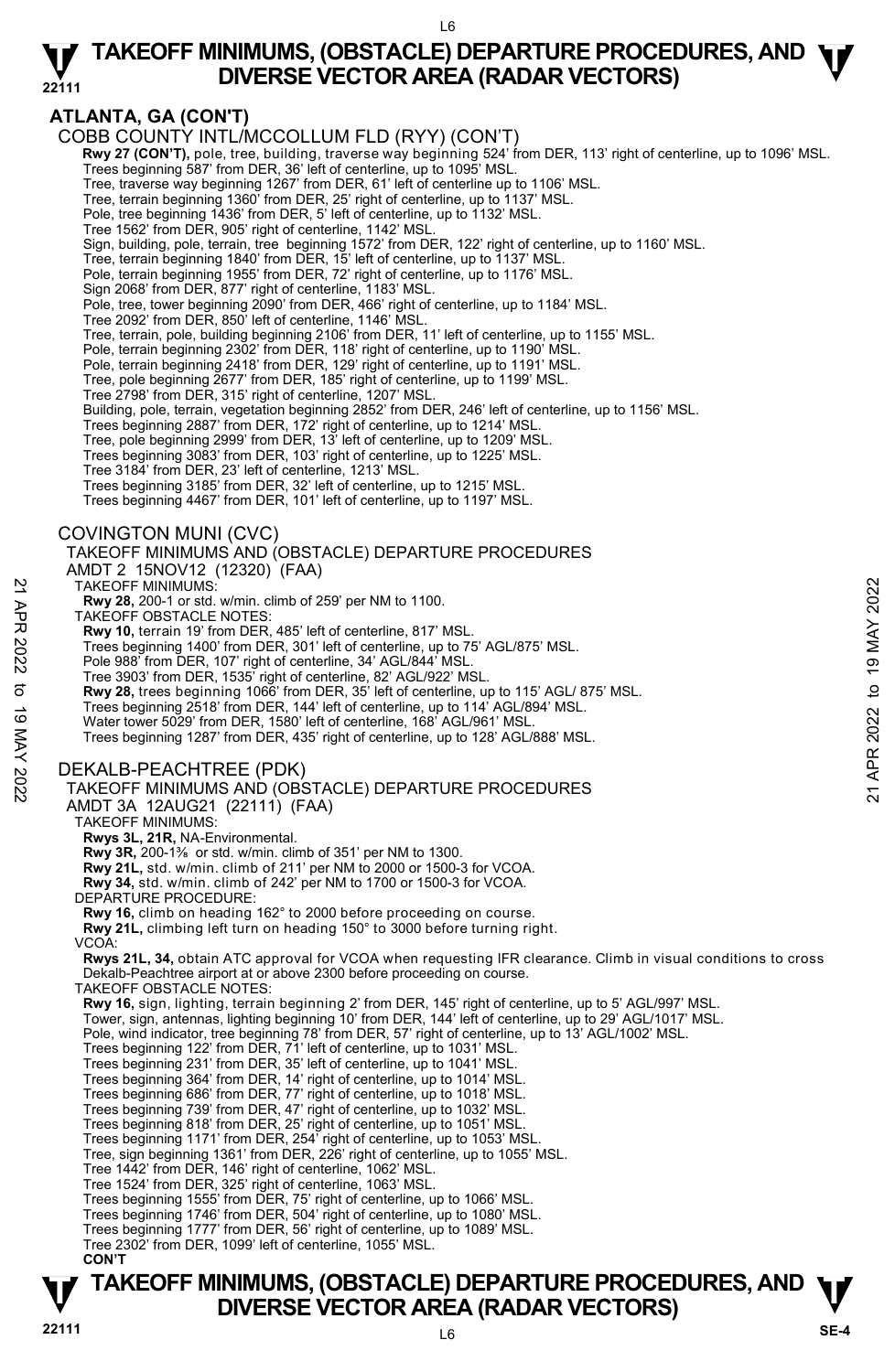#### L7

#### **22111 TAKEOFF MINIMUMS, (OBSTACLE) DEPARTURE PROCEDURES, AND**  $\Psi$ **<br>DIVERSE VECTOR AREA (RADAR VECTORS) DIVERSE VECTOR AREA (RADAR VECTORS)**

**ATLANTA, GA (CON'T)**  DEKALB-PEACHTREE (PDK) (CON'T)  **Rwy 3R,** sign 20' from DER, 252' left of centerline, 3' AGL/985' MSL. Lighting 59' from DER, on centerline, 6' AGL/987' MSL. Lighting 59' from DER, 28' left of centerline, 6' AGL/987' MSL. Tree 63' from DER, 358' right of centerline, 1004' MSL. Trees, pole beginning 179' from DER, 204' right of centerline, up to 1009' MSL. Tree, poles beginning 406' from DER, 358' left of centerline, up to 1026' MSL. Trees, poles beginning 559' from DER, 46' left of centerline, up to 1043' MSL. Trees, poles beginning 624' from DER, 15' right of centerline, up to 1023' MSL.<br>Trees beginning 790' from DER, 76' left of centerline, up to 1065' MSL.<br>Trees beginning 938' from DER, 38' right of centerline, up to 1030' MS Tree 1171' from DER, 51' right of centerline, 1038' MSL. Trees beginning 1410' from DER, 21' left of centerline, up to 1071' MSL. Trees, poles beginning 1488' from DER, 133' right of centerline, up to 1050' MSL. Trees, pole beginning 1798' from DER, 39' right of centerline, up to 1071' MSL. Tree 1927' from DER, 693' left of centerline, 1086' MSL. Trees beginning 1928' from DER, 25' left of centerline, up to 1103' MSL. Trees beginning 2120' from DER, 66' right of centerline, up to 1082' MSL. Trees beginning 2316' from DER, 377' right of centerline, up to 1098' MSL. Trees beginning 2399' from DER, 80' right of centerline, up to 1107' MSL. Trees, vehicles on road beginning 2616' from DER, on centerline, up to 1105' MSL. Trees beginning 3353' from DER, 146' right of centerline, up to 1114' MSL. Tree 3711' from DER, 1463' left of centerline, 1130' MSL. Trees beginning 3768' from DER, 12' left of centerline, up to 1148' MSL. Trees beginning 3784' from DER, 976' right of centerline, up to 1120' MSL. Trees, vehicles on road beginning 3883' from DER, 83' left of centerline, up to 1150' MSL.<br>Trees, pole beginning 3914' from DER, 186' right of centerline, up to 1126' MSL.<br>Trees beginning 4195' from DER, 164' right of cent Trees beginning 4358' from DER, 213' right of centerline, up to 1138' MSL. Trees beginning 4556' from DER, 422' right of centerline, up to 1140' MSL. Trees beginning 4809' from DER, 70' right of centerline, up to 1145' MSL. Pole 1 NM from DER, 2104' right of centerline, 94' AGL/1161' MSL. **Rwy 21L,** lighting 25' from DER, 90' left of centerline, 4' AGL/998' MSL.<br>Lighting 25' from DER, 89' right of centerline, 5' AGL/998' MSL. Trees, pole beginning 27' from DER, 387' left of centerline, up to 1040' MSL. Trees, spire beginning 373' from DER, 329' left of centerline, up to 1045' MSL. Trees beginning 874' from DER, 562' left of centerline, up to 1061' MSL. Trees, sign beginning 1151' from DER, 270' left of centerline, up to 1067' MSL. Trees, sign beginning 1214' from DER, 279' left of centerline, up to 1070' MSL. Trees beginning 1356' from DER, 563' right of centerline, up to 1039' MSL. Trees beginning 1429' from DER, 352' left of centerline, up to 1071' MSL. Tree 1633' from DER, 775' right of centerline, 1043' MSL. Tree, spire beginning 1954' from DER, 840' right of centerline, up to 1051' MSL. Tree 2086' from DER, 764' right of centerline, 1055' MSL. Antenna 3070' from DER, 533' right of centerline, 101' AGL/1085' MSL. **Rwy 34,** trees, pole beginning 3' from DER, 285' left of centerline, up to 1041' MSL.<br>Trees beginning 224' from DER, 368' left of centerline, up to 1067' MSL. Building 340' from DER, 423' right of centerline, 28' AGL/1022' MSL. Trees, pole beginning 349' from DER, 411' left of centerline, up to 1096' MSL. Trees, poles, vehicles on road, tower, building, signs beginning 480' from DER, 15' left of centerline, up to 1101' MSL.<br>Building 693' from DER, 397' right of centerline, 31' AGL/1026' MSL. Fence 838' from DER, 721' right of centerline, 10' AGL/1028' MSL. Tree 910' from DER, 506' right of centerline, 1039' MSL. Poles, trees, fence beginning 956' from DER, 196' right of centerline, up to 30' AGL/1052' MSL. Poles, vehicles on road, trees beginning 1102' from DER, 54' right of centerline, up to 37' AGL/1056' MSL. Poles, trees, vehicles on road, lighting beginning 1184' from DER, 9' right of centerline, up to 34' AGL/1057' MSL. Poles, tree beginning 1256' from DER, 206' right of centerline, up to 37' AGL/1059' MSL. Sign, poles, lighting, tree, vehicles on road, building beginning 1286' from DER, 21' right of centerline, up to 47' AGL/1074' **MSL** Trees, poles, vehicles on road, buildings beginning 1482' from DER, 1' left of centerline, up to 1111' MSL.<br>Tree 1693' from DER, 74' right of centerline, 1079' MSL.<br>Trees beginning 1711' from DER, 177' right of centerline, Trees, building, vehicles on road beginning 1724' from DER, 3' right of centerline, up to 1083' MSL. Trees, vehicles on road, pole, buildings beginning 1774' from DER, 33' right of centerline, up to 1089' MSL.<br>Trees beginning 2530' from DER, 7' right of centerline, up to 1092' MSL. 22 Trees beginning 4809 from DER, 72<sup>1</sup> right of centerline, up to 1145 MSL.<br>
Pole 1 NM from DER, 2104<sup>1</sup> right of centerline, 94<sup>2</sup> AGL/1961<sup>2</sup> MSL.<br>
Pole 1 NM from DER, 2104<sup>1</sup> right of centerline, 94<sup>2</sup> AGL/998<sup>2</sup> MSL.<br>

Trees beginning 3994' from DER, 1109' left of centerline, up to 1116' MSL. Tree 4535' from DER, 1658' right of centerline, 1122' MSL.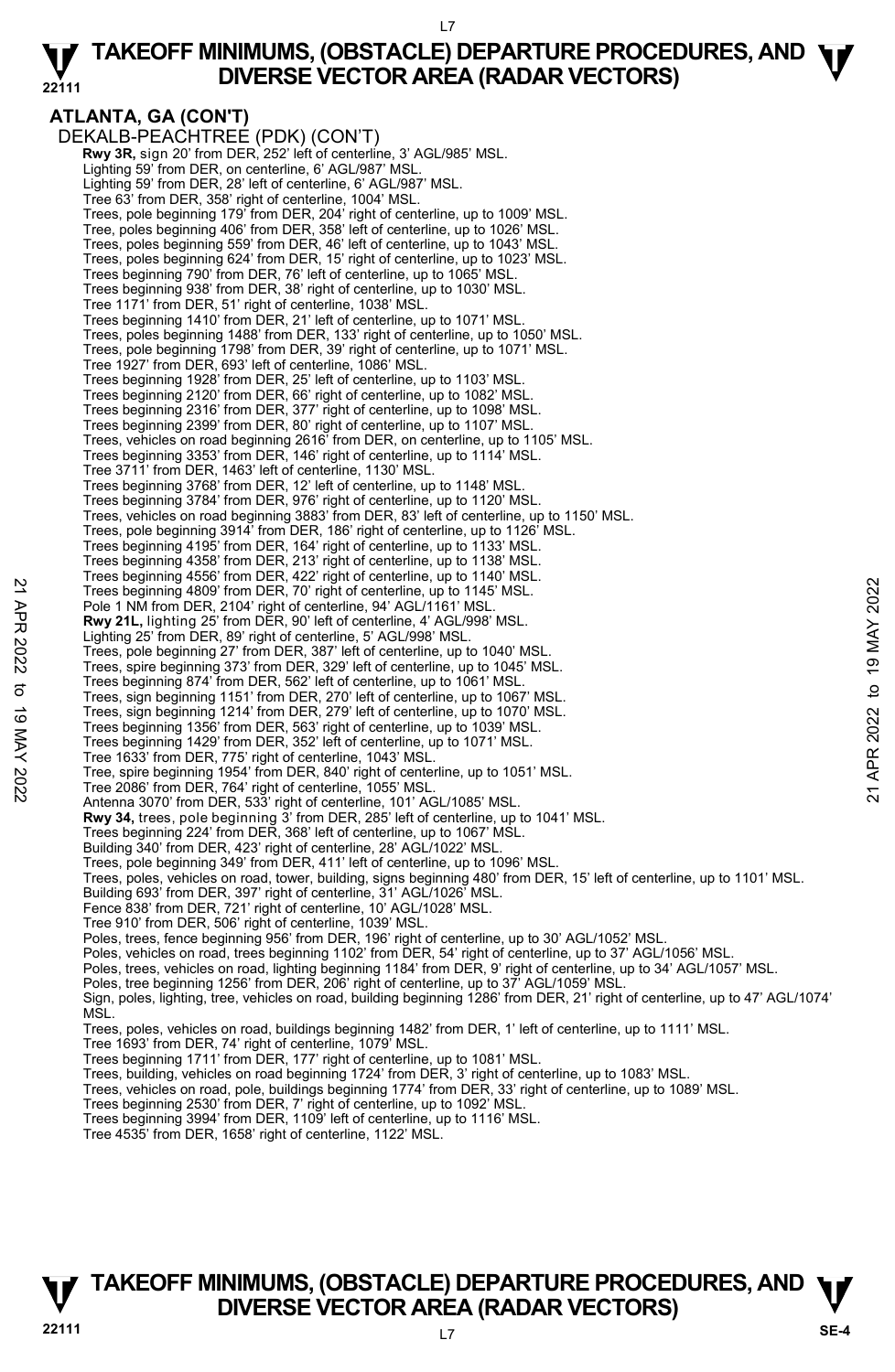**ATLANTA, GA (CON'T)**  FULTON COUNTY EXEC/CHARLIE BROWN FLD (FTY) TAKEOFF MINIMUMS AND (OBSTACLE) DEPARTURE PROCEDURES AMDT 8 08NOV18 (21168) (FAA) TAKEOFF MINIMUMS: **Rwy 8,** 300-2 or std. w/min. climb of 335' per NM to 1200. **Rwy 14,** 300-2 or std. w/min. climb of 1020' per NM to 1100. **Rwy 26,** std. w/min. climb of 300' per NM to 1400. **Rwy 32,** std. w/min. climb of 330' per NM to 1500. DEPARTURE PROCEDURE: **Rwy 8,** climbing left turn on heading 060° to 2800 before proceeding on course. **Rwy 14,** climb on heading 144° to 1700 before proceeding on course. TAKEOFF OBSTACLE NOTES: **Rwy 8,** pole and tree beginning 9' from DER, 208' left of centerline, up to 16' AGL/828' MSL. Building and tree beginning 155' from DER, 317' right of centerline, up to 17' AGL/828' MSL. Trees beginning 177' from DER, 305' left of centerline, up to 845' MSL. Trees beginning 254' from DER, 333' left of centerline, up to 849' MSL. Trees beginning 371' from DER, 402' right of centerline, up to 873' MSL. Trees beginning 666' from DER, 287' left of centerline, up to 852' MSL. Tree 857' from DER, 714' right of centerline, 894' MSL. Tree 983' from DER, 429' right of centerline, 895' MSL. Tree 1092' from DER, 771' right of centerline, 907' MSL. Tree 1405' from DER, 522' right of centerline, 918' MSL. Trees beginning 1437' from DER, 255' right of centerline, up to 937' MSL. Tree 1592' from DER, 491' left of centerline, 863' MSL. Trees beginning 1669' from DER, 457' right of centerline, up to 946' MSL. Tree 1773' from DER, 535' left of centerline, 877' MSL. Trees and transmission line beginning 1889' from DER, crossing extended runway centerline, up to 952' MSL. Trees beginning 1890' from DER, 495' left of centerline, up to 897' MSL. Trees beginning 2032' from DER, 331' left of centerline, up to 905' MSL. Trees beginning 2241' from DER, 572' left of centerline, up to 917' MSL. Trees beginning 3767' from DER, 464' left of centerline, up to 951' MSL. Trees beginning 3872' from DER, 362' left of centerline, up to 958' MSL. Antenna and trees beginning 3942' from DER, 59' left of centerline, up to 160' AGL/979' MSL. Sign and trees beginning 4382' from DER, 160' right of centerline, up to 146' AGL/972' MSL. Signs and trees beginning 4958' from DER, 15' left of centerline, up to 127' AGL/995' MSL. Trees beginning 5373' from DER, 25' right of centerline, up to 985' MSL. Tree 5550' from DER, 1751' right of centerline, 999' MSL. Trees beginning 5579' from DER, 34' right of centerline, up to 1005' MSL. Trees beginning 1 NM from DER, 353' right of centerline, up to 1013' MSL. Sign and trees beginning 1 NM from DER, 132' left of centerline, up to 118' AGL/1007' MSL. Tree 1 NM from DER, 531' right of centerline, 1026' MSL. Trees and building beginning 1 NM from DER, 698' right of centerline, up to 1036' MSL. Tree 1 NM from DER, 1640' right of centerline, 1040' MSL. Trees beginning 1 NM from DER, 82' right of centerline, up to 1057' MSL. Trees beginning 1.1 NM from DER, 85' right of centerline, up to 1064' MSL. Trees beginning 1.1 NM from DER, 533' right of centerline, up to 1068' MSL. Trees beginning 1.1 NM from DER, 734' right of centerline, up to 1074' MSL. Tree 1.1 NM from DER, 1121' left of centerline, 1010' MSL. Trees beginning 1.1 NM from DER, 836' right of centerline, up to 1076' MSL. Antenna, towers, and trees beginning 1.2 NM from DER, 38' right of centerline, up to 165' AGL/1109' MSL. Building and tree beginning 1.3 NM from DER, 92' left of centerline, up to 64' AGL/1033' MSL. Trees beginning 1.4 NM from DER, 90' left of centerline, up to 1052' MSL. Tree 1.4 NM from DER, 28' left of centerline, 1053' MSL. Trees beginning 1.4 NM from DER, 107' left of centerline, up to 1055' MSL. Tree 1.5 NM from DER, 3009' right of centerline, 1051' MSL. **Rwy 14,** trees, buildings, signs, poles, and towers beginning 181' from DER, 2' left of centerline, up to 926' MSL.<br>Pole 420' from DER, 355' right of centerline, 30' AGL/871' MSL. Pole and vehicles on road beginning 448' from DER, crossing extended runway centerline, up to 39' AGL/885' MSL. Trees and tower beginning 607' from DER, 172' right of centerline, up to 912' MSL. Poles, sign, and trees beginning 845' from DER, 96' left of centerline, up to 945' MSL. Trees beginning 945' from DER, 76' right of centerline, up to 945' MSL. Trees beginning 1226' from DER, 369' left of centerline, up to 971' MSL. Tree 1280' from DER, 794' left of centerline, 1002' MSL. Trees and poles beginning 1311' from DER, 21' left of centerline, up to 1008' MSL. Trees beginning 1808' from DER, 242' right of centerline, up to 953' MSL. Trees beginning 2001' from DER, 36' right of centerline, up to 975' MSL. Trees beginning 2220' from DER, 132' right of centerline, up to 983' MSL. Signs, trees, poles, and buildings beginning 2383' from DER, 21' right of centerline, up to 144' AGL/1034' MSL.<br>Trees and fence beginning 2991' from DER, crossing extended runway centerline, up to 1011' MSL. Trees beginning 3634' from DER, 409' left of centerline, up to 1015' MSL. Trees beginning 3665' from DER, 395' left of centerline, up to 1037' MSL. Trees beginning 3862' from DER, 654' left of centerline, up to 1041' MSL. Trees and buildings beginning 3948' from DER, 128' left of centerline, up to 1054' MSL. Trees beginning 4202' from DER, 885' left of centerline, up to 1066' MSL.  **CON'T** Trees beginning 2411 from DER, 372 left of centerline, up to 917 MSL.<br>
Trees beginning 3767' from DER, 362' left of centerline, up to 958' MSL.<br>
Trees beginning 3872' from DER, 362' left of centerline, up to 160' AGL/979'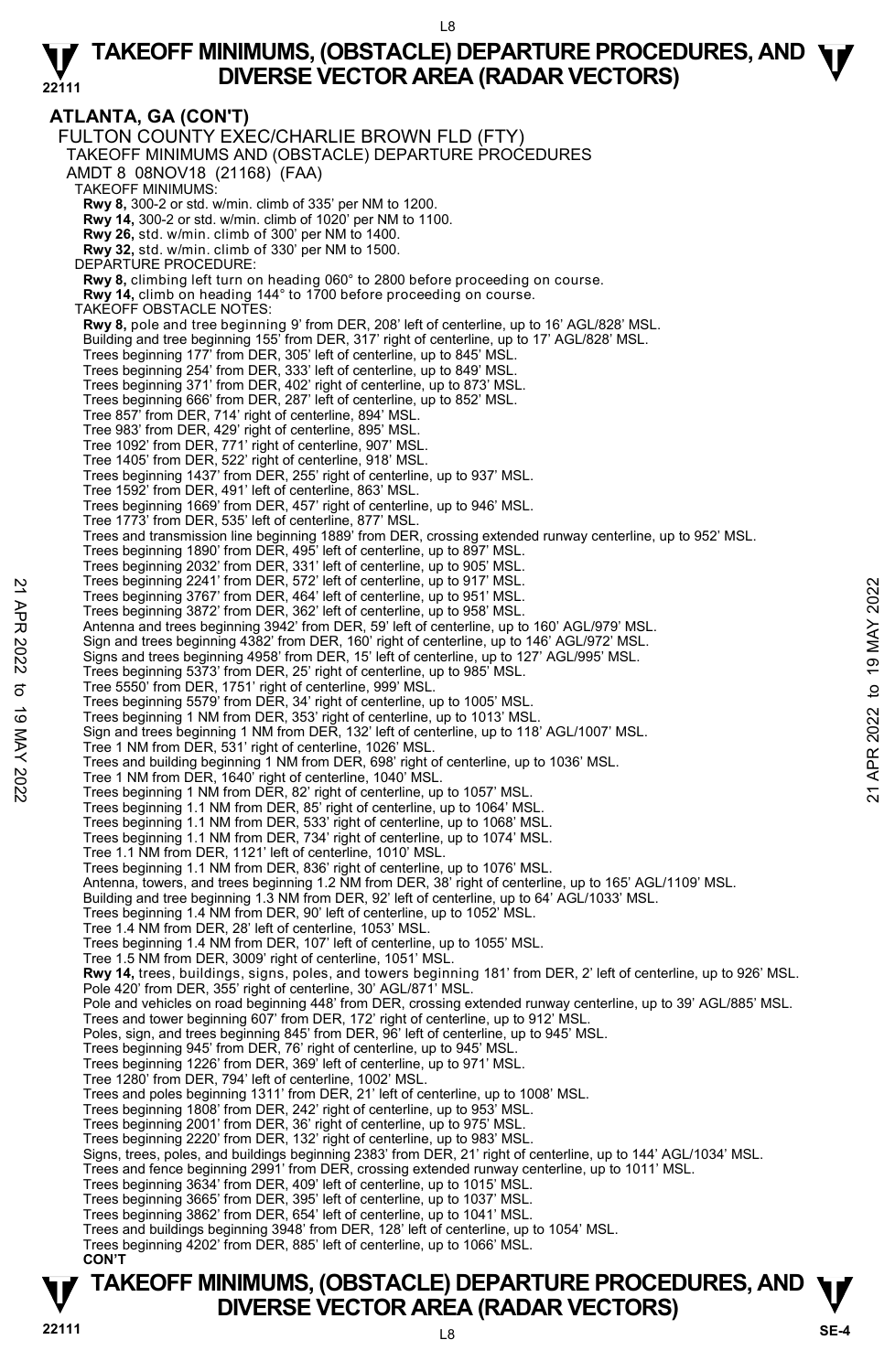#### L9

#### **22111 TAKEOFF MINIMUMS, (OBSTACLE) DEPARTURE PROCEDURES, AND**  $\Psi$ **<br>DIVERSE VECTOR AREA (RADAR VECTORS) DIVERSE VECTOR AREA (RADAR VECTORS)**

### **ATLANTA, GA (CON'T)**

FULTON COUNTY EXEC/CHARLIE BROWN FLD (FTY) (CON'T) **Rwy 14 (CON'T).** trees, tank, poles, and towers beginning 4296' from DER, 37' left of centerline, up to 1070' MSL. Trees beginning 4420' from DER, 9' right of centerline, up to 1042' MSL. Trees beginning 5016' from DER, 55' right of centerline, up to 1047' MSL.<br>Trees beginning 5767' from DER, 136' right of centerline, up to 1050' MSL.<br>Trees beginning 1.2 NM from DER, 97' right of centerline, up to 1060' MSL Trees beginning 1.3 NM from DER, 1327' right of centerline, up to 1064' MSL. Trees beginning 1.3 NM from DER, 1728' right of centerline, up to 1067' MSL. Antennas and tower beginning 1.5 NM from DER, 605' left of centerline, up to 200' AGL/1099' MSL. Tower 1.5 NM from DER, 821' left of centerline, 200' AGL/1094' MSL. **Rwy 26**, trees beginning 30' from DER, 242' right of centerline, up to 824' MSL. Trees beginning 43' from DER, 471' left of centerline, up to 828' MSL. Trees beginning 498' from DER, 282' right of centerline, up to 841' MSL. Trees beginning 709' from DER, 331' right of centerline, up to 848' MSL. Tree 773' from DER, 357' left of centerline, 833' MSL. Trees beginning 780' from DER, 485' left of centerline, up to 839' MSL. Trees beginning 960' from DER, 327' left of centerline, up to 855' MSL. Trees beginning 1066' from DER, 574' right of centerline, up to 858' MSL. Tree 1159' from DER, 535' left of centerline, 863' MSL. Trees beginning 1323' from DER, 229' left of centerline, up to 867' MSL. Tree 2209' from DER, 662' right of centerline, 878' MSL. Trees beginning 2224' from DER, 704' right of centerline, up to 889' MSL. Trees beginning 2405' from DER, 758' right of centerline, up to 910' MSL. Tree 3366' from DER, 917' right of centerline, 915' MSL. Tree 3373' from DER, 1368' right of centerline, 920' MSL. Tree 3431' from DER, 1166' right of centerline, 921' MSL. Trees beginning 3489' from DER, 761' right of centerline, up to 924' MSL. Tower 5158' from DER, 25' left of centerline, 151' AGL/929' MSL. **Rwy 32,** trees and fence beginning 76' from DER, crossing extended runway centerline, up to 828' MSL. Tree 108' from DER, 504' left of centerline, 824' MSL. Tree 333' from DER, 524' right of centerline, 846' MSL. Tree 517' from DER, 168' left of centerline, 832' MSL. Tree 580' from DER, 292' left of centerline, 836' MSL. Trees beginning 627' from DER, 18' left of centerline, up to 849' MSL. Trees beginning 729' from DER, 61' right of centerline, up to 858' MSL. Tree 1730' from DER, 943' right of centerline, 864' MSL. Tree 1864' from DER, 299' left of centerline, 851' MSL. Tree 1880' from DER, 241' left of centerline, 853' MSL. Trees beginning 2082' from DER, 869' left of centerline, up to 908' MSL. Tree 2721' from DER, 968' right of centerline, 876' MSL. Trees beginning 2834' from DER, 529' right of centerline, up to 894' MSL. Tree 2937' from DER, 1063' left of centerline, 931' MSL. Trees beginning 2953' from DER, 72' left of centerline, up to 941' MSL. Tree 3111' from DER, 675' right of centerline, 897' MSL. Trees beginning 3134' from DER, 436' right of centerline, up to 916' MSL. Trees beginning 3618' from DER, 994' right of centerline, up to 917' MSL. Tree 3707' from DER, 907' right of centerline, 923' MSL. Trees beginning 3758' from DER, 978' right of centerline, up to 924' MSL. Trees beginning 3845' from DER, 1042' right of centerline, up to 940' MSL. Trees beginning 3964' from DER, 157' left of centerline, up to 946' MSL. Trees beginning 4087' from DER, 54' right of centerline, up to 947' MSL. Trees beginning 4554' from DER, 218' left of centerline, up to 950' MSL. HARTSFIELD-JACKSON ATLANTA INTL (ATL) TAKEOFF MINIMUMS AND (OBSTACLE) DEPARTURE PROCEDURES AMDT 8 10SEP20 (20254) (FAA) TAKEOFF MINIMUMS: **Rwy 9L,** 300-1 or std. w/min. climb of 270' per NM to 1200. DEPARTURE PROCEDURE: **Rwy 8R,** climb on heading 095° to 1500 before turning right. **Rwy 9L,** climb on heading 095° to 1400 before turning left. TAKEOFF OBSTACLE NOTES: **Rwy 8L,** trees beginning 855' from DER, 626' left of centerline, up to 62' AGL/1030' MSL. Trees beginning 930' from DER, 533' left of centerline, up to 1048' MSL. **Rwy 8R**, tree 345' from DER, 586' left of centerline, 57' AGL/1006' MSL. Tree 510' from DER, 503' left of centerline, 68' AGL/1013' MSL. Tower 4821' from DER, 1634' right of centerline, 139' AGL/1138' MSL. **Rwy 9L,** pole and antenna beginning 4805' from DER, 1729' left of centerline, up to 141' AGL/1137' MSL. **Rwy 10,** poles beginning 58' from DER, 467' right of centerline, up to 41' AGL/1016' MSL. **Rwy 26L**, building 1249' from DER, 751' left of centerline, 45' AGL/1059' MSL.<br>Pole 1895' from DER, 964' left of centerline, 66' AGL/1079' MSL. Trees beginning 2797' from DER, 563' left of centerline, up to 61' AGL/1097' MSL. Trees beginning 2897' from DER, 468' left of centerline, up to 70' AGL/1103' MSL. **CON'T**  22 Tree 333' from DER, 524' tight of centerline, 846' MSL.<br>
Tree 333' from DER, 1924' tight of centerline, 846' MSL.<br>
Tree 580' from DER, 292' left of centerline, 836' MSL.<br>
Trees beginning 627' from DER, 61' right of cen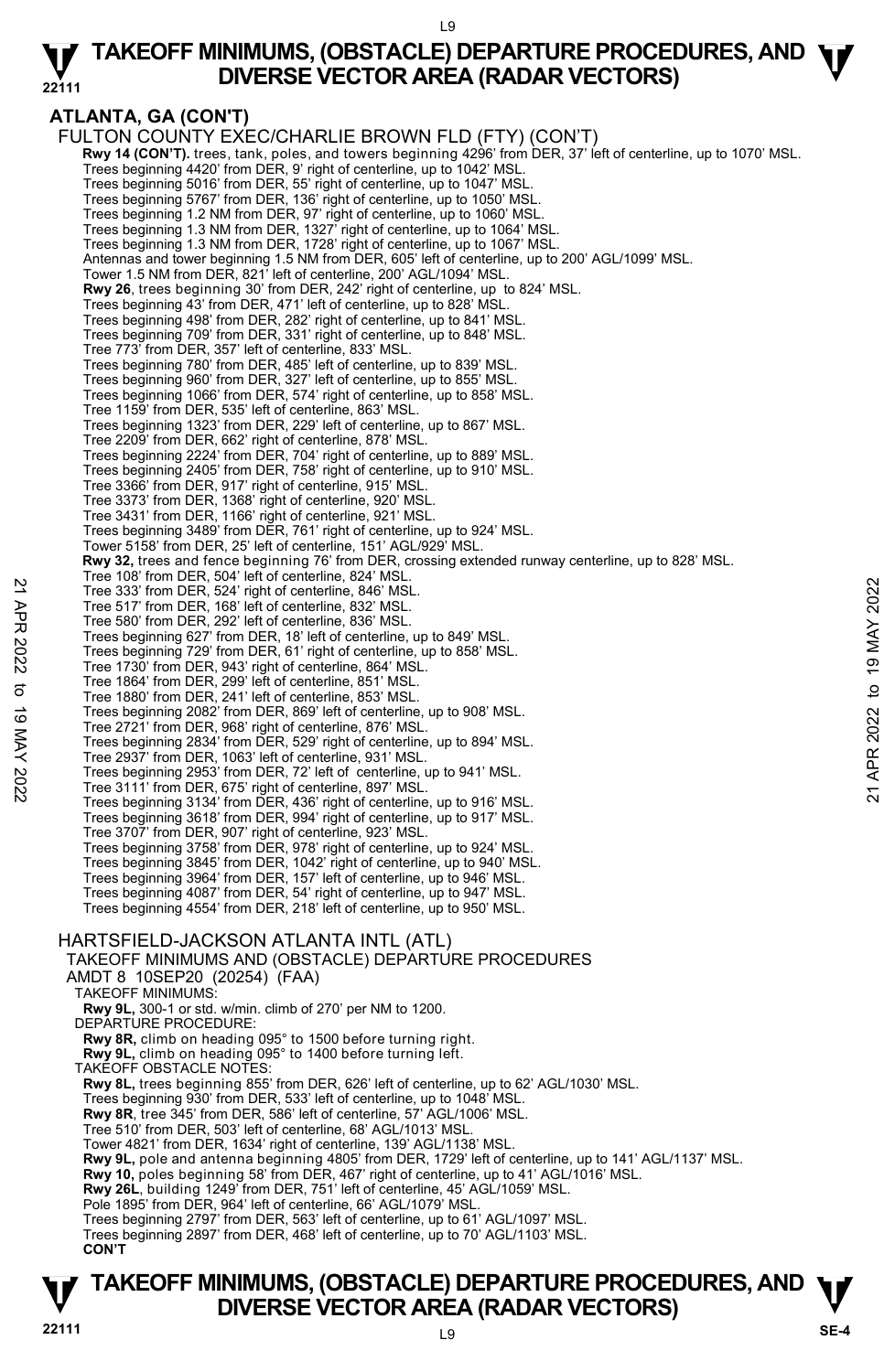#### L10

### **22111 TAKEOFF MINIMUMS, (OBSTACLE) DEPARTURE PROCEDURES, AND**  $\Psi$ **<br>DIVERSE VECTOR AREA (RADAR VECTORS) DIVERSE VECTOR AREA (RADAR VECTORS)**

#### **ATLANTA, GA (CON'T)**  HARTSFIELD-JACKSON ATLANTA INTL (ATL) (CON'T)  **Rwy 26R**, pole 531' from DER, 619' right of centerline, 36' AGL/1032' MSL. Tree 1749' from DER, 908' right of centerline, 40' AGL/1073' MSL. Trees and poles beginning 1797' from DER, 122' right of centerline, up to 1081' MSL. Tree 1988' from DER, 486' left of centerline, 1067' MSL. Trees beginning 2334' from DER, 386' left of centerline, up to 58' AGL/1077' MSL. Tree 2648' from DER, 1185' right of centerline, 60' AGL/1099' MSL. Tree 2680' from DER, 127' left of centerline, 1086' MSL. Trees beginning 2808' from DER, 131' left of centerline, up to 1091' MSL. Tree 2880' from DER, 863' left of centerline, 61' AGL/1093' MSL. Trees beginning 2945' from DER, 840' left of centerline, up to 53' AGL/1102' MSL. Trees beginning 3048' from DER, 61' left of centerline, up to 55' AGL/1103' MSL. Pole 3195' from DER, 998' right of centerline, 48' AGL/1101' MSL. Tree 3341' from DER, 695' right of centerline, 56' AGL/1103' MSL. Tree 3369' from DER, 501' right of centerline, 1104' MSL. Towers and trees beginning 3381' from DER, 111' right of centerline, up to 71' AGL/1128' MSL.<br>Tree 3586' from DER, 1082' left of centerline, 55' AGL/1105' MSL. Tree 3631' from DER, 1066' left of centerline, 56' AGL/1106' MSL. Trees beginning 3685' from DER, 1031' left of centerline, up to 66' AGL/1113' MSL.<br>Antenna, trees and pole beginning 4140' from DER, 689' right of centerline, up to 101' AGL/1137' MSL. **Rwy 27L,** elevator 3937' from DER, 1256' right of centerline, 103' AGL/1129' MSL. **Rwy 27R,** terrain 17' from DER, 287' left of centerline, 1020' MSL. Terrain 17' from DER, 413' left of centerline, 1022' MSL. Signs beginning 58' from DER, 292' left of centerline, up to 4' AGL/1024' MSL. Pole 1011' from DER, 730' right of centerline, 32' AGL/1046' MSL. Agricultural equipment 3567' from DER, 864' right of centerline, 89' AGL/1113' MSL.<br>Agricultural equipment 3674' from DER, 491' right of centerline, 96' AGL/1119' MSL. Elevator 3937' from DER, 203' right of centerline, 103' AGL/1129' MSL. Tree 4387' from DER, 999' right of centerline, 1141' MSL. **Rwy 28,** tree and catenary beginning 1949' from DER, 769' left of centerline, up to 39' AGL/1055' MSL. Tree 2026' from DER, 997' left of centerline, 50' AGL/1059' MSL. Sign 2428' from DER, 1026' left of centerline, 63' AGL/1067' MSL. Trees beginning 3158' from DER, 1208' left of centerline, up to 85' AGL/1097' MSL. NEWNAN COWETA COUNTY (CCO) TAKEOFF MINIMUMS AND (OBSTACLE) DEPARTURE PROCEDURES AMDT 3C 16JUL20 (20198) (FAA) DEPARTURE PROCEDURE: **Rwy 33,** climbing left turn on heading 270° to 2100 before proceeding on course. TAKEOFF OBSTACLE NOTES: **Rwy 15,** trees beginning 832' from DER, 346' left of centerline, up to 100' AGL/999' MSL. Trees beginning 253' from DER, 443' right of centerline, up to 100' AGL/944' MSL. **Rwy 33**, trees beginning 975' from DER, 21' right of centerline, up to 100' AGL/1051' MSL. Utility tower 1063' from DER, 320' right of centerline, 65' AGL/997' MSL. Fence 1286' from DER, 550' right of centerline, 25' AGL/1005' MSL. Trees beginning 167' from DER, 1' left of centerline, up to 100' AGL/1048' MSL. Utility towers beginning 135' from DER, 36' left of centerline, up to 65' AGL/1032' MSL. Tree 1684' from DER, 784' right of centerline, 100' AGL/1119' MSL. PAULDING-NORTHWEST ATLANTA (PUJ) Tree 2026' from DER, 997' left of centerline, 60' AGL/1059' MSL.<br>
Tree 2026' from DER, 997' left of centerline, 63' AGL/1067' MSL.<br>
Trees beginning 3158' from DER, 1208' left of centerline, up to 85' AGL/1097' MSL.<br>
Trees

TAKEOFF MINIMUMS AND (OBSTACLE) DEPARTURE PROCEDURES

AMDT 1 05MAY11 (11125) (FAA)

TAKEOFF OBSTACLE NOTES:

**Rwy 31,** trees beginning 213' from DER, left and right of centerline, up to 100' AGL/1399' MSL. Trees beginning 4202' from DER, left and right of centerline, up to 100' AGL/1419' MSL.

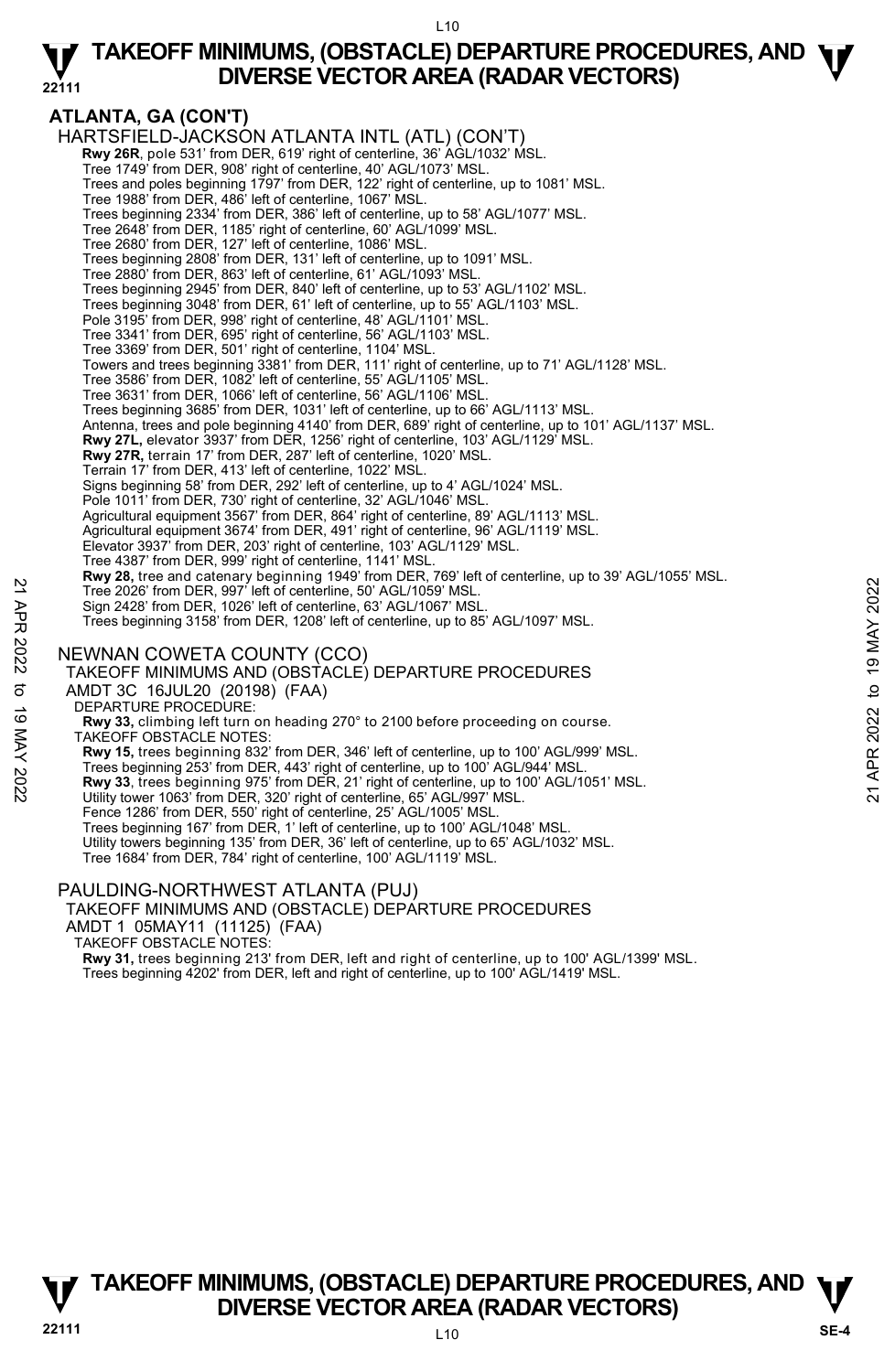**ATMORE, AL** 

ATMORE MUNI (0R1) TAKEOFF MINIMUMS AND (OBSTACLE) DEPARTURE PROCEDURES AMDT 2 01FEB18 (18032) (FAA) TAKEOFF OBSTACLE NOTES: **Rwy 18,** tree 8' from DER, 303' left of centerline, 50' AGL/323' MSL.

Pole, vehicle on road beginning 77' from DER, 324' right of centerline, up to 309' MSL.

Tree, transmission line beginning 206' from DER, 65' right of centerline, up to 70' AGL/351' MSL.

Tree, transmission line, pole beginning 222' from DER, 57' left of centerline, up to 72' AGL/351' MSL.

Trees beginning 2841' from DER, 156' right of centerline, up to 359' MSL. **Rwy 36,** vehicle on road 4' from DER, 227' left of centerline, 297' MSL.

Tree, building beginning 75' from DER, 231' left of centerline, up to 305' MSL.

Tree 76' from DER, 354' right of centerline, 303' MSL.

Tree, vegetation beginning 76' from DER, 300' right of centerline, up to 34' AGL/317' MSL.

Building 282' from DER, 239' left of centerline, up to 308' MSL.

Tree 449' from DER, 427' left of centerline, 323' MSL. Tree, pole beginning 464' from DER, 12' left of centerline, up to 341' MSL.

Tree 564' from DER, 553' right of centerline, 324' MSL.

Tree, pole beginning 663' from DER, 571' right of centerline, up to 346' MSL.

Vehicles on road 834' from DER, crossing centerline, up to 346' MSL.

Tree 2385' from DER, 1104' left of centerline, 347' MSL.

Tree 2612' from DER, 1116' left of centerline, 349' MSL.

### **AUBURN, AL**

AUBURN UNIVERSITY RGNL (AUO) TAKEOFF MINIMUMS AND (OBSTACLE) DEPARTURE PROCEDURES AMDT 1A 10NOV16 (16315) (FAA) TAKEOFF OBSTACLE NOTES: **Rwy 18,** tree 1127' from DER, 724' right of centerline, 769' MSL. Tree 1555' from DER, 659' right of centerline, 793' MSL. **Rwy 29,** tree 201' from DER, 505' left of centerline, 836' MSL. Trees beginning 231' from DER, 407' right of centerline, up to 828' MSL. Trees beginning 428' from DER, 312' left of centerline, up to 850' MSL. Tree and poles beginning 543' from DER, 327' right of centerline, up to 830' MSL. Trees beginning 600' from DER, 347' left of centerline, up to 857' MSL. Trees beginning 660' from DER, 561' right of centerline, up to 841' MSL. Trees beginning 1259' from DER, 521' left of centerline, up to 860' MSL. **Rwy 36,** terrain beginning 87' from DER, 392' right of centerline, up to 781' MSL. Tree 196' from DER, 377' right of centerline, 784' MSL. Tree 223' from DER, 507' left of centerline, 828' MSL. Trees beginning 371' from DER, 467' right of centerline, up to 855' MSL. Trees beginning 765' from DER, 265' right of centerline, up to 861' MSL. Tree 1113' from DER, 603' left of centerline, 831' MSL. **AUGUSTA, GA**  AUGUSTA RGNL AT BUSH FLD (AGS) TAKEOFF MINIMUMS AND (OBSTACLE) DEPARTURE PROCEDURES Tree 15b5 from DER, 659 right of centerline, 836' MSL.<br> **21 APR 2021** from DER, 505' left of centerline, up to 820' MSL.<br>
Trees beginning 231' from DER, 407' right of centerline, up to 820' MSL.<br>
Trees beginning 428' from

AMDT 14 26JUL12 (21168) (FAA)

TAKEOFF MINIMUMS:

**Rwy 8,** std. w/min. climb of 391' per NM to 2600 or 1700-2½ for climb in visual conditions.

**Rwy 17,** 200-1½ or std. w/min. climb of 268' per NM to 500.

**Rwy 26,** 300-1¾ or std. w/min. climb of 324' per NM to 600.

DEPARTURE PROCEDURE:

**Rwy 8,** for climb in visual conditions: cross Augusta Rgnl at Bush Fld airport at or above 1700 before proceeding on course. When executing VCOA, notify ATC prior to departure.

**Rwy 17,** climb heading 172° to 900 before turning left. **Rwy 26,** climb heading 262° to 1000 before proceeding on course.

**Rwy 35,** climb heading 352° to 1200 before turning right.

TAKEOFF OBSTACLE NOTES:

**Rwy 8,** trees 2011' from DER, 379' left of centerline, up to 100' AGL/209' MSL.

**Rwy 17,** bush 746' from DER, 616' left of centerline, up to 14' AGL/158' MSL.

Trees beginning 1700' from DER, left and right of centerline, up to 100' AGL/339' MSL. **Rwy 26,** trees beginning 992' from DER, 294' left of center line, up to 100' AGL/355' MSL.

Trees beginning 1254' from DER, 175' right of centerline, up to 100' AGL/419' MSL.

Building 1344' from DER, 436' left of centerline, up to 31' AGL/175' MSL. Light pole 1015' from DER, 287' right of centerline, up to 31' AGL/175' MSL.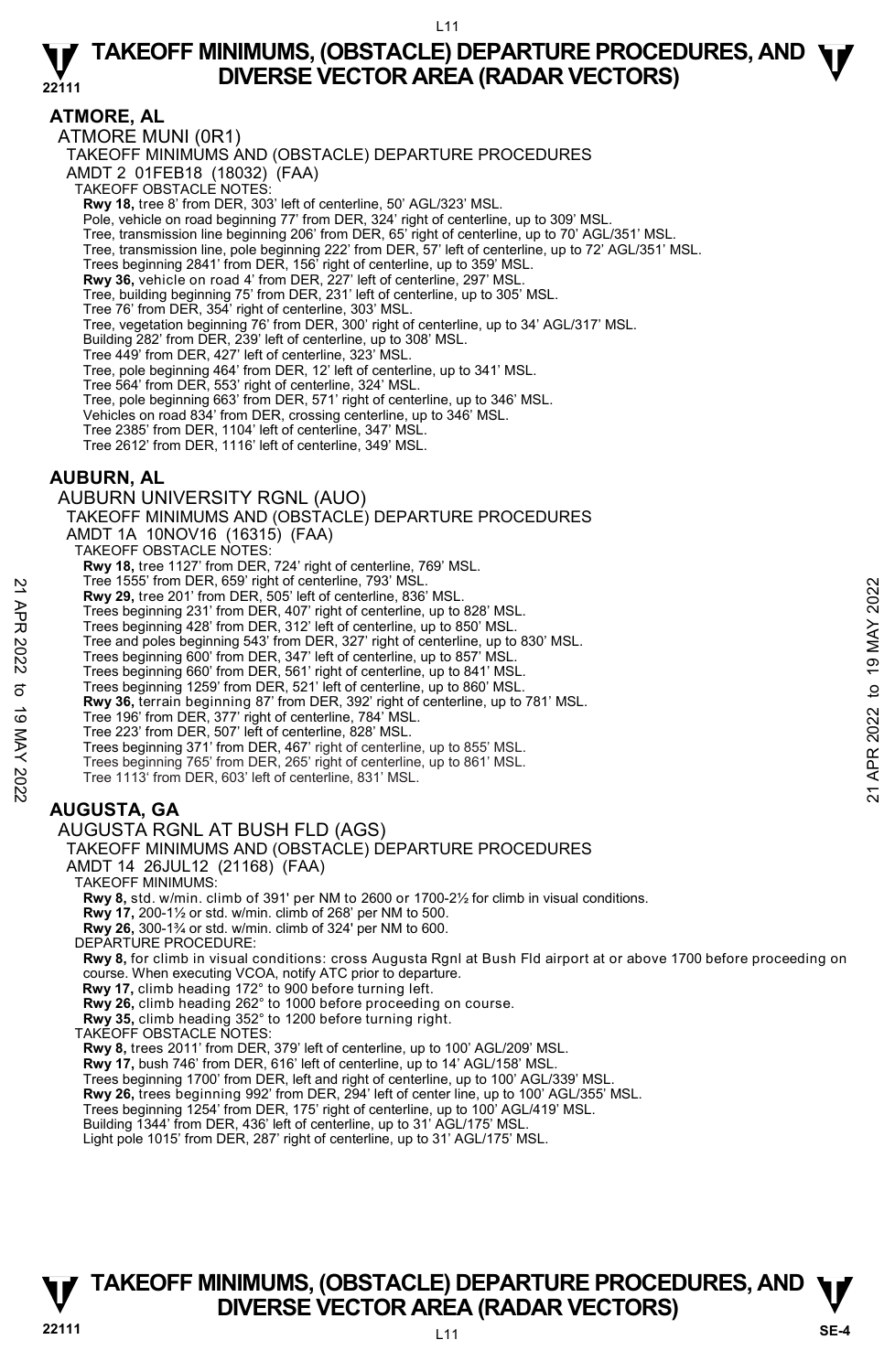### **AUGUSTA, GA (CON'T)**

DANIEL FLD (DNL)

TAKEOFF MINIMUMS AND (OBSTACLE) DEPARTURE PROCEDURES

AMDT 6 24JUL14 (21168) (FAA)

TAKEOFF MINIMUMS:

**Rwy 23,** std. w/min. climb of 250' per NM to 800. DEPARTURE PROCEDURE:

**Rwy 23,** climb heading 215° to 1300 before turning right. **Rwy 29,** climb heading 288° to 1000 before turning left.

TAKEOFF OBSTACLE NOTES:

**Rwy 5,** vehicles on road, poles, trees, signs, and wall beginning 16' from DER 1' left of centerline, up to 65' AGL/472' MSL.

Poles, trees, signs, buildings, and wall beginning 175' from DER, 40' right of centerline, up to 50' AGL/475' MSL.<br>Trees, buildings, and poles beginning 591' from DER, 37' left of centerline, up to 65' AGL/492' MSL.

- 
- Trees, poles, and building beginning 873' from DER, 170' right of centerline, up to 63' AGL/490' MSL.
- Poles, trees, tanks, and buildings beginning 1008' from DER, left and right of centerline, up to 90' AGL/508' MSL.<br>Poles, trees, and buildings beginning 1353' from DER, left and right of centerline, up to 95' AGL/525' MSL.
- 
- Poles, trees, and buildings beginning 1567' from DER, left and right of centerline, up to 95' AGL/540' MSL.
- Poles, trees, buildings, and towers beginning 2287' from DER, left and right of centerline, up to 135' AGL/557' MSL.
- **Rwy 11,** poles, trees, and buildings beginning 177' from DER, 360' left of centerline, up to 35' AGL/453' MSL.<br>Trees and pole beginning 188' from DER, 479' right of centerline, up to 53' AGL/472' MSL.
- 
- Vehicles on road, trees, poles, and buildings beginning 276' from DER, 2' right of centerline, up to 65' AGL/476' MSL.
- Trees, buildings, poles, and sign beginning 343' from DER, 10' left of centerline, up to 65' AGL/476' MSL.<br>Poles, trees, and buildings beginning 620' from DER, 11' right of centerline, up to 75' AGL/485' MSL.
- 

Poles, trees, and building beginning 845' from DER, 7' left of centerline, up to 80' AGL/491' MSL.

Pole, building, and trees beginning 1109' from DER, 9' right of centerline, up to 85' AGL/495' MSL.

Building 2240' from DER, 518' right of centerline, 106' AGL/509' MSL.

**Rwy 23,** trees beginning 9' from DER, 141' right of centerline, up to 30' AGL/402' MSL.

Trees beginning 11' from DER, 195' left of centerline, up to 25' AGL/398' MSL.

Trees beginning 105' from DER, left and right of centerline, up to 112' AGL/430' MSL.

- **Rwy 29,** trees, buildings, and poles beginning from DER, 192' right of centerline, up to 75' AGL/508' MSL.
- Vehicles on road, trees, buildings, pole, and sign beginning 4' from DER, 131' left of centerline, up to 40' AGL/472' MSL. Proves a buildings, and poies beginning and prominers, 1992 right of centerline, up to 40' AGL/472' MSL.<br>
Trees and poles beginning 354' from DER, 22' right of centerline, up to 40' AGL/472' MSL.<br>
Trees and poles beginnin
	- Trees and poles beginning 354' from DER, 22' right of centerline, up to 95' AGL/535' MSL.
	- Tower and trees beginning 879' from DER, 6' left of centerline, up to 80' AGL/501' MSL.

### **BAINBRIDGE, GA**

### DECATUR COUNTY INDUSTRIAL AIR PARK (BGE)

TAKEOFF MINIMUMS AND (OBSTACLE) DEPARTURE PROCEDURES

ORIG 30JUL09 (09211) (FAA) TAKEOFF OBSTACLE NOTES:

**Rwy 14,** trees beginning 938' from DER, 238' right of centerline, up to 100' AGL/249' MSL.

**Rwy 27,** trees beginning 1050' from DER, 52' right of centerline, up to 100' AGL/196' MSL.

Tree 1527' from DER, 63' left of centerline, 100' AGL/192' MSL.

### **BAXLEY, GA**

BAXLEY MUNI (BHC) TAKEOFF MINIMUMS AND (OBSTACLE) DEPARTURE PROCEDURES AMDT 1 31MAY12 (12152) (FAA) DEPARTURE PROCEDURE: **Rwy 26,** climb heading 261° to 800 before turning north. TAKEOFF OBSTACLE NOTES: **Rwy 8,** trees beginning 13' from DER, 149' left of centerline, up to 70' AGL/285' MSL. Trees beginning 749' from DER, 465' right of centerline, up to 97' AGL/278' MSL. Poles beginning 764' from DER, 392' right of centerline, up to 24' AGL/234' MSL. **Rwy 26,** trees beginning 41' from DER, 287' left of centerline, up to 88' AGL/295' MSL. Trees beginning 227' from DER, 30' right of centerline, up to 80' AGL/285' MSL.

### **BAY MINETTE, AL**

BAY MINETTE MUNI (1R8) TAKEOFF MINIMUMS AND (OBSTACLE) DEPARTURE PROCEDURES ORIG 15MAR07 (07074) (FAA) TAKEOFF OBSTACLE NOTES: **Rwy 8,** brush 115' from DER, 80' left of centerline, 5' AGL/253' MSL. **Rwy 26,** trees 1190' from DER, on centerline, 35' AGL/242' MSL. Brush 135' from DER, 91' left of centerline, 5' AGL/212' MSL. Tree 5494' from DER, 84' right of centerline, 100' AGL/348' MSL.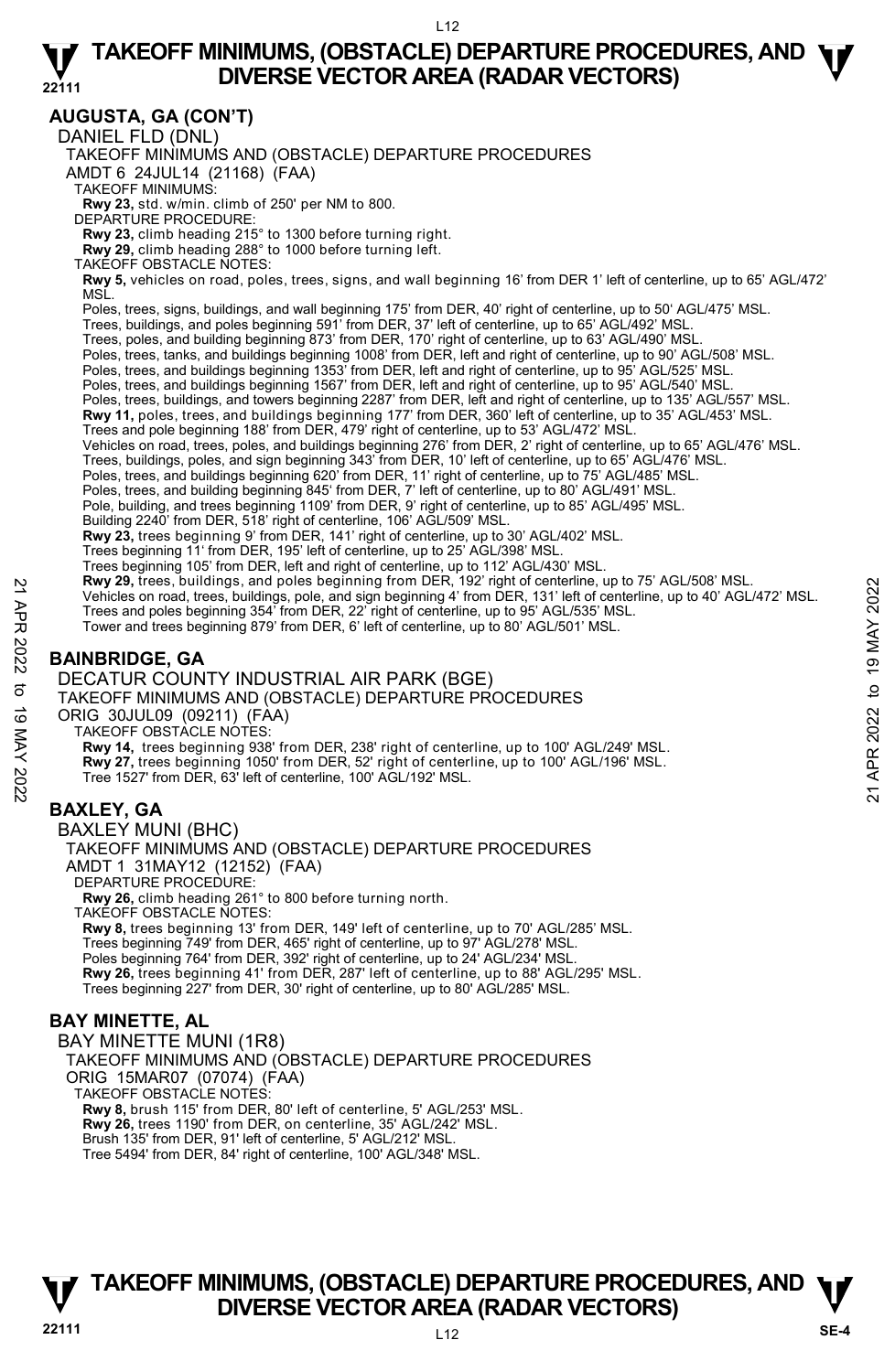**22111** 

### **BESSEMER, AL**

BESSEMER (EKY)

TAKEOFF MINIMUMS AND (OBSTACLE) DEPARTURE PROCEDURES

ORIG 10MAY07 (07130) (FAA)

TAKEOFF OBSTACLE NOTES:

**Rwy 5,** numerous trees beginning 147' from DER, 33' left of centerline, up to 100' AGL/859' MSL.

Numerous trees beginning 36' from DER, 8' right of centerline, up to 100' AGL/769' MSL.

**Rwy 23,** terrain beginning 33' from DER, 102' left of centerline, up to 709' MSL.

Tree 74' from DER, 163' right of centerline, 50' AGL/714' MSL.

Tree 175' from DER, 439' left of centerline, 11' AGL/710' MSL.

### **BIRMINGHAM, AL**

BIRMINGHAM-SHUTTLESWORTH INTL (BHM)

TAKEOFF MINIMUMS AND (OBSTACLE) DEPARTURE PROCEDURES

AMDT 8 24MAY18 (18144) (FAA)

TAKEOFF MINIMUMS:

**Rwy 6,** 300-2 w/ min. climb of 285' per NM to 1800 or std. w/min. climb of 435' per NM to 1300 or 1800-3 for VCOA. **Rwy 18,** 600-3 w/ min. climb of 225' per NM to 1300 or std. w/ min. climb of 455' per NM to 1500 or 1800-3 for VCOA. **Rwy 24,** std. w/ min. climb of 280' per NM to 1400. **Rwy 36,** 300- 2¼ or std. w/min. climb of 565' per NM to 1000.

DEPARTURE PROCEDURE:

**Rwy 6,** climb heading 058° to 1500 before proceeding on course.

**Rwy 18,** climb heading 183° to 2300 before proceeding on course.

**Rwy 24,** climb heading 238° to 2300 before proceeding on course.

**Rwy 36,** climb heading 003° to 1400 before proceeding on course.

VCOA:

**Rwys 6, 18,** obtain ATC approval for VCOA when requesting IFR clearance. Climb in visual conditions to cross Birmingham- Shuttlesworth Intl at or above 2300 before proceeding on course.

TAKEOFF OBSTACLE NOTES:

**Rwy 6,** building 154' from DER, 401' right of centerline, 14' AGL/656' MSL.

Terrain 704' from DER, 652' left of centerline, 671' MSL.

Terrain 950' from DER, 674' right of centerline, 692' MSL. Terrain 957' from DER, 682' left of centerline, 675' MSL.

Terrain 1226' from DER, 654' right of centerline, 713' MSL.

- Terrain 1259' from DER, 705' left of centerline, 684' MSL.
- Terrain beginning 1383' from DER, 391' right of centerline, up to 718' MSL. Terrain beginning 1387' from DER, 272' left of centerline, up to 706' MSL.
- 
- Tree, terrain, traverse ways and fence beginning 1450' from DER, 33' right of centerline, up to 767' MSL. **EVALUAT 19 TAST TOWER, 4011 Fight of centerline, 14 AGL/656 MSL.**<br>
Terrain 950' from DER, 652' left of centerline, 671' MSL.<br>
Terrain 197' from DER, 674' right of centerline, 692' MSL.<br>
Terrain 1226' from DER, 684' right

Terrain beginning 1621' from DER, 166' left of centerline, up to 718' MSL.

Terrain beginning 1753' from DER, 5' left of centerline, up to 721' MSL.

Terrain beginning 1805' from DER, 110' left of centerline, up to 727' MSL.

Terrain and traverse way beginning 1917' from DER, 708' left of centerline, up to 730' MSL.

Terrain beginning 1993' from DER, 112' left of centerline, up to 731' MSL. Terrain and traverse way beginning 2111' from DER, 321' left of centerline, up to 734' MSL.

Terrain beginning 2275' from DER, 111' left of centerline, up to 737' MSL.

Traverse way and terrain beginning 2346' from DER, 325' left of centerline, up to 739' MSL. Pole, terrain and fences beginning 2449' from DER, 48' right of centerline, up to 43' AGL/769' MSL.

Terrain beginning 497' from DER,109' left of centerline, up to 742' MSL.

Traverse way 2554' from DER, 531' left of centerline, 744' MSL.

Trees, terrain, traverse way and poles beginning 2608' from DER, 25' left of centerline, up to 779' MSL.

Tree, terrain and pole beginning 2846' from DER, 169' right of centerline, up to 782' MSL.

Tree, terrain, pole and lighting beginning 2983' from DER, 111' left of centerline, up to 800' MSL.

Tree and fence beginning 3007' from DER, 47' right of centerline, up to 788' MSL.

Trees and terrain beginning 3071' from DER, 59' right of centerline, up to 800' MSL.

Pole and terrain beginning 3220' from DER, 410' left of centerline, up to 44' AGL/811' MSL.

Tree and terrain beginning 3308' from DER, 236' right of centerline, up to 809' MSL. Trees, terrain and pole beginning 3320' from DER, 96' left of centerline, up to 816' MSL.

Trees, terrain and fences beginning 3529' from DER, 53' right of centerline, up to 810' MSL.

Tree, terrain and pole beginning 3567' from DER, 154' left of centerline, up to 832' MSL.

Trees, terrain and pole beginning 3717' from DER, 31' left of centerline, up to 841' MSL. Trees and terrain beginning 3978' from DER, 14' left of centerline, up to 865' MSL.

Trees and poles beginning 4099' from DER, 123' left of centerline, up to 870' MSL.

Trees beginning 5066' from DER, 518' left of centerline, up to 878' MSL. Tree 5192' from DER, 1364' left of centerline, 883' MSL.

Trees beginning 5202' from DER, 973' left of centerline, up to 884' MSL.

Tower, trees, terrain and pole beginning 5260' from DER, 62' left of centerline, up to 97' AGL/897' MSL.

Trees beginning 5916' from DER, 159' right of centerline, up to 814' MSL.

Trees beginning 1 NM from DER, 14' right of centerline, up to 822' MSL.

Trees beginning 1.3 NM from DER, 1745' left of centerline, up to 901' MSL.

Tree 1.6 NM from DER, 2148' left of centerline, 913' MSL.

**CON'T**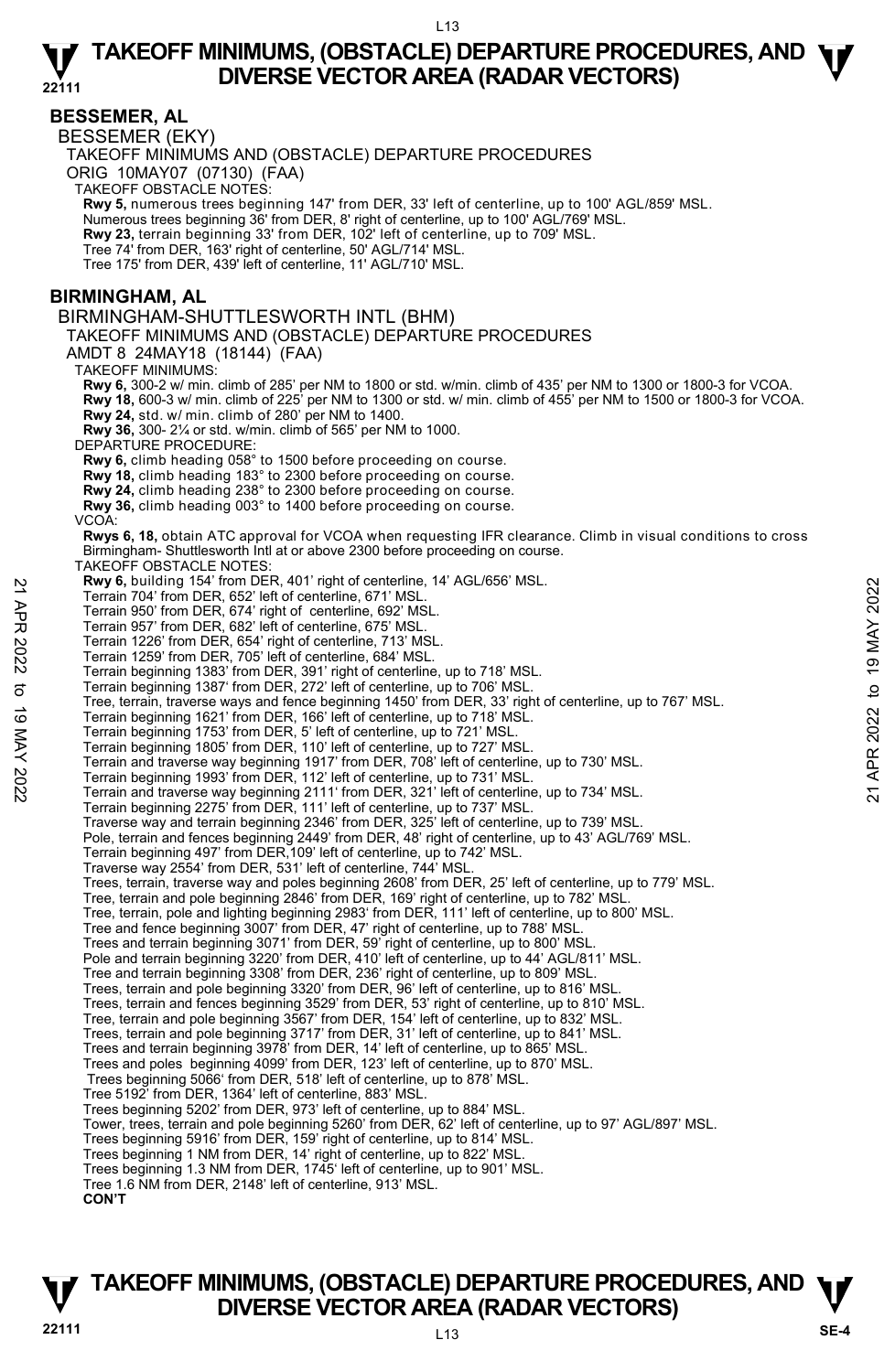L14

#### **22111 TAKEOFF MINIMUMS, (OBSTACLE) DEPARTURE PROCEDURES, AND**  $\Psi$ **<br>DIVERSE VECTOR AREA (RADAR VECTORS) DIVERSE VECTOR AREA (RADAR VECTORS)**

#### **BIRMINGHAM, AL (CON'T)**  BIRMINGHAM-SHUTTLESWORTH INTL (BHM) (CON'T) **Rwy 18,** terrain 372' from DER, 543' right of centerline, 648' MSL Terrain beginning 536' from DER, 453' right of centerline, up to 672' MSL. Poles, traverse ways and trees beginning 771' from DER, 58' left of centerline, up to 71' AGL/701' MSL. Trees and pole beginning 1084' from DER, 125' right of centerline, up to 686' MSL. Trees beginning 1220' from DER, 96' right of centerline, up to 690' MSL Trees beginning 1330' from DER, 209' right of centerline, up to 695' MSL. Trees and poles beginning 1367' from DER, on centerline, up to 704' MSL. Trees and pole beginning 1640' from DER, 34' left of centerline, up to 704' MSL. Trees and pole beginning 1674' from DER, 16' left of centerline, up to 709' MSL. Trees and poles beginning 1767' from DER, 14' left of centerline, up to 80' AGL/717' MSL. Trees, sign and pole beginning 2148' from DER, 218' left of centerline, up to 724' MSL. Tower and trees beginning 2546' from DER, 44' left of centerline, up to 99' AGL/749' MSL. Tree 2813' from DER, 167' right of centerline, 724' MSL. Trees beginning 2824' from DER, 199' right of centerline, up to 730' MSL. Trees beginning 2958' from DER, 39' right of centerline, up to 732' MSL. Spire 4511' from DER, 1449' right of centerline, 126' AGL/753' MSL. Transmission lines and trees beginning 4715' from DER, 1068' left of centerline, up to 102' AGL/802' MSL. Trees beginning 4969' from DER, 1024' left of centerline, up to 803' MSL. Trees beginning 5057' from DER, 1185' left of centerline, up to 809' MSL. Trees and transmission line, pole beginning 5168' from DER, 221' left of centerline, up to 813' MSL. Antenna 5409' from DER, 1145' right of centerline, 110' AGL/774' MSL. Trees beginning 5581' from DER, 454' left of centerline, up to 819' MSL. Tree 5591' from DER, 48' right of centerline, 781' MSL. Trees and transmission line beginning 5680' from DER, 254' left of centerline, up to 837' MSL. Tree 5757' from DER, 562' right of centerline, 782' MSL. Trees, building and transmission line beginning 5812' from DER, 58' left of centerline, up to 838' MSL. Tree 5993' from DER, 17' right of centerline, 787' MSL. Trees and transmission lines beginning 5997' from DER, 299' left of centerline, up to 842' MSL. Trees and poles beginning 1 NM from DER, 819' left of centerline, up to 844' MSL. Transmission line 1.1 NM from DER, 2018' left of centerline, 129' AGL/891' MSL. Poles, trees and transmission line beginning 1.1 NM from DER, 321' left of centerline, up to 126' AGL/893' MSL. Trees beginning 1.2 NM from DER, 703' left of centerline, up to 897' MSL. Tree 1.2 nm from DER, 560' right of centerline, 826' MSL. Trees beginning 1.2 NM from DER, 118' left of centerline, up to 906' MSL. Trees beginning 1.2 NM from DER, 220' right of centerline, up to 843' MSL. Trees beginning 1.3 NM from DER, 60' right of centerline, up to 864' MSL. Trees and pole beginning 1.3 NM from DER, 94' left of centerline, up to 971' MSL. Trees, Building, and pole beginning 1.4 NM from DER, 800' left of centerline, up to 1041' MSL. Trees, poles, transmission line, tank and water tower beginning 1.5 NM from DER, 426' left of centerline, up to 1139' MSL. Tower, antenna, trees, pole and buildings beginning 1.7 NM from DER, 1' left of centerline, up to 150' AGL/1219' MSL. Tree 1.7 NM from DER, 203' right of centerline, 925' MSL. Trees beginning 1.8 NM from DER, 94' right of centerline, up to 1017' MSL. Buildings and trees beginning 1.9 NM from DER, 3' right of centerline, up to 1106' MSL. Tree 2 NM from DER, 1019' right of centerline, 1120' MSL. Trees beginning 2 NM from DER, 127' right of centerline, up to 1134' MSL. Trees, pole, buildings and towers beginning 2.1 NM from DER, 423' right of centerline, up to 1167' MSL. Towers, trees, water tower, antenna and building beginning 2.2 NM from DER, 807' right of centerline, up to 114' AGL/1172' MSL. **Rwy 24,** lighting 7' from DER, 5' right of centerline, 1' AGL/604' MSL. Lighting 7' from DER, 5' left of centerline, 2' AGL/604' MSL. Tree 991' from DER, 561' left of centerline, 642' MSL. Trees beginning 1057' from DER, 648' left of centerline, up to 663' MSL. Tree and sign beginning 1610' from DER, 757' left of centerline, up to 673' MSL. Tree 2636' from DER, 1172' left of centerline, 690' MSL. **Rwy 36,** traverse way, fences, terrain and tree beginning 159' from DER, 505' right of centerline, up to 16' AGL/661' MSL. Terrain 192' from DER, 493' left of centerline, 653' MSL. Tree 326' from DER, 528' left of centerline, 682' MSL. Trees, terrain, poles, fences and vegetation beginning 467' from DER, 2' right of centerline, up to 726' MSL. Tree 576' from DER, 532' left of centerline, 696' MSL. Trees and terrain beginning 792' from DER, 215' left of centerline, up to 728' MSL. Trees and terrain beginning 986' from DER, 122' left of centerline, up to 729' MSL. Trees beginning 1332' from DER, 106' left of centerline, up to 745' MSL Trees, pole and traverse way beginning 1378' from DER, 188' left of centerline, up to 750' MSL. Trees and terrain beginning 1632' from DER, 82' left of centerline, up to 768' MSL. Tree, terrain and vegetation beginning 1921' from DER, 76' right of centerline, up to 738' MSL. Terrain beginning 2189' from DER, 433' right of centerline, up to 753' MSL. Trees and terrain beginning 2331' from DER, 38' right of centerline, up to 785' MSL. Tterrain and tree beginning 2444' from DER, 17' left of centerline, up to 772' MSL. Terrain beginning 2714' from DER, 356' left of centerline, up to 775' MSL. Trees, vegetation, terrain and poles beginning 2816' from DER, on centerline, up to 839' MSL. Trees, terrain and poles beginning 2877' from DER, 3' left of centerline, up to 846' MSL. Trees and terrain beginning 3808' from DER, 44' right of centerline, up to 870' MSL.  **CON'T**  22<br>
Transmission line 1.1 NM from DER, 2018 left of centerline, 129 AGL/891' MSL.<br>
Poles, trees beginning 1.2 NM from DER, 701 left of centerline, up to 897' MSL.<br>
Trees beginning 1.2 NM from DER, 703' left of centerline,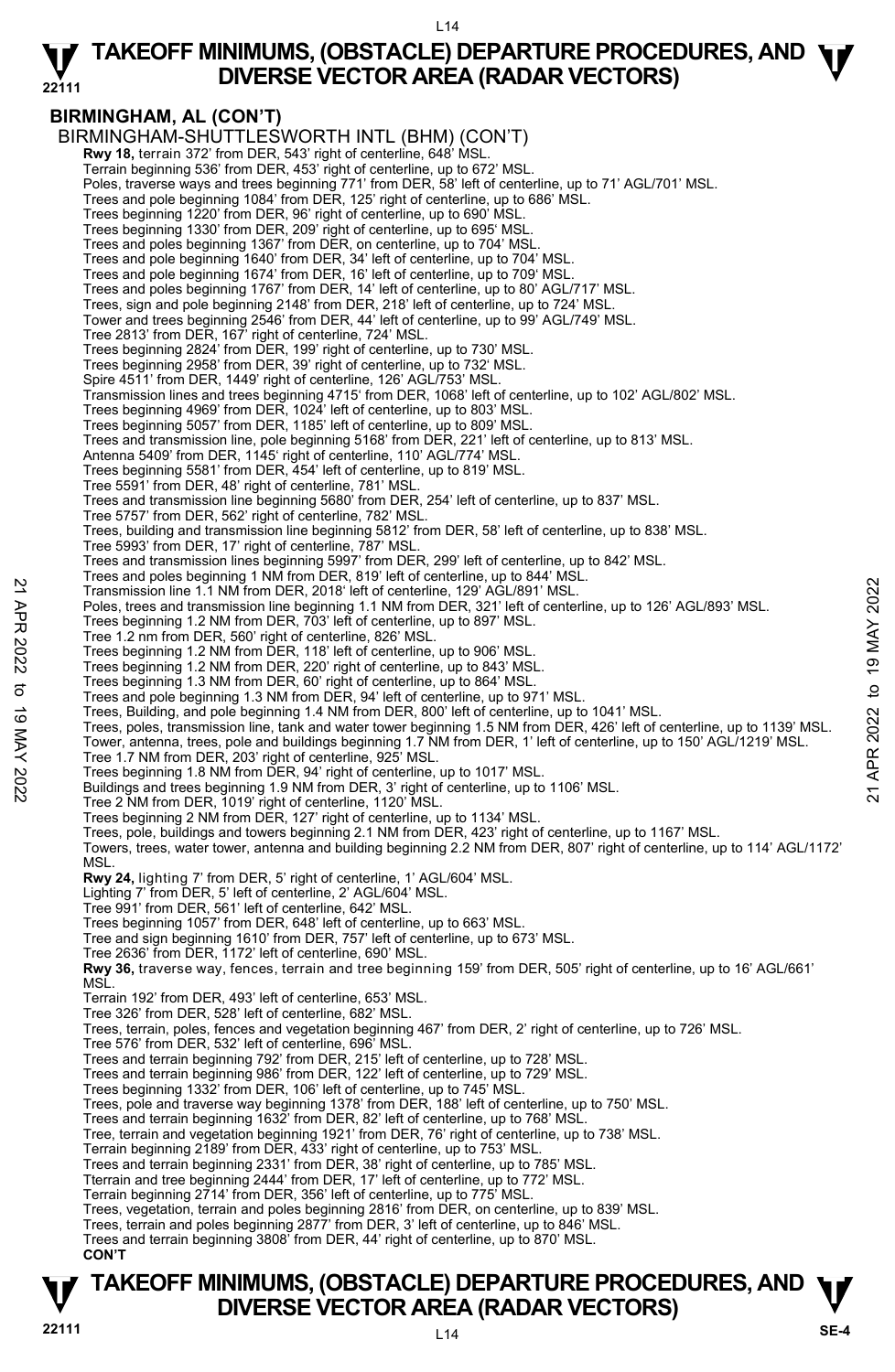L15

### **22111 TAKEOFF MINIMUMS, (OBSTACLE) DEPARTURE PROCEDURES, AND**  $\Psi$ **<br>DIVERSE VECTOR AREA (RADAR VECTORS) DIVERSE VECTOR AREA (RADAR VECTORS)**

### **BIRMINGHAM, AL (CON'T)**

BIRMINGHAM-SHUTTLESWORTH INTL (BHM) (CON'T)

**Rwy 36 (CON'T),** trees, terrain and pole beginning 4114' from DER, 20' right of centerline, up to 872' MSL. Trees beginning 4345' from DER, 864' right of centerline, up to 105' AGL/875' MSL.

Trees, terrain, building and poles beginning 4427' from DER, on centerline, up to 879' MSL.

Trees and traverse way beginning 5381' from DER, 183' left of centerline, up to 852' MSL.

Tree 5435' from DER, 1013' left of centerline, 861' MSL.

Tree and poles beginning 5465' from DER, 44' left of centerline, up to 864' MSL.

Trees, poles and traverse way beginning 5529' from DER, 85' left of centerline, up to 870' MSL.

Trees beginning 5653' from DER, 320' left of centerline, up to 874' MSL.

Trees, vegetation, pole, traverse way and building beginning 5707' from DER, 143' left of centerline, up to 879' MSL.

Trees and traverse way beginning 5913' from DER, 175' left of centerline, up to 887' MSL.

Trees, tower, traverse way, pole, terrain and building beginning 1 nm from DER, 32' left of centerline, up to 908' MSL.<br>Trees and poles beginning 1.1 NM from DER, 1193' right of centerline, up to 907' MSL.

Tree 1.7 NM from DER, 262' left of centerline, 109' AGL/919' MSL.

### **BLAIRSVILLE, GA**

BLAIRSVILLE (DZJ)

TAKEOFF MINIMUMS AND (OBSTACLE) DEPARTURE PROCEDURES ORIG 18SEP14 (14261) (FAA)

TAKEOFF MINIMUMS:

**Rwys 8, 26,** 2700-3 for climb in visual conditions.

DEPARTURE PROCEDURE:

**Rwy 8,** for climb in visual conditions: cross Blairsville airport at or above 4500 MSL before proceeding on course. When executing VCOA, notify ATC prior to departure.

**Rwy 26,** for climb in visual conditions: cross Blairsville airport at or above 4500 MSL before proceeding on course. When executing VCOA, notify ATC prior to departure.

TAKEOFF OBSTACLE NOTES:

**Rwy 8,** vehicles on roadway beginning 1452' from DER, left and right of centerline, up to 15' AGL/1934' MSL.<br>Trees beginning 1354' from DER, 334' right of centerline, up to 100' AGL/2059' MSL.

Trees beginning 1644' from DER, 3' left of centerline, up to 100' AGL/2539' MSL.

Tower 1.75 NM from DER, 559' left of centerline, 150' AGL/2550' MSL.

**Rwy 26,** vehicles on roadway beginning 939' from DER, left and right of centerline, up to 15' AGL/1974' MSL.<br>Trees beginning 435' from DER, 132' right of centerline, up to 100' AGL/2239' MSL. 22 Trees beginning 1644 from DER, 3'left of centerline, up to 100' AGL/2539' MSL.<br>
Tower 1.75 NM from DER, 3'left of centerline, up to 100' AGL/2539' MSL.<br>
Tower 1.75 NM from DER, 3'left of centerline, up to 100' AGL/2539

Trees beginning 419' from DER, 534' left of centerline, up to 100' AGL/2059' MSL.

Trees beginning 1.22 NM from DER, 2394' left of centerline, up to 100' AGL/2259' MSL.

### **BLAKELY, GA**

EARLY COUNTY (BIJ)

TAKEOFF MINIMUMS AND (OBSTACLE) DEPARTURE PROCEDURES

ORIG 14FEB08 (08045) (FAA)

TAKEOFF OBSTACLE NOTES:

**Rwy 5,** trees beginning 12' from DER, 214' left of centerline, up to 100' AGL/319' MSL.

Trees beginning 17' from DER, 122'right of centerline, up to 100' AGL/329' MSL.

Vehicles on roadway, beginning 416' from DER, left and right of centerline, up to 17' AGL/236' MSL.

Trains on railroad tracks beginning 883' from DER, 684' left of centerline, up to 23' AGL/242' MSL.

**Rwy 23,** trees beginning at DER, 2924' right of centerline, up to 100' AGL/319' MSL.

Trees beginning 417' from DER, left and right of centerline, up to 100' AGL/319' MSL.

Vehicles on roadway, 537' from DER, 628'.right of centerline, up to 17'AGL/236' MSL. Buildings 1418' from DER, 203' left of centerline, up to 50' AGL/269' MSL.

### **BREWTON, AL**

BREWTON MUNI (12J) TAKEOFF MINIMUMS AND (OBSTACLE) DEPARTURE PROCEDURES AMDT 2 11MAR10 (10070) (FAA)

TAKEOFF MINIMUMS:

**Rwys 18, 36,** NA-Closed Indef.

TAKEOFF OBSTACLE NOTES:

**Rwy 6,** trees 141' from DER, 33' left of centerline, 25' AGL/121' MSL.

**Rwy 12,** trees 199' from DER, 495' right of centerline, 57' AGL/156' MSL. Vehicle on road, 1906' from DER, 456' right of centerline, 15' AGL/156' MSL.

**Rwy 24,** trees 380' from DER, 135' left of centerline, 25' AGL, 127' MSL. **Rwy 30,** trees 92' from DER, 391' right of centerline, 46' AGL/126' MSL.

Trees, 2654' from DER, 1129' left of centerline, 91' AGL/161' MSL.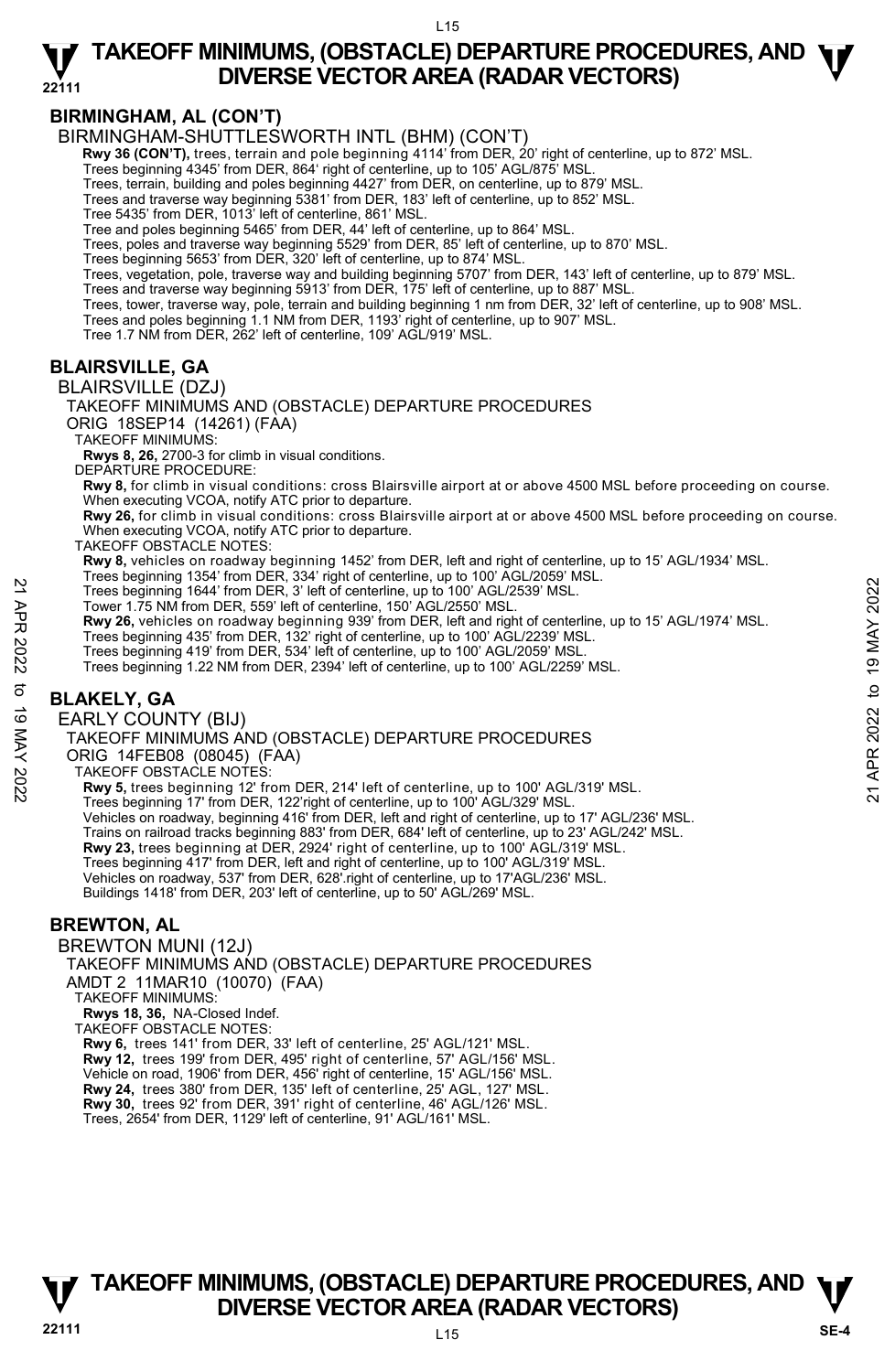### **BRUNSWICK, GA**

BRUNSWICK GOLDEN ISLES (BQK) TAKEOFF MINIMUMS AND (OBSTACLE) DEPARTURE PROCEDURES ORIG 03AUG06 (06215) (FAA) TAKEOFF OBSTACLE NOTES: **Rwy 7**, tree 1380' from DER, 840' right of centerline,38' AGL/57' MSL. **Rwy 25,** multiple trees beginning 1259' from DER, 688' right of centerline, up to 50'AGL/74' MSL. **BUTLER, AL**  BUTLER/CHOCTAW COUNTY (09A) TAKEOFF MINIMUMS AND (OBSTACLE) DEPARTURE PROCEDURES AMDT 1 26MAY16 (22027) (FAA) TAKEOFF MINIMUMS: **Rwy 30,** 300-1½ or std. w/min. climb of 255' per NM to 400. TAKEOFF OBSTACLE NOTES: **Rwy 12,** trees beginning 1' from DER, 312' left of centerline, up to 208' MSL. Pole 349' from DER, 493' right of centerline, 24' AGL/144' MSL. Pole 472' from DER, 411' right of centerline, 29' AGL/151' MSL. Trees beginning 731' from DER, crossing centerline, up to 162' MSL. Tree 881' from DER, 64' right of centerline, 163' MSL. Trees beginning 1073' from DER, 519' right of centerline up to 187' MSL. Trees, pole beginning 1252' from DER, 27' left of centerline, up to 199' MSL. Trees beginning 1288' from DER, 93' right of centerline, up to 192' MSL. Trees beginning 1476' from DER, 29' right of centerline, up to 193' MSL. Trees beginning 1548' from DER, 516' right of centerline, up to 201' MSL. Trees beginning 2006' from DER, 860' right of centerline, up to 202' MSL. **Rwy 30,** trees beginning 93' from DER, 286' right of centerline, up to 195' MSL. Trees beginning 100' from DER, 249' left of centerline, up to 168' MSL. Trees beginning 246' from DER, 297' right of centerline, up to 196' MSL. Trees beginning 372' from DER, 179' left of centerline, up to 178' MSL. Trees beginning 622' from DER, 232' left of centerline, up to 190' MSL. Trees beginning 796' from DER, 278' left of centerline, up to 213' MSL. Trees beginning 1047' from DER, 108' left of centerline, up to 220' MSL. Trees beginning 1461' from DER, 8' right of centerline, up to 210' MSL. Trees beginning 1946' from DER, 147' left of centerline, up to 222' MSL. Tree 2515' from DER, 738' right of centerline, 212' MSL. Trees beginning 2522' from DER, 501' right of centerline, up to 215' MSL. Trees beginning 2750' from DER, 148' right of centerline, up to 230' MSL. Trees beginning 3313' from DER, 318' right of centerline, up to 232' MSL. Trees beginning 3341' from DER, 279' left of centerline, up to 228' MSL. Trees beginning 3578' from DER, 289' right of centerline, up to 236' MSL. Tree 5170' from DER, 1628' right of centerline, 249' MSL. Trees beginning 5336' from DER, 1328' right of centerline, up to 279' MSL. Trees beginning 5481' from DER, 1173' right of centerline, up to 280' MSL. Trees beginning 5640' from DER, 155' right of centerline, up to 290' MSL. Trees beginning 6072' from DER, 717' right of centerline, up to 306' MSL. Tree 1 NM from DER, 2027' right of centerline, 295' MSL. Trees beginning 3/2" from DER, 19' lett of centerine, up to 190' MSL.<br>
Trees beginning 796' from DER, 278' left of centerline, up to 190' MSL.<br>
Trees beginning 196' from DER, 108' left of centerline, up to 220' MSL.<br>
Trees

### **BUTLER, GA**

BUTLER MUNI (6A1) TAKEOFF MINIMUMS AND (OBSTACLE) DEPARTURE PROCEDURES AMDT 1A 28FEB19 (19059) (FAA) TAKEOFF MINIMUMS: **Rwys 6, 24,** NA - Environmental. TAKEOFF OBSTACLE NOTES: **Rwy 1,** trees beginning 196' from DER, 483' left of centerline, up to 651' MSL. **Rwy 19,** tree, lighting, pole beginning 64' from DER, 29' left of centerline, up to 734' MSL.<br>Vegetation beginning 86' from DER, 234' right of centerline, up to 665' MSL. Tree 638' from DER, 524' right of centerline, 699' MSL. Trees beginning 705' from DER, 21' right of centerline, up to 704' MSL. Trees beginning 857' from DER, 311' right of centerline, up to 709' MSL. Trees beginning 963' from DER, 348' right of centerline, up to 726' MSL.

#### Trees beginning 1070' from DER, 70' right of centerline, up to 727' MSL.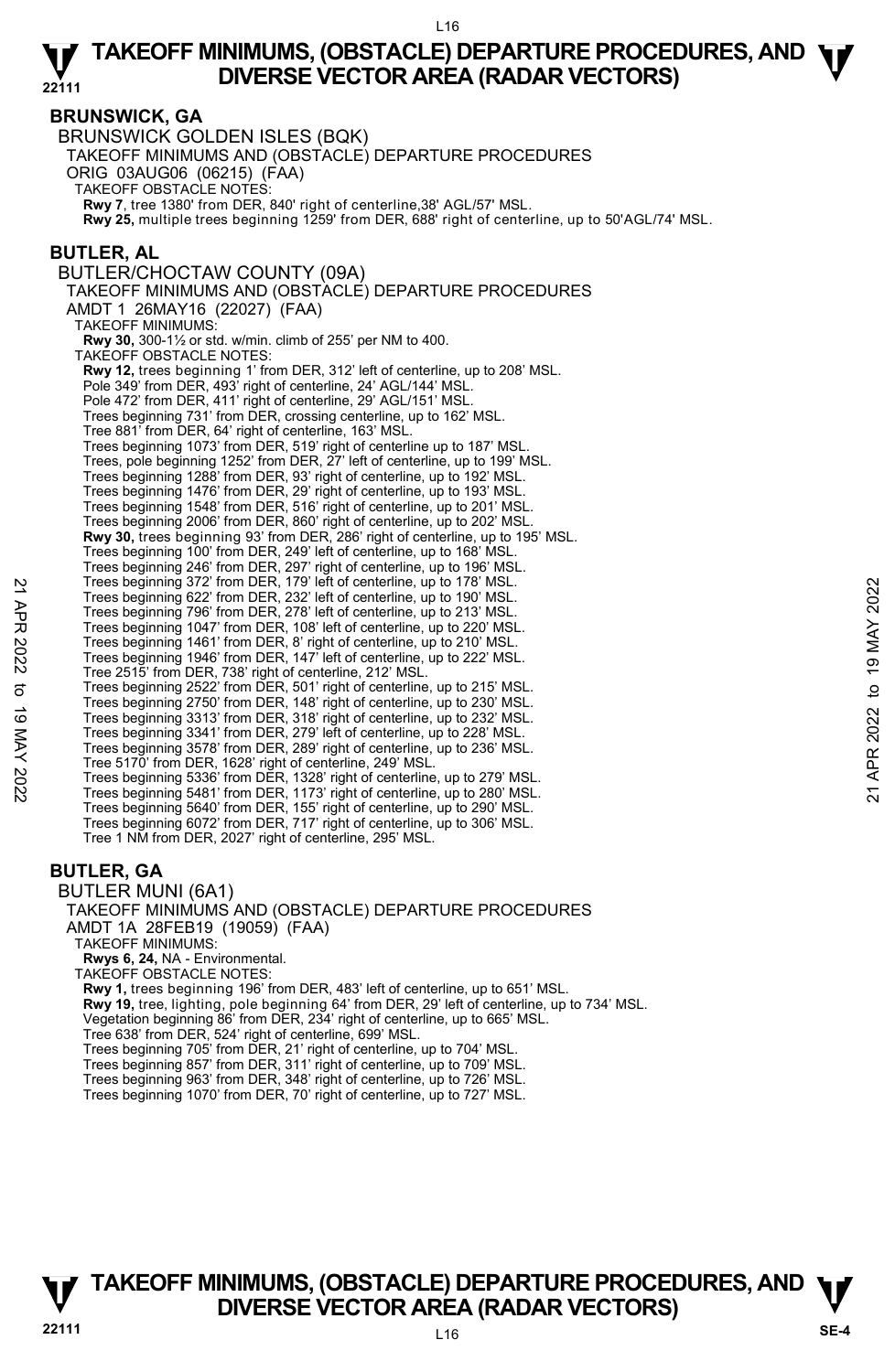### **CAIRNS AAF (KOZR)**

FORT RUCKER, AL TAKEOFF MINIMUMS AND (OBSTACLE) DEPARTURE PROCEDURES ORIG, 07MAY09 (09127)  **Rwy 6, 24, 18, 36, and Helipads C, G, A, D1, D2:** Standard. All other helipads, NA. DEPARTURE PROCEDURE: **Helipad C:** Climb heading 178° to 1000 before proceeding on course. **Helipad G:** Climb heading 178° to 1000 before proceeding on course. TAKEOFF OBSTACLE NOTES: **Rwy 6:** Trees 483' from DER, 616' left of centerline 75' AGL/344' MSL. Trees 738' from DER, 641' right of centerline, 75'AGL/ 344' MSL. Trees 1,777' from DER, 825' left of centerline, 75' AGL/354' MSL. **Rwy 24:** Trees 266' from DER, 538' right of centerline, 75' AGL/354' MSL. Trees 2,501' from DER, 914' right of centerline, 75' AGL/375' MSL. Reflector 149' from DER, 149' right of centerline, 13' AGL/309' MSL. Reflector 149' from DER, 150' left of centerline, 13' AGL/309' MSL. Telephone poles beginning 1,068' from DER, 303' left of centerline, up to 23' AGL/332' MSL. **Rwy 18:** Trees 525' from DER, 578' left of centerline, 75' AGL/364' MSL. **Rwy 36:** Trees 1,199' from DER, 783' right of centerline, 75' AGL/384' MSL. Trees 3,149' from DER, 1,104' right of centerline, 75' AGL/394' MSL.

### **CAIRO, GA**

CAIRO-GRADY COUNTY (70J) TAKEOFF MINIMUMS AND (OBSTACLE) DEPARTURE PROCEDURES AMDT 3 23SEP10 (10266) (FAA) TAKEOFF OBSTACLE NOTES: **Rwy 13,** trees beginning 36' from DER, 240' left of centerline, up to 35' AGL/259' MSL. Trees beginning 203' from DER, 37' right of centerline, up to 35' AGL/273' MSL. Trees beginning 1037' from DER, 67' right of centerline, up to 35' AGL/285' MSL. Trees beginning 1295' from DER, 1' left of centerline, up to 35' AGL/275' MSL. **Rwy 31,** truck 120' from DER, 217' left of centerline, 15' AGL/274' MSL. Trees beginning 277' from DER, 355' right of centerline, up to 35' AGL/306' MSL. Trees beginning 1188' from DER, 4' right of centerline, up to 35' AGL/335' MSL. Trees beginning 1777' from DER, 74' left of centerline, up to 35' AGL/334' MSL. **CALHOUN, GA**  TOM B DAVID FLD (CZL) TAKEOFF MINIMUMS AND (OBSTACLE) DEPARTURE PROCEDURES AMDT 3 12DEC13 (22083) (FAA) TAKEOFF MINIMUMS: Trees beginning 1037 from DER, 1' left of centerline, up to 35' AGL/278' MSL.<br>
Trees beginning 1295' from DER, 217' left of centerline, up to 35' AGL/275' MSL.<br> **Rwy 31**, truck 120' from DER, 217' left of centerline, 15' per NM climb gradient, takeoff must occur no later than 1900' prior to DER. DEPARTURE PROCEDURE:<br>**Rwy 17,** climb heading 173° to 1200 before proceeding on course. For climb in visual conditions, cross Tom B David Fld at or above 1700 before proceeding on course. When executing VCOA, notify ATC prior to departure. **Rwy 35,** climb heading 353° to 1700 before turning left. TAKEOFF OBSTACLE NOTES: **Rwy 17,** trees, poles, and buildings beginning 245' from DER, left and right of centerline, up to 75' AGL/725' MSL. Trees and poles beginning 1663' from DER, left and right of centerline, up to 139' AGL/779' MSL. Trees beginning 1 NM from DER, 916' left of centerline, up to 119' AGL/879' MSL. **Rwy 35,** trees and bushes beginning 75' from DER, left and right of centerline, up to 100' AGL/730' MSL. Trees and poles beginning 1948' from DER, left and right of centerline, up to 108' AGL/738' MSL. Trees beginning 1.9 NM from DER, 298' right of centerline, up to 105' AGL/957' MSL. **CAMDEN, AL**  CAMDEN MUNI (61A) TAKEOFF MINIMUMS AND (OBSTACLE) DEPARTURE PROCEDURES ORIG 05JAN17 (17005) (FAA) TAKEOFF OBSTACLE NOTES: **Rwy 18**, trees, beginning 3' from DER, 204' left of centerline, up to 200' MSL. Trees, beginning 83' from DER, 418' left of centerline, up to 225' MSL. Tree, terrain, beginning 132' from DER, 48' right of centerline, up to 230' MSL. Tree, terrain, beginning 335' from DER, 52' right of centerline, up to 233' MSL. Tree 546' from DER, 279' left of centerline, 242' MSL. Tree, terrain, beginning 547' from DER, 35' left of centerline, up to 260' MSL. **Rwy 36**, tree, terrain, beginning 51' from DER, 188' left of centerline, up to 191' MSL.<br>Tree 149' from DER, 252' right of centerline, 231' MSL.

Tree, terrain, pole, beginning 166' from DER, 18' right of centerline, up to 239' MSL.

Trees, beginning 416' from DER, 516' left of centerline, up to 212' MSL.

Tree, pole, ant, bush, beginning 444' from DER, 98' left of centerline, up to 219' MSL.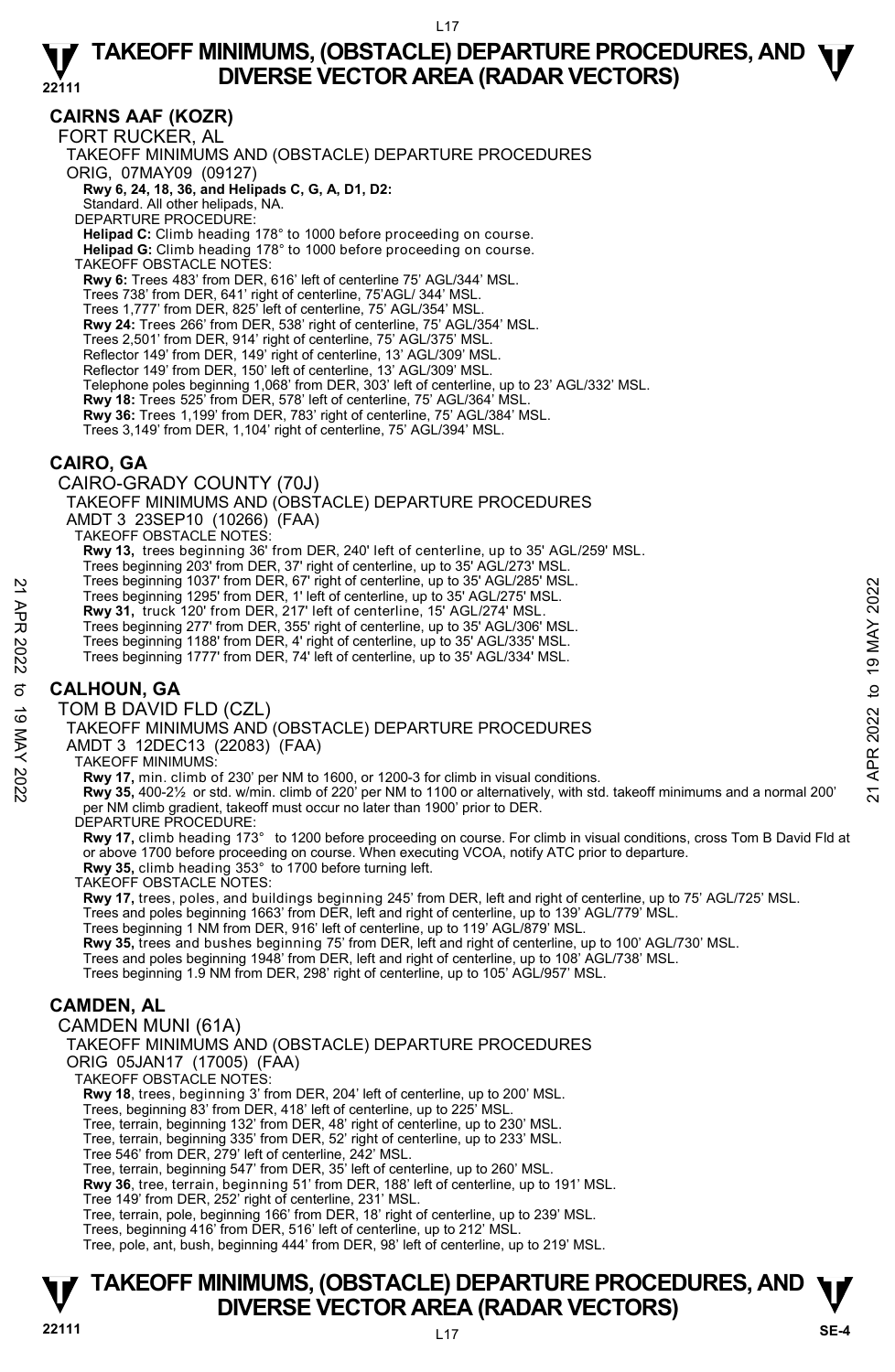### **CAMILLA, GA**

CAMILLA-MITCHELL COUNTY (CXU)

TAKEOFF MINIMUMS AND (OBSTACLE) DEPARTURE PROCEDURES

AMDT 2 09JAN14 (14009) (FAA)

DEPARTURE PROCEDURE:

**Rwy 8,** climb heading 084° to 1100 before turning right. TAKEOFF OBSTACLE NOTES:

**Rwy 8,** tree 127' from DER, 348' right of centerline, 15' AGL/185' MSL.

Trees beginning 223' from DER, 499' left of centerline, up to 75' AGL/241' MSL.

Trees beginning 892' from DER, 514' right of centerline, up to 75' AGL/249' MSL.

Trees beginning 1511' from DER, 9' left of centerline, up to 80' AGL/267' MSL.

Trees beginning 1529' from DER, 94' right centerline, up to 80' AGL/269' MSL.

**Rwy 26,** trees beginning 27' from DER, 409' left of centerline, up to 45' AGL/234' MSL.<br>Tree 29' from DER, 312' right of centerline, 35' AGL/205' MSL.

Tree 40' from DER, 125' left of centerline, 8' AGL/171' MSL.

Trees beginning 940' from DER, 733' left of centerline, up to 75' AGL/229' MSL.

Trees beginning 1696' from DER, 1696' right of centerline, up to 80' AGL/225' MSL.

### **CANON, GA**

FRANKLIN-HART (18A) TAKEOFF MINIMUMS AND (OBSTACLE) DEPARTURE PROCEDURES ORIG 25SEP08 (21168) (FAA) TAKEOFF MINIMUMS: **Rwy 8,** 400-2¼ or std. w/min. climb of 217' per NM to 1400. Alternatively, with std. takeoff minimums and a normal 200'/NM climb gradient, takeoff must occur no later than 1800' prior to DER. TAKEOFF OBSTACLE NOTES: **Rwy 8,** trees beginning 142' from DER, 9' right of centerline, up to 110' AGL/1006' MSL. Trees beginning 469' from DER, 43' left of centerline, up to 114' AGL/1004' MSL. **Rwy 26,** trees beginning 134' from DER, 301' right of centerline, up to 57' AGL/885' MSL. Trees beginning 514' from DER, 26' left of centerline, up to 73' AGL/902' MSL. **CANTON, GA**  CHEROKEE COUNTY RGNL (CNI) TAKEOFF MINIMUMS AND (OBSTACLE) DEPARTURE PROCEDURES AMDT 2A 16JUL20 (20198) (FAA) TAKEOFF MINIMUMS: **Rwy 5,** std. w/min. climb of 300' per NM to 4500, or 1600-3 for VCOA. **Rwy 23,** 300-1 or std. w/min. climb of 236' per NM to 1500, or alternatively, with std. takeoff minimums and a normal 200' per NM climb gradient, takeoff must occur no later than 1800' prior to DER. DEPARTURE PROCEDURE: **Rwy 23,** climb on heading 227° to 2500 before proceeding on course. VCOA: **Rwy 5,** obtain ATC approval for VCOA when requesting IFR clearance. Climb in visual conditions to cross Cherokee County RGNL airport at or above 2700 before proceeding on course. TAKEOFF OBSTACLE NOTES: **Rwy 5,** lighting 10' from DER, 17' right of centerline, 2' AGL/1190' MSL. Trees beginning 25' from DER, 149' left of centerline, up to 1200' MSL. Tree 65' from DER, 466' left of centerline, 1213' MSL. Tree 121' from DER, 489' left of centerline, 1220' MSL. Trees beginning 514 from DER, 26' left of centerline, up to 73' AGL/902' MSL.<br>
22<br> **CANTON, GA**<br>
CHEROKEE COUNTY RGNL (CNI)<br>
TAKEOFF MINIMUMS AND (OBSTACLE) DEPARTURE PROCEDURES<br>
AMDIT 2A 16JUL20 (20198) (FAA)<br>
TAKEOFF MI

Trees beginning 152' from DER, 142' left of centerline, up to 1226' MSL.

Trees beginning 506' from DER, 446' left of centerline, up to 1233' MSL.

Tree 3578' from DER, 157' right of centerline, 1282' MSL.

Trees beginning 3590' from DER, 250' right of centerline, up to 1286' MSL.

Transmission line 4866' from DER, 1062' right of centerline, 140' AGL/1327' MSL.

**Rwy 23,** vegetation 28' from DER, 496' right of centerline, 1207' MSL.<br>Tree, transmission line, pole beginning 56' from DER, 357' left of centerline, up to 1245' MSL.

Tree 165' from DER, 335' right of centerline, 1248' MSL.

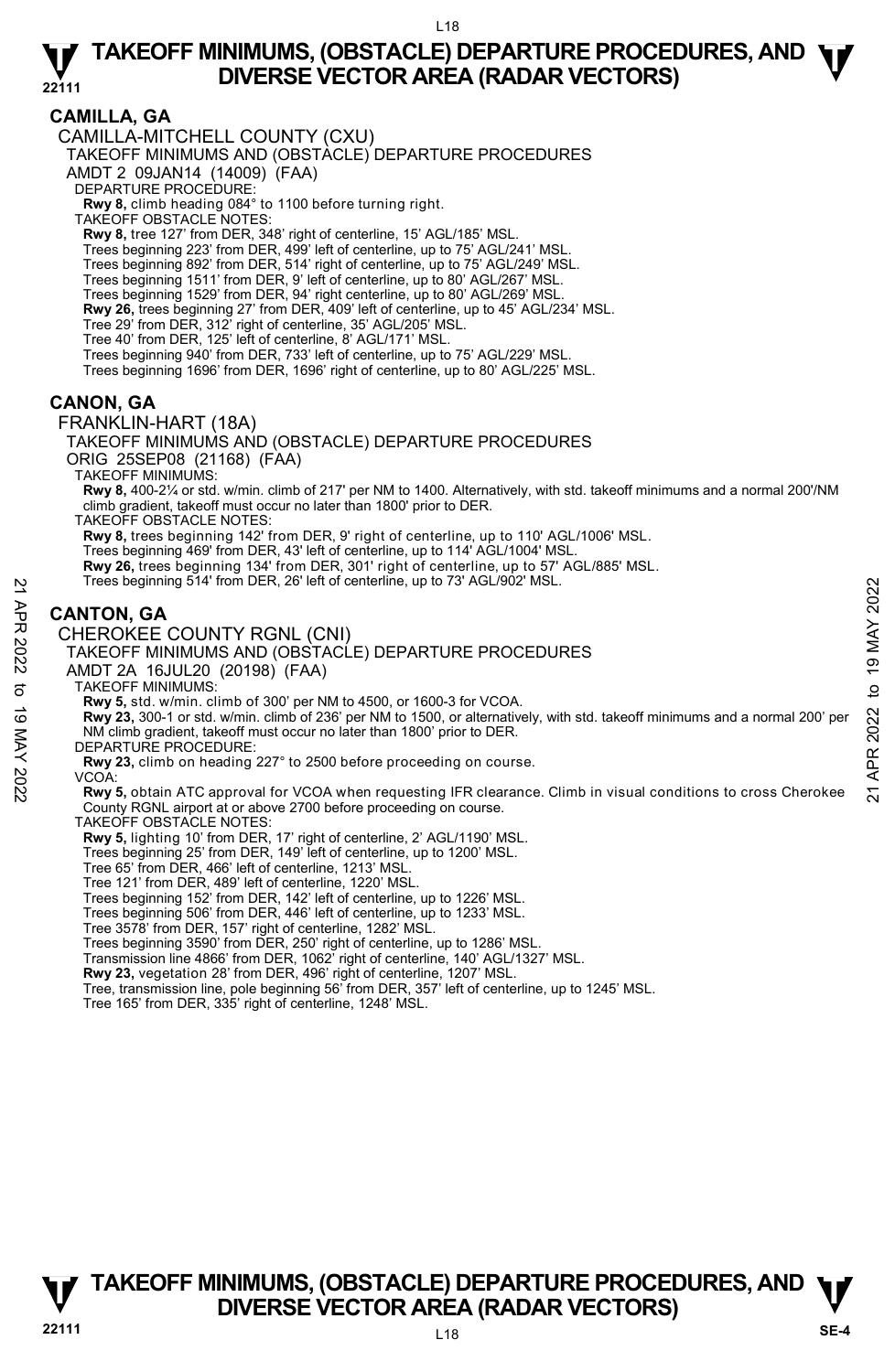### **CARROLLTON, GA**

WEST GEORGIA RGNL - O V GRAY FLD (CTJ)

TAKEOFF MINIMUMS AND (OBSTACLE) DEPARTURE PROCEDURES ORIG 07MAY09 (21168) (FAA)

TAKEOFF MINIMUMS:

**Rwy 35,** 300-1 or std. w/min. climb of 276' per NM to 1400. DEPARTURE PROCEDURE:

**Rwy 35,** climb heading 348° to 1800 before turning east.

TAKEOFF OBSTACLE NOTES:

**Rwy 17,** trees beginning 261' from DER, 433' right of centerline, up to 100' AGL/1219' MSL. Trees beginning 301' from DER, 449' left of centerline, up to 100' AGL/1199' MSL. **Rwy 35,** trees beginning 123' from DER, 3' left of centerline, up to 100' AGL/1283' MSL. Trees beginning 1189' from DER, 127' right of centerline, up to 100' AGL/1283' MSL. Vehicle on road 2489' from DER, 477' left of centerline, 17' AGL/1235' MSL.

### **CARTERSVILLE, GA**

CARTERSVILLE (VPC)

TAKEOFF MINIMUMS AND (OBSTACLE) DEPARTURE PROCEDURES AMDT 1 25OCT07 (07298) (FAA) TAKEOFF MINIMUMS: **Rwy 1,** 500-2¼ or std. w/ min. climb of 361' per NM to 1300. **Rwy 19,** 400-2½ or std. w/ min. climb of 600' per NM to 1300. DEPARTURE PROCEDURE: **Rwy 1,** climb heading 007° to 2300 before proceeding on course. **Rwy 19,** climb heading 187° to 1300 before turning westbound. TAKEOFF OBSTACLE NOTES: **Rwy 1,** trees beginning 24' from DER, 236' left of centerline, up to 74' AGL/798' MSL. Brush 199' from DER, 160' right of centerline, 26' AGL/756' MSL. Tree 1253' from DER, 641' right of centerline, 69' AGL/808' MSL. Trees beginning 8789' from DER, 2511' right of centerline, up to 100' AGL/1199' MSL. **Rwy 19,** terrain 194' from DER, 466' left of centerline, 0' AGL/775' MSL. Trees beginning 2357' from DER, 44' left of centerline, up to 80' AGL/1079' MSL. Trees beginning 2312' from DER, 119' right of centerline, up to 80' AGL/1019' MSL. POLK COUNTY/CORNELIUS MOORE FLD (4A4)

### **CEDARTOWN, GA**

TAKEOFF MINIMUMS AND (OBSTACLE) DEPARTURE PROCEDURES AMDT 2 22APR21 (21112) (FAA) TAKEOFF OBSTACLE NOTES: **Rwy 10,** tree 2' from DER, 370' left of centerline, 999' MSL. Trees beginning 9' from DER, 273' left of centerline, up to 1009' MSL. Trees beginning 48' from DER, 31' right of centerline, up to 1006' MSL. Trees beginning 2218' from DER, 918' right of centerline, up to 1008' MSL.  **Rwy 28,** trees beginning 18' from DER, 146' left of centerline, up to 991' MSL. Trees beginning 70' from DER, 282' right of centerline, up to 1012' MSL. Trees, transmission line beginning 116' from DER, 249' right of centerline, up to 1018' MSL. Trees beginning 333' from DER, 488' left of centerline, up to 1014' MSL. Trees beginning 504' from DER, 487' left of centerline, up to 1020' MSL. Trees beginning 1256' from DER, 549' left of centerline, up to 1021' MSL. Trees beginning 1426' from DER, 533' left of centerline, up to 1033' MSL. Tree 1543' from DER, 714' right of centerline, 1025' MSL. Tree 1919' from DER, 853' left of centerline, 1035' MSL. Trees beginning 1992' from DER, 561' left of centerline, up to 1044' MSL. Trees beginning 2119' from DER, 654' left of centerline, up to 1048' MSL. Trees beginning 2487' from DER, 714' left of centerline, up to 1052' MSL. Trees beginning 2650' from DER, 990' left of centerline, up to 1053' MSL. Trees beginning 2891' from DER, 1122' left of centerline, up to 1054' MSL. Press beginning 8/39' from DER, 2011' right of centerline, up to 100' AGL/17199' MSL.<br>
Trees beginning 2357' from DER, 46' left of centerline, up to 80' AGL/1079' MSL.<br>
Trees beginning 2312' from DER, 119' right of center

### **CENTRE, AL**

CENTRE-PIEDMONT CHEROKEE COUNTY RGNL (PYP) TAKEOFF MINIMUMS AND (OBSTACLE) DEPARTURE PROCEDURES ORIG 10APR08 (08101) (FAA) DEPARTURE PROCEDURE: **Rwy 7,** Climb heading 067° to 1400 before turning South. **Rwy 25,** Climb heading 247° to 2500 before turning South. TAKEOFF OBSTACLE NOTES: **Rwy 7,** multiple trees beginning 1481' from DER, 456' right of centerline up to 100' AGL/709' MSL. Multiple trees beginning 2273' from DER, 434' left of centerline up to 100' AGL/689' MSL.

**Rwy 25,** multiple trees beginning 2780' from DER, 245' right of centerline up to 100' AGL/689' MSL. Tree 3093' from DER, 516' left of centerline 100' AGL/679' MSL.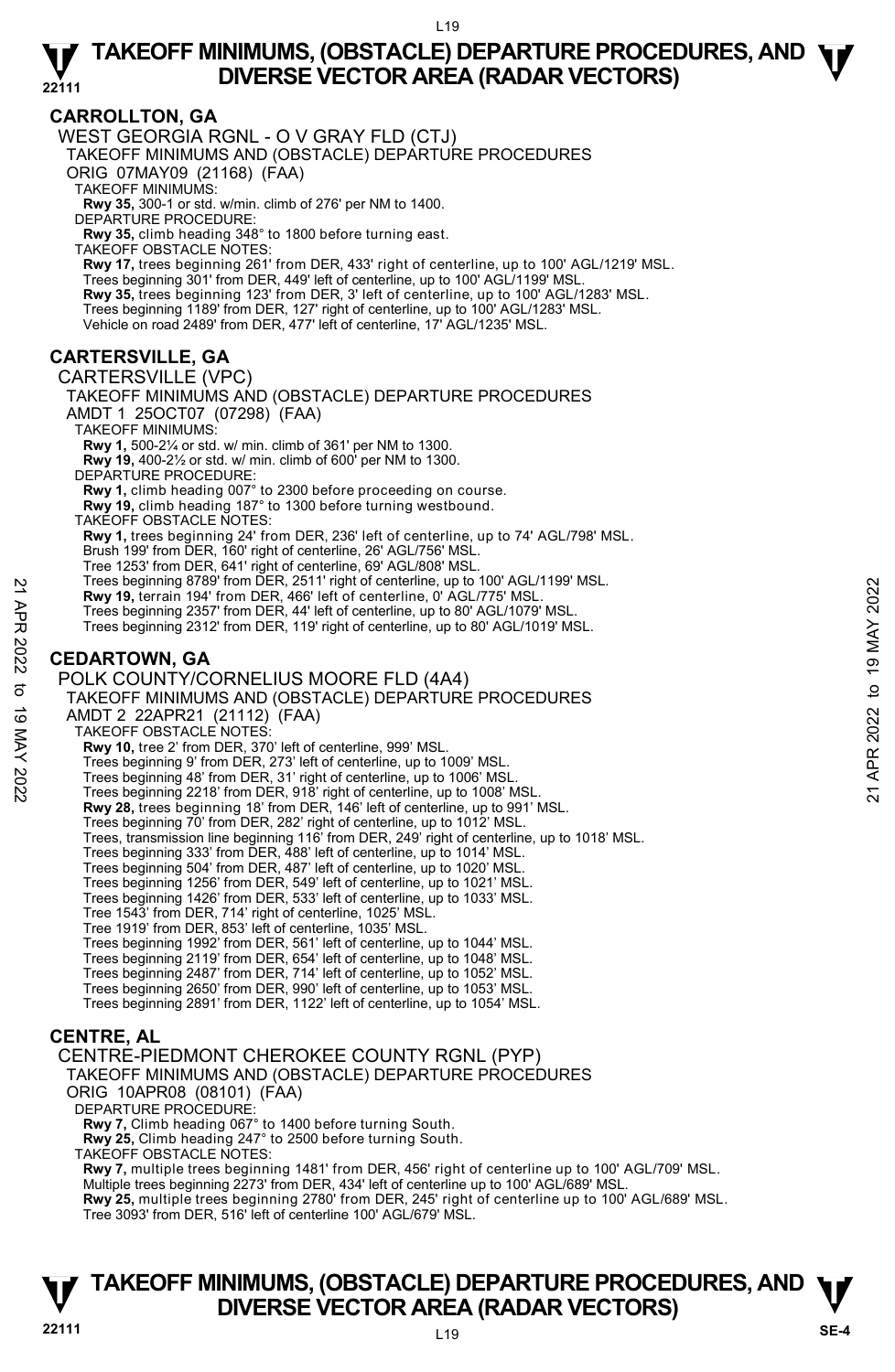### **CENTREVILLE, AL**

BIBB COUNTY (0A8)

TAKEOFF MINIMUMS AND (OBSTACLE) DEPARTURE PROCEDURES

ORIG 20DEC07 (07354) (FAA)

TAKEOFF MINIMUMS:

**Rwy 10,** 300-1¼ or std. w/ min. climb of 330' per NM to 600. **Rwy 28,** 300-2 or std. w/ min. climb of 300' per NM to 600.

DEPARTURE PROCEDURE:

**Rwy 10,** climb heading 097° to 1000 before turning left.

TAKEOFF OBSTACLE NOTES:

**Rwy 10,** brush 430' from DER, 42' right of centerline, 48' AGL/268' MSL. Trees beginning 4800' from DER, 1397' left of centerline, up to 100' AGL/479' MSL. **Rwy 28,** trees beginning at DER, 239' left of centerline, up to 100' AGL/339' MSL.<br>Trees beginning at DER, 309' right of centerline, up to 100' AGL/499' MSL.

### **CHATOM, AL**

ROY WILCOX (5R1)

TAKEOFF MINIMUMS AND (OBSTACLE) DEPARTURE PROCEDURES ORIG 29MAY14 (14149) (FAA)

TAKEOFF MINIMUMS:

**Rwy 12,** 300-1¼ or std. w/min. climb of 234' per NM to 400, or alternatively, with std. takeoff minimums and a normal 200' per NM climb gradient. Takeoff must occur no later than 1900' prior to DER.

TAKEOFF OBSTACLE NOTES:

**Rwy 12,** tree 17' from DER, 155' left of centerline, 100' AGL/223' MSL.

Trees beginning 123' from DER, 171' right of centerline, up to 100' AGL/216' MSL.

Trees beginning 290' from DER, 68' left of centerline, up to 100' AGL/259' MSL.

Tree 1 NM from DER, 462' right of centerline, 100' AGL/309' MSL.

**Rwy 30,** power pole and tree beginning 6' from DER, 197' left of centerline, up to 100' AGL/273' MSL.

Trees and power pole beginning 95' from DER, 205' right of centerline, up to 100' AGL/272' MSL. Vehicles on road, poles and sign beginning 175' from DER, left and right of centerline, up to 15' AGL/189' MSL.

Trees beginning 611' from DER, left and right of centerline, up to 100' AGL/258' MSL.

### **CLANTON, AL**

CHILTON COUNTY (02A)

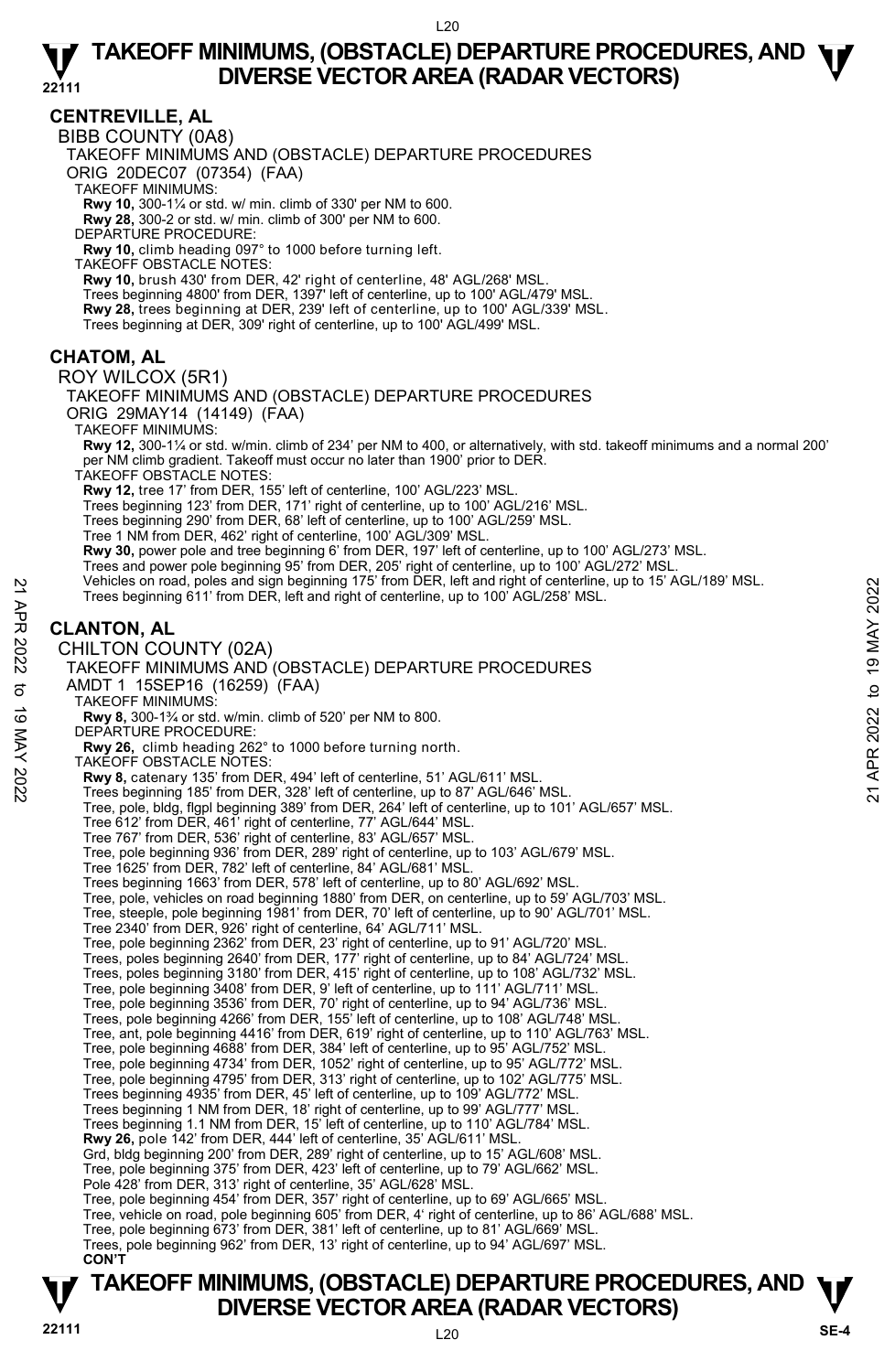### **CLANTON, AL (CON'T)**

CHILTON COUNTY (02A) (CON'T) **Rwy 26 (CON'T),** tree, Pole beginning 1338' from DER, 30' left of centerline, up to 101' AGL/678' MSL.<br>Tree, tank, water twr beginning 4449' from DER, 941' left of centerline, up to 110' AGL/729' MSL. **CLAXTON, GA**  CLAXTON-EVANS COUNTY (CWV) TAKEOFF MINIMUMS AND (OBSTACLE) DEPARTURE PROCEDURES AMDT 1 30JAN20 (20030) (FAA) TAKEOFF OBSTACLE NOTES: **Rwy 10,** vegetation 13' from DER, 220' left of centerline, 99' MSL. Tree 93' from DER, 358' right of centerline, 153' MSL. Trees beginning 185' from DER, 389' right of centerline, up to 160' MSL. Trees beginning 259' from DER, 353' right of centerline, up to 178' MSL. Trees beginning 295' from DER, 530' left of centerline, up to 186' MSL. Trees beginning 420' from DER, 75' left of centerline, up to 189' MSL. Trees beginning 459' from DER, 519' right of centerline, up to 185' MSL. Trees beginning 530' from DER, 351' right of centerline, up to 191' MSL. Trees beginning 885' from DER, 27' right of centerline, up to 196' MSL. Trees beginning 3469' from DER, 232' left of centerline, up to 194' MSL. Tree 3728' from DER, 107' left of centerline, 197' MSL. **Rwy 28,** terrain 5' from DER, 358' right of centerline, 114' MSL. Vehicle on road beginning 58' from DER, 300' left of centerline, up to 126' MSL. Poles, vehicle on road, vegetation beginning 89' from DER, 315' right of centerline, up to 164' MSL. Vehicle on road beginning 149' from DER, 290' left of centerline, up to 127' MSL. Trees, vehicle on road, vegetation, poles, buildings beginning 276' from DER, 5' right of centerline, up to 195' MSL. Vehicle on road beginning 405' from DER, 290' left of centerline, up to 128' MSL. Tree, vehicle on road beginning 429' from DER, 4' left of centerline, up to 150' MSL. Trees, poles, sign beginning 634' from DER, 12' left of centerline, up to 170' MSL. Trees beginning 853' from DER, 158' right of centerline, up to 209' MSL. Trees, poles beginning 903' from DER, 110' right of centerline, up to 211' MSL. Trees beginning 1201' from DER, 645' left of centerline, up to 179' MSL. Trees beginning 1275' from DER, 3' left of centerline, up to 182' MSL. Trees beginning 1321' from DER, 30' left of centerline, up to 183' MSL. Trees, antenna, power line beginning 1374' from DER, 16' right of centerline, up to 223' MSL. Trees beginning 2192' from DER, 28' left of centerline, up to 184' MSL. Trees beginning 2273' from DER, 55' left of centerline, up to 186' MSL. Trees beginning 2353' from DER, 33' left of centerline, up to 193' MSL. Trees beginning 2375' from DER, 80' left of centerline, up to 197' MSL. Trees beginning 2533' from DER, 12' left of centerline, up to 202' MSL. **CLAYTON, AL**  CLAYTON MUNI (11A) TAKEOFF MINIMUMS AND (OBSTACLE) DEPARTURE PROCEDURES AMDT 2 06MAR14 (14065) (FAA) TAKEOFF MINIMUMS: **Rwy 9,** 400-2 or std. w/ min. climb of 500' per NM to 900. **Rwy 27,** 300-2 or std. w/min. climb of 450' per NM to 800. DEPARTURE PROCEDURE: **Rwy 9,** climb heading 097° to 900 before turning right. TAKEOFF OBSTACLE NOTES: **Rwy 9,** trees beginning 157' from DER, 399' left of centerline, up to 65' AGL/502' MSL. Trees beginning 408' from DER, 302' right of centerline, up to 100' AGL/529' MSL. Trees 1628' from DER, 734' right of centerline, up to 100' AGL/550' MSL. Trees 620' from DER, 294' left of centerline, up to 100' AGL/527' MSL. Trees beginning 4830' from DER, 252' left of centerline, up to 100' AGL/575' MSL. Tank 5669' from DER, 1978' left of centerline, 135' AGL/735' MSL. 22 Trees, poles beginning 903' from DER, 110' right of centerline, up to 211' MSL.<br>
Trees beginning 1021' from DER, 110' right of centerline, up to 121' MSL.<br>
Trees beginning 1275' from DER, 3' left of centerline, up to 18

Trees 1.1 NM from DER, 979' left of centerline, up to 100' AGL/694' MSL.

Trees 1.7 NM from DER, 835' right of centerline, up to 100' AGL/694' MSL.

Tank 1.1 NM from DER, 592' right of centerline, 135' AGL/735' MSL.<br>**Rwy 27,** light pole 481' from DER, 207' right of centerline, 23' AGL/463' MSL.

Trees beginning 1152' from DER, 372' left of centerline, up to 100' AGL/516' MSL.

Trees beginning 1915' from DER, 411' right of centerline, up to 100' AGL/521' MSL. Trees 2786' from DER, 667' left of centerline, up to 100' AGL/579' MSL.

Trees 1.4 NM from DER, 2359' right of centerline, up to 100' AGL/659' MSL.

Trees 1.1 NM from DER, 732' left of centerline, up to 100' AGL/605' MSL.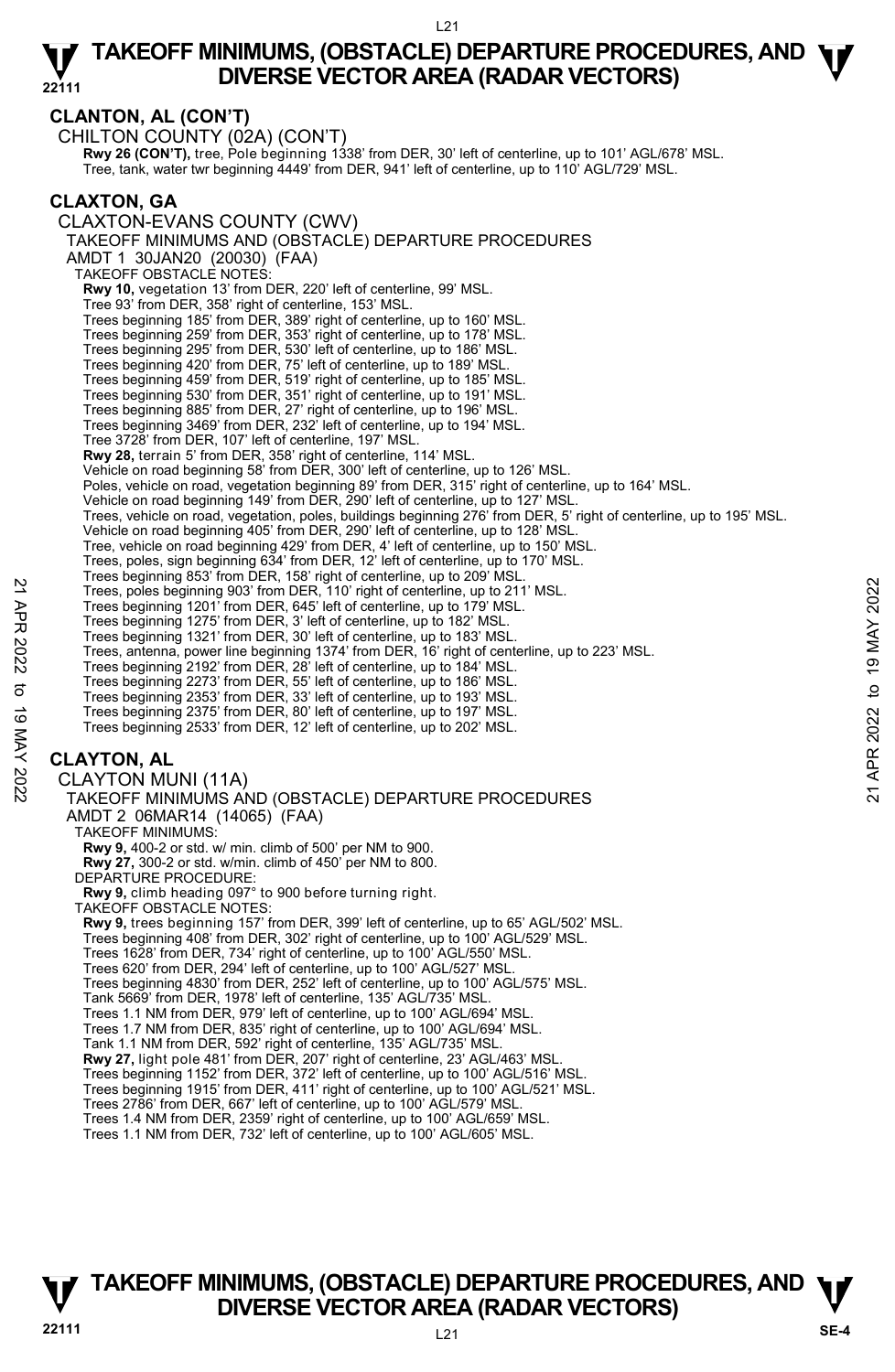### **COCHRAN, GA**

COCHRAN (48A)

TAKEOFF MINIMUMS AND (OBSTACLE) DEPARTURE PROCEDURES

AMDT 2 22OCT09 (09295) (FAA)

TAKEOFF MINIMUMS:

**Rwy 23,** 300-1¾ or std. w/ min. climb of 316' per NM to 700. DEPARTURE PROCEDURE:

**Rwy 5,** climb heading 049° to 1700 before turning left.

**Rwy 11,** climb heading107° to 1200 before turning left.

**Rwy 23,** climb heading 229° to 900 before proceeding on course. **Rwy 29,** climb heading 287° to 900 before turning right.

TAKEOFF OBSTACLE NOTES:

**Rwy 5,** trees beginning 10' from DER, left and right of centerline, up to 100' AGL/419' MSL.

**Rwy 11,** mobile sprinklers, 166' from DER, 331' right of centerline, up to 24' AGL/345' MSL.

Trees beginning 979' from DER, 753' left of centerline, up to 100' AGL/409' MSL.

Trees beginning 1118' from DER, 678' right of centerline, up to 100' AGL/395' MSL.

**Rwy 23,** road beginning 196' from DER, 541' left of centerline, 15' AGL/344' MSL.

Trees beginning 746' from DER, 302' left of centerline, up to 100' AGL/499' MSL.

Trees beginning 1061' from DER, 473' right of centerline, up to 100' AGL/539' MSL.

**Rwy 29,** ground and trees beginning 42' from DER, 480' right of centerline, up to 100' AGL/464' MSL.<br>Trees beginning 212' from DER, 367' left of centerline, up to 100' AGL/442' MSL.

### **COLUMBUS, GA**

COLUMBUS (CSG)

TAKEOFF MINIMUMS AND (OBSTACLE) DEPARTURE PROCEDURES

AMDT 7A 02MAY13 (13122) (FAA)

TAKEOFF MINIMUMS:

**Rwy 13,** std. w/ min. climb of 205' per NM to 1200 or alternatively, with standard takeoff minimums and a normal 200' per NM climb gradient, takeoff must occur no later than 1200' prior to DER or 1700-2½ for climb in visual conditions.<br>**Rwy 24,** std. with a min. climb of 225' per NM to 1800 or 1700-2½ for climb in visual conditions.

**Rwy 31,** 300-2 or std. w/ min. climb of 404' per NM to 700.

DEPARTURE PROCEDURE:

**Rwy 6,** climb heading 056° to 1400 before turning south.

**Rwy 13,** climb heading 070° to 2100 before turning south or for climb in visual conditions cross Columbus airport at or above 1900 before proceeding on course.

**Rwy 24,** climb heading 280° to 1900 before turning south or for climb in visual conditions cross Columbus airport at or above 1900 before proceeding on course. **EVALUATION 14 and electrical systems beginning 300° to 1700-2/2 for climb in visual conditions.<br>
The Supervolution of 2010 before turning south.<br>
New 31, 300-2 or std. W min. climb of 404' per NM to 700.<br>
New 13, climb h** 

**Rwy 31,** climb heading 309° to 1400 before turning south.

TAKEOFF OBSTACLE NOTES:

**Rwy 6**, vehicle on road, building and trees beginning 363' from DER, 6' left of centerline, up to 83' AGL/532' MSL. Trees beginning 748' from DER, 1' right of centerline, up to 51' AGL/501' MSL.

**Rwy 13**, tower, flagpole, and trees beginning 396' from DER, 132' left of centerline, up to 475' AGL/989' MSL.

Towers and trees beginning 2414' from DER, 298' right of centerline, up to 784' AGL/1404' MSL.

**Rwy 31**, vehicle on road, bush, signs, poles, tower, and trees beginning 319' from DER, 33' left of centerline, up to 183' AGL/598' MSL.

Trees, antenna, and vehicle on road beginning 319' from DER, 146' right of centerline, up to 100' AGL/569' MSL.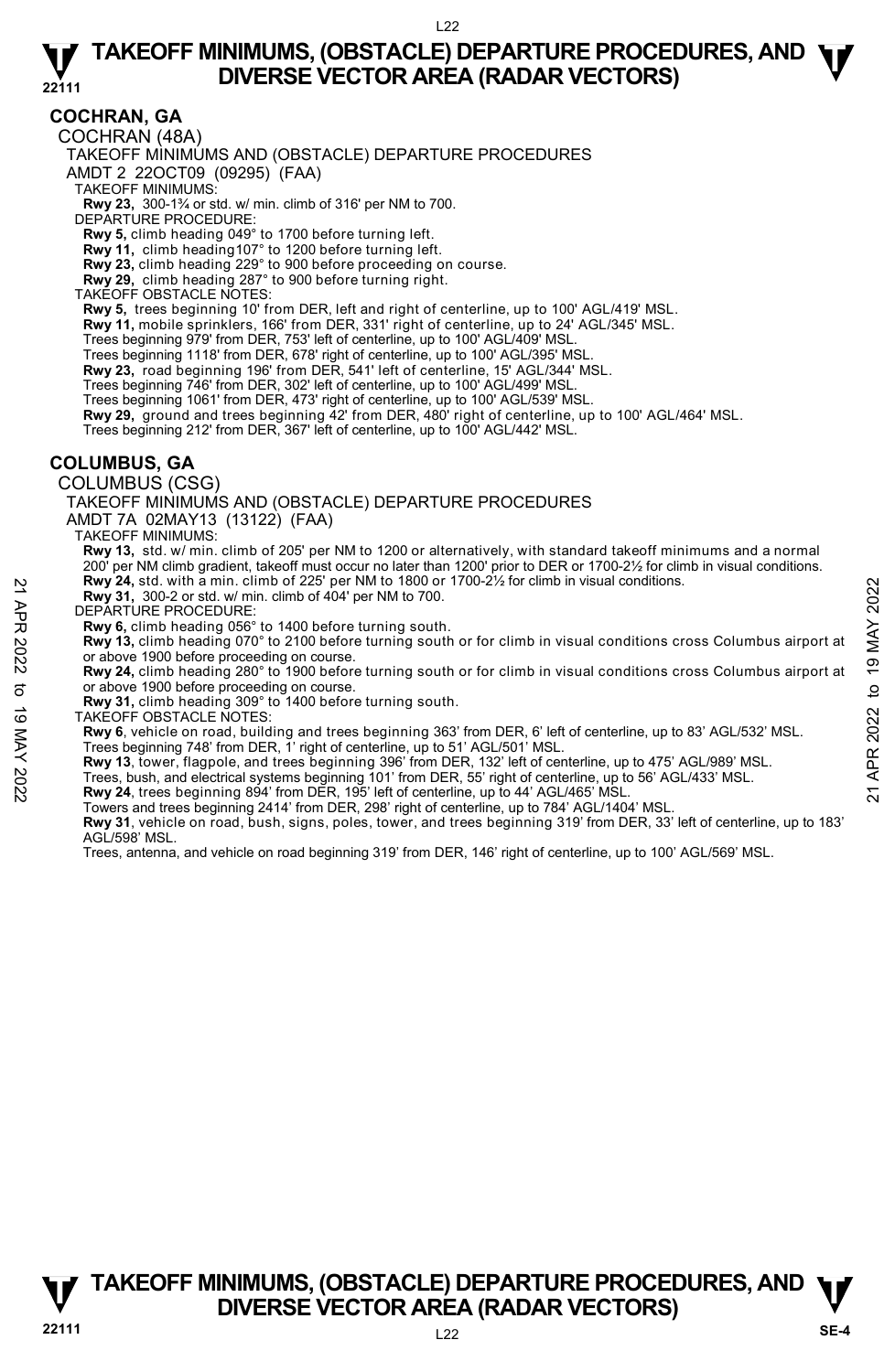### **CORDELE, GA**

CRISP COUNTY-CORDELE (CKF) TAKEOFF MINIMUMS AND (OBSTACLE) DEPARTURE PROCEDURES AMDT 3 27APR17 (17117) (FAA) TAKEOFF OBSTACLE NOTES: **Rwy 6,** trees beginning 120' from DER, 376' left of centerline, up to 391' MSL.<br>Tree 363' from DER, 531' right of centerline, 387' MSL. Tree 2313' from DER, 723' right of centerline, 389' MSL. Tree 2404' from DER, 788' right of centerline, 402' MSL. Trees beginning 2435' from DER, 323' right of centerline, up to 412' MSL.<br>**Rwy 10,** tree, pole beginning 22' from DER, 258' left of centerline, up to 353' MSL. RD (N) 435' from DER, 405' right of centerline, 326' MSL. Tree, building beginning 627' from DER, 281' right of centerline, up to 390' MSL. Tree 1153' from DER, 418' left of centerline, 386' MSL. Trees beginning 1238' from DER, 426' left of centerline, up to 397' MSL. Trees beginning 1730' from DER, 376' left of centerline, up to 409' MSL. Tree 4162' from DER, 253' right of centerline, 426' MSL. **Rwy 24,** trees beginning 162' from DER, 463' left of centerline, up to 382' MSL. Trees beginning 340' from DER, 342' right of centerline, up to 391' MSL. **Rwy 28,** tree 100' from DER, 384' right of centerline, 311' MSL. Tree 1199' from DER, 679' right of centerline, 370' MSL. Trees beginning 1235' from DER, 748' left of centerline, up to 372' MSL. Trees beginning 1760' from DER, 338' right of centerline, up to 391' MSL. Tree 2138' from DER, 107' left of centerline, 374' MSL. Trees beginning 2317' from DER, 412' left of centerline, up to 387' MSL. Tree 2537' from DER, 661' left of centerline, 388' MSL. Tree 3007' from DER, 277' right of centerline, 394' MSL. Tree 3205' from DER, 675' right of centerline, 400' MSL. **CORNELIA, GA**  HABERSHAM COUNTY (AJR) TAKEOFF MINIMUMS AND (OBSTACLE) DEPARTURE PROCEDURES AMDT 5 27JAN22 (22027) (FAA) TAKEOFF MINIMUMS: **Rwy 6,** 400-2¼ or std. w/min. climb of 315' per NM to 1700. DEPARTURE PROCEDURE: **Rwy 6,** climb on heading 063° to 2200 before proceeding on course. **Rwy 24,** climb on heading 243° to 1900 before proceeding on course. TAKEOFF OBSTACLE NOTES: **Rwy 6,** trees beginning 36' from DER, 10' left of centerline, up to 102' AGL/1509' MSL. Trees, pole beginning 64' from DER, 106' right of centerline, up to 1470' MSL. Trees beginning 381' from DER, 167' right of centerline, up to 1483' MSL. Trees beginning 511' from DER, 353' right of centerline, up to 1495' MSL. Trees beginning 634' from DER, 500' right of centerline, up to 1501' MSL. Trees beginning 719' from DER, 235' right of centerline, up to 1502' MSL. Tree, vehicles on road beginning 747' from DER, 28' right of centerline, up to 1519' MSL. Tree, building beginning 1207' from DER, 54' right of centerline, up to 1526' MSL. Tree 1406' from DER, 651' left of centerline, 1516' MSL. Tree, poles beginning 1487' from DER, 6' left of centerline, up to 1532' MSL. Trees beginning 1693' from DER, 19' right of centerline, up to 1530' MSL. Trees beginning 1805' from DER, 140' right of centerline, up to 1532' MSL. Tree 1892' from DER, 725' right of centerline, 1537' MSL. Tree 1894' from DER, 853' right of centerline, 1540' MSL. Trees beginning 1909' from DER, 34' right of centerline, up to 1552' MSL. Tree, buildings beginning 2215' from DER, 3' left of centerline, up to 100' AGL/1542' MSL. Trees beginning 2241' from DER, 187' right of centerline, up to 127' AGL/1555' MSL.<br>Trees beginning 2244' from DER, 61' right of centerline, up to 128' AGL/1556' MSL.<br>Trees beginning 2263' from DER, 18' right of centerline Tree 2286' from DER, 171' right of centerline, 130' AGL/1558' MSL. Trees beginning 2289' from DER, 12' right of centerline, up to 1560' MSL. Trees beginning 2313' from DER, 34' right of centerline, up to 132' AGL/1561' MSL. Trees beginning 2360' from DER, 28' right of centerline, up to 134' AGL/1565' MSL. Trees beginning 2459' from DER, 101' right of centerline, up to 1566' MSL. Trees beginning 2478' from DER, 21' right of centerline, up to 132' AGL/1569' MSL. Trees beginning 2539' from DER, 9' right of centerline, up to 1574' MSL. Trees beginning 2643' from DER, 38' right of centerline, up to 1576' MSI Tree, poles, buildings, vehicles on road, electrical system beginning 2752' from DER, 3' right of centerline, up to 1590 ' MSL. Trees beginning 2773' from DER, 2' left of centerline, up to 1571' MSL. Trees beginning 3714' from DER, 23' left of centerline, up to 88' AGL/1575' MSL. Trees beginning 3975' from DER, 2' left of centerline, up to 91' AGL/1583' MSL. Trees beginning 4170' from DER, 32' right of centerline, up to 1600' MSL. Tanks, tree, poles beginning 4272' from DER, 4' right of centerline, up to 1614' MSL. **CON'T** HABERSHAM COUNTY (AJR)<br>
TAKEOFF MINIMUMS AND (OBSTACLE) DEPARTURE PROCEDURES<br>
AMDT 5 27JAN22 (22027) (FAA)<br>
NAMET STATION 202227 (FAA)<br>
TAKEOFF MINIMUMS:<br>
TAKEOFF MINIMUMS:<br>
TAKEOFF MINIMUMS:<br>
TAKEOFF MINIMUMS:<br>
TAKEOFF M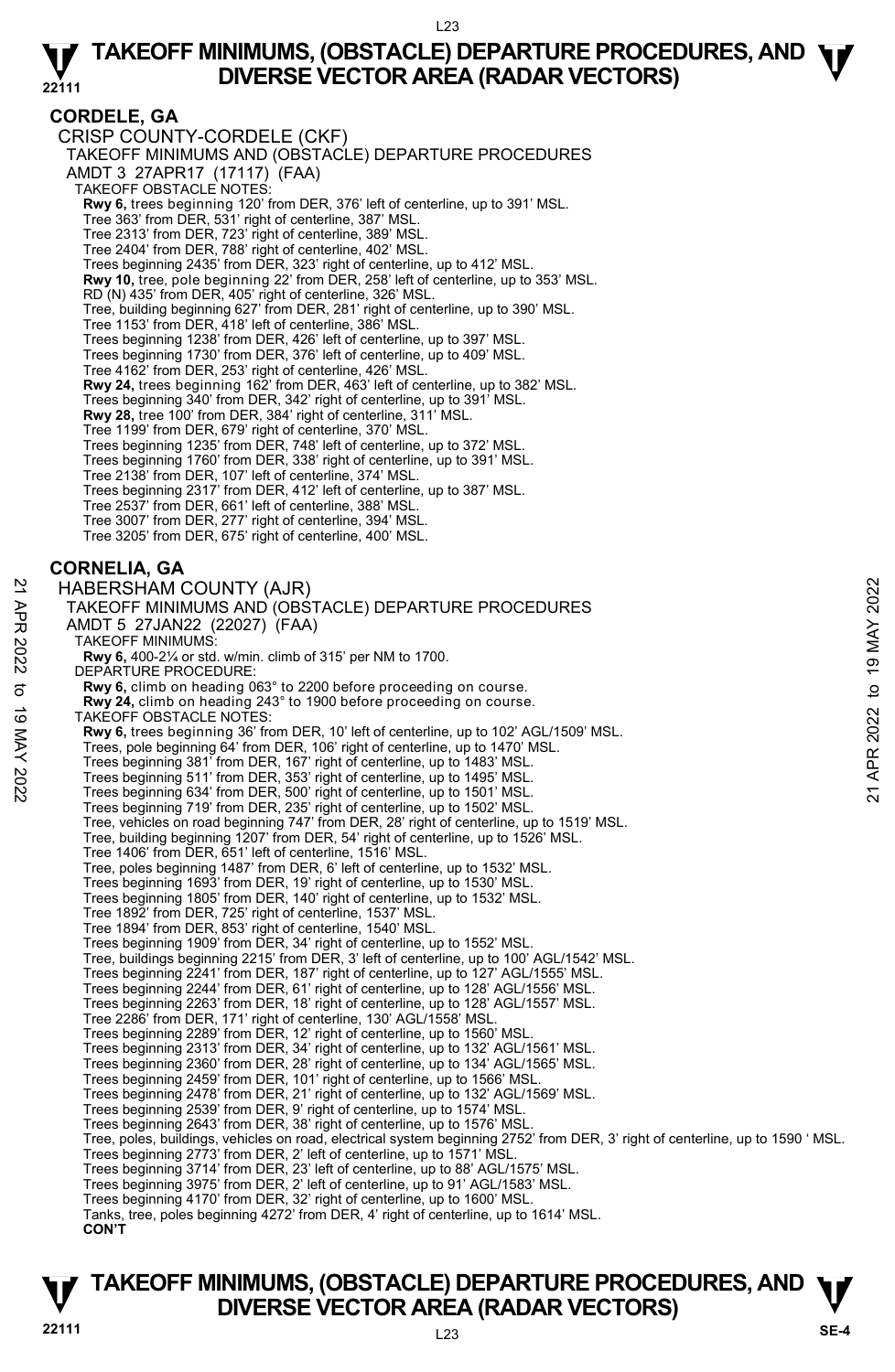#### L24

### **TAKEOFF MINIMUMS, (OBSTACLE) DEPARTURE PROCEDURES, AND**  $\Psi$ **<br>DIVERSE VECTOR AREA (RADAR VECTORS) DIVERSE VECTOR AREA (RADAR VECTORS)**

### **CORNELIA, GA (CON'T)**

**22111**  HABERSHAM COUNTY (AJR) (CON'T) **Rwy 6 (CON'T),** trees beginning 4789' from DER, 799' right of centerline, up to 1626' MSL. Trees beginning 4936' from DER, 1115' right of centerline, up to 1627' MSL. Trees beginning 5392' from DER, 1285' right of centerline, up to 1640' MSL. Tree 5604' from DER, 1858' right of centerline, 1642' MSL. Trees beginning 5636' from DER, 1414' right of centerline, up to 1654' MSL. Tower 1.2 NM from DER, 288' right of centerline, 127' AGL/1656' MSL. Buildings, tree beginning 1.2 NM from DER, 1939' right of centerline, up to 1669' MSL. Trees beginning 1.3 NM from DER, 2238' right of centerline, up to 1673' MSL. Tree 1.3 NM from DER, 2689' right of centerline, 1678' MSL. Trees beginning 1.3 NM from DER, 2313' right of centerline, up to 1683' MSL. Trees beginning 1.3 NM from DER, 2200' right of centerline, up to 1694' MSL. Trees beginning 1.4 NM from DER, 2273' right of centerline, up to 1699' MSL. Trees beginning 1.4 NM from DER, 1994' right of centerline, up to 1706' MSL. Trees beginning 1.4 NM from DER, 2463' right of centerline, up to 1712' MSL. Trees beginning 1.4 NM from DER, 1711' right of centerline, up to 1729' MSL. Trees beginning 1.4 NM from DER, 1958' right of centerline, up to 1733' MSL. Tree 1.6 NM from DER, 2691' right of centerline, 1739' MSL. Tank, tree beginning 1.6 NM from DER, 2300' right of centerline, up to 96' AGL/1746' MSL.<br>Tank, tree, building beginning 1.6 NM from DER, 2378' right of centerline, up to 100' AGL/1750' MSL. Trees beginning 1.6 NM from DER, 2391' right of centerline, up to 1751' MSL. Tree 1.6 NM from DER, 2901' right of centerline, 1754' MSL. **Rwy 24,** tree, pole beginning 94' from DER, 428' left of centerline, up to 1422' MSL. Tree 196' from DER, 367' left of centerline, 66' AGL/1429' MSL. Trees, terrain beginning 219' from DER, 120' left of centerline, up to 1436' MSL. Tree, vehicles on road beginning 521' from DER, 411' right of centerline, up to 1464' MSL. Tree 592' from DER, 517' right of centerline, 1467' MSL. Tree, fence, vehicles on road, building beginning 597' from DER, 1' right of centerline, up to 1494' MSL. Tree, general utility, fence beginning 748' from DER, 63' left of centerline, up to 1484' MSL. Tree, vehicles on road, fence beginning 864' from DER, 4' left of centerline, up to 1486' MSL. Tree, vehicles on road, fence beginning 966' from DER, 125' left of centerline, up to 1490' MSL. Tree, vehicles on road, terrain beginning 1004' from DER, 15' left of centerline, up to 1498' MSL. Tree, fence, vehicles on road, building, terrain, general utility, pole beginning 1144' from DER, 7' left of centerline, up to 75' AGL/1501' MSL. Tree, building, vehicles on road, pole beginning 1334' from DER, 1' left of centerline, up to 79' AGL/1508' MSL.<br>Tree, pole, windmill farms beginning 1940' from DER, 1' left of centerline, up to 1509' MSL. Trees beginning 2605' from DER, 388' left of centerline, up to 1515' MSL. Trees beginning 2680' from DER, 10' left of centerline, up to 1520' MSL. Trees beginning 2992' from DER, on centerline, up to 82' AGL/1507' MSL. Trees beginning 3249' from DER, 28' left of centerline, up to 97' AGL/1521' MSL. **COURTLAND, AL**  COURTLAND (9A4) TAKEOFF MINIMUMS AND (OBSTACLE) DEPARTURE PROCEDURES AMDT 2A 26APR18 (18116) (FAA) TAKEOFF MINIMUMS: **Rwy 31,** 300-1½ or std. w/min. climb of 220' per NM to 900, or alternatively, with std. takeoff minimums and a normal 200' per NM climb gradient, takeoff must occur no later than 1600' prior to DER. TAKEOFF OBSTACLE NOTES: **Rwy 13,** terrain 34' from DER, 413' right of centerline, 573' MSL. **Rwy 18,** tree 4707' from DER, 1588' right of centerline, 100' AGL/709' MSL. **Rwy 31,** terrain 16' from DER, 484' right of centerline, 584' MSL. Trees beginning 1864' from DER, left and right of centerline, up to 100' AGL/ 759' MSL. **Rwy 36,** fence 192' from DER, 494' left of centerline, 6' AGL/591' MSL. Vehicles on road beginning 567' from DER, left and right of centerline, 15' AGL/600' MSL. Trees beginning 728' from DER, left and right of centerline, up to 100' AGL/658' MSL. **CULLMAN, AL**  CULLMAN RGNL-FOLSOM FIELD (CMD) 22 Tree, vehicles on road, fence beginning 966' from DER, 125' left of centerline, up to 1490' MSL.<br>
Tree, vehicles on road, terrain beginning 1004' from DER, 125' left of centerline, up to 1498' MSL.<br>
Tree, vehicles on ro

TAKEOFF MINIMUMS AND (OBSTACLE) DEPARTURE PROCEDURES

- AMDT 2A 27JUN13 (13178) (FAA)
	- TAKEOFF MINIMUMS:
	- **Rwy 20,** 300-1¾ or std. w/ min. climb of 585' per NM to 1300.

TAKEOFF OBSTACLE NOTES:

**Rwy 2**, rising terrain beginning 40' from DER, 125' right of centerline, up to 980' MSL. Pole 1429' from DER, 665' right of centerline, 41' AGL/1006' MSL.

Trees beginning 1672' from DER, left and right of centerline, up to 100' AGL/1119' MSL.

**Rwy 20**, trees beginning at DER, 488' left of centerline, up to 99' AGL/1033' MSL. Trees beginning at DER, 534' right of centerline, up to 79' AGL/994' MSL.

Building 436' from DER, 521' right of centerline, 20' AGL/953' MSL.

Building 725' from DER, 556' right of centerline, 23' AGL/954' MSL.

Trees beginning 1174' from DER, left and right of centerline, up to 125' AGL/1119' MSL. Water tower, 1.5 NM from DER 960' left of centerline, 199' AGL/1184' MSL.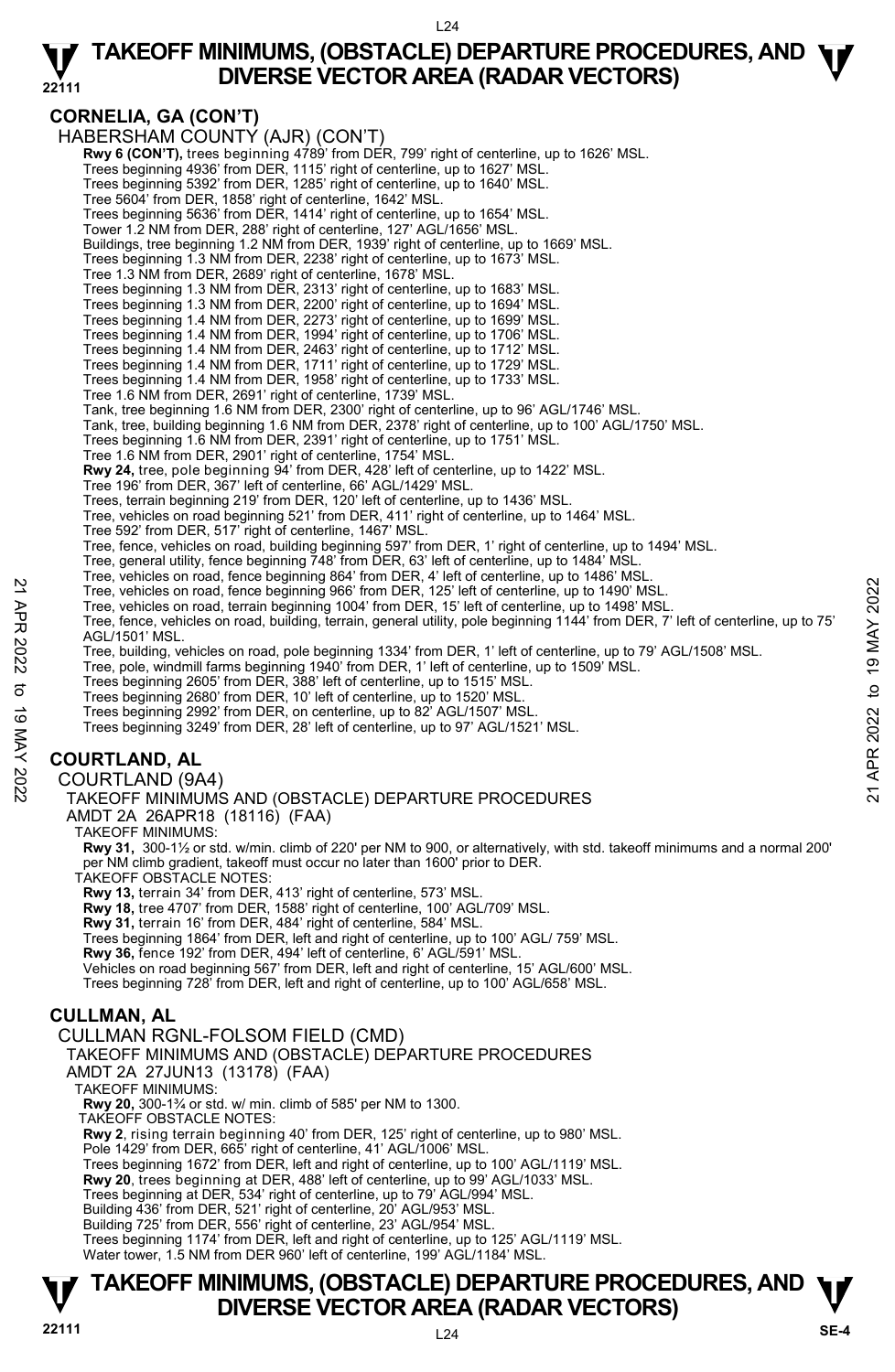#### **DALTON, GA**  DALTON MUNI (DNN) TAKEOFF MINIMUMS AND (OBSTACLE) DEPARTURE PROCEDURES AMDT 5 27APR17 (17117) (FAA) TAKEOFF MINIMUMS: **Rwy 14,** 300-1 and 211' per NM to 2800 or standard w/min. climb of 675' per NM to 1000 or 2300-3 for VCOA. DEPARTURE PROCEDURE: **Rwy 14,** climb heading 140° to 2800 before turning left. **Rwy 32,** climb heading 320° to 2000 before proceeding on course. VCOA: **Rwy 14,** obtain ATC approval for VCOA when requesting IFR clearance. Climb in visual conditions to cross Dalton Muni at or above 2900 before proceeding on course. TAKEOFF OBSTACLE NOTES: **Rwy 14,** tree 117' from DER, 428' left of centerline, 695' MSL. Tree 123' from DER, 428' left of centerline, 699' MSL. Trees beginning 1356' from DER, 388' left of centerline, up to 737' MSL. Trees beginning 1559' from DER, 90' left of centerline, up to 741' MSL. Tree 1684' from DER, 91' right of centerline, 746' MSL. Trees beginning 1752' from DER, 36' right of centerline, up to 760' MSL. Trees beginning 1781' from DER, 171' left of centerline, up to 744' MSL. Trees beginning 1903' from DER, 81' right of centerline, up to 768' MSL. Trees beginning 2110' from DER, 778' left of centerline, up to 794' MSL. Trees beginning 2320' from DER, 282' left of centerline, up to 858' MSL. Trees and building beginning 2444' from DER, 2' left of centerline, up to 904' MSL. **Rwy 32,** Tree 674' from DER, 549' right of centerline, 739' MSL. Trees beginning 843' from DER, 514' right of centerline, up to 740' MSL. Tree 1076' from DER, 630' right of centerline, 751' MSL. Tree 1137' from DER, 673' left of centerline, 758' MSL. Building and Trees beginning 1302' from DER, 507' left of centerline, up to 773' MSL. Tree 1762' from DER, 920' left of centerline, 802' MSL. Tree 1840' from DER, 903' left of centerline, 804' MSL. Trees beginning 1853' from DER, 659' left of centerline, up to 806' MSL. Tree 2309' from DER, 383' right of centerline, 767' MSL. Trees beginning 2433' from DER, 274' left of centerline, up to 813' MSL. Tree 2759' from DER, 148' right of centerline, 777' MSL. Trees beginning 3262' from DER, 708' left of centerline, up to 830' MSL. Trees beginning 3334' from DER, 218' right of centerline, up to 808' MSL. Trees beginning 3339' from DER, 709' left of centerline, up to 831' MSL. Trees beginning 3683' from DER, 973' left of centerline, up to 832' MSL. Trees beginning 3881' from DER, 976' left of centerline, up to 836' MSL. Tree 4129' from DER, 440' right of centerline, 812' MSL. Trees beginning 4325' from DER, 976' left of centerline, up to 837' MSL. Tree 4375' from DER, 1292' left of centerline, 843' MSL. Trees beginning 4391' from DER, 292' left of centerline, up to 854' MSL. **DAWSON, GA**  DAWSON MUNI (16J) TAKEOFF MINIMUMS AND (OBSTACLE) DEPARTURE PROCEDURES AMDT 1 26MAR20 (20086) (FAA) TAKEOFF MINIMUMS: **Rwy 32**, 300-1⅛ or std. w/min. climb of 312' per NM to 700 or alternatively, with std. takeoff minimums and a normal 200' per NM climb gradient, takeoff must occur no later than 1800' prior to DER. TAKEOFF OBSTACLE NOTES: **Rwy 14,** tree 12' from DER, 304' right of centerline, 336' MSL. Trees beginning 88' from DER, 275' left of centerline, up to 342' MSL. Trees beginning 104' from DER, 517' right of centerline, up to 338' MSL. Trees beginning 113' from DER, 369' left of centerline, up to 348' MSL. Trees beginning 312' from DER, 364' left of centerline, up to 361' MSL. Tree 567' from DER, 483' right of centerline, 348' MSL. Trees beginning 670' from DER, 358' right of centerline, up to 355' MSL. Trees beginning 844' from DER, 480' left of centerline, up to 363' MSL. Trees beginning 916' from DER, 490' right of centerline, up to 373' MSL. Tree 1117' from DER, 626' left of centerline, 368' MSL. Trees beginning 2434' from DER, 287' right of centerline, up to 389' MSL. **Rwy 32,** trees beginning 131' from DER, 383' left of centerline, up to 384' MSL. Trees beginning 310' from DER, 500' right of centerline, up to 373' MSL. Trees beginning 679' from DER, 534' right of centerline, up to 388' MSL. Trees beginning 935' from DER, 546' right of centerline, up to 390' MSL. Tower 5535' from DER, 767' right of centerline, 168' AGL/498' MSL. Tree 1840 from DER, 903 left of centerline, 804' MSL.<br>
Trees beginning 1853' from DER, 659' left of centerline, up to 806' MSL.<br>
Trees beginning 2433' from DER, 274' left of centerline, up to 813' MSL.<br>
Trees beginning 226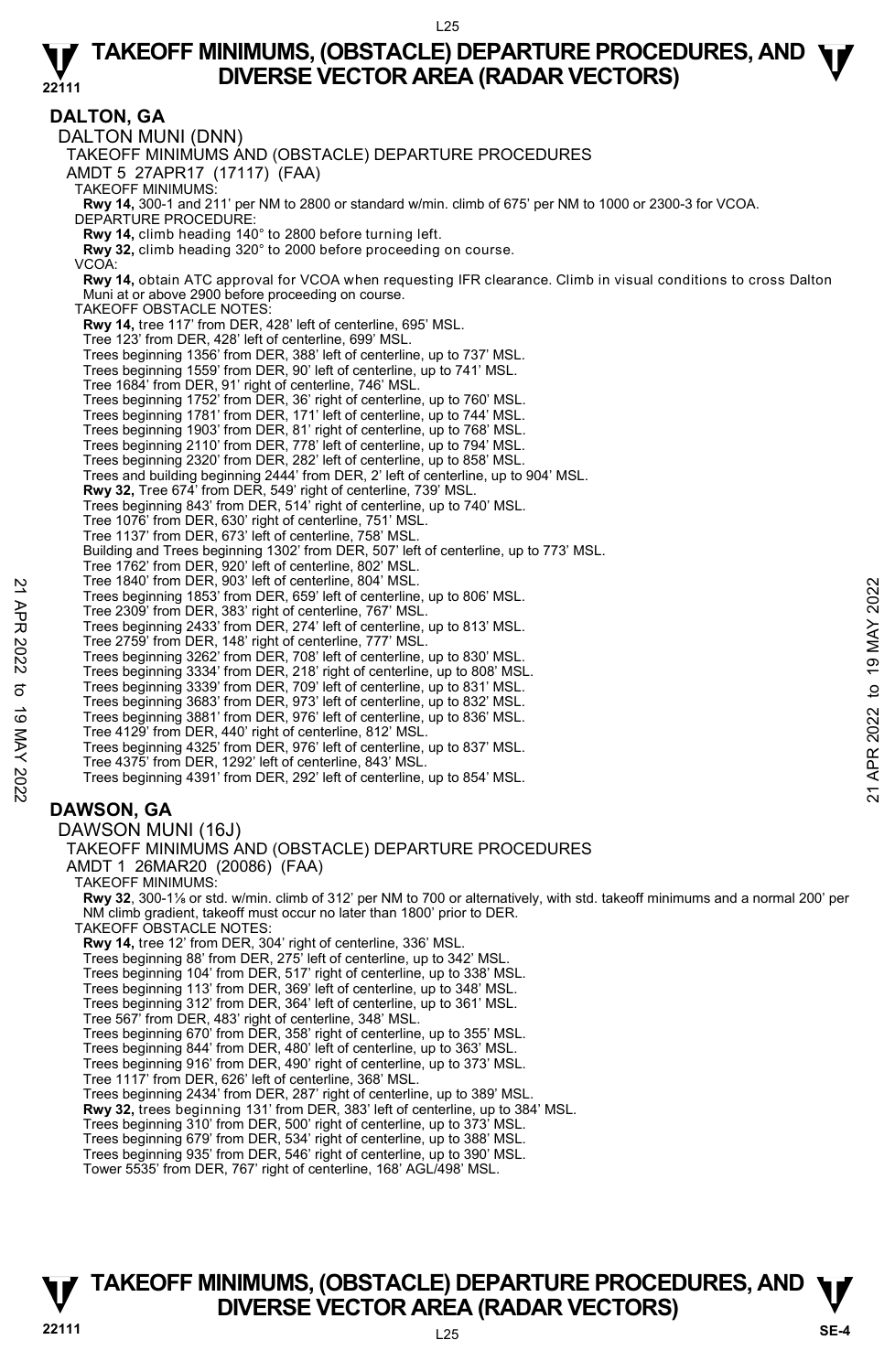### **DECATUR, AL**

PRYOR FIELD RGNL (DCU)

TAKEOFF MINIMUMS AND (OBSTACLE) DEPARTURE PROCEDURES

AMDT 1 08JUN06 (06159) (FAA)

TAKEOFF OBSTACLE NOTES:

**Rwy 18,** multiple trees beginning 461' from DER, 179' right of centerline, up to 100' AGL/697' MSL.<br>**Rwy 36,** tree 2582' from DER, 791' right of centerline, 100' AGL/685' MSL.

### **DEMOPOLIS, AL**

DEMOPOLIS RGNL (DYA) TAKEOFF MINIMUMS AND (OBSTACLE) DEPARTURE PROCEDURES AMDT 1A 24JUL14 (14205) (FAA) TAKEOFF MINIMUMS: **Rwy 22,** 300-1 or std. w/ min. climb of 370' per NM to 400. TAKEOFF OBSTACLE NOTES: **Rwy 4,** trees beginning at DER, 196' left and 151' right of centerline up to 100' AGL/209' MSL. **Rwy 22,** trees beginning 295' from DER, 245' right of centerline up to 100' AGL/209' MSL. Stack 4902' from DER, 1717' right of centerline, 180' AGL/273' MSL. Water tank 5607' from DER, 1066' right of centerline, 148' AGL/243' MSL. Stack 4875' from DER, 2209' right of centerline, 295' AGL/391' MSL.

### **DOBBINS ARB (KMGE)**

### MARIETTA, GA TAKEOFF MINIMUMS AND (OBSTACLE) DEPARTURE PROCEDURES AMDT 5, 05FEB15 (15036) DEPARTURE PROCEDURE: **Rwy 11,** Standard with minimum climb of 244 ft/NM to 1400. **Rwy 29,** Standard with minimum climb of 250 ft/NM to 2200. TAKEOFF OBSTACLE NOTES: **Rwy 11,** terrain 1 NM from DER, 1301' right of centerline, 1177' MSL. Multiple pylons 4978' from DER, 336' right of centerline, 1086' MSL to 5697' from DER, 897' right of centerline, 1098' MSL.<br>**Rwy 29,** antenna 1087' from DER, 259' left of centerline, 1094' MSL. Tree 3280' from DER, 585' left of centerline, 1190' MSL. Tree 2831' from DER, 674' left of centerline, 58' AGL/1157' MSL. Tree 3685' from DER, 758' left of centerline, 1164' MSL. Tree 3520' from DER, 673' right of centerline, 64' AGL/1166' MSL. Tree 3767' from DER, 689' right of centerline, 67' AGL/1159' MSL. Tower 3279' from DER, 586' left of centerline, 1188' MSL. **DONALSONVILLE, GA**  DONALSONVILLE MUNI (17J) TAKEOFF MINIMUMS AND (OBSTACLE) DEPARTURE PROCEDURES AMDT 1 27JAN22 (22027) (FAA) TAKEOFF OBSTACLE NOTES: **Rwy 1,** terrain beginning 2' from DER, 250' right of centerline, up to 150' MSL. Lighting 10' from DER, 59' left of centerline, 2' AGL/148' MSL. Tree 573' from DER, 387' right of centerline, 173' MSL. Tree 576' from DER, 535' right of centerline, 194' MSL. Tree 581' from DER, 624' right of centerline, 195' MSL. Trees beginning 639' from DER, 306' left of centerline, up to 177' MSL. Pole 1507' from DER, 889' left of centerline, 44' AGL/186' MSL. Pole 1785' from DER, 889' left of centerline, 50' AGL/192' MSL. Trees beginning 1876' from DER, 875' left of centerline, up to 214' MSL. Tree 2121' from DER, 1027' left of centerline, 229' MSL. Trees beginning 2137' from DER, 763' left of centerline, up to 238' MSL. **Rwy 19,** terrain 5' from DER, 296' left of centerline, 131' MSL. Terrain 6' from DER, 497' left of centerline, 132' MSL. Vegetation 31' from DER, 195' left of centerline, 135' MSL. Tree 412' from DER, 488' right of centerline, 168' MSL. Tree and pole beginning 508' from DER, 610' right of centerline, up to 178' MSL. Tree 655' from DER, 611' right of centerline, 193' MSL. Trees beginning 667' from DER, 392' right of centerline, up to 208' MSL. Trees beginning 1944' from DER, 479' right of centerline, up to 217' MSL. Trees beginning 2002' from DER, 277' right of centerline, up to 228' MSL. Trees beginning 3455' from DER, 1107' right of centerline, up to 235' MSL. Trees beginning 3601' from DER, 665' right of centerline, up to 241' MSL. 1 ARCOFF OBSTACLE NOTES:<br>
21 ARCOFF OBSTACLE NOTES, 1301' right of centerline, 1177' MSL.<br>
22 Multiple pylons 4978' from DER, 336' right of centerline, 1086' MSL to 5697' from DER, 897' right of centerline, 1098' MSL.<br>
22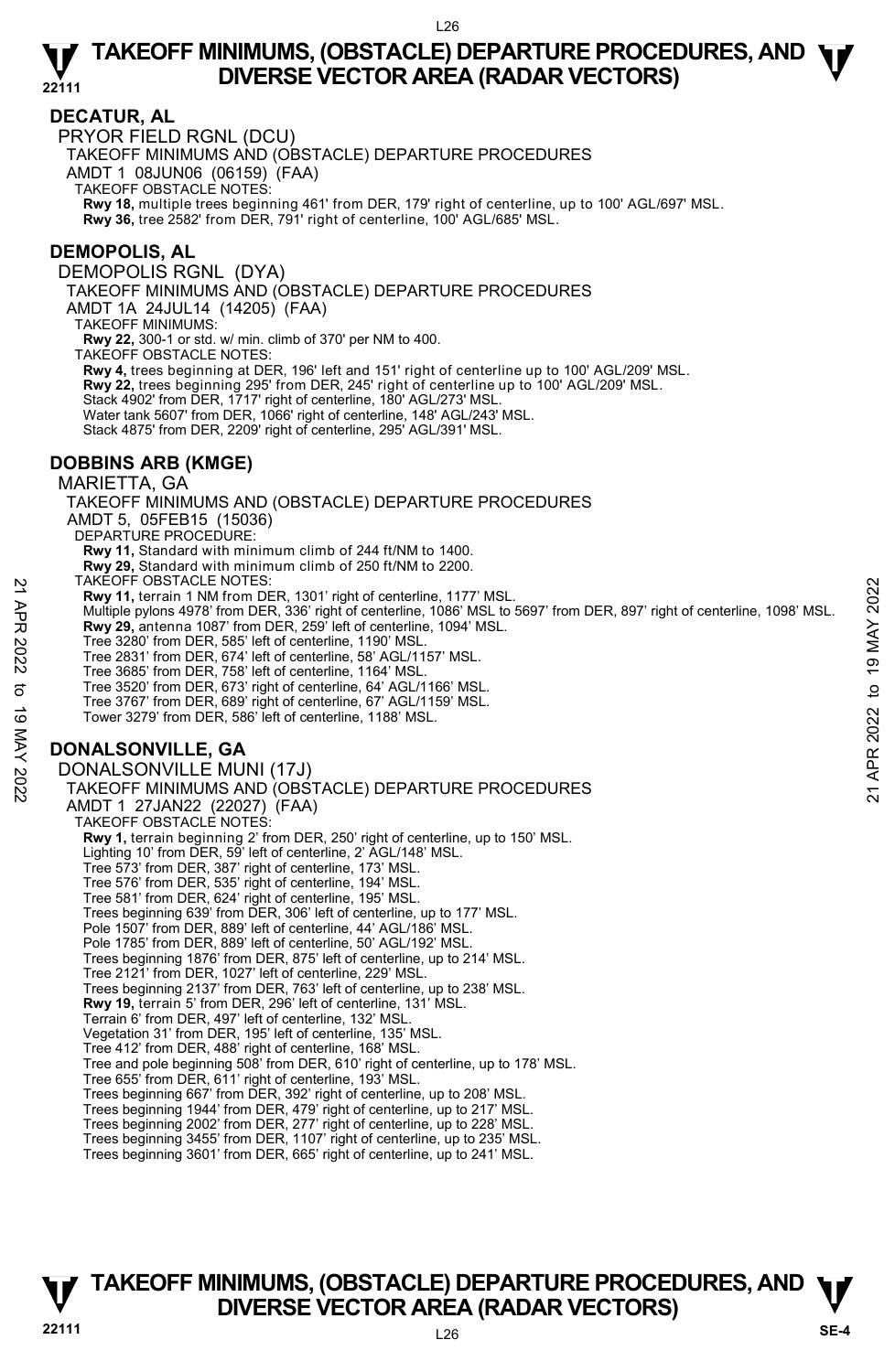**DOTHAN, AL** 

DOTHAN RGNL (DHN)

TAKEOFF MINIMUMS AND (OBSTACLE) DEPARTURE PROCEDURES

ORIG-A 16DEC10 (10350) (FAA) TAKEOFF OBSTACLE NOTES:

**Rwy 18,** trees beginning 2047' from DER, 54' right of centerline, up to 75' AGL/457' MSL.<br>Pole 1434' from DER, 263' left of centerline, 48' AGL/418' MSL.

**Rwy 32,** trees beginning 418' from DER, 575' left of centerline, up to 59' AGL/430' MSL.

- REILs beginning 43' from DER, 150' left and 137' right of centerline, up to 3' AGL/402' MSL.
- **Rwy 36,** trees beginning 628' from DER, 362' right of centerline, up to 45' AGL/424' MSL.<br>Tree 339' from DER, 489' right of centerline, 55' AGL/434' MSL.

Trees beginning 629' from DER, 122' right of centerline, up to 41' AGL/426' MSL.<br>Trees beginning 549' from DER, 309' right of centerline, up to 63' AGL/453' MSL.<br>Tree 1172' from DER, 58' left of centerline, 50' AGL/435' M

- 
- Trees beginning 3662' from DER, left and right of centerline, up to 88' AGL/493' MSL.

Tree 1037' from DER, 676' right of centerline, 93' AGL/ 453' MSL.

### **DOUGLAS, GA**

DOUGLAS MUNI (DQH)

TAKEOFF MINIMUMS AND (OBSTACLE) DEPARTURE PROCEDURES AMDT 2 18NOV10 (10322) (FAA)

TAKEOFF MINIMUMS:

**Rwy 4,** std. with a min. climb of 250' per NM to 1100 or 900-2½ for climb in visual conditions. DEPARTURE PROCEDURE:

**Rwy 4,** for climb in visual conditions cross Douglas Muni at or above 1100 before proceeding on course. TAKEOFF OBSTACLE NOTES:

**Rwy 4,** light poles beginning 408' from DER, 408' right of centerline, up to 100' AGL/291' MSL. Vehicle on road 20' from DER, 417' right of centerline, 15' AGL/271' MSL. Vehicle on road 20' from DER, 418' left of centerline, 15' AGL/271' MSL.

**Rwy 22,** trees beginning 13' from DER, 400' right of centerline, up to 100' AGL/349' MSL.

### **DUBLIN, GA**

W. H. "BUD" BARRON (DBN)

TAKEOFF MINIMUMS AND (OBSTACLE) DEPARTURE PROCEDURES AMDT 1 30AUG07 (07242) (FAA)

TAKEOFF OBSTACLE NOTES:

**Rwy 2,** trees beginning 2028' from DER, 810' left of centerline, up to 100' AGL/419' MSL.

Interstate with vehicle 754' from DER, 88' right of centerline, 17' AGL/326' MSL.<br>**Rwy 20,** trees beginning 2766' from DER, 839' right of centerline, up to 100' AGL/419' MSL. Road with vehicle 850' from DER, 91' left of centerline, 15' AGL/285' MSL. **EXAMPLE 19 APROVED THE SET AND THAT AND THAT AND THAT AND THAT AND THAT AND THAT AND THAT AND THAT AND THAT AND THAT AND THAT AND THAT AND THAT AND THAT AND THAT AND THAT AND THAT AND THAT AND THAT AND THAT AND THAT AND** 

**Rwy 14,** trees beginning 1904' from DER, 167' right of centerline, up to 100' AGL/409' MSL.

Trees beginning 1764' from DER, 67' left of centerline, up to 100' AGL/399' MSL.<br>**Rwy 32,** trees beginning 1034' from DER, 193' right of centerline, up to 100' AGL/409' MSL. Trees beginning 1052' from DER, 220' left of centerline, up to 100' AGL/489' MSL.

### **EASTMAN, GA**

HEART OF GEORGIA RGNL (EZM)

TAKEOFF MINIMUMS AND (OBSTACLE) DEPARTURE PROCEDURES

ORIG 12MAY05 (05132) (FAA) TAKEOFF OBSTACLE NOTES:

**Rwy 2,** trees 2272' from DER, 106' right of centerline, 100' AGL/429' MSL.

Trees 2833' from DER, 505' right of centerline, 100' AGL/439' MSL.

Trees 3332' from DER, 1130' right of centerline, 100' AGL/449' MSL.

**Rwy 20,** trees 802' from DER, 510' left of centerline, 100' AGL/379' MSL.

Trees 1081' from DER, 126' right of centerline, 100' AGL/369' MSL.

### **ELBERTON, GA**

#### ELBERT COUNTY-PATZ FIELD (EBA)

TAKEOFF MINIMUMS AND (OBSTACLE) DEPARTURE PROCEDURES

AMDT 1 12DEC13 (13346) (FAA)

TAKEOFF MINIMUMS:

**Rwy 29,** 300-1½ or std. w/min. climb of 487' per NM to 900.

TAKEOFF OBSTACLE NOTES:

**Rwy 11**, trees beginning 73' from DER, 180' right of centerline, up to 80' AGL/700' MSL.

Trees beginning 79' from DER, 497' left of centerline, up to 60' AGL/663' MSL.

Trees beginning 572' from DER, 527' left of centerline, up to 75' AGL/674' MSL.

Trees beginning 930' from DER, 278' left of centerline, up to 80' AGL/684' MSL.<br>Trees beginning 1367' from DER, 146' left of centerline, up to 100' AGL/685' MSL.<br>Trees beginning 1962' from DER, 7' right of centerline, up t

Trees beginning 3693' from DER, 1225' right of centerline, up to 100' AGL/725' MSL.

**CON'T**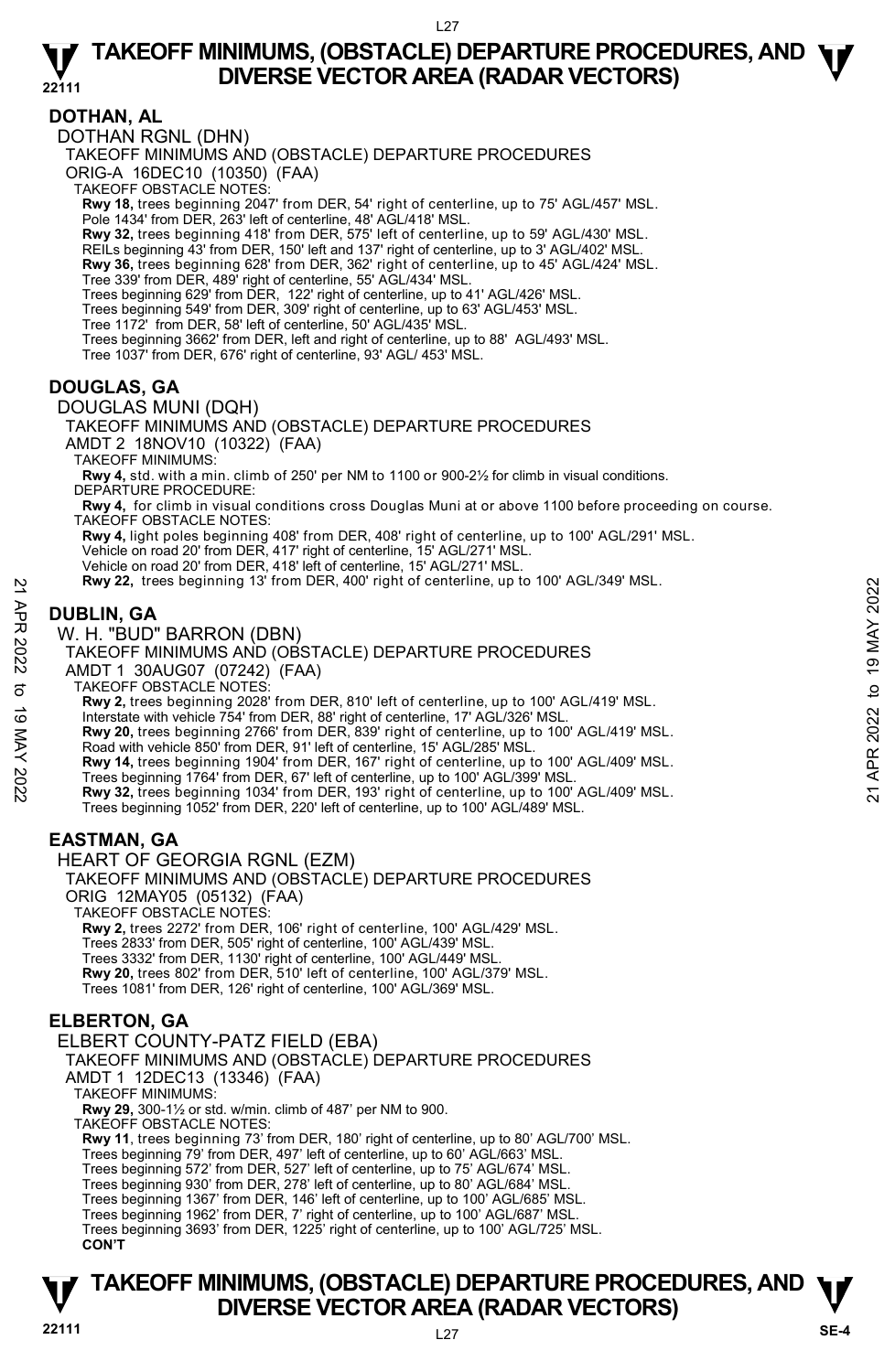**ELBERTON, GA (CON'T)**  ELBERT COUNTY-PATZ FIELD (EBA) (CON'T) **Rwy 29**, tree 43' from DER, 187' left of centerline, 25' AGL/625' MSL. Tree 69' from DER, 475' left of centerline, 90' AGL/697' MSL. Vehicles on road beginning 94' from DER, 171' right of centerline, up to 15' AGL/631' MSL. Tree 132' from DER, 245' right of centerline, 60' AGL/664' MSL. Trees beginning 160' from DER, left and right of centerline, up to 100' AGL/721' MSL. Poles, vertical structure and vehicles beginning 929' from DER, 219' right of centerline, up to 62' AGL/700' MSL. Trees and poles beginning 1566' from DER, left and right of centerline, up to 100' AGL/734' MSL. Trees beginning 2479' from DER, left and right of centerline, up to 100' AGL/757' MSL. Buildings beginning 2665' from DER, 709' right of centerline, up to 36' AGL/697' MSL. Trees, buildings, poles beginning 2956' from DER, left and right of centerline, up to 100' AGL/769' MSL. **ELLIJAY, GA**  GILMER COUNTY (49A) TAKEOFF MINIMUMS AND (OBSTACLE) DEPARTURE PROCEDURES ORIG 13SEP18 (18256) (FAA) TAKEOFF MINIMUMS: **Rwy 3,** std. w/min. climb of 350' per NM to 4800 or 3500 - 3 for VCOA. DEPARTURE PROCEDURE: **Rwy 3,** climb on heading 033° to 3300 before proceeding on course. **Rwy 21,** climb on heading 213° to 2500 before turning left. VCOA: **Rwy 3,** obtain ATC approval for VCOA when requesting IFR clearance. Climb in visual conditions to cross Gilmer County Airport at or above 3500 before proceeding on course. TAKEOFF OBSTACLE NOTES: **Rwy 3,** trees beginning 97' from DER, 335' right of centerline, up to 1548' MSL. Tree 147' from DER, 485' left of centerline, 1583' MSL. Trees beginning 160' from DER, 8' left of centerline, up to 1594' MSL. Trees beginning 271' from DER, 53' right of centerline, up to 1558' MSL. Trees beginning 1510' from DER, 92' left of centerline, up to 1604' MSL. Trees beginning 1655' from DER, 55' right of centerline, up to 1566' MSL. Trees, pole beginning 1696' from DER, 1' left of centerline, up to 1620' MSL. Trees beginning 2342' from DER, 61' right of centerline, up to 1567' MSL. Tree 2438' from DER, 894' right of centerline, 1569' MSL. Tree 2499' from DER, 837' right of centerline, 1571' MSL. Trees beginning 2627' from DER, right of centerline, up to 1572' MSL. Trees beginning 2725' from DER, 340' right of centerline, up to 1581' MSL. Trees beginning 2778' from DER, 7' right of centerline, up to 1590' MSL. Trees beginning 3301' from DER, right of centerline, up to 1597' MSL. Trees beginning 3799' from DER, 161' left of centerline, up to 1628' MSL. **Rwy 21,** terrain 104' from DER, 412' right of centerline, 1465' MSL. Terrain 125' from DER, 187' right of centerline, 1468' MSL. Terrain, tree beginning 153' from DER, 190' right of centerline, up to 1474' MSL. Tree 159' from DER, 497' left of centerline, 1516' MSL. Trees beginning 187' from DER, 228' left of centerline, up to 1532' MSL. Tree 494' from DER, 484' right of centerline, 1525' MSL. Tree 547' from DER, 321' right of centerline, 1528' MSL. Trees beginning 605' from DER, 63' right of centerline, up to 1529' MSL. Tree 3886' from DER, 1350' right of centerline, 1561' MSL. Trees beginning 3962' from DER, 1352' right of centerline, up to 1570' MSL. Trees beginning 4175' from DER, 1497' right of centerline, up to 1594' MSL. **ENTERPRISE, AL**  22 Trees beginning 1510 from DER, 92' left of centerline, up to 1604' MSL.<br>
Trees beginning 1650' from DER, 92' left of centerline, up to 1604' MSL.<br>
Trees beginning 1655' from DER, 1' left of centerline, up to 1662' MSL.<br>

ENTERPRISE MUNI (EDN) TAKEOFF MINIMUMS AND (OBSTACLE) DEPARTURE PROCEDURES ORIG 27AUG09 (09239) (FAA) TAKEOFF OBSTACLE NOTES: **Rwy 5,** trees beginning 260' from DER, 50' left of centerline, up to 100' AGL/469' MSL. Tree 122' from DER, 177' right of centerline, 100' AGL/459' MSL. **Rwy 23,** trees beginning 8' from DER, 203' right of centerline, up to 44' AGL/386' MSL. Trees beginning 10' from DER, 336' left of centerline, up to 28' AGL/370' MSL.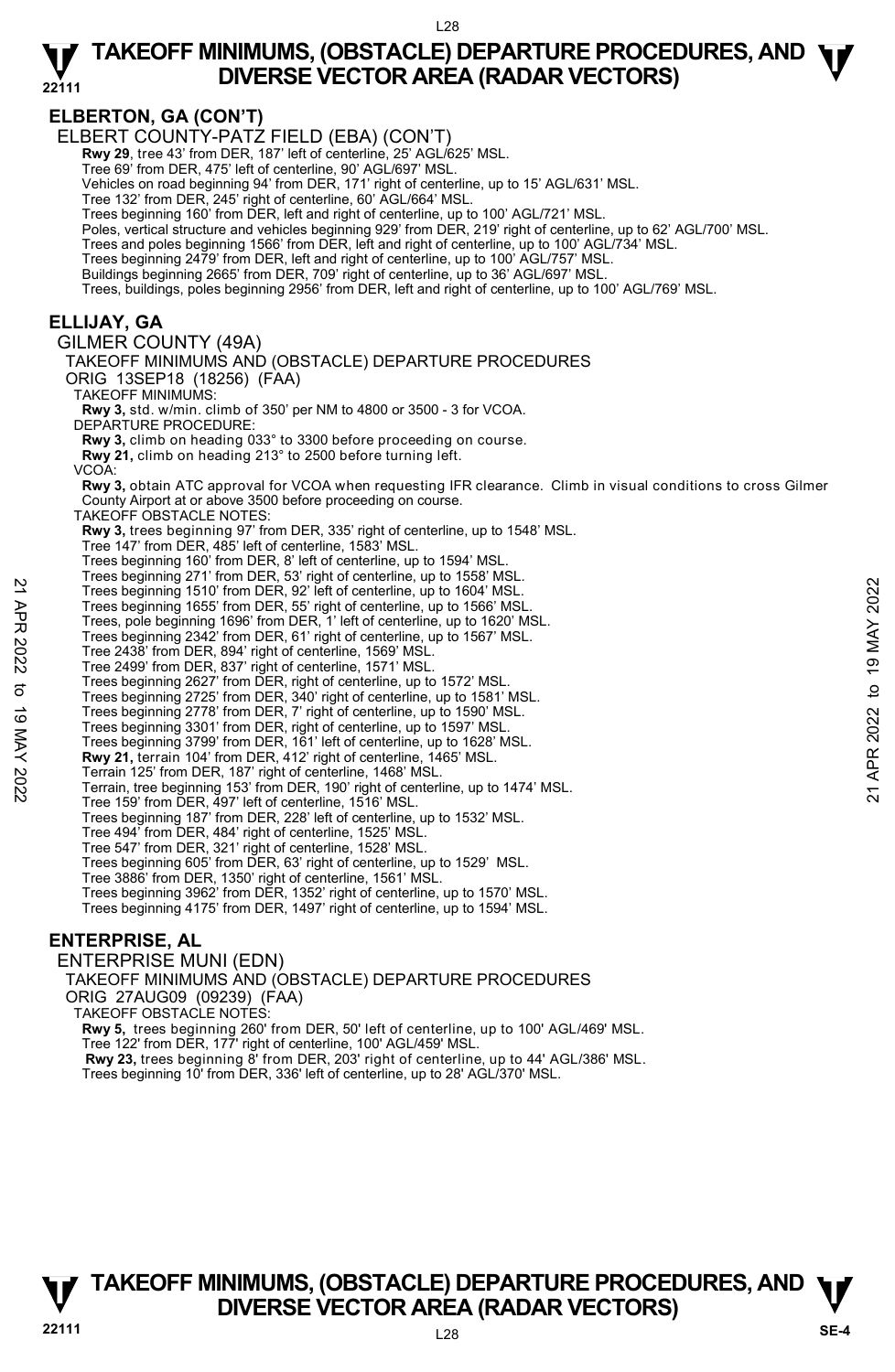### **EUFAULA, AL**

WEEDON FLD (EUF)

TAKEOFF MINIMUMS AND (OBSTACLE) DEPARTURE PROCEDURES

AMDT 1 25AUG11 (21308) (FAA)

TAKEOFF OBSTACLE NOTES:

**Rwy 18,** trees beginning 661' from DER, 397' left of centerline, up to 100' AGL/324' MSL.<br>Pole 181' from DER, 353' left of centerline, 65' AGL/304' MSL.

Trees beginning 1207' from DER, 425' left of centerline, up to 100' AGL/360' MSL.

Trees beginning 2011' from DER, 335' right of centerline, up to 100' AGL/369' MSL.

**Rwy 36,** trees beginning 1097' from DER, 618' left of centerline, up to 100' AGL/380' MSL.<br>Trees beginning 16' from DER, 432' right of centerline, up to 100' AGL/376' MSL.

Trees beginning 2746' from DER, 325' left of centerline, up to 100' AGL/356' MSL.

### **EVERGREEN, AL**

### EVERGREEN RGNL/ MIDDLETON FIELD (GZH)

TAKEOFF MINIMUMS AND (OBSTACLE) DEPARTURE PROCEDURES

AMDT 2A 29MAR18 (18088) (FAA)

TAKEOFF MINIMUMS:

**Rwy 19,** 300-1¾ or std. w/ min. climb of 215' per NM to 600, or alternatively, with std. takeoff minimums and a normal 200' per NM climb gradient, takeoff must occur no later than 1500' prior to DER. **Rwy 28,** 300-1¾ or std. w/ min. climb of 265' per NM to 600. DEPARTURE PROCEDURE: **Rwy 19,** climb heading 188° to 800 before turning left. TAKEOFF OBSTACLE NOTES: **Rwy 1**, trees beginning 316' from DER, left and right of centerline, up to 100' AGL/389' MSL. Vehicles on road beginning 517' from DER, left and right of centerline, up to 17' AGL/294' MSL.<br>**Rwy 10**, rising terrain abeam DER, left and right of centerline, up to 259' MSL. Trees beginning 242' from DER, left and right of centerline, up to 100' AGL/359' MSL.

**Rwy 19**, rising terrain abeam DER, left and right of centerline, up to 279' MSL.

Trees beginning 394' from DER, left and right of centerline, up to 100' AGL/469' MSL.

Vehicles on road beginning 696' from DER, left and right of centerline, up to 15' AGL/304' MSL.

**Rwy 28**, windsock 159' from DER, 498' right of centerline, 20' AGL/281' MSL.

Trees beginning 294' from DER, left and right of centerline, up to 100' AGL/489' MSL. Antenna 342' from DER, 455' right of centerline, 30' AGL/288' MSL.

### **FAIRHOPE, AL**

H L SONNY CALLAHAN (CQF) TAKEOFF MINIMUMS AND (OBSTACLE) DEPARTURE PROCEDURES AMDT 1 05MAY11 (11125) (FAA) TAKEOFF OBSTACLE NOTES: **Rwy 1,** trees beginning 824' from DER, left and right of centerline, up to 100' AGL/204' MSL. **FAYETTE, AL**  RICHARD ARTHUR FLD (M95) TAKEOFF MINIMUMS AND (OBSTACLE) DEPARTURE PROCEDURES AMDT 2 19JUL18 (21364) (FAA) TAKEOFF MINIMUMS: **Rwy 1,** 400-2¼ or std. w/min. climb of 310' per NM to 600. **Rwy 19,** 300-1¼ or std. w/min. climb of 280' per NM to 700. DEPARTURE PROCEDURE: **Rwy 19,** climb heading 186° to 1100 before proceeding on course. TAKEOFF OBSTACLE NOTES: **Rwy 1,** tower 39' from DER, 341' left of centerline, 40' AGL/399' MSL. Vehicle on road 55' from DER, 232' right of centerline, 368' MSL. Pole, vehicle on road beginning 67' from DER, 233' right of centerline, up to 13' AGL/370' MSL. Pole 183' from DER, 399' right of centerline, 47' AGL/403' MSL. pole, building, trees beginning 224' from DER, 188' right of centerline, up to 50' AGL/406' MSL. Pole, building beginning 230' from DER, 381' left of centerline, up to 51' AGL/412' MSL. Tree 414' from DER, 544' left of centerline, 423' MSL. Trees, pole, building beginning 432' from DER, 94' left of centerline, up to 428' MSL. Tree 709' from DER, 441' right of centerline, 412' MSL. Trees, pole beginning 765' from DER, 199' right of centerline, up to 413' MSL. Tree 897' from DER, 310' right of centerline, 415' MSL. Trees beginning 942' from DER, 211' right of centerline, up to 458' MSL. Trees, pole beginning 1168' from DER, 14' right of centerline, up to 478' MSL. Tree 1704' from DER, 621' left of centerline, 444' MSL. Trees, pole beginning 1724' from DER, 67' left of centerline, up to 452' MSL. Trees, pole beginning 2188' from DER, 472' left of centerline, up to 454' MSL. Trees, pole beginning 2398' from DER, 110' left of centerline, up to 468' MSL. Trees, pole beginning 2780' from DER, 99' left of centerline, up to 476' MSL. Tree 4114' from DER, 254' left of centerline, 494' MSL. Trees beginning 4204' from DER, 104' left of centerline, up to 100' AGL/519' MSL. **CON'T** Vehicles on praid 394' from DER, left and right of centerline, up to 100 AGL/489' MSL.<br>
These beginning 696' from DER, 498' right of centerline, up to 15' AGL/304' MSL.<br>
Trees beginning 294' from DER, left and right of cen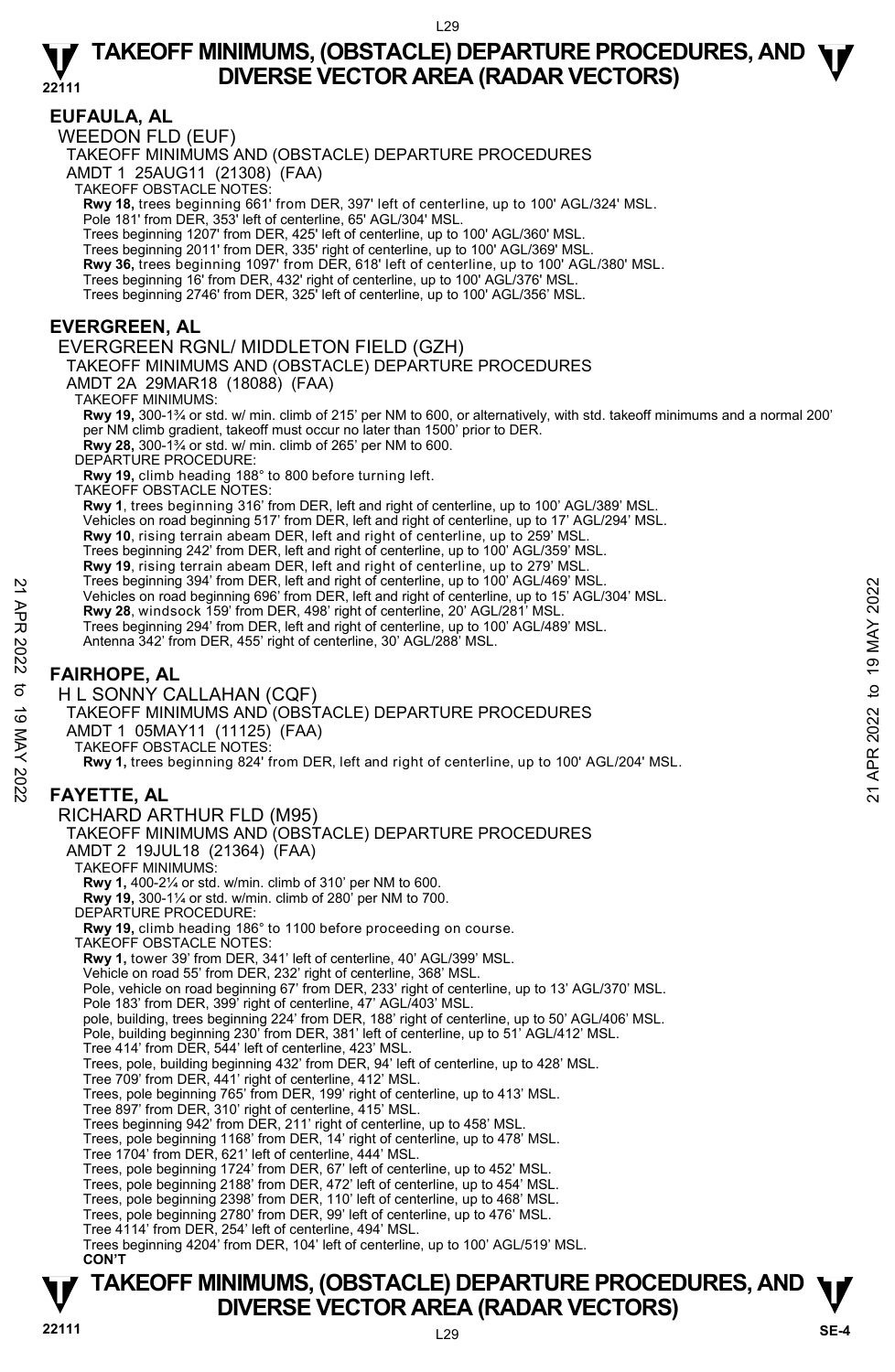### **FAYETTE, AL (CON'T)**

RICHARD ARTHUR FLD (M95) (CON'T)

**Rwy 1 (CON'T),** tree 5929' from DER, 1980' left of centerline, 100' AGL/539' MSL.

Tree 1.8 NM from DER, 2957' left of centerline, 100' AGL/659' MSL.

- **Rwy 19,** terrain abeam DER, 142' right of centerline, 331' MSL.
- Trees beginning 41' from DER, 377' left of centerline, up to 343' MSL.
- Terrain 95' from DER, 309' right of centerline, 335' MSL. Tree 230' from DER, 322' right of centerline, 378' MSL.
- Trees beginning 236' from DER, 252' right of centerline, up to 401' MSL.
- 
- Tree 241' from DER, 359' left of centerline, 363' MSL. Tree 254' from DER, 246' left of centerline, 374' MSL.
- Tree 391' from DER, 332' right of centerline, 402' MSL.
- 
- Trees beginning 406' from DER, 380' right of centerline, up to 435' MSL. Trees beginning 415' from DER, 367' left of centerline, up to 411' MSL.
- Trees beginning 536' from DER, 273' left of centerline, up to 418' MSL.
- Arch 1 NM from DER, 1396' right of centerline, 549' MSL.

### **FITZGERALD, GA**

#### FITZGERALD MUNI (FZG)

TAKEOFF MINIMUMS AND (OBSTACLE) DEPARTURE PROCEDURES AMDT 1A 05MAR15 (15064) (FAA) TAKEOFF MINIMUMS: **Rwys 15, 33,** NA - Environmental. DEPARTURE PROCEDURE: **Rwy 2,** climbing right turn heading 037° to 1000 before turning left.

TAKEOFF OBSTACLE NOTES:

**Rwy 2,** trees beginning abeam DER, 96' left of centerline, up to 85' AGL/464' MSL.

- Trees beginning 329' from DER, 10' right of centerline, up to 100' AGL/455' MSL.
- Power pole 414' from DER, 428' right of centerline, 21' AGL/381' MSL.
- Building 783' from DER, 600' left of centerline, 8' AGL/389' MSL.

Power poles beginning 885' from DER, 229' left of centerline, up to 38' AGL/396' MSL. **Rwy 20,** trees beginning 193' from DER, 452' left of centerline, up to 111' AGL/430' MSL. Power poles beginning 885 from DER, 229 left of centerline, up to 38' AGL/396' MSL.<br>
Rwy 20, trees beginning 193' from DER, 452' left of centerline, up to 38' AGL/396' MSL.<br>
Trees beginning 612' from DER, 379' right of cen

Trees beginning 612' from DER, 379' right of centerline, up to 83' AGL/398' MSL.

### **FLORALA, AL**

FLORALA MUNI (0J4)

### TAKEOFF MINIMUMS AND (OBSTACLE) DEPARTURE PROCEDURES

ORIG 02JUL09 (09183) (FAA)

TAKEOFF OBSTACLE NOTES:

**Rwy 4,** trees beginning 14' from DER, 200' right of centerline, up to 100' AGL/419' MSL.

Trees beginning 470' from DER, 54' left of centerline, up to 100' AGL/429' MSL.

- Vehicles on roadway beginning 30' from DER, 298' right of centerline, up to 17' AGL/326' MSL.
- Trees beginning 340' from DER, 230' left of centerline, up to 100' AGL/379' MSI
- Trees beginning 1164' from DER, left and right of centerline, up to 100' AGL/369' MSL.

### **FOLEY, AL**

FOLEY MUNI (5R4)

TAKEOFF MINIMUMS AND (OBSTACLE) DEPARTURE PROCEDURES AMDT 1 27AUG09 (09239) (FAA)

TAKEOFF MINIMUMS:

**Rwy 36,** std. w/ min. climb of 240' per NM to 2800, or 1200-2½ for climb in visual conditions. DEPARTURE PROCEDURE:

**Rwy 36,** for climb in visual conditions, cross Foley Muni airport at or above 1100 before proceeding on course. TAKEOFF OBSTACLE NOTES:

- **Rwy 18,** fence 52' from DER, 341' right of centerline, 12' AGL/77' MSL.
- Trees beginning 81' from DER, 339' left of centerline, up to 81' AGL/146' MSL.
- Vehicles on roadway 444' from DER, left and right of centerline, up to 15' AGL/106' MSL.
- Tree 1173' from DER, 558' right of centerline, 86' AGL/151' MSL.

Trees beginning 1815' from DER, left and right of centerline, up to 112' AGL/177' MSL.

**Rwy 36,** trees beginning 68' from DER, 360' left of centerline, up to 94' AGL/159' MSL.<br>Trees beginning 77' from DER, 365' right of centerline, up to 97' AGL/162' MSL.

Trees beginning 1126' from DER, left and right of centerline, up to 97' AGL/157' MSL.

Vehicles on roadway 1176' from DER, left and right of centerline, up to 15' AGL/98' MSL. Pole 1216' from DER, 408' right of centerline, 35' AGL/95' MSL.

Pole 1357' from DER, 112' left of centerline, 36' AGL/101' MSL.

Pole 1513' from DER, 183' left of centerline, 39' AGL/104' MSL.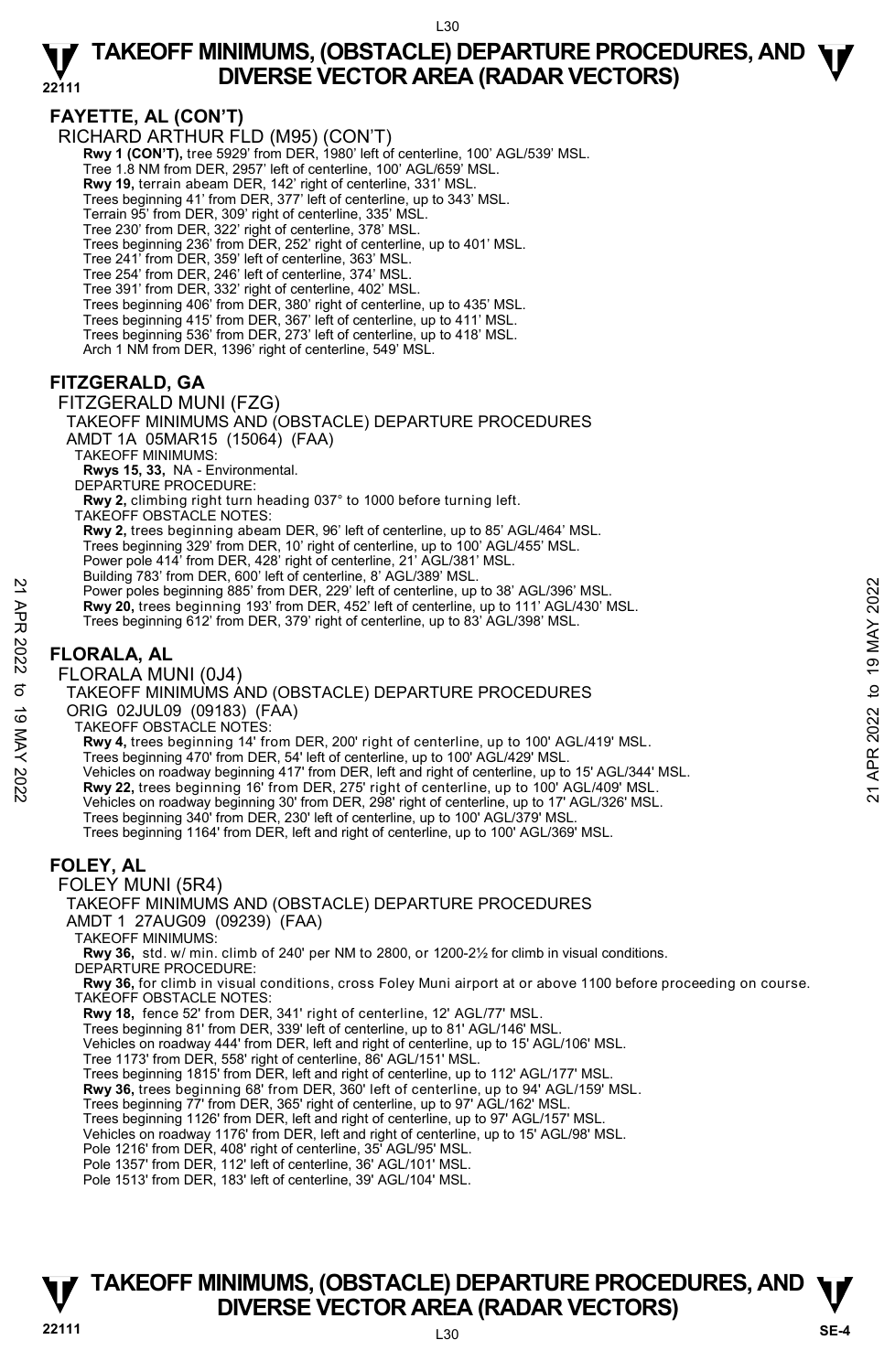### **FORT PAYNE, AL**

ISBELL FLD (4A9)

TAKEOFF MINIMUMS AND (OBSTACLE) DEPARTURE PROCEDURES

AMDT 1 23SEP10 (21308) (FAA)

TAKEOFF MINIMUMS:

**Rwy 4,** 400-2¼ or std. w/min. climb of 410' per NM to 1400. **Rwy 22,** 400-2 or std. w/min. climb of 290' per NM to 1600.

DEPARTURE PROCEDURE:

**Rwy 4,** climb heading 044° to 2400 before proceeding on course.

**Rwy 22,** climb heading 224° to 2300 before proceeding on course. TAKEOFF OBSTACLE NOTES:

**Rwy 4,** trees beginning 111' from DER, 75' right of centerline, up to 100' AGL/1119' MSL. Poles beginning 879' from DER, 373' right of centerline, up to 125' AGL/1224' MSL. Obstruction light on WSK 66' from DER, 328' right of centerline, 78' AGL/957' MSL. Vehicles beginning 322' from DER, 285' right of centerline, up to 15' AGL/921' MSL. Buildings beginning 217' from DER, 426' right of centerline, up to 21' AGL/920' MSL. Fence beginning 494' from DER, 397' right of centerline, up to 6' AGL/892' MSL. GRD beginning 292' from DER, 289' right of centerline, up to 879' MSL. Trees beginning 569' from DER, 119' left of centerline, up to 100' AGL/973' MSL. Poles beginning 176' from DER, 397' left of centerline, up to 40' AGL/919' MSL. Building 935' from DER, 636' left of centerline, 39' AGL/918' MSL. Vehicles beginning 82' from DER, 359' left of centerline, up to 15' AGL/887' MSL. Fence 182' from DER, 299' left of centerline, 6' AGL/880' MSL. **Rwy 22,** trees beginning 59' from DER, 122' left of centerline, 100' AGL/1319' MSL. Poles beginning 1224' from DER, 101' left of centerline, up to 96' AGL/955' MSL. Trees beginning 46' from DER, 101' right of centerline, up to 100' AGL/972' MSL. Poles beginning 204' from DER, 17' right of centerline, up to 53' AGL/892' MSL. Vehicles beginning 137' from DER, 292' right of centerline, up to 15' AGL/869' MSL. Building 316' from DER, 476' right of centerline, 15' AGL/874' MSL.

### **FORT STEWART (HINESVILLE), GA**

```
WRIGHT AAF (FORT STEWART)/MIDCOAST RGNL (LHW) 
          TAKEOFF MINIMUMS AND (OBSTACLE) DEPARTURE PROCEDURES 
          AMDT 1 20JUN19 (19171) (FAA) 
           TAKEOFF MINIMUMS: 
             Rwys 6R, 15R, 24L, 33L, NA-Obstacles. 
           TAKEOFF OBSTACLE NOTES: 
             Rwy 6L, tree 42' from DER, 253' left of centerline, 40' MSL. 
             Tree 112' from DER, 249' left of centerline, 50' MSL. 
              Trees beginning 112' from DER, 311' left of centerline, up to 60' MSL. 
Trees beginning 187' from DER, 384' right of centerline, up to 83' MSL. 
             Trees beginning 347' from DER, 475' right of centerline, up to 104' MSL. 
              Trees beginning 428' from DER, 232' left of centerline, up to 93' MSL. 
Trees beginning 628' from DER, 430' right of centerline, up to 111' MSL. 
             Trees beginning 870' from DER, 557' left of centerline, up to 126' MSL. 
              Trees beginning 1007' from DER, 319' left of centerline, up to 128' MSL. 
Tree 1057' from DER, 731' right of centerline, 132' MSL. 
             Trees beginning 1148' from DER, 11' right of centerline, up to 142' MSL. 
             Trees beginning 1230' from DER, 68' left of centerline, up to 132' MSL. 
             Trees beginning 1366' from DER, 39' left of centerline, up to 134' MSL. 
             Trees beginning 2354' from DER, 116' left of centerline, up to 139' MSL. 
             Trees beginning 2843' from DER, 96' left of centerline, up to 146' MSL. 
             Trees beginning 3045' from DER, 34' right of centerline, up to 149' MSL. 
Trees beginning 3134' from DER, 31' left of centerline, up to 152' MSL. 
             Trees beginning 3195' from DER, 96' left of centerline, up to 155' MSL. 
              Trees beginning 3303' from DER, 82' right of centerline, up to 150' MSL. 
Trees beginning 3340' from DER, 73' left of centerline, up to 157' MSL. 
             Trees beginning 3425' from DER, 14' right of centerline, up to 151' MSL. 
             Trees beginning 4183' from DER, 659' right of centerline, up to 152' MSL. 
              Trees beginning 4344' from DER, 261' right of centerline, up to 154' MSL. 
Trees beginning 4528' from DER, 636' right of centerline, up to 157' MSL. 
             Trees beginning 4644' from DER, 931' right of centerline, up to 160' MSL. 
             Tree 5255' from DER, 1871' left of centerline, 166' MSL. 
             Rwy 15L, trees beginning 190' from DER, 549' left of centerline, up to 116' MSL. 
             Trees beginning 1421' from DER, 680' right of centerline, up to 125' MSL. 
              Trees beginning 1495' from DER, 763' left of centerline, up to 122' MSL. 
Trees beginning 1934' from DER, 166' left of centerline, up to 130' MSL. 
             Tree 2360' from DER, 1052' left of centerline, 131' MSL. 
             Tree 2399' from DER, 875' left of centerline, 132' MSL. 
              Trees beginning 2457' from DER, 940' left of centerline, up to 134' MSL. 
Trees beginning 3091' from DER, 1091' right of centerline, up to 127' MSL. 
             Tree 3745' from DER, 1149' right of centerline, 136' MSL. 
             CON'T
FORT STEWART (HINESVILLE), GA<br>
WIRGHT AAF (FORT STEWART)/MIDCOAST RGNL (LHW)<br>
TAKEOFF MINIMUMS AND (OBSTACLE) DEPARTURE PROCEDURES<br>
ANDT 1 20JUN19 (19171) (FAA)<br>
TAKEOFF MINIMUMS:<br>
TAKEOFF MINIMUMS:<br>
TAKEOFF MINIMUMS:<br>
```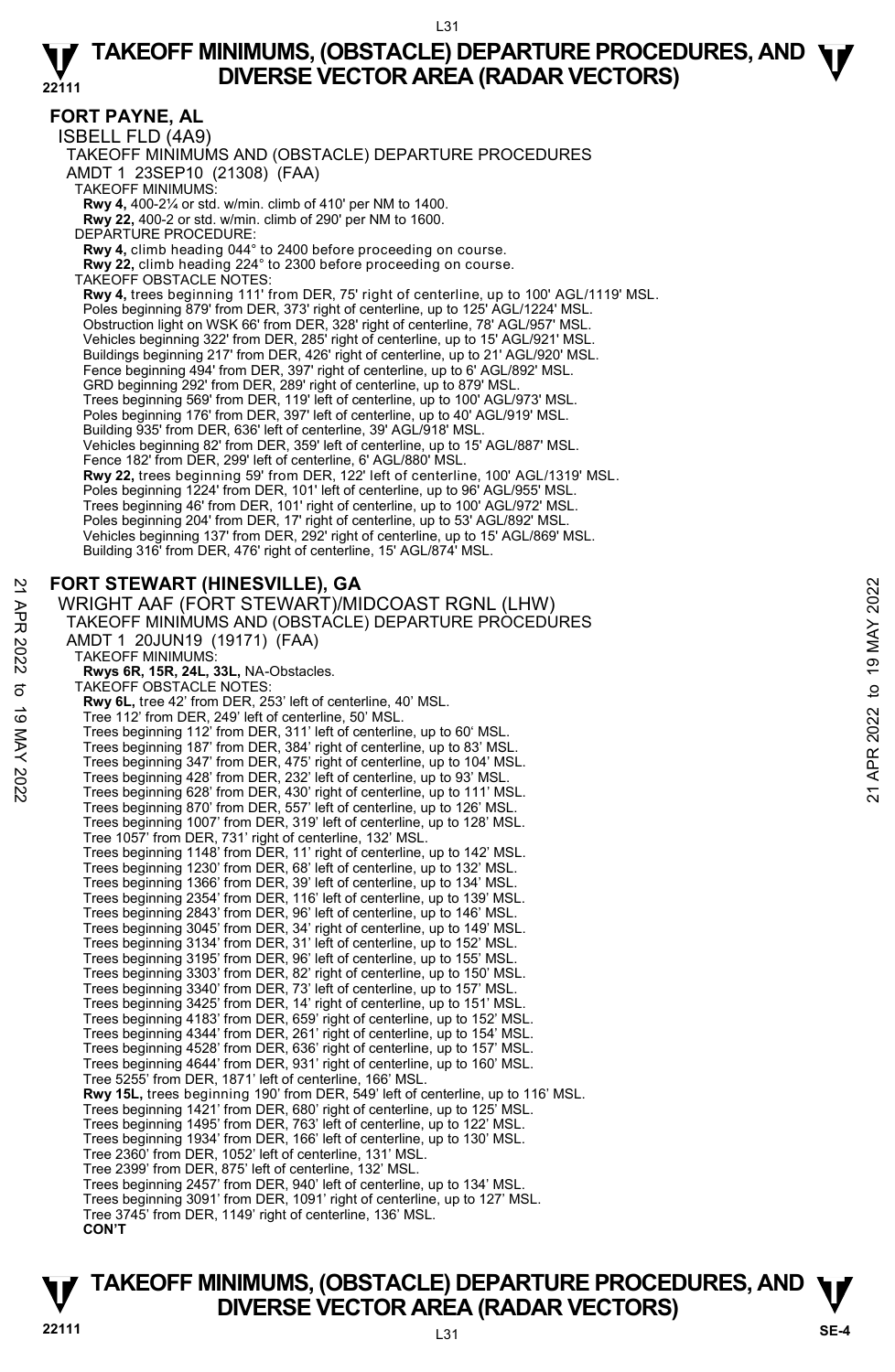L32

### **TAKEOFF MINIMUMS, (OBSTACLE) DEPARTURE PROCEDURES, AND**  $\Psi$ **<br>DIVERSE VECTOR AREA (RADAR VECTORS) DIVERSE VECTOR AREA (RADAR VECTORS)**

**22111 FORT STEWART (HINESVILLE), GA (CON'T)**  WRIGHT AAF (FORT STEWART)/MIDCOAST RGNL (LHW) (CON'T) **Rwy 24R,** lighting 12' from DER, 29' left of centerline, 1' AGL/46' MSL. Tree 23' from DER, 485' right of centerline, 55' MSL. Trees beginning 1124' from DER, 168' left of centerline, up to 144' MSL. Tree 1170' from DER, 765' right of centerline, 137' MSL. Trees beginning 1580' from DER, 77' right of centerline, up to 164' MSL. Trees beginning 2046' from DER, 53' left of centerline, up to 149' MSL. Trees beginning 2349' from DER, 324' left of centerline, up to 150' MSL. Trees beginning 2445' from DER, 3' left of centerline, up to 153' MSL. Trees beginning 2715' from DER, 1' right of centerline, up to 167' MSL. Trees beginning 2761' from DER, 151' left of centerline, up to 168' MSL.<br>Trees beginning 2937' from DER, 150' right of centerline, up to 169' MSL.<br>Trees beginning 2973' from DER, 640' left of centerline, up to 170' MSL. Trees beginning 3078' from DER, 828' left of centerline, up to 172' MSL. Trees beginning 3238' from DER, 385' right of centerline, up to 181' MSL. Trees beginning 3433' from DER, 304' right of centerline, up to 190' MSL.<br>**Rwy 33R,** tree 113' from DER, 371' left of centerline, 48' MSL. Tree 570' from DER, 602' right of centerline, 139' MSL. Tree 723' from DER, 623' right of centerline, 140' MSL. Trees beginning 808' from DER, 706' right of centerline, up to 147' MSL. Tree 1066' from DER, 766' left of centerline, 96' MSL. Tree 1227' from DER, 765' left of centerline, 99' MSL. Trees beginning 1430' from DER, 628' left of centerline, up to 100' MSL. Trees beginning 1703' from DER, 626' left of centerline, up to 110' MSL. Trees beginning 3055' from DER, 903' right of centerline, up to 151' MSL. Trees beginning 3885' from DER, 327' right of centerline, up to 155' MSL. Trees beginning 4102' from DER, 367' right of centerline, up to 162' MSL. Tree 4244' from DER, 469' left of centerline, 145' MSL. Trees beginning 4288' from DER, 710' left of centerline, up to 159' MSL. Trees beginning 4454' from DER, 967' left of centerline, up to 160' MSL. Trees beginning 4511' from DER, 388' left of centerline, up to 161' MSL. Trees beginning 4705' from DER, 1252' left of centerline, up to 164' MSL. Trees beginning 4908' from DER, 1451' left of centerline, up to 166' MSL. **GADSDEN, AL**  NORTHEAST ALABAMA RGNL (GAD) TAKEOFF MINIMUMS AND (OBSTACLE) DEPARTURE PROCEDURES AMDT 4 09FEB12 (12040) (FAA) TAKEOFF MINIMUMS: **Rwy 18,** std. w/ min climb of 340' per NM to 1700 or 1300-2½ for climb in visual conditions. **Rwy 36,** std. w/ min. climb of 307' per NM to 1500 or 1300-2 ½ for climb in visual conditions. DEPARTURE PROCEDURE: **Rwy 6,** climb heading 064° to 1300 before proceeding on course. **Rwy 18,** for climb in visual conditions cross Northeast Alabama Rgnl Airport at or above 1700 before proceeding on course. **Rwy 24,** climb heading 244° to 2000 before proceeding on course. **Rwy 36,** climb heading 003° to 1100 before proceeding on course or for climb in visual conditions cross Northeast Alabama Rgnl Airport at or above 1700 before proceeding on course. TAKEOFF OBSTACLE NOTES: **Rwy 6,** trees beginning 899' from DER, 620' left of centerline, up to 100' AGL/609' MSL. **Rwy 18,** trees beginning 362' from DER, 27' left of centerline, up to 100' AGL/648' MSL. Trees beginning 1471' from DER, 220' right of centerline, up to 100' AGL/652' MSL.<br>**Rwy 36,** trees beginning 102' from DER, 261' right of centerline, up to 100' AGL/659' MSL. Trees beginning 303' from DER, 70' left of centerline, up to 100' AGL/639' MSL. Tower 6045' from DER, 1155' right of centerline, 160' AGL/705' MSL. **GAINESVILLE, GA**  LEE GILMER MEML (GVL) TAKEOFF MINIMUMS AND (OBSTACLE) DEPARTURE PROCEDURES AMDT 1 30AUG07 (21168) (FAA) TAKEOFF MINIMUMS: **Rwy 5,** 300-1¼ or std. w/min. climb of 311' per NM to 1600. DEPARTURE PROCEDURE: **Rwy 5,** climb heading 055° to 2100 before proceeding on course. **Rwy 11,** climb heading 110° to 1900 before turning north. **Rwy 23,** climb heading 224° to 2700 before turning south. **CON'T**  Trees beginning 45011 from DER, 388 left of centerline, up to 161' MSL.<br>
Trees beginning 4705' from DER, 388' left of centerline, up to 164' MSL.<br>
Trees beginning 4705' from DER, 1252' left of centerline, up to 166' MSL.<br>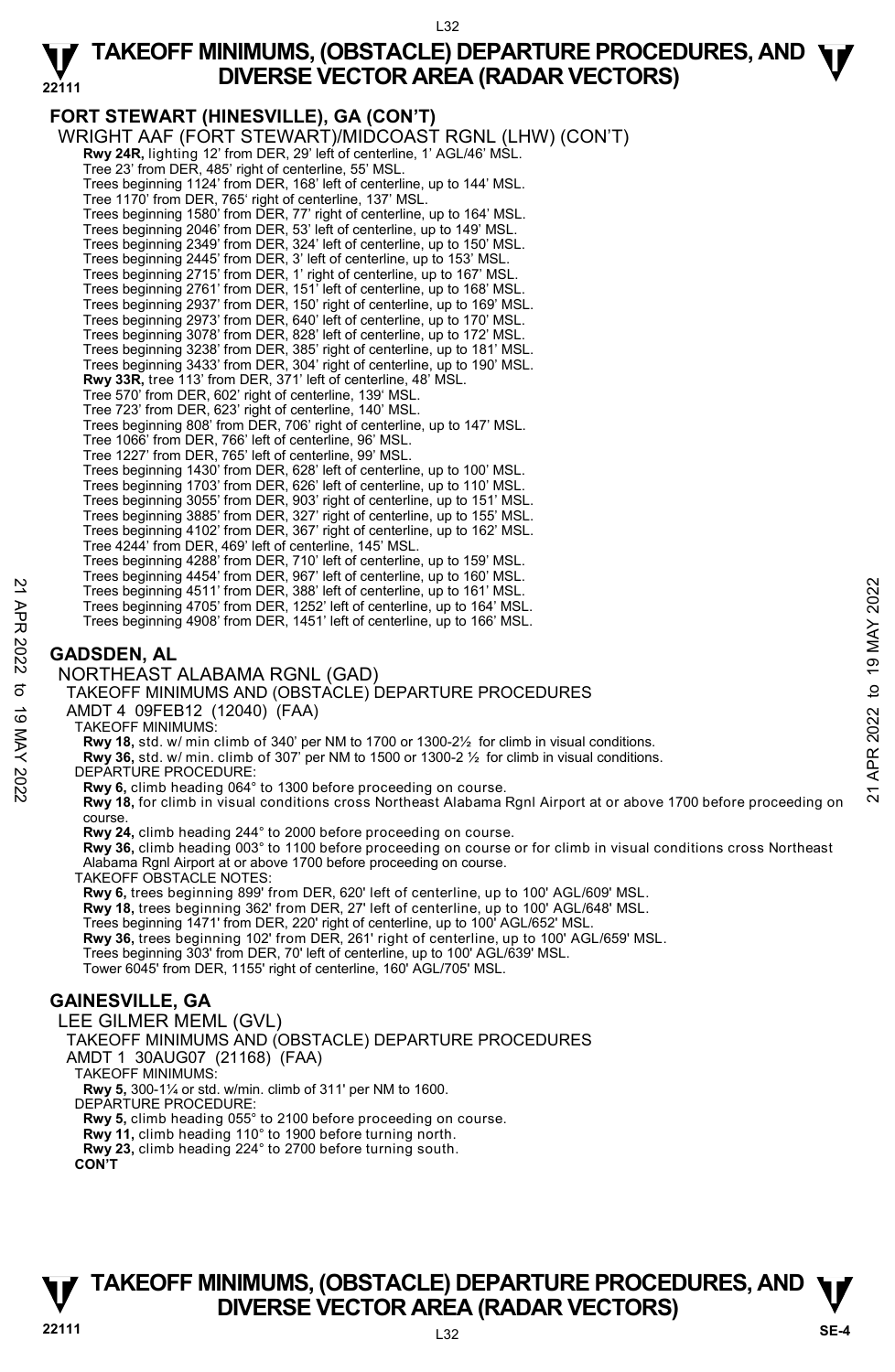### **GAINESVILLE, GA (CON'T)**

LEE GILMER MEML (GVL) (CON'T) TAKEOFF OBSTACLE NOTES:

**Rwy 5,** multiple trees beginning 662' from DER, 78' right of centerline, up to 93' AGL/1330' MSL. Multiple trees and pole beginning 301' from DER, on centerline, up to 137' AGL/1361' MSL. Chimney 2298' from DER, 618' left of centerline, 131' AGL/1349' MSL. Building 73' from DER, 356' right of centerline, 18' AGL/1252' MSL.

Tower 6415' from DER, 404' left of centerline, 206' AGL/1426' MSL.

- Tower 6538' from DER, 486' left of centerline, 214' AGL/1428' MSL.
- **Rwy 11,** trees 770' from departure end of runway, on centerline, 60' AGL/1317' MSL.<br>**Rwy 23,** multiple trees beginning 443' from DER, 220' right of centerline, up to 98' AGL/1319' MSL.

Trees 415' from DER, 304' left of centerline, 86' AGL/1291' MSL.

**Rwy 29,** trees 1256' from DER, on centerline, 52' AGL/1306' MSL.

### **GENEVA, AL**

GENEVA MUNI (33J) TAKEOFF MINIMUMS AND (OBSTACLE) DEPARTURE PROCEDURES AMDT 1 13SEP18 (18256) (FAA) TAKEOFF MINIMUMS: **Rwy 29,** 200-1⅜ or std. w/min. climb of 225' per NM to 500. DEPARTURE PROCEDURE: **Rwy 11,** climb heading 111° to 2000 before turning right. **Rwy 29,** climb heading 291° to 1300 before turning left. TAKEOFF OBSTACLE NOTES: **Rwy 11,** vehicle on road 238' from DER, 254' left of centerline, 17' AGL/125' MSL. Trees 306' from DER, 305' left of centerline, up to 100' AGL/198' MSL. Trees 193' from DER, 168' right of centerline up to 100' AGL/196' MSL. **Rwy 29,** trees 407' from DER, 174' left of centerline up to 100' AGL/189' MSL. Trees 1393' from DER, crossing centerline, up to 100' AGL/236' MSL. Pole 1.2 NM from DER, 3' right of centerline up to 100' AGL/279'MSL. **GREENSBORO, GA**  GREENE COUNTY RGNL (3J7) TAKEOFF MINIMUMS AND (OBSTACLE) DEPARTURE PROCEDURES AMDT 3 29JUL10 (10210) (FAA) TAKEOFF MINIMUMS: **Rwy 25,** 400-2. TAKEOFF OBSTACLE NOTES: **Rwy 7,** trees beginning 438' from DER, 8' right of centerline, up to 100' AGL/759' MSL. Vehicle on roadway 485' from DER, 603' left of centerline, 15' AGL/714' MSL. Train on tracks 623' from DER, 661' left of centerline, 23' AGL/722' MSL. Trees beginning 624' from DER, 36' left of centerline, up to 100' AGL/779' MSL. **Rwy 25,** vehicle on road, 7' from DER, 318' right of centerline, 15' AGL/695' MSL. Trees 2555' from DER, 208' right of centerline, up to 100' AGL/779' MSL. Vehicle on roadway, 86' from DER, 190' left of centerline, 15' AGL/690' MSL. Trees 96' from DER, 76' left of centerline, up to 100' AGL/799' MSL. Water tower 2396' from DER, 1070' left of centerline, 199' AGL/870' MSL. **GREENVILLE, AL**  MAC CRENSHAW MEML (PRN) **32**<br> **21** CREENSBORO, GA<br>
GREENS COUNTY RGNL (3J7)<br>
TAKEOFF MINIMUMS AND (OBSTACLE) DEPARTURE PROCEDURES<br>
AMDT 3 29JUL10 (10210) (FAA)<br>
AMDT 3 29JUL10 (10210) (FAA)<br>
TAKEOFF MINIMUMS:<br>
TAKEOFF MINIMUMS:<br>
TAKEOFF MINIMUMS

TAKEOFF MINIMUMS AND (OBSTACLE) DEPARTURE PROCEDURES AMDT 1 30SEP04 (21364) (FAA) DEPARTURE PROCEDURE: **Rwy 14**, climb via heading 142° to 900 before proceeding on course. **Rwy 32**, climb via heading 322° to 900 before proceeding on course. TAKEOFF OBSTACLE NOTES: **Rwy 14**, tower 2934' from DER, 565' right of centerline, 104' AGL/528' MSL Tree 1400' from DER, on centerline, 60' AGL/485' MSL.

### **GRIFFIN, GA**

GRIFFIN-SPALDING COUNTY (6A2) TAKEOFF MINIMUMS AND (OBSTACLE) DEPARTURE PROCEDURES AMDT 1 26JUL12 (12208) (FAA) TAKEOFF OBSTACLE NOTES: **Rwy 14,** trees beginning 129' from DER, 261' right of centerline, up to 89' AGL/989' MSL. Pole 168' from DER, 222' left of centerline, 35' AGL/ 961' MSL. **Rwy 32,** trees beginning 456' from DER, 158' left of centerline, up to 100' AGL/ 1062' MSL. Trees beginning 750' from DER, 78' right of centerline, up to 100' AGL/ 1087' MSL. Tower 1379' from DER, 667' right of centerline, 119' AGL/ 1019' MSL.

Pole 1831' from DER, 421' left of centerline, 75' AGL/ 1022' MSL.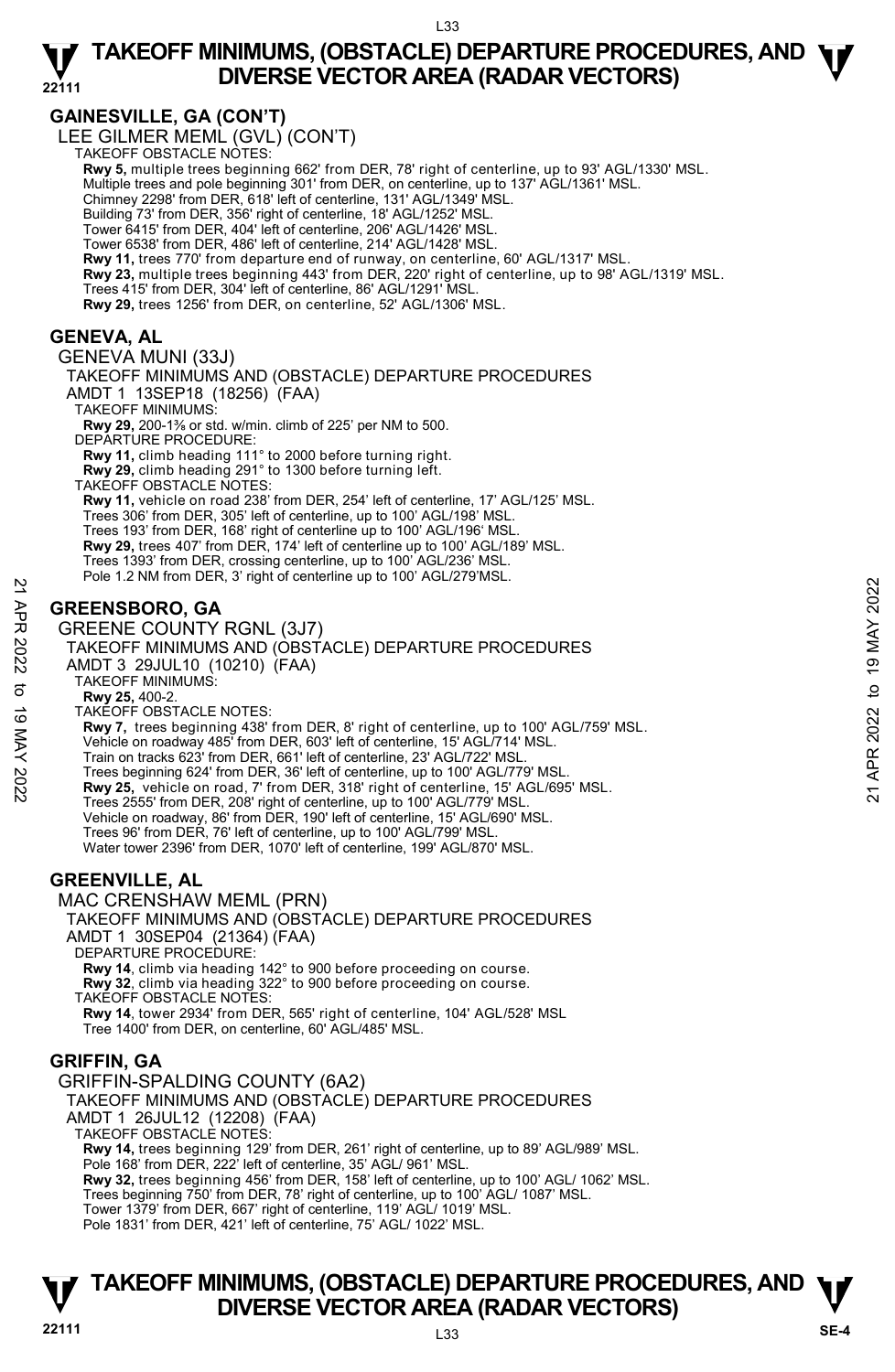### **GULF SHORES, AL**

GULF SHORES INTL/JACK EDWARDS FLD (JKA)

TAKEOFF MINIMUMS AND (OBSTACLE) DEPARTURE PROCEDURES

ORIG-A 29MAR18 (21336) (FAA)

TAKEOFF OBSTACLE NOTES:

**Rwy 17,** poles beginning 553' from DER, 197' right of centerline, up to 26' AGL/46' MSL.<br>Building and poles beginning 573' from DER, 202' right of centerline, up to 38' AGL/56' MSL.

**Rwy 27,** tree 829' from DER, 453' right of centerline, 51' MSL.

Tree, pole beginning 830' from DER, 14' right of centerline, up to 67' MSL.

Pole 1404' from DER, 138' left of centerline, 38' AGL/51' MSL. Tree 1592' from DER, 439' right of centerline, 74' MSL.

Tree 1637' from DER, 394' left of centerline, 70' MSL.

Tree 1767' from DER, 309' right of centerline, 80' MSL. Tree 1832' from DER, 120' left of centerline, 89' MSL.

Trees beginning 1949' from DER, 66' left of centerline, up to 98' MSL.

Tree 2091' from DER, 327' left of centerline, 103' MSL.

Trees beginning 2110' from DER, 175' right of centerline, up to 103' MSL.

**Rwy 35,** tree 211' from DER, 356' left of centerline, 50' AGL/69' MSL.

Building 570' from DER, 414' right of centerline, 30' AGL/53' MSL.

Tree 1217' from DER, 82' right of centerline, 50' AGL/70' MSL.

### **GUNTERSVILLE, AL**

GUNTERSVILLE MUNI/JOE STARNES FLD (8A1) TAKEOFF MINIMUMS AND (OBSTACLE) DEPARTURE PROCEDURES AMDT 2 27APR17 (21336) (FAA) TAKEOFF MINIMUMS: **Rwys 6, 24,** NA, Environmental. **Rwy 7,** 400-2½ w/min. climb gradient 295' per NM to 1600' or 1100-2½ for VCOA. **Rwy 25,** std. w/min. climb of 245' per NM to 1500' or 1100-2½ for VCOA. DEPARTURE PROCEDURE **Rwy 7,** climb heading 069° to 1100 before turning. VCOA: **Rwy 7,** obtain ATC approval for VCOA when requesting IFR clearance. Climb in visual conditions to cross Guntersville Muni/Joe Starnes Fld at or above 1600 before proceeding on course. **Rwy 25,** obtain ATC approval for VCOA when requesting IFR clearance. Climb in visual conditions to cross Guntersville Muni/Joe Starnes Fld at or above 1600 before proceeding on course. TAKEOFF OBSTACLE NOTES: **Rwy 7,** airfield light 8' from DER, 17' right of centerline, 2' AGL/616' MSL. Airfield light 9' from DER, 16' left of centerline, 2' AGL/617' MSL. Ground 90' from DER, 489' right of centerline, 617' MSL. Ground 192' from DER, 492' right of centerline, 623' MSL. Ground 292' from DER, 410' right of centerline, 625' MSL. Vehicles on road, ground beginning 377' from DER, 406' right of centerline, up to 651' MSL. Vehicles on road 497' from DER, 479' right of centerline, 652' MSL. Tree, pole, ground beginning 568' from DER, 429' right of centerline, up to 715' MSL. Tree, vehicles on road beginning 713' from DER, 433' right of centerline, up to 719' MSL. Tree 1644' from DER, 573' left of centerline, 73' AGL/668' MSL. Trees beginning 2310' from DER, 525' right of centerline, up to 722' MSL. Trees beginning 2702' from DER, 847' right of centerline, up to 730' MSL. Trees beginning 2911' from DER, 972' right of centerline, up to 740' MSL. Trees beginning 3115' from DER, 775' right of centerline, up to 758' MSL. Trees beginning 3323' from DER, 675' right of centerline, up to 761' MSL. Trees beginning 3432' from DER, 699' right of centerline, up to 771' MSL.<br>Trees beginning 3537' from DER, 1110' right of centerline, up to 801' MSL.<br>Trees beginning 3590' from DER, 622' right of centerline, up to 805' MSL. Trees beginning 3696' from DER, 935' right of centerline, up to 835' MSL. Trees beginning 3696' from DER, 558' right of centerline, up to 846' MSL. Trees beginning 3801' from DER, 404' right of centerline, up to 894' MSL. Trees beginning 3801' from DER, 1062' right of centerline, up to 873' MSL. Trees beginning 3960' from DER, 608' right of centerline, up to 911' MSL. Trees beginning 4065' from DER, 549' right of centerline, up to 93' AGL/927' MSL. Trees beginning 4171' from DER, 515' right of centerline, up to 100' AGL/928' MSL. T-L tower 2.1 NM from DER, 2928' left of centerline, 351' AGL/951' MSL. **Rwy 25,** pole 171' from DER, 48' right of centerline, 31' AGL/630' MSL. Pole 347' from DER, 378' left of centerline, 633' MSL. Tree, pole, antenna on building, apbn beginning 375' from DER, 22' left of centerline, up to 73' AGL/673' MSL.<br>Pole, pole beginning 407' from DER, 277' right of centerline, up to 636' MSL. Pole beginning 620' from DER, 95' right of centerline, up to 40' AGL/640' MSL. Tree 1067' from DER, 726' right of centerline, 651' MSL. Tree 1193' from DER, 686' right of centerline, 675' MSL.<br>Trees beginning 1212' from DER, 418' left of centerline, up to 684' MSL.<br>Trees beginning 1215' from DER, 105' right of centerline, up to 721' MSL. Trees beginning 1452' from DER, 467' left of centerline, up to 688' MSL. Trees beginning 2175' from DER, 923' left of centerline, up to 693' MSL. Tree 2425' from DER, 1146' left of centerline, 701' MSL. **EXERVIORE PROCEDURE:**<br> **21 EWY 7,** climb heading 069° to 1100 before turning.<br> **21 Rwy 7,** obtain ATC approval for VCOA when requesting IFR clearance. Climb in visual conditions to cross<br> **22 Contersville Muni/Joe Stam**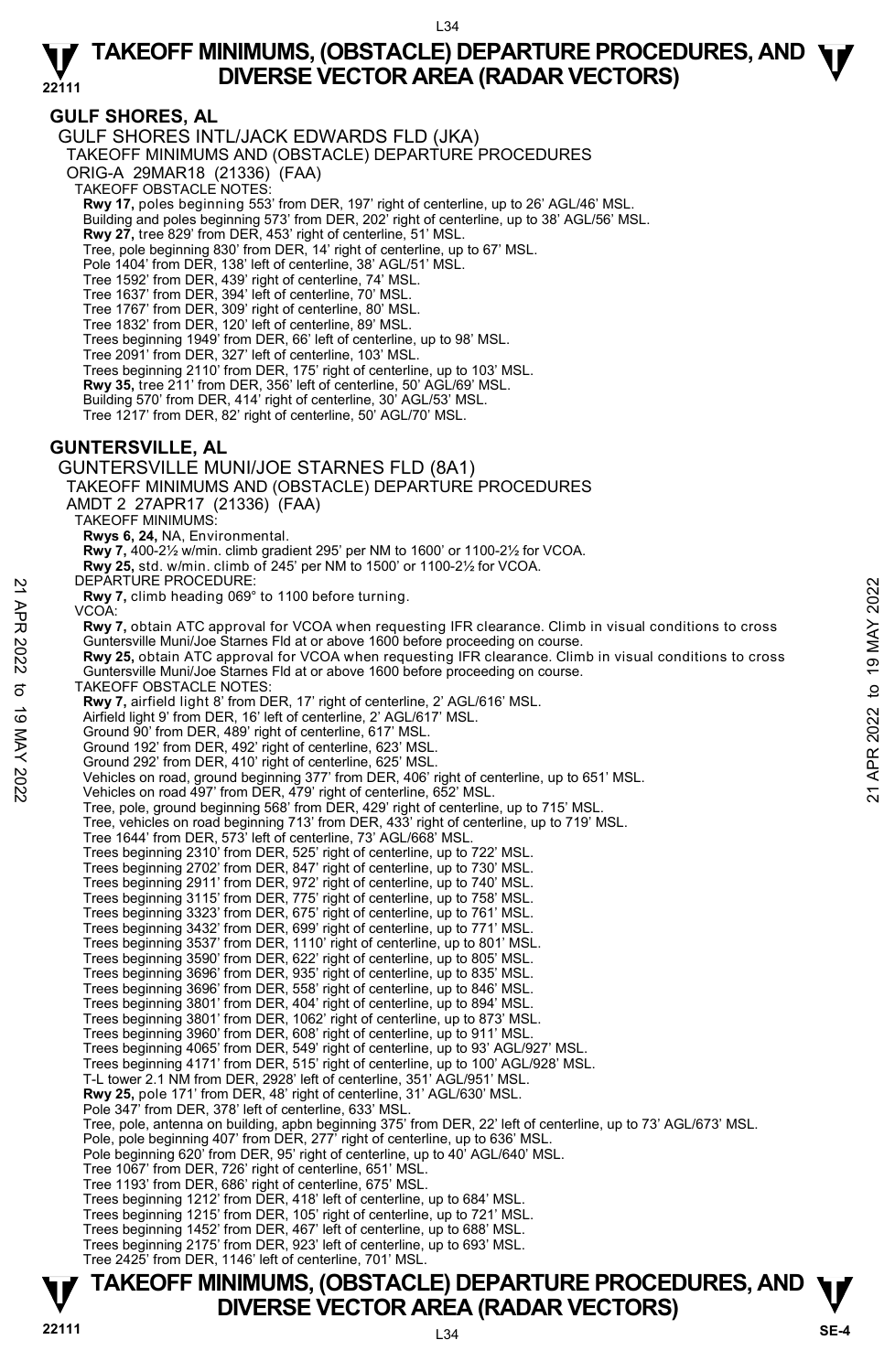**22111** 

### **HALEYVILLE, AL**

POSEY FIELD(1M4)

TAKEOFF MINIMUMS AND (OBSTACLE) DEPARTURE PROCEDURES

ORIG-A 01JUL10 (10182) (FAA) TAKEOFF OBSTACLE NOTES:

**Rwy 18,** trees beginning 2372' from DER, 1009' left of centerline, up to 78' AGL/1052' MSL.<br>Trees beginning 78' from DER, 257' right of centerline, up to 82' AGL/1021' MSL. **Rwy 36,** trees beginning 7' from DER, 276' left of centerline, up to 75' AGL/1005' MSL. Trees beginning 383' from DER, 277' right of centerline, up to 73' AGL/1003' MSL. Fence 204' from DER, 202' right of centerline, 6' AGL/936' MSL.

### **HAMILTON, AL**

MARION COUNTY-RANKIN FITE (HAB) TAKEOFF MINIMUMS AND (OBSTACLE) DEPARTURE PROCEDURES AMDT 1 15DEC11 (11349) (FAA) TAKEOFF MINIMUMS: **Rwy 18,** 400- 2½ or std. w/min. climb of 390' per NM to 800. **Rwy 36,** 400 - 2 ¼ or std. w/min. climb of 370' per NM to 900. DEPARTURE PROCEDURE **Rwy 18,** climb heading 181° to 900 before turning left. **Rwy 36,** climb heading 001° to 1000 before turning left. TAKEOFF OBSTACLE NOTES: **Rwy 18,** trees beginning 53' from DER, left and right of centerline, up to 100' AGL/699' MSL. Trees beginning 1.5 NM from DER, 2172' left of centerline, up to 100' AGL/719' MSL. **Rwy 36,** trees beginning 122' from DER, left and right of centerline, up to 100' AGL/573' MSL. Building 2368' from DER, 411' right of centerline, 50' AGL/501' MSL.<br>Vehicles on roadway beginning 2511' from DER, 1124' left of centerline, up to 17' AGL/516' MSL. Pole 3009' from DER, 309' left of centerline, 70' AGL/569' MSL. Towers and trees beginning 1.1 NM from DER, left and right of centerline, up to 115' AGL/779' MSL.

### **HAMPTON, GA**

ATLANTA SPEEDWAY (HMP) TAKEOFF MINIMUMS AND (OBSTACLE) DEPARTURE PROCEDURES AMDT 2A 16JUL20 (20366) (FAA) TAKEOFF OBSTACLE NOTES: **Rwy 6,** vehicles on road, 249' from DER, crossing extended runway centerline, up to 914' MSL. Tree 273' from DER, 502' left of centerline, 999' MSL. Trees, beginning 1409' from DER, 145' left of centerline, up to 999' MSL. Trees, beginning 1490' from DER, 3' right of centerline, up to 979' MSL. **Rwy 24,** trees, beginning 634' from DER, 169' right of centerline, up to 919' MSL. Trees, beginning 1265' from DER, 168' left of centerline, up to 919' MSL. Tree 1318' from DER, 466' right of centerline, 939' MSL. Trees, beginning 1875' from DER, 15' left of centerline, up to 939' MSL. Tree 3349' from DER, 654' left of centerline, 959' MSL. T-l tower 3401' from DER, 555' left of centerline, 969' MSL. T-l twr 3443' from DER, 336' right of centerline, 949' MSL. **HAMPTON, GA**<br> **21 ATLANTA SPEEDWAY (HMP)**<br>
TAKEOFF MINIMUMS AND (OBSTACLE) DEPARTURE PROCEDURES<br>
AMDT 2A 16JUL20 (20366) (FAA)<br>
TAKEOFF MINIMUMS AND (OBSTACLE) DEPARTURE PROCEDURES<br>
AMDT 2A 16JUL20 (20366) (FAA)<br>
TREE, b

### **HANCHEY AHP (KHEY)**

FORT RUCKER, AL TAKEOFF MINIMUMS AND (OBSTACLE) DEPARTURE PROCEDURES ORIG 20NOV08 (08325)  **All helipads** NA - ATC. DEPARTURE PROCEDURE:

**Rwy 17:** Climb hdg 182° to 800 before proceeding on course. **Rwy 35:** Climb hdg 002° to 800 before proceeding on course.

### **HARTSELLE, AL**

HARTSELLE/MORGAN COUNTY RGNL (5M0) TAKEOFF MINIMUMS AND (OBSTACLE) DEPARTURE PROCEDURES AMDT 2 05JUL07 (22027) (FAA) TAKEOFF MINIMUMS: **Rwy 36,** 500-2½ or std. with a min. climb of 260' per NM to 1200. TAKEOFF OBSTACLE NOTES: **Rwy 18,** trees abeam DER, 300' left of centerline, up to 100' AGL/739' MSL. Multiple buildings 150' from DER, 432' left of centerline, up to 40' AGL/679' MSL. Multiple trees 265' from DER, 133' right of centerline, up to 100' AGL/699' MSL. **Rwy 36,** trees 3089' from DER, 426' left of centerline, 100' AGL/779' MSL.

Trees 1139' from DER, 98' right of centerline, 45' AGL/673' MSL.

Tower 1.85 NM from DER, 2953' left of centerline, 249' AGL/928' MSL.

Multiple buildings beginning 755' from DER, 775' right of centerline, up to 40' AGL/689' MSL. Tower 2.15 NM from DER, 295' left of centerline, 303' AGL/990' MSL.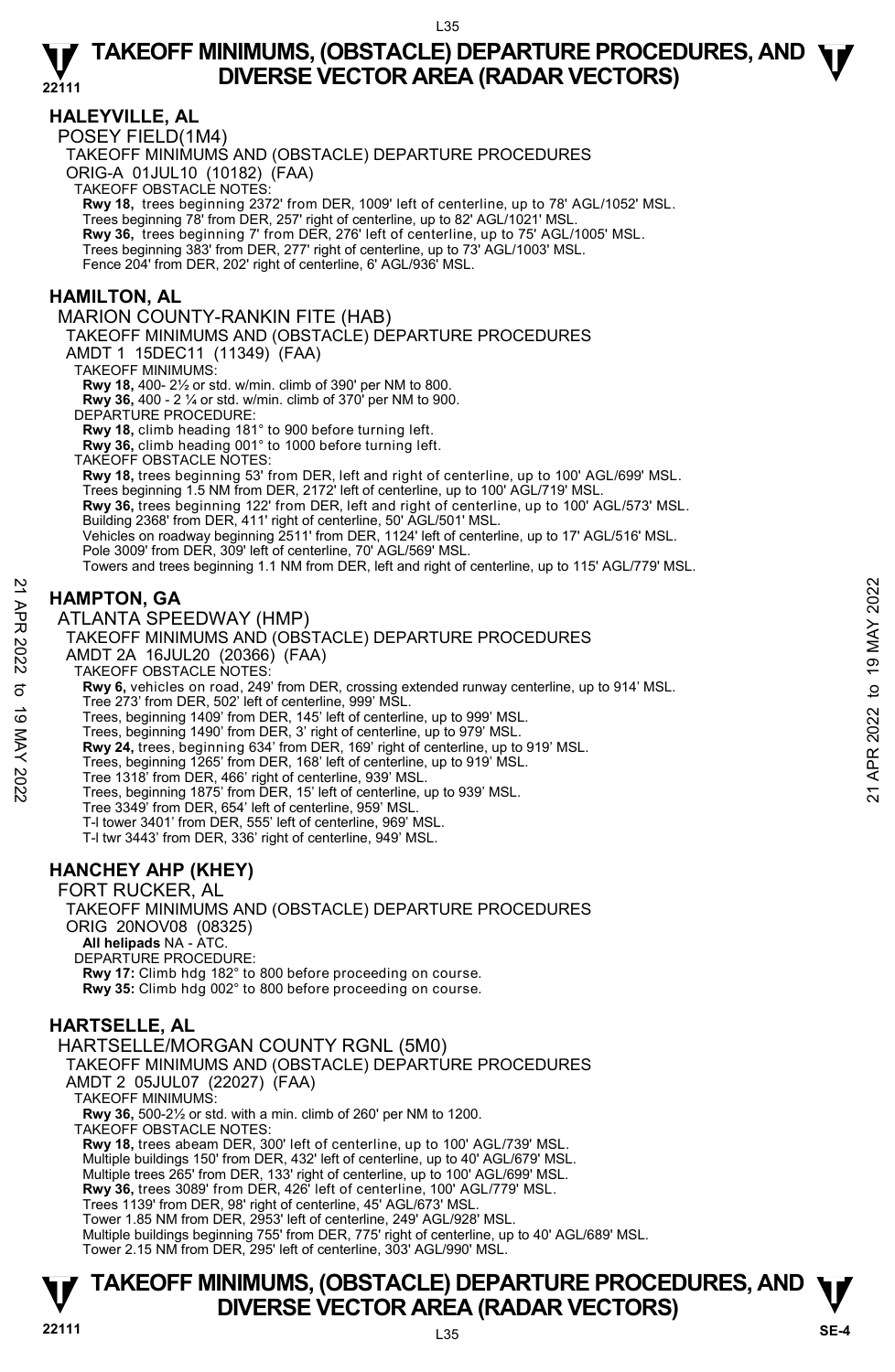### **HAZLEHURST, GA**

HAZLEHURST (AZE) TAKEOFF MINIMUMS AND (OBSTACLE) DEPARTURE PROCEDURES ORIG 05JUN08 (08157) (FAA) TAKEOFF OBSTACLE NOTES: **Rwy 14,** trees beginning 813' from DER, 328' left of centerline, up to 100' AGL/369' MSL. **Rwy 32,** trees beginning 46' from DER, 200' left of centerline, up to 100' AGL/299' MSL.

Trees 1356' from DER 574' right of centerline, up to 100' AGL/309' MSL.

### **HEADLAND, AL**

HEADLAND MUNI (HDL)

TAKEOFF MINIMUMS AND (OBSTACLE) DEPARTURE PROCEDURES

ORIG-A 27JAN22 (22027) (FAA)

TAKEOFF MINIMUMS:

 **Rwys 17, 35,** NA-Environmental. TAKEOFF OBSTACLE NOTES:

**Rwy 9,** tree 6' from DER, 154' left of centerline, 366' MSL.

Tree 315' from DER, 431' left of centerline, 420' MSL.

Tree 351' from DER, 124' right of centerline, 366' MSL.

Tree 398' from DER, 566' right of centerline, 401' MSL.

Tree, pole beginning 418' from DER, 37' left of centerline, up to 422' MSL.

Trees beginning 1584' from DER, 8' left of centerline, up to 430' MSL.

Tree 1716' from DER, 526' right of centerline, 425' MSL.

**Rwy 27,** trees beginning 123' from DER, 471' right of centerline, up to 378' MSL.

Pole 1130' from DER, 65' left of centerline, 38' AGL/384' MSL.

Pole 1135' from DER, 160' right of centerline, 41' AGL/384' MSL. Building 3301' from DER, 1014' left of centerline, 80' AGL/451' MSL.

### **HOMERVILLE, GA**

HOMERVILLE (HOE)

TAKEOFF MINIMUMS AND (OBSTACLE) DEPARTURE PROCEDURES AMDT 1 25JUN15 (15176) (FAA) DEPARTURE PROCEDURE: **Rwy 14,** climb heading 141° to 700 before proceeding on course. TAKEOFF OBSTACLE NOTES: HOMERVILLE (HOE)<br>
TAKEOFF MINIMUMS AND (OBSTACLE) DEPARTURE PROCEDURES<br>
AMDT 1 25JUNA15 (15176) (FAA)<br>
DEPARTURE PROCEDURE:<br>
RWY 14, climb heading 141° to 700 before proceeding on course.<br>
TAKEOFF OBSTACLE NOTES:<br>
TAWY 14

**Rwy 14,** trees beginning 87' from DER, 290' right of centerline, up to 95' AGL/280' MSL. Vehicle on road 270' from DER, 570' left of centerline, 15' AGL/197' MSL.

Trees beginning 969' from DER, 19' left of centerline, up to 104' AGL/283' MSL.

Trees beginning 1672' from DER, 63' right of centerline, up to 87' AGL/262' MSL.

Antenna 2809' from DER, 447' left of centerline, 112' AGL/291' MSL.

**Rwy 32,** trees beginning 10' from DER, 450' left of centerline, up to 14' AGL/199' MSL.

Vehicle on road 303' from DER, 578' right of centerline, 15' AGL/200' MSL. Trees beginning 486' from DER, 591' right of centerline, up to 84' AGL/264' MSL.

Trees beginning 2007' from DER, 652' left of centerline, up to 89' AGL/269' MSL.

Trees beginning 2333' from DER, 690' right of centerline, up to 92' AGL/277' MSL.

### **HUNTER AAF (KSVN)**

SAVANNAH, GA TAKEOFF MINIMUMS AND (OBSTACLE) DEPARTURE PROCEDURES AMDT 2 10JUL03 (03191) Rwy 28, 300-1\* Or standard with minimum climb of 340/NM to 400. Rwy 28, climbing left turn hdg 230° to 1700 before proceeding on course.

### **HUNTSVILLE, AL**

HUNTSVILLE INTL-CARL T JONES FLD (HSV) TAKEOFF MINIMUMS AND (OBSTACLE) DEPARTURE PROCEDURES AMDT 4A 01FEB18 (21168) (FAA) DEPARTURE PROCEDURE: **Rwy 36R,** climb heading 005° to 1600 before turning right. TAKEOFF OBSTACLE NOTES: **Rwy 18L,** trees beginning 1088' from DER, 710' left of centerline, up to 100' AGL/660' MSL. **Rwy 36L,** trees beginning 1911' from DER, 904' right of centerline, up to 100' AGL/719' MSL. Trees beginning 3693' from DER, 1392' left of centerline, up to 100' AGL/749' MSL. **Rwy 36R,** fence 383' from DER, 602' right of centerline, up to 11' AGL/620' MSL.

Trees beginning 1312' from DER, 799' right of centerline, up to 100' AGL/729' MSL.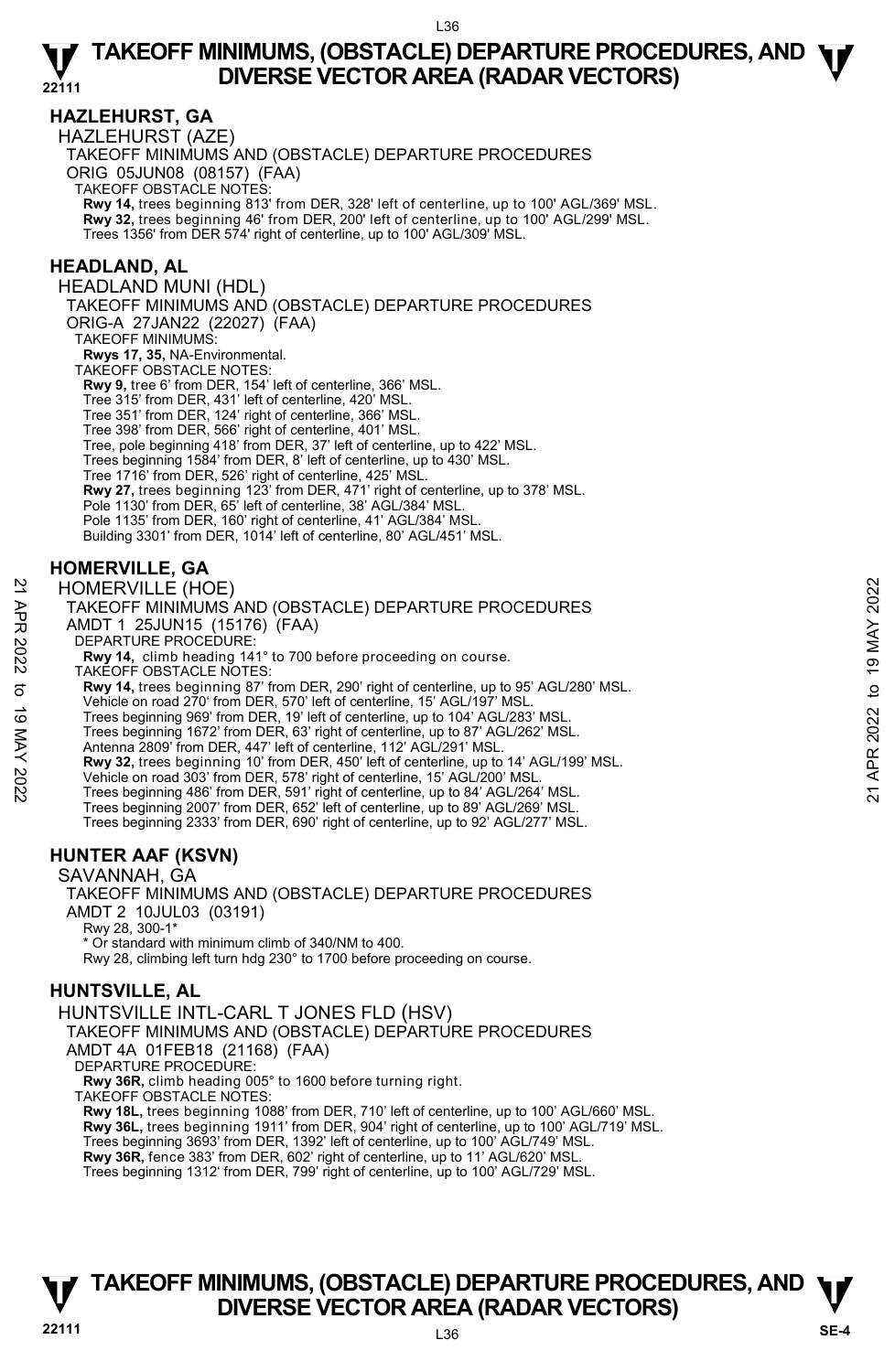### **HUNTSVILLE, AL (CON'T)**

HUNTSVILLE EXECUTIVE TOM SHARP JR FIELD (MDQ)

TAKEOFF MINIMUMS AND (OBSTACLE) DEPARTURE PROCEDURES

AMDT 4B 25APR19 (19115) (FAA)

TAKEOFF MINIMUMS:

**Rwy 18,** std. w/min. climb of 350' per NM to 3200.

**Rwy 36,** 200-1½ or std. w/min. climb of 240' per NM to 1000.

DEPARTURE PROCEDURE:

**Rwy 36,** climb heading 005° to 1700 before proceeding on course. TAKEOFF OBSTACLE NOTES:

**Rwy 18,** tree 5' from DER, 442' right of centerline, 5' AGL/765' MSL.

Multiple trees beginning 816' from DER, 551' right of centerline, up to 80' AGL/818' MSL.

Multiple trees beginning 5408' from DER, 126' right of centerline, up to 132' AGL/955' MSL.

**Rwy 36,** REIL 10' from DER, 124' left of centerline, 5' AGL/721' MSL.

REIL 10' from DER, 124' right of centerline, 3' AGL/721' MSL.

Vehicles on road beginning 153' from DER, 491' right of centerline up to 15' AGL/725' MSL.<br>Multiple trees beginning 591' from DER, 476' right of centerline, up to 76' AGL/786' MSL.

Multiple trees beginning 788' from DER, 673' left of centerline, up to 84' AGL/794' MSL.

Multiple trees beginning 1 NM from DER, 11' right of centerline, up to 104' AGL/924' MSL.<br>Multiple trees beginning 1.1 NM from DER, 44' left of centerline, up to 129' AGL/931' MSL

### **JACKSON, AL**

JACKSON MUNI (4R3)

TAKEOFF MINIMUMS AND (OBSTACLE) DEPARTURE PROCEDURES ORIG 03JUN10 (10154) (FAA)

TAKEOFF MINIMUMS:

**Rwy 1,** std. w/ min. climb of 252' per NM to 1000 or 1100-2½ for climb in visual conditions.

**Rwy 19,** 300-1¼ ceiling and visibility to allow see and avoid operation in lieu of required climb gradient for standard minima. DEPARTURE PROCEDURE:

**Rwy 1,** for climb in visual conditions: cross Jackson Muni airport at or above 1000 MSL before proceeding on course. 22 RW 1, for climb in visual conditions: cross Jackson Muni airport at or above 1000 MSL before proceeding on<br>
2022 TAKEOFF OBSTACLE NOTES:<br>
22 RW 1, trees beginning at DER, 400' left/right of centerline, up to 100' AGL/1

TAKEOFF OBSTACLE NOTES:

**Rwy 1,** trees beginning at DER, 400' left/right of centerline, up to 100' AGL/134' MSL.

**Rwy 19,** trees beginning at DER, 400' left/right of centerline, up to 100' AGL/279' MSL.

### **JASPER, AL**

WALKER COUNTY/BEVILL FLD (JFX)

TAKEOFF MINIMUMS AND (OBSTACLE) DEPARTURE PROCEDURES

AMDT 1 31MAY12 (22027) (FAA)

TAKEOFF MINIMUMS:

**Rwy 27,** 300-1¼ or std. w/min. climb of 259' per NM to 800. TAKEOFF OBSTACLE NOTES:

**Rwy 9,** trees beginning 614' from DER, 132' left of centerline, up to 95' AGL/574' MSL.

- Vehicles on road, pole, and trees beginning 28' from DER, 88' right of centerline, up to 100' AGL/599' MSL.<br>**Rwy 27,** vehicles on road and trees beginning 7' from DER, 165' left of centerline, up to 95' AGL/572' MSL.
- Trees beginning 55' from DER, 24' right of centerline, up to 93' AGL/628' MSL.
- Trees 4728' from DER, 1559' right of centerline, up to 80' AGL/639' MSL.

Trees 5615' from DER, 1882' right of centerline, up to 112' AGL/651' MSL.

Trees 5765' from DER, 1882' right of centerline, up to 108' AGL/647' MSL.

### **JASPER, GA**

PICKENS COUNTY (JZP)

TAKEOFF MINIMUMS AND (OBSTACLE) DEPARTURE PROCEDURES

AMDT 1 25OCT07 (07298) (FAA)

TAKEOFF MINIMUMS:

**Rwy 34,** 300-1 or std. w/ min. climb of 255' per NM to 1800, or alternatively, w/ standard takeoff minimums and a normal 200'/NM climb gradient, takeoff must occur no later than 2100' prior to departure end. DEPARTURE PROCEDURE:

**Rwy 16,** climb heading 163° to 3000 before turning.

**Rwy 34,** climb heading 343° to 3100 before turning. TAKEOFF OBSTACLE NOTES:

**Rwy 16,** numerous trees beginning 44' from DER, 338' left of centerline, up to 65' AGL/1565' MSL.

Trees 127' from DER, 398' right of centerline, up to 61' AGL/1581' MSL.

**Rwy 34,** pole and numerous trees beginning 141' from DER, 25' right of centerline, up to 112' AGL/1611' MSL.<br>Numerous trees beginning 394' from DER, 37' left of centerline, up to 79' AGL/1654' MSL.

### **TAKEOFF MINIMUMS, (OBSTACLE) DEPARTURE PROCEDURES, AND**  $\Psi$ **<br>DIVERSE VECTOR AREA (RADAR VECTORS) V** DIVERSE VECTOR AREA (RADAR VECTORS) V<br>22111 SE-4

L37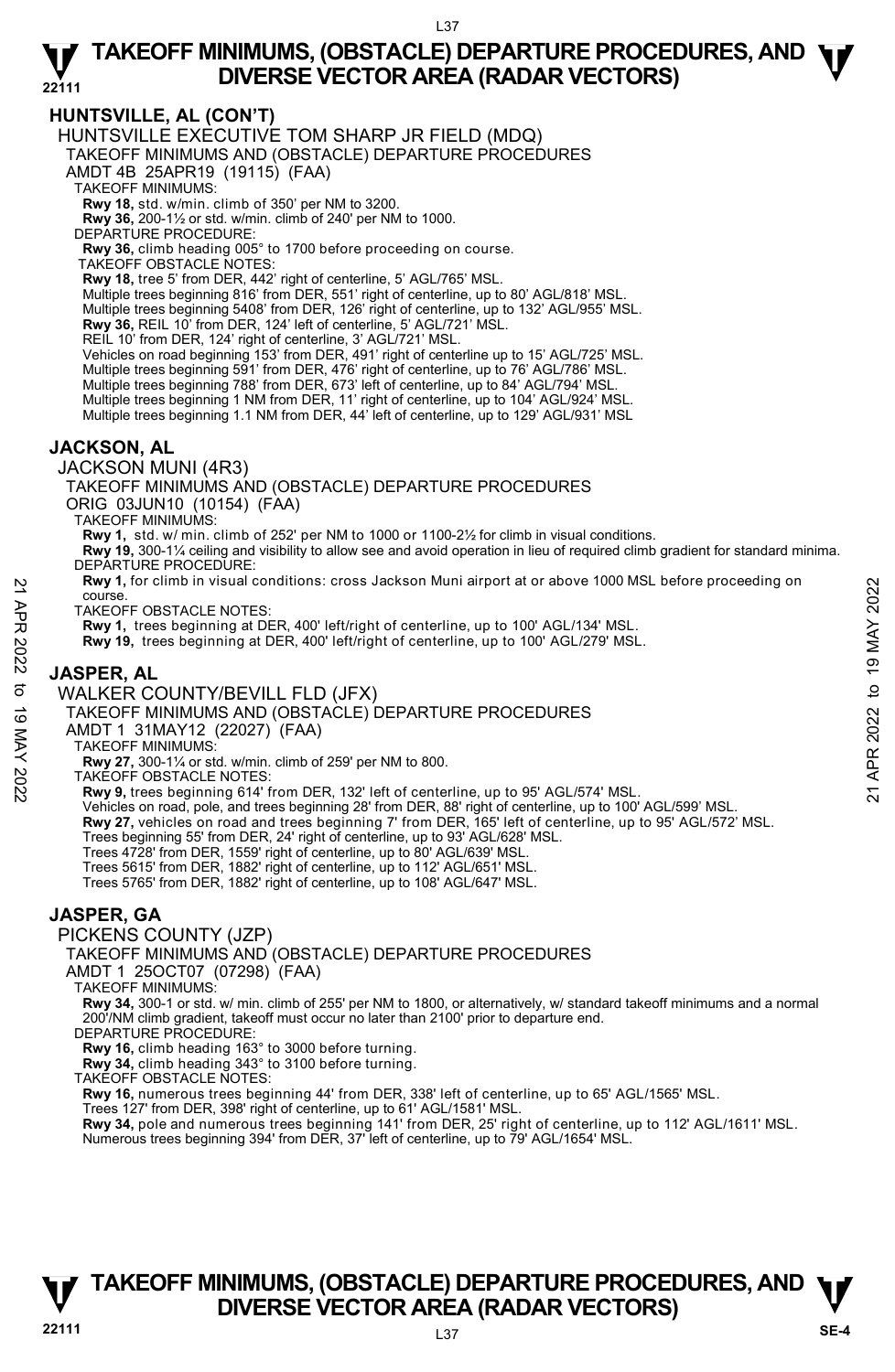### **JEFFERSON, GA**

JACKSON COUNTY (JCA)

TAKEOFF MINIMUMS AND (OBSTACLE) DEPARTURE PROCEDURES

AMDT 3 04FEB16 (16035) (FAA)

DEPARTURE PROCEDURE:

**Rwy 17,** climb heading 168° to 1700 before proceeding northwest. **Rwy 35,** climb heading 348° to 2300 before proceeding west or northwest.

TAKEOFF OBSTACLE NOTES:

**Rwy 17,** tank 94' from DER, 490' right of centerline, 12' AGL/956' MSL.

Trees beginning 331' from DER, 296' left of centerline, up to 78' AGL/997' MSL. Trees 670' from DER, 617' right of centerline, up to 60' AGL/989' MSL.

Trees beginning 1320' from DER, 460' right of centerline, up to 105' AGL/1004' MSL.

**Rwy 35,** trees 13' from DER, 412' right of centerline, up to 31' AGL/950' MSL.

Transmission tower and trees beginning 100' from DER, 464' left of centerline, up to 45' AGL/964' MSL.

Transmission tower and trees beginning 472' from DER, 314' left of centerline, up to 63' AGL/1002' MSL.

Building, transmission tower, poles, and trees beginning 811' from DER, 30' right of centerline, up to 90' AGL/1014' MSL.

Trees beginning 918' from DER, 12' left of centerline, up to 99' AGL/1044' MSI

Trees beginning 1999' from DER, 19' right of centerline, up to 106' AGL/1047' MSL.

### **JEKYLL ISLAND, GA**

JEKYLL ISLAND (09J) TAKEOFF MINIMUMS AND (OBSTACLE) DEPARTURE PROCEDURES ORIG-A 20JUN19 (19171) (FAA) TAKEOFF MINIMUMS: **Rwys 18, 36,** NA-Environmental. TAKEOFF OBSTACLE NOTES: **Rwy 18,** Vehicle on road beginning 9' from DER, 411' left of centerline, up to 15' AGL/42' MSL. Trees 200' from DER, 159' left of centerline, 50' AGL/61' MSL.

### **JESUP, GA**

JESUP-WAYNE COUNTY (JES) TAKEOFF MINIMUMS AND (OBSTACLE) DEPARTURE PROCEDURES ORIG 22OCT09 (09295) (FAA) TAKEOFF OBSTACLE NOTES: **Rwy 11,** trees beginning 52' from DER, 497' left of centerline, up to 100' AGL/154' MSL. Trees beginning 312' from DER, 294' right of centerline, up to 100' AGL/154' MSL. **Rwy 29,** trees beginning 1811' from DER, 181' left of centerline, up to 100' AGL/188' MSL. Trees beginning 24' from DER, 98' right of centerline, up to 100' AGL/190' MSL. **LAFAYETTE, GA**  BARWICK LAFAYETTE (9A5) TAKEOFF MINIMUMS AND (OBSTACLE) DEPARTURE PROCEDURES AMDT 1A 20AUG15 (15232) (FAA) TAKEOFF MINIMUMS: **Rwy 2**, 300-1½ or std. w/min. climb of 255' per NM to 1100. **Rwy 20,** 500-3 or std. w/ min. climb of 465' per NM to 1400. DEPARTURE PROCEDURE: **Rwy 2,** climb heading 022° to 2200 before proceeding on course. **Rwy 20,** climb heading 202° to 2300 before proceeding on course. TAKEOFF OBSTACLE NOTES: **Rwy 2,** train on track 39' from DER, 241' left of centerline, 23' AGL/809' MSL. Building 418' from DER, 191' left of centerline, 40' AGL/849' MSL. Trees beginning 4420' from DER, 1171' left of centerline, up to 100' AGL/919' MSL. Trees beginning 5609' from DER, 372' right of centerline, up to 100' AGL/919' MSL. Trees beginning 12' from DER, 275' left of centerline, up to 83' AGL/879' MSL. Buildings beginning 302' from DER, 164' left of centerline, up to 40' AGL/813' MSL. 22 JESUP, GA<br>
22 JESUP-WAYNE COUNTY (JES)<br>
TAKEOFF MINIMUMS AND (OBSTACLE) DEPARTURE PROCEDURES<br>
22 TAKEOFF OBSTACLE NOTES:<br>
22 TAKEOFF OBSTACLE NOTES:<br>
22 TAKEOFF OBSTACLE NOTES:<br>
22 THESE beginning 312 from DER, 294' ri

Trees beginning 39' from DER, 432' right of centerline, up to 83' AGL/856' MSL.

Trees, buildings, and windmills beginning 765' from DER, left and right of centerline, up to 131' AGL/988' MSL.<br>**Rwy 20,** train on track 46' from DER, 323' right of centerline, 23' AGL/809' MSL.

Buildings beginning 1602' from DER, 907' right of centerline, up to 25' AGL/825' MSL.

Vehicle on road 1021' from DER, 104' left of centerline, 15' AGL/802' MSL. Train on track 762' from DER, on centerline, 23' AGL/803' MSL.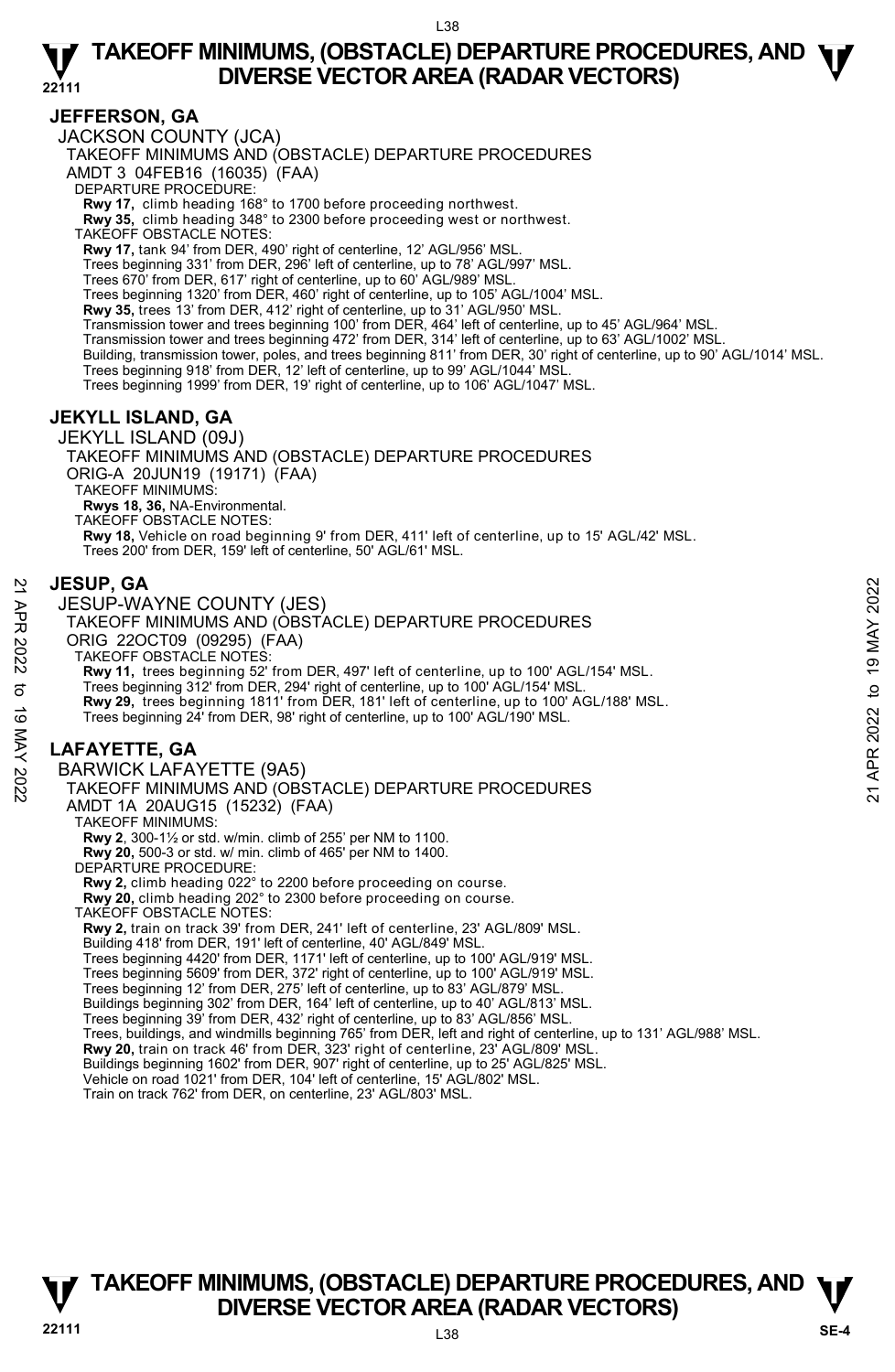#### **LAGRANGE, GA**  LAGRANGE/CALLAWAY (LGC) TAKEOFF MINIMUMS AND (OBSTACLE) DEPARTURE PROCEDURES AMDT 2 05DEC19 (22027) (FAA) TAKEOFF MINIMUMS: **Rwy 3**, 300-1½ or std. w/min. climb of 425' per NM to 1000. **Rwy 21,** 300-1 or std. w/min. climb of 330' per NM to 1000. **Rwy 31,** 300-1⅜ or std. w/min. climb of 420' per NM to 900. DEPARTURE PROCEDURE: **Rwy 31,** climb heading 311° to 1100 before turning south. TAKEOFF OBSTACLE NOTES: **Rwy 3,** trees beginning 107' from DER, 517' right of centerline, up to 100' AGL/799' MSL. Trees beginning 217' from DER, 299' left of centerline, up to 100' AGL/819' MSL. Trees beginning 1694' from DER, crossing extended runway centerline, up to 100' AGL/840' MSL. Transmission line 3363' from DER, 745' left of centerline, 89' AGL/849' MSL. Trees beginning 3429' from DER, 836' right of centerline, up to 847' MSL. Transmission line 3526' from DER, 1441' left of centerline, 101' AGL/864' MSL. Transmission lines and trees beginning 3528' from DER, 718' left of centerline, up to 105' AGL/881' MSL. Transmission line and tree beginning 3554' from DER, 909' right of centerline, up to 76' AGL/857' MSL. Trees beginning 3813' from DER, 204' right of centerline, up to 867' MSL. Building 1 NM from DER, 1104' right of centerline, 125' AGL/900' MSL. Buildings beginning 1 NM from DER, 1104' right of centerline, up to 125' AGL/900' MSL. Tree 1.2 NM from DER, 1226' right of centerline, 919' MSL. **Rwy 13**, tree at DER, 485' right of centerline, 680' MSL. Lighting 1' from DER, 5' left of centerline, 2' AGL/677' MSL. Tree and terrain beginning 5' from DER, 489' right of centerline, up to 717' MSL. Trees beginning 1071' from DER, 681' left of centerline, up to 733' MSL. Tree 1735' from DER, 877' right of centerline, 740' MSL. Tree 1902' from DER, 788' right of centerline, 744' MSL. Tree 2061' from DER, 935' right of centerline, 748' MSL. Tree 2343' from DER, 898' right of centerline, 754' MSL. **Rwy 21,** tree 130' from DER, 384' left of centerline, 720' MSL. Tree 143' from DER, 487' left of centerline, 753' MSL. Trees beginning 258' from DER, 244' left of centerline, up to 761' MSL. Tree 1121' from DER, 532' right of centerline, 735' MSL. Trees beginning 1182' from DER, 278' right of centerline, up to 751' MSL. Trees beginning 1814' from DER, 23' right of centerline, up to 805' MSL. Trees beginning 4175' from DER, 552' left of centerline, up to 848' MSL. Tree 4273' from DER, 1374' left of centerline, 850' MSL. Trees beginning 4279' from DER, 326' left of centerline, up to 852' MSL. Tree 5548' from DER, 1372' right of centerline, 817' MSL. **Rwy 31,** terrain 59' from DER, 443' right of centerline, 691' MSL. Tree 192' from DER, 495' right of centerline, 699' MSL. Trees beginning 919' from DER, 538' right of centerline, up to 756' MSL. Trees beginning 1220' from DER, 728' left of centerline, up to 778' MSL. Trees beginning 1222' from DER, 447' right of centerline, up to 757' MSL. Tree 1295' from DER, 747' right of centerline, 769' MSL. Trees beginning 1331' from DER, 462' right of centerline, up to 776' MSL. Trees beginning 1435' from DER, 20' right of centerline, up to 798' MSL. Trees beginning 1465' from DER, 640' left of centerline, up to 784' MSL. Trees beginning 1827' from DER, 531' left of centerline, up to 813' MSL. Trees and pole beginning 2036' from DER, 346' left of centerline, up to 816' MSL. Trees beginning 2153' from DER, 165' left of centerline, up to 822' MSL. Trees and pole beginning 2222' from DER, 195' left of centerline, up to 823' MSL. Trees beginning 2244' from DER, 436' left of centerline, up to 825' MSL. Trees and pole beginning 2280' from DER, 296' left of centerline, up to 826' MSL. Trees and poles beginning 2326' from DER, 25' left of centerline, up to 830' MSL. Trees beginning 2752' from DER, 152' left of centerline, up to 833' MSL. Tree 2762' from DER, 162' right of centerline, 800' MSL. Trees beginning 2764' from DER, 65' right of centerline, up to 805' MSL. Trees beginning 2818' from DER, 241' left of centerline, up to 839' MSL. Tree 3039' from DER, 946' left of centerline, 842' MSL. Trees beginning 3049' from DER, 5' left of centerline, up to 847' MSL. Trees beginning 3065' from DER, 21' right of centerline, up to 814' MSL. Trees beginning 3896' from DER, 75' right of centerline, up to 824' MSL. Trees beginning 4236' from DER, 119' right of centerline, up to 826' MSL. Trees beginning 4318' from DER, 22' right of centerline, up to 831' MSL. Trees beginning 4461' from DER, 5' left of centerline, up to 859' MSL. Tree 4604' from DER, 989' right of centerline, 840' MSL. Trees beginning 4607' from DER, 33' right of centerline, up to 841' MSL. Trees beginning 5666' from DER, 211' right of centerline, up to 852' MSL. Trees beginning 5790' from DER, 135' right of centerline, up to 854' MSL. Tree 1 NM from DER, 544' right of centerline, 855' MSL. Tree 1 NM from DER, 1009' right of centerline, 858' MSL. Tree 1 NM from DER, 738' right of centerline, 867' MSL.  **CON'T**  Tree 2343 from DER, 898 right of centerline, 7.92 MSL.<br> **Ewy 21**, tree 130 from DER, 384' left of centerline, 753' MSL.<br>
Tree haginning 268 from DER, 278' right of centerline, up to 761' MSL.<br>
Tree haginning 268 from DER,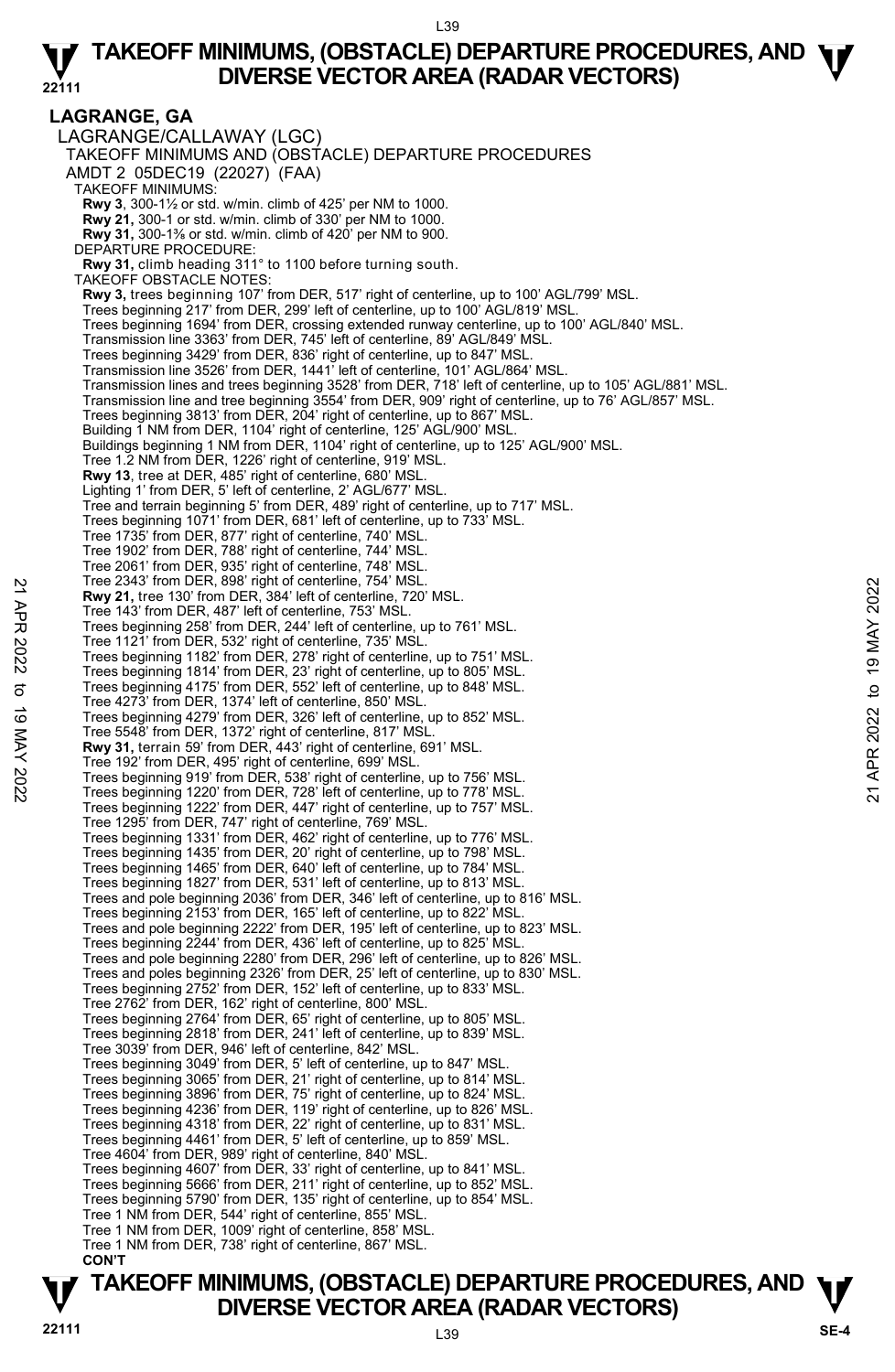**LAGRANGE, GA (CON'T)**  LAGRANGE/CALLAWAY (LGC) (CON'T) **Rwy 31 (CON'T), tree 1 NM from DER, 916' right of centerline, 873' MSL.** Trees beginning 1 NM from DER, 426' right of centerline, up to 891' MSL. Tree 1 NM from DER, 1190' right of centerline, 859' MSL. **LANETT, AL**  LANETT RGNL (7A3) TAKEOFF MINIMUMS AND (OBSTACLE) DEPARTURE PROCEDURES AMDT 1 27JAN22 (22027) (FAA) TAKEOFF MINIMUMS: **Rwy 6,** 300-1⅜ or std. w/min. climb of 371' per NM to 900. DEPARTURE PROCEDURE:  **Rwy 24,** climb on heading 237° to 1400 before proceeding on course. TAKEOFF OBSTACLE NOTES: **Rwy 6,** terrain 5' from DER, 494' right of centerline, 641' MSL.<br>Tree, terrain beginning 26' from DER, 167' right of centerline, up to 695' MSL. Trees beginning 45' from DER, 237' left of centerline, up to 709' MSL. Trees beginning 458' from DER, 359' left of centerline, up to 723' MSL. Tree, building, pole beginning 1007' from DER, 0' on centerline, up to 732' MSL. Trees beginning 1041' from DER, 263' left of centerline, up to 724' MSL. Trees beginning 1371' from DER, 14' left of centerline, up to 737' MSL. Trees beginning 1643' from DER, 37' left of centerline, up to 740' MSL. Tree, pole beginning 1894' from DER, 2' left of centerline, up to 743' MSL. Tree, pole beginning 2416' from DER, 60' right of centerline, up to 741' MSL. Tree, pole beginning 2638' from DER, 36' right of centerline, up to 743' MSL.<br>Sign, building, pole beginning 3251' from DER, 185' left of centerline, up to 84' AGL/758' MSL. Pole, tree, traverse\_way beginning 3264' from DER, 5' right of centerline, up to 92' AGL/767' MSL. Pole beginning 3358' from DER, 115' left of centerline, up to 88' AGL/770' MSL. Pole beginning 3535' from DER, 254' left of centerline, up to 99' AGL/781' MSL. Pole, tree beginning 3538' from DER, 31' left of centerline, up to 102' AGL/788' MSL. Pole, tree beginning 3544' from DER, 6' right of centerline, up to 98' AGL/781' MSL. Water\_tower, tree beginning 4846' from DER, 1118' right of centerline, up to 101' AGL/788' MSL.<br>Tower 1.1 NM from DER, 1235' left of centerline, 203' AGL/860' MSL. **Rwy 24,** tree 28' from DER, 222' left of centerline, 671' MSL. Trees beginning 87' from DER, 189' right of centerline, up to 683' MSL. Trees beginning 108' from DER, 331' left of centerline, up to 673' MSL. Trees beginning 113' from DER, 206' left of centerline, up to 680' MSL. Tree, terrain beginning 181' from DER, 447' right of centerline, up to 684' MSL. Trees beginning 786' from DER, 477' right of centerline, up to 691' MSL. Tree 996' from DER, 739' left of centerline, 687' MSL. Tree 2493' from DER, 745' left of centerline, 731' MSL. Trees beginning 2525' from DER, 645' left of centerline, up to 733' MSL. Tree, pole beginning 3361' from DER, 736' left of centerline, up to 734' MSL. **LAWRENCEVILLE, GA**  GWINNETT COUNTY/BRISCOE FLD (LZU) TAKEOFF MINIMUMS AND (OBSTACLE) DEPARTURE PROCEDURES AMDT 6 20OCT11 (21336) (FAA) 2022<br>
Pole, tree beginning 3538 from DER, 31' left of centerline, up to 102' AGL/788' MSL.<br>
Pole, tree beginning 3544' from DER, 6' right of centerline, up to 192' AGL/788' MSL.<br>
Water\_tower 1.1 NM from DER, 1235' left of

TAKEOFF MINIMUMS:

**Rwy 25,** 300-1 or std. w/min. climb of 330' per NM to 1400.

DEPARTURE PROCEDURE

**Rwy 7,** climb heading 069° to 2600 before turning left.

TAKEOFF OBSTACLE NOTES:

**Rwy 7,** trees beginning 724' from DER, left and right of centerline, up to 110' AGL/1118' MSL. Rods on floodlights beginning 2619' from DER, 686' right of centerline, up to 143' AGL/11 04' MSL.<br>**Rwy 25,** vehicle on roadway beginning 1187' from DER, left and right of centerline, up to 15' AGL/1114' MSL. Poles and antennas beginning 1221' from DER, left and right of centerline, up to 167' AGL/1159' MSL. Trees beginning 1244' from DER, left and right of centerline, up to 88' AGL/1166' MSL. Mast 5008' from DER, 1147' left of centerline, 207' AGL/1268' MSL. Tower 5030' from DER, 1141' left of centerline, 187' AGL/1268' MSL.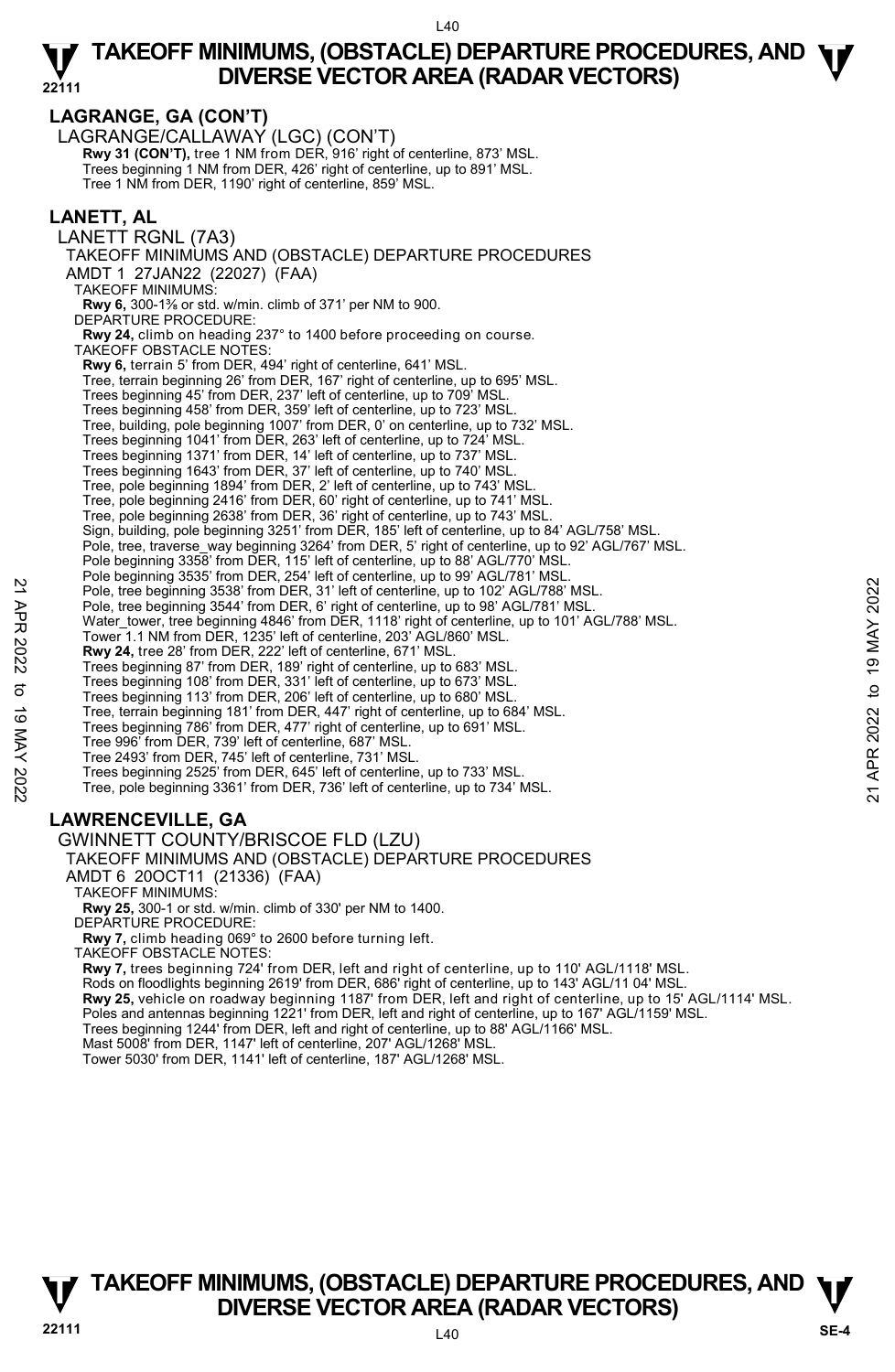### **LAWSON AAF, (KLSF)**

FORT BENNING (COLUMBUS), GA

TAKEOFF MINIMUMS AND (OBSTACLE) DEPARTURE PROCEDURES

07JUN07 (07158)

**Rwy 15,** Standard

**Rwy 33,** 400-2\*

\*Or standard with minimum climb of 300/NM to 1000.

**Rwy 15,** climb via heading 150° to 2000 before turning left.

**Rwy 33,** Climb via heading 330° to 1000 before turning right.

TAKEOFF OBSTACLE NOTES:

**Rwy 15**, trees 1800 feet from DER, 162 feet left of centerline, 54 feet AGL/280 feet MSL.

**Rwy 33**, tree 1.86 NM from DER, 3462 feet left of centerline, 100 feet AGL/569 feet MSL.

### **LOUISVILLE, GA**

### LOUISVILLE MUNI (2J3)

TAKEOFF MINIMUMS AND (OBSTACLE) DEPARTURE PROCEDURES

ORIG 17AUG17 (17229) (FAA) TAKEOFF OBSTACLE NOTES:

**Rwy 13,** trees beginning 103' from DER, 346' left of centerline, up to 325' MSL.<br>Trees beginning 292' from DER, 467' right of centerline, up to 327' MSL.<br>Trees beginning 514' from DER, 564' left of centerline, up to 340' Trees beginning 1050' from DER, 580' left of centerline, up to 364' MSL. Trees beginning 1219' from DER, 584' left of centerline, up to 368' MSL. **Rwy 31,** tree 23' from DER, 438' left of centerline, 338' MSL. Tree 47' from DER, 358' left of centerline, 339' MSL. Tree 174' from DER, 480' right of centerline, 375' MSL. Trees beginning 233' from DER, 240' right of centerline, up to 389' MSL. Tree 390' from DER, 481' left of centerline, 381' MSL. Trees beginning 488' from DER, 95' left of centerline, up to 398' MSL.

### **LOWE AHP (KLOR)**

FORT RUCKER, AL

### TAKEOFF MINIMUMS AND (OBSTACLE) DEPARTURE PROCEDURES ORIG A 19JUL18 (18200) Helipad WHISKEY, ECHO, BRAVO standard. All other helipads NA. DEPARTURE PROCEDURE**: Helipad WHISKEY:** hover at 274' MSL/30' AGL, then climb hdg 183° to 700 before proceeding on course. **Helipad ECHO:** climb hdg 125° to 700 before proceeding on course. **Helipad BRAVO:** Hover at 318' MSL/35' AGL, then climb hdg 183° to 700 before proceeding on course. **MACON, GA**  MACON DOWNTOWN (MAC) TAKEOFF MINIMUMS AND (OBSTACLE) DEPARTURE PROCEDURES AMDT 8 02MAR17 (17061) (FAA) **LOWE AHP (KLOR)**<br>
FORT RUCKER, AL<br>
TAKEOFF MINIMUMS AND (OBSTACLE) DEPARTURE PROCEDURES<br>
ORIG A 19JUL18 (18200)<br>
Helipad WHSKEY, ECHO, BRAVO standard.<br>
All other helipads NA.<br>
All other helipads NA.<br>
All other helipads N

DEPARTURE PROCEDURE **Rwy 10,** Climb heading 102° to 1000 before proceeding on course. TAKEOFF OBSTACLE NOTES: **Rwy 10,** trees beginning 89' from DER, 387' right of centerline, up to 460' MSL. Tree 214' from DER, 393' right of centerline, 466' MSL. Trees beginning 262' from DER, 346' right of centerline, up to 472' MSL. Trees beginning 358' from DER, 28' right of centerline, up to 486' MSL. Tree 3509' from DER, 398' right of centerline, 504' MSL. Tree 4002' from DER, 529' right of centerline, 514' MSL. Tree 4003' from DER, 255' right of centerline, 519' MSL. Tree 4119' from DER, 568' left of centerline, 521' MSL. Tree 4260' from DER, 298' left of centerline, 527' MSL. Tree 4454' from DER, 424' left of centerline, 533' MSL. Tree 4484' from DER, 125' left of centerline, 535' MSL. Trees beginning 4888' from DER, 205' left of centerline, up to 549' MSL. Tree 5047' from DER, 4' left of centerline, 557' MSL. **Rwy 28,** trees beginning 133' from DER, 279' left of centerline, up to 443' MSL. Trees beginning 402' from DER, 35' left of centerline, up to 445' MSL. Trees beginning 864' from DER, 4' right of centerline, up to 453' MSL.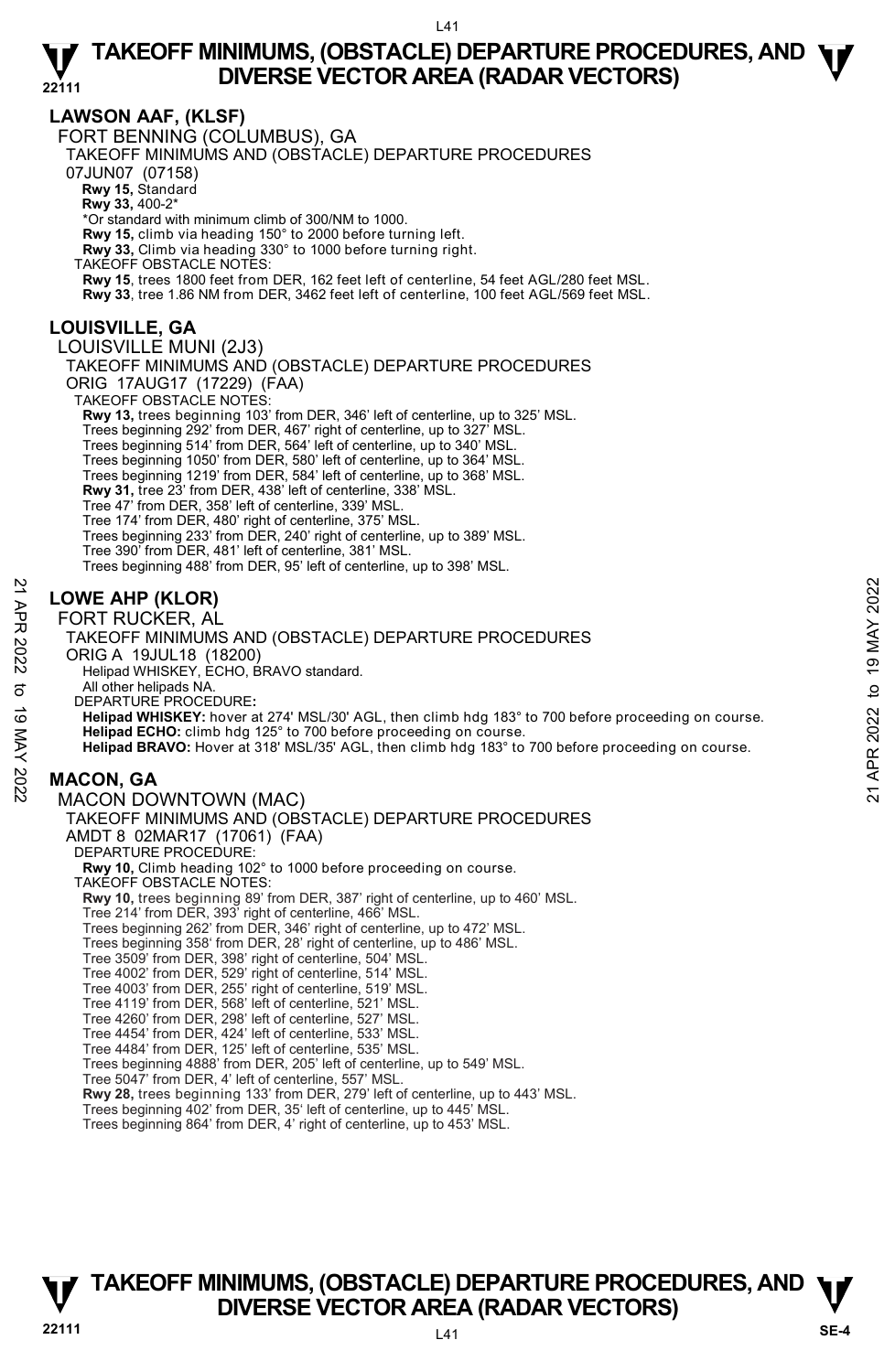### **MACON, GA (CON'T)**

MIDDLE GEORGIA RGNL (MCN)

TAKEOFF MINIMUMS AND (OBSTACLE) DEPARTURE PROCEDURES

AMDT 3B 10NOV16 (16315) (FAA)

TAKEOFF MINIMUMS:

**Rwy 5,** std. w/min. climb of 210' per NM to 1500, or 1000-2½ for climb in visual conditions.

**Rwy 23,** 300-2 or standard with minimum climb of 211' per NM to 700 or alternatively, with standard takeoff minimums and a normal 200' per NM climb gradient, takeoff must occur no later than 1500' prior to DER.

VCOA:

**Rwy 5,** obtain ATC approval when requesting IFR clearance. Climb in visual conditions to cross Middle Georgia Rgnl airport at or above 1200 before proceeding on course.

TAKEOFF OBSTACLE NOTES:

**Rwy 5,** trees and poles beginning 40' from DER, 59' left of centerline, up to 86' AGL/436' MSL.

Trees, towers, and aircraft equipment beginning 112' from DER, 8' right of centerline, up to 82' AGL/432' MSL.

**Rwy 14,** trees beginning 280' from DER, 279' left of centerline, up to 89' AGL/429' MSL.

Trees beginning 2153' from DER, 136' right of centerline, up to 81' AGL/411' MSL.<br>**Rwy 23,** trees beginning 69' from DER, left and right of centerline, up to 113' AGL/383' MSL.

Trees beginning 1818' from DER, left and right of centerline, up to 390' MSL Trees beginning 2241' from DER, left and right of centerline, up to 405' MSL.

Trees beginning 1.4 NM from DER, 746' left of centerline, up to 572' MSL.

**Rwy 31,** trees beginning 636' from DER, 209' right of centerline, up to 98' AGL/398' MSL. Trees beginning 925' from DER, 54' left of centerline, up to 90' AGL/440' MSL.

### **MADISON, GA**

MADISON MUNI (52A)

TAKEOFF MINIMUMS AND (OBSTACLE) DEPARTURE PROCEDURES ORIG 10MAR11 (11069) (FAA) TAKEOFF OBSTACLE NOTES: **Rwy 14,** fences beginning abeam DER, 130' left and 269' right of centerline, 9' AGL/703' MSL.<br>Building abeam DER, 424' right of centerline, 30' AGL/729' MSL. Vehicles on roadway abeam DER, 212' left of centerline, up to 15' AGL/714' MSL. Fence 200' from DER, left and right of centerline, 9' AGL/703' MSL. Vehicles on roadway 210' from DER, left and right of centerline, up to 15' AGL/714' MSL. Bullding abeam DER, 424<sup>2</sup> right of center ine, 30' AGL/729' MSL.<br>
Vehicles on roadway abeam DER, 212' left of centerline, up to 15' AGL/714' MSL.<br>
Tence 200' from DER, left and right of centerline, up to 15' AGL/714' MSL

Trains beginning 276' from DER, left and right of centerline, up to 23' AGL/722' MSL.

Trees beginning 463' from DER. 468' left of centerline, up to 100' AGL/819' MSL.

Building 643' from DER, 440' left of centerline, 20' AGL/719' MSL.

Trees beginning 752' from DER, 213' right of centerline, up to 100' AGL/799' MSL.

Power lines beginning 1298' from DER, 246' left of centerline, up to 100' AGL/779' MSL.

- **Rwy 32,** trees beginning abeam DER, 250' right of centerline, up to 100' AGL/719' MSL.<br>Trees beginning abeam DER, 300' left of centerline, up to 100' AGL/719' MSL.
- 

Trees beginning 680' from DER, left and right of centerline, up to 100' AGL/719' MSL.

### **MARION, AL**

VAIDEN FIELD (A08) TAKEOFF MINIMUMS AND (OBSTACLE) DEPARTURE PROCEDURES

ORIG 26JUL12 (12208) (FAA) TAKEOFF OBSTACLE NOTES:

**Rwy 16,** trees beginning 635' from DER, 225' right of centerline, up to 100' AGL/309' MSL. Trees beginning 2119' from DER, 1057' left of centerline, up to 100' AGL/289' MSL. **Rwy 34,** trees beginning abeam threshold, 191' left of centerline, up to 100' AGL/349' MSL. Trees beginning 2128' from DER, 978' right of centerline, up to 100' AGL/349' MSL.

### **MAXWELL AFB (KMXF)**

MONTGOMERY, AL

TAKEOFF MINIMUMS AND (OBSTACLE) DEPARTURE PROCEDURES

AMDT 4 25APR19 (19115)

TAKEOFF MINIMUMS:

**Rwy 15,** std. w/min climb of 278' per NM to 1400. TAKEOFF OBSTACLE NOTES:

**Rwy 15,** tree canopy approximately 2000' from DER, 600' left and right of cntrln, from 67' AGL/197' MSL to 76' AGL/259' MSL.

Pylon 4754' from DER, 1440' left of cntrln, 74' AGL/ 259' MSL.

Pylon 4894' from DER, 1354' left of cntrln, 70' AGL/257' MSL.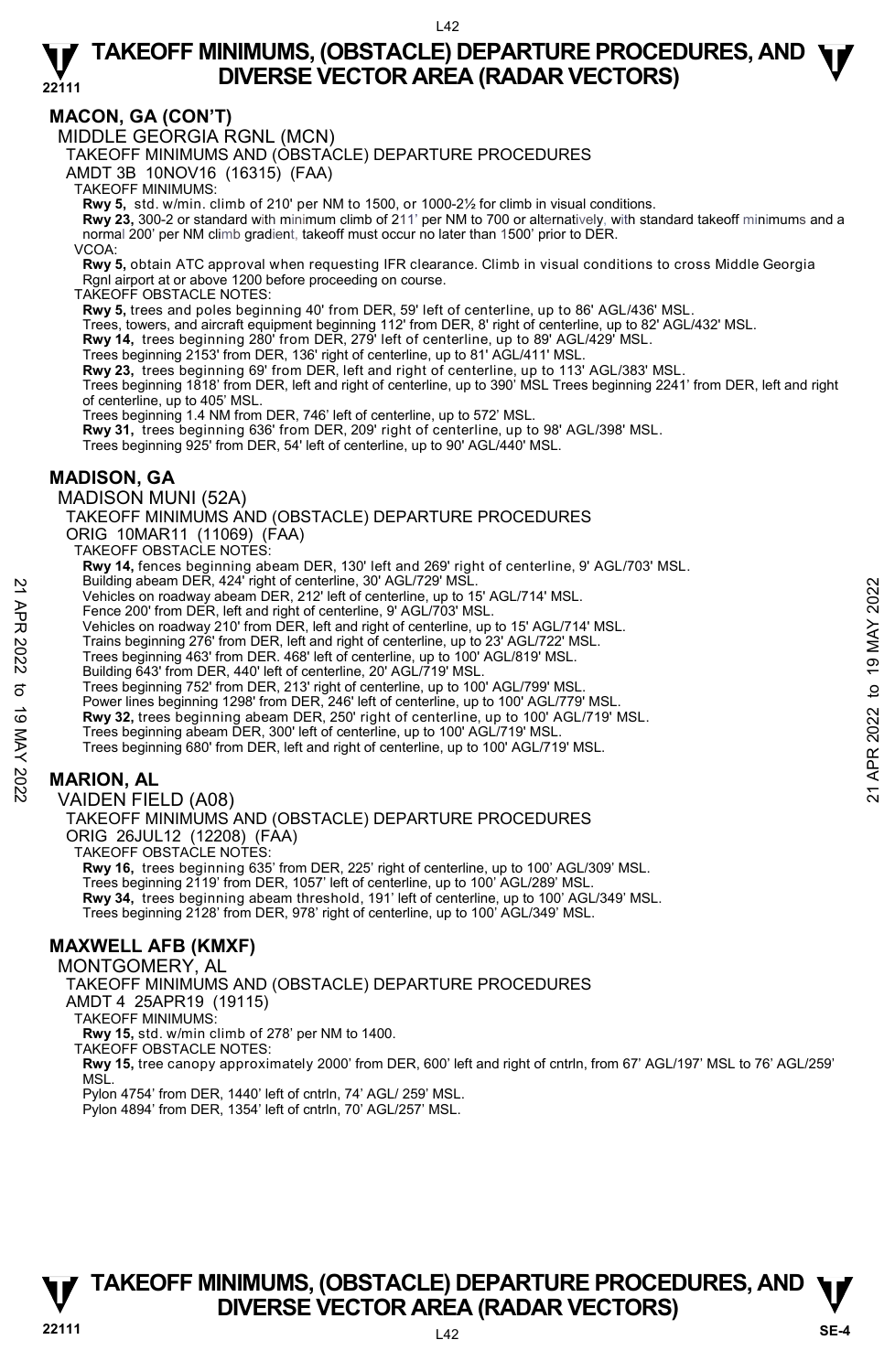### **MC RAE, GA**

TELFAIR-WHEELER (MQW)

TAKEOFF MINIMUMS AND (OBSTACLE) DEPARTURE PROCEDURES

AMDT 1 29JUL10 (10210) (FAA)

DEPARTURE PROCEDURE:

**Rwy 21,** climb via heading 206° to 700 before proceeding on course. TAKEOFF OBSTACLE NOTES:

**Rwy 3,** trees beginning 1260' from DER, 207' left of centerline, up to 100' AGL/303' MSL.

Vehicle on roadway 2735' from DER, 720' right of centerline, 15' AGL/264' MSL.

**Rwy 21,** vehicles on roadway beginning abeam DER, 301' left of centerline, up to 15' AGL/224' MSL.<br>Trees beginning 79' from DER, 457' left of centerline, up to 100' AGL/266' MSL.

Silo 1665' from DER, 927' left of centerline, 100' AGL/307' MSL.

Vehicles on roadway beginning 125' from DER, 523' right of centerline, up to 15' AGL/234' MSL.<br>Trees beginning 543' from DER, 397' right of centerline, up to 100' AGL/276' MSL.

### **METTER, GA**

JOHN EDWIN JONES SR FLD/METTER MUNI (MHP)

TAKEOFF MINIMUMS AND (OBSTACLE) DEPARTURE PROCEDURES ORIG-A 06DEC18 (21280) (FAA) TAKEOFF OBSTACLE NOTES: **Rwy 10**, tree 30' from DER, 359' left of centerline, 211' MSL.

Tree, sign beginning 48' from DER, 254' left of centerline, up to 217' MSL. Tree 165' from DER, 223' left of centerline, 224' MSL.

Tree, pole beginning 706' from DER, 206' left of centerline, up to 259' MSL.

Pole 844' from DER, 231' right of centerline, 219' MSL.

Tree, pole beginning 983' from DER, 48' left of centerline, up to 264' MSL. Pole beginning 1335' from DER, 173' right of centerline, up to 35' AGL/231' MSL.

Tree 1357' from DER, 808' left of centerline, 265' MSL.

Pole beginning 1458' from DER, 77' right of centerline, up to 33' AGL/234' MSL.

Tree, pole beginning 1467' from DER, 91' left of centerline, up to 275' MSL.

Pole 1696' from DER, 123' right of centerline, 38' AGL/245' MSL.

Tree 2406' from DER, 855' right of centerline, 273' MSL.

Sign 3265' from DER, 802' left of centerline, 118' AGL/304' MSL.

**Rwy 28,** trees beginning abeam DER, left and right of centerline, up to 100' AGL/289' MSL. Pole 1986 inom DER, 123' right of centerline, 36' AGL/245' MSL.<br>
Pole 1696' from DER, 825' right of centerline, 373' MSL.<br>
Tree 2406' from DER, 822' left of centerline, 173' MSL.<br>
Sign 3265' from DER, 822' left of centerl

Vehicles on interstate, abeam DER, 295' right of centerline, up to 17' AGL/196' MSL.

### **MILLEDGEVILLE, GA**

BALDWIN COUNTY RGNL (MLJ)

TAKEOFF MINIMUMS AND (OBSTACLE) DEPARTURE PROCEDURES

AMDT 1A 08NOV18 (18312) (FAA)

TAKEOFF MINIMUMS:

**Rwy 28,** 300-1 or std. w/min. climb of 330' per NM to 700. DEPARTURE PROCEDURE:

**Rwy 10,** climb heading 096° to 1000 before turning.

**Rwy 28,** climb heading 276° to 1400 before turning right. TAKEOFF OBSTACLE NOTES:

**Rwy 10,** trees beginning 67' from DER, 87' right of centerline, up to 100' AGL/449' MSL. Utility poles beginning 196' from DER, 268' right of centerline, up to 30' AGL/372' MSL. Trees beginning 62' from DER, 298' left of centerline, up to 100' AGL/445' MSL. Utility poles beginning 135' from DER, 381' left of centerline, up to 30' AGL/380' MSL. Multiple structures beginning 242' from DER, 523' left of centerline, up to 19' AGL/369' MSL. **Rwy 28,** trees beginning 12' from DER, 64' right of centerline, up to 100' AGL/500' MSL.<br>Terrain 729' from DER, 495' right of centerline, 437' MSL. Trees beginning 515' from DER, 59' left of centerline, up to 100' AGL/534' MSL.

### **MILLEN, GA**

MILLEN (2J5)

TAKEOFF MINIMUMS AND (OBSTACLE) DEPARTURE PROCEDURES

AMDT 1 20AUG15 (15232) (FAA)

TAKEOFF OBSTACLE NOTES:

**Rwy 17,** tree 35' from DER, 377' left of centerline, 92' AGL/292' MSL.

Trees beginning 139' from DER, from 263' left of centerline, up to 100' AGL/307' MSL.

Trees beginning 1864' from DER, from 805' left to 451' right of centerline, up to 100' AGL/331' MSL.

**Rwy 35,** pole 237' from DER, 400' left of centerline, 33' AGL/283' MSL.

Vehicles on road beginning 272' from DER, 331' left of centerline, up to 15' AGL/279' MSL.

Poles, terrain, and building beginning 504' from DER, from 666' left of centerline to 34' right of centerline, up to 34' AGL/299' **MSL** 

Trees and poles beginning 983' from DER, left and right of centerline , up to 65' AGL/326' MSL.

Elevator and silo 1021' from DER, 760' left of centerline, up to 76' AGL/340' MSL.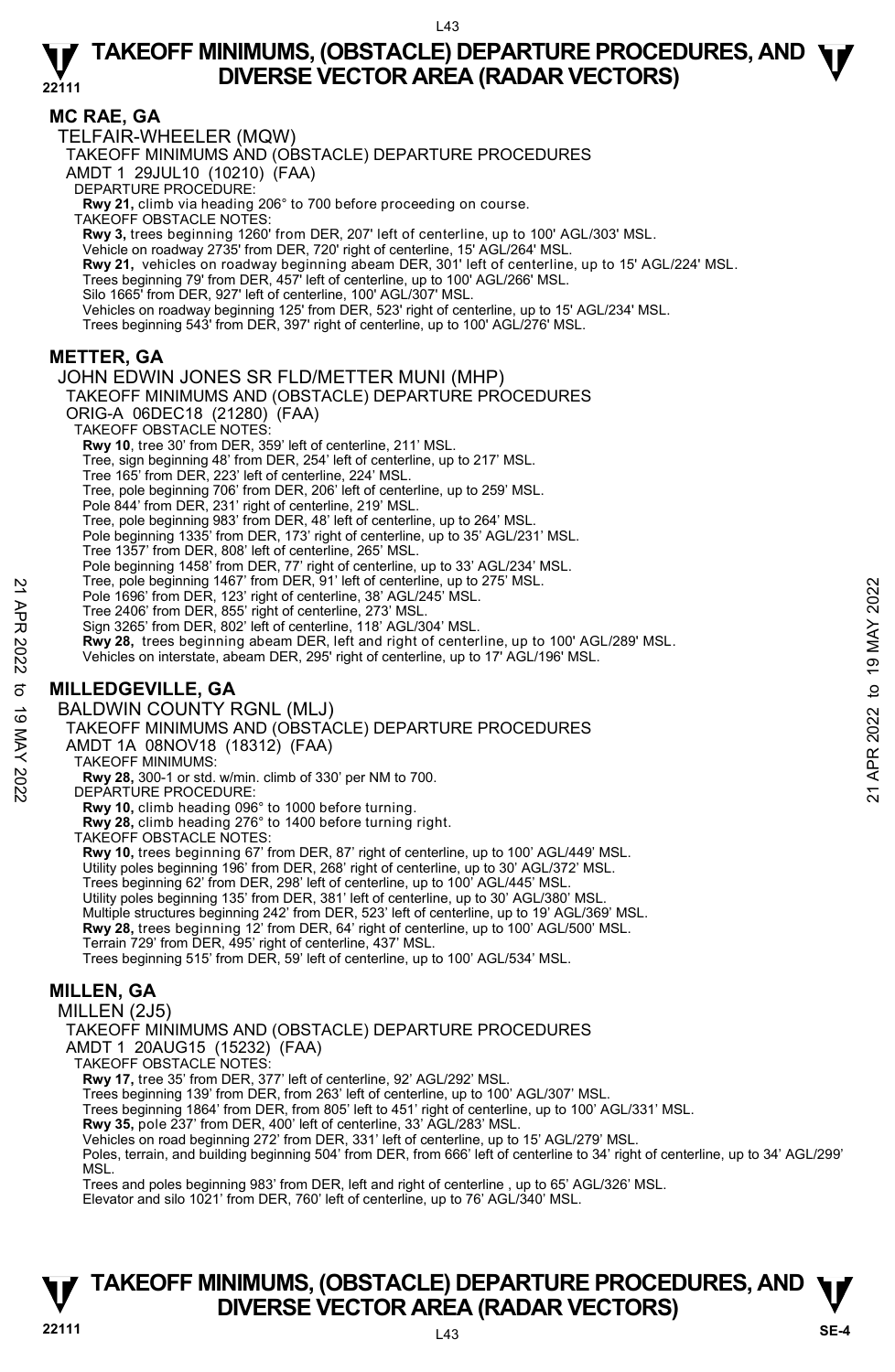### **MOBILE, AL**

MOBILE DOWNTOWN (BFM)

TAKEOFF MINIMUMS AND (OBSTACLE) DEPARTURE PROCEDURES

AMDT 1 07MAY09 (09127) (FAA)

TAKEOFF MINIMUMS:

**Rwy 14,** 400-2¼ or std. w/ min. climb of 244' per NM to 500. DEPARTURE PROCEDURE:

**Rwy 36,** climb heading 001° to 900 before turning right.

TAKEOFF OBSTACLE NOTES:

**Rwy 18,** trees beginning 1453' from DER, 54' right of centerline, up to 100' AGL/129' MSL.

Trees beginning 2646' from DER, 120' left of centerline, up to 73' AGL/102' MSL.

**Rwy 32,** sign 2780' from DER, 1041' left of centerline, 109' AGL/119' MSL.

Trees beginning 847' from DER, 35' right of centerline, up to 100' AGL/109' MSL. Trees beginning 1089' from DER, 19' left of centerline, up to 100' AGL/107' MSL.

**Rwy 36,** poles beginning 1231' from DER, 319' right of centerline, up to 49' AGL/69' MSL.

Trees beginning 467' from DER, 325' right of centerline, up to 55' AGL/84' MSL.

### MOBILE RGNL (MOB)

TAKEOFF MINIMUMS AND (OBSTACLE) DEPARTURE PROCEDURES AMDT 1A 29MAY14 (14149) (FAA) TAKEOFF OBSTACLE NOTES:

**Rwy 15,** tree 1758' from DER, 886' right of centerline, 79' AGL/270' MSL.

Tree 1987' from DER, 856' left of centerline, 73' AGL/277' MSL.

Tree 2102' from DER, 861' right of centerline, 78' AGL/269' MSL.

Tree 2131' from DER, left of centerline, 76' AGL/280' MSL.

**Rwy 18,** multiple trees beginning 1597' from DER, 15' left of centerline, up to 69' AGL/273' MSL.<br>Multiple trees beginning 1671' from DER, 207' right of centerline, up to 87' AGL/278' MSL.

**Rwy 36,** multiple trees beginning 1083' from DER, 210' right of centerline, up to 84' AGL/301' MSL.

Multiple trees beginning 532' from DER, 43' left of centerline, up to 73' AGL/287' MSL.

### **MONROE, GA**

CY NUNNALLY MEML (D73)

TAKEOFF MINIMUMS AND (OBSTACLE) DEPARTURE PROCEDURES AMDT 1A 21MAY20 (21168) (FAA) DEPARTURE PROCEDURE: **Rwy 3,** climb heading 035° to 1700 before proceeding on course. TAKEOFF OBSTACLE NOTES: **Rwy 3,** tree 29' from DER, 358' left of centerline, 910' MSL. Tree 38' from DER, 425' right of centerline, 833' MSL. Trees beginning 135' from DER, 85' left of centerline, up to 913' MSL. Tree 198' from DER, 306' right of centerline, 862' MSL. Transmission lines 200' from DER, 478' right of centerline, 60' AGL/864' MSL. Tree 316' from DER, 544' right of centerline, 874' MSL. Trees beginning 345' from DER, 332' right of centerline, up to 895' MSL. Tree 537' from DER, 552' right of centerline, 902' MSL. Trees beginning 587' from DER, 608' right of centerline, up to 904' MSL. Tree 635' from DER, 587' right of centerline, 907' MSL. Trees, transmission lines and pole beginning 967' from DER, 43' right of centerline, up to 908' MSL. Transmission lines, pole and trees beginning 1899' from DER, 92' right of centerline, up to 110' AGL/928' MSL.<br>Tree 2021' from DER, 393' left of centerline, 915' MSL. Trees and transmission lines beginning 2036' from DER, 101' left of centerline, up to 931' MSL. Trees, transmission lines and pole beginning 2455' from DER, 90' left of centerline, up to 940' MSL. Trees beginning 3116' from DER, 29' right of centerline, up to 931' MSL. Trees and transmission lines beginning 3125' from DER, 148' left of centerline, up to 946' MSL. Transmission lines and trees beginning 3339' from DER, 884' left of centerline, up to 101' AGL/947' MSL. Pole, trees and transmission lines beginning 3348' from DER, 172' left of centerline, up to 100' AGL/948' MSL.<br>Tree and transmission lines beginning 3586' from DER, 94' left of centerline, up to 949' MSL. **T**ransmission lines, pole and trees beginning 3763' from DER, 74' left of centerline, up to 101' AGL/957' MSL. **Rwy 21**, terrain 27' from DER, 303' left of centerline, 882' MSL. Transmission lines, terrain and fence beginning 71' from DER, 81' left of centerline, up to 37' AGL/922' MSL. Fence 131' from DER, 215' right of centerline, 2' AGL/879' MSL. Tree 196' from DER, 439' right of centerline, 929' MSL. Tree 266' from DER, 338' right of centerline, 946' MSL. Trees and buildings beginning 291' from DER, 382' right of centerline, up to 956' MSL. Trees and transmission lines beginning 311' from DER, 49' left of centerline, up to 923' MSL. Tree 476' from DER, 417' right of centerline, 957' MSL. MONROE, GA<br>
CY NUNNALLY MEML (D73)<br>
TAKEOFF MINIMUMS AND (OBSTACLE) DEPARTURE PROCEDURES<br>
AMDT 1A 21MAY20 (21168) (FAA)<br>
DEPARTURE PROCEDURES<br>
AMDT 1A 21MAY20 (21168) (FAA)<br>
THE 19 MAY 3, timb heading 035° to 1700 before

Trees, transmission lines and buildings beginning 499' from DER, 72' right of centerline, up to 961' MSL.

Transmission lines, trees and buildings beginning 505' from DER, 27' left of centerline, up to 52' AGL/933' MSL.

Trees and transmission lines beginning 684' from DER, 176' left of centerline, up to 953' MSL. Trees, transmission lines and buildings beginning 774' from DER, 32' right of centerline, up to 979' MSL.

Trees beginning 887' from DER, 256' left of centerline, up to 968' MSL.

Trees and transmission lines beginning 948' from DER, 19' left of centerline, up to 970' MSL.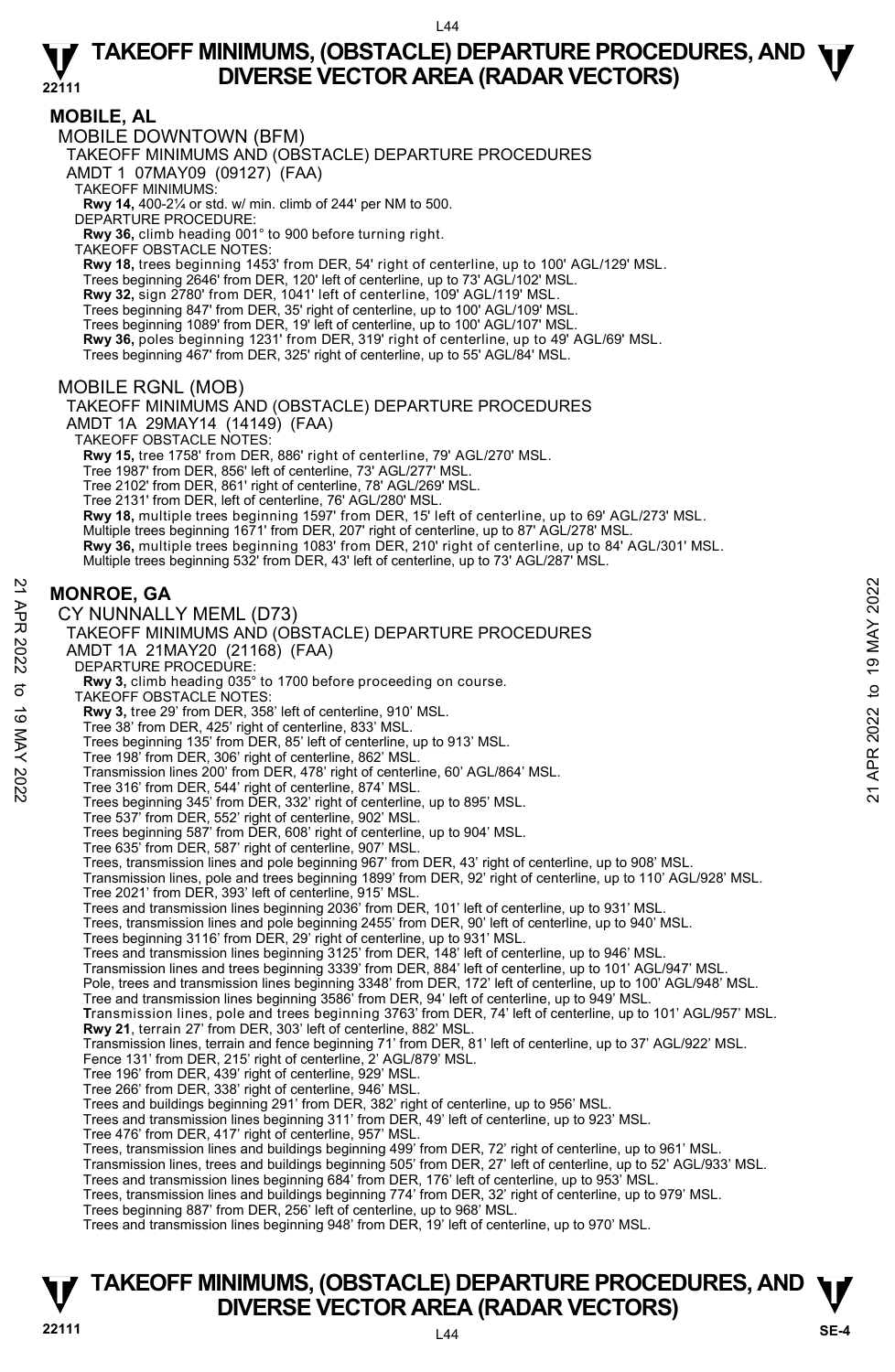### **MONROEVILLE, AL**

MONROE COUNTY AEROPLEX (MVC)

TAKEOFF MINIMUMS AND (OBSTACLE) DEPARTURE PROCEDURES

ORIG-A 01FEB18 (18032) (FAA)

TAKEOFF OBSTACLE NOTES:

Trees beginning 1085' from DER, 274' left of centerline, up to 100' AGL/529' MSL.

Trees beginning 488' from DER, 291' right of centerline, up to 100' AGL/529' MSL. **Rwy 21,** vehicle on road 750' from DER, 661' right of centerline, 15' AGL/434' MSL.

Trees abeam DER, 376' right of centerline, up to 56' AGL/475' MSL.

Trees beginning 219' from DER, 224' left of centerline, up to 56' AGL/474' MSL.

### **MONTEZUMA, GA**

DR C P SAVAGE SR (53A)

TAKEOFF MINIMUMS AND (OBSTACLE) DEPARTURE PROCEDURES ORIG 10JUL03 (21112) (FAA)

TAKEOFF MINIMUMS:

**Rwy 36,** 300-1.

TAKEOFF OBSTACLE NOTES:

**Rwy 18,** power line 1050' from DER, on centerline, 38' AGL/376' MSL. **Rwy 36,** trees 1212' from DER, 400' right of centerline, 92' AGL/428' MSL. Tower 3284' from DER, 1325' right of centerline, 201' AGL/600' MSL.

### **MONTGOMERY, AL**

MONTGOMERY RGNL (DANNELLY FLD) (MGM) TAKEOFF MINIMUMS AND (OBSTACLE) DEPARTURE PROCEDURES AMDT 2 26JUL12 (21168) (FAA) DEPARTURE PROCEDURE: **Rwy 10,** climb heading 097° to 1100 before proceeding on course. TAKEOFF OBSTACLE NOTES: **Rwy 10,** trees beginning 1493' from DER, 808' right of centerline, up to 90' AGL/276' MSL. **Rwy 28,** trees beginning 1523' from DER, left and right of centerline, up to 75' AGL/316' MSL. **Rwy 3,** building 272' from DER, 549' left of centerline, 12' AGL/202' MSL. Hanger 426' from DER. 557' left of centerline, 20' AGL/210' MSL. Hanger 560' from DER. 560' left of centerline, 14' AGL/203' MSL. Hangar 670' from DER, 559' left of centerline, 14' AGL/203' MSL. Tree 1306' from DER, 318' right of centerline, 56' AGL/245' MSL. **Rwy 21,** fence 713' from DER, 295' left of centerline, 11' AGL/241' MSL. Tree 1830' from DER, 196' right of centerline, 62' AGL/302' MSL. 1 AKEOFF MINIMUMS AND (OBSTACLE) DEPARTURE PROCEDURES<br>
22 Rwy 10, trees beginning 1493' from DER, 808' right of centerline, up to 90' AGL/276' MSL.<br>
22 Rwy 38, trees beginning 1523' from DER, 619' left of centerline, 12'

### **MOODY AFB (KVAD)**

VALDOSTA, GA TAKEOFF MINIMUMS AND (OBSTACLE) DEPARTURE PROCEDURES AMDT 4, 08JAN15 (15008) TAKEOFF MINIMUMS: **Rwy 36R,** 200-1¼ or std. w/min. climb of 223' per NM to 700 or with std. minimums and a std. 200' per NM climb gradient, takeoff must occur no later than 1700' prior to DER. **Rwy 36L,** 300-1½ or std. w/min. climb of 254' per NM to 700. TAKEOFF OBSTACLE NOTES: **Rwy 36R,** terrain 1 NM from DER, 199' right of centerline, 120' AGL/ 409' MSL. **Rwy 36L**, C-130 tail 283' from DER, 450' left of centerline, 38' AGL/268' MSL.

Terrain 1.1 NM from DER, 2075' left of centerline, 120' AGL/442' MSL. **Rwy 18R,** C-130 tail 72' from DER, 465' left of centerline, 38' AGL/252' MSL. C-130 tail 69' inward of DER, 170' right of centerline, 38' AGL/257' MSL. C-130 tail 19' inward of DER, 221' left of centerline, 38' AGL/256' MSL.

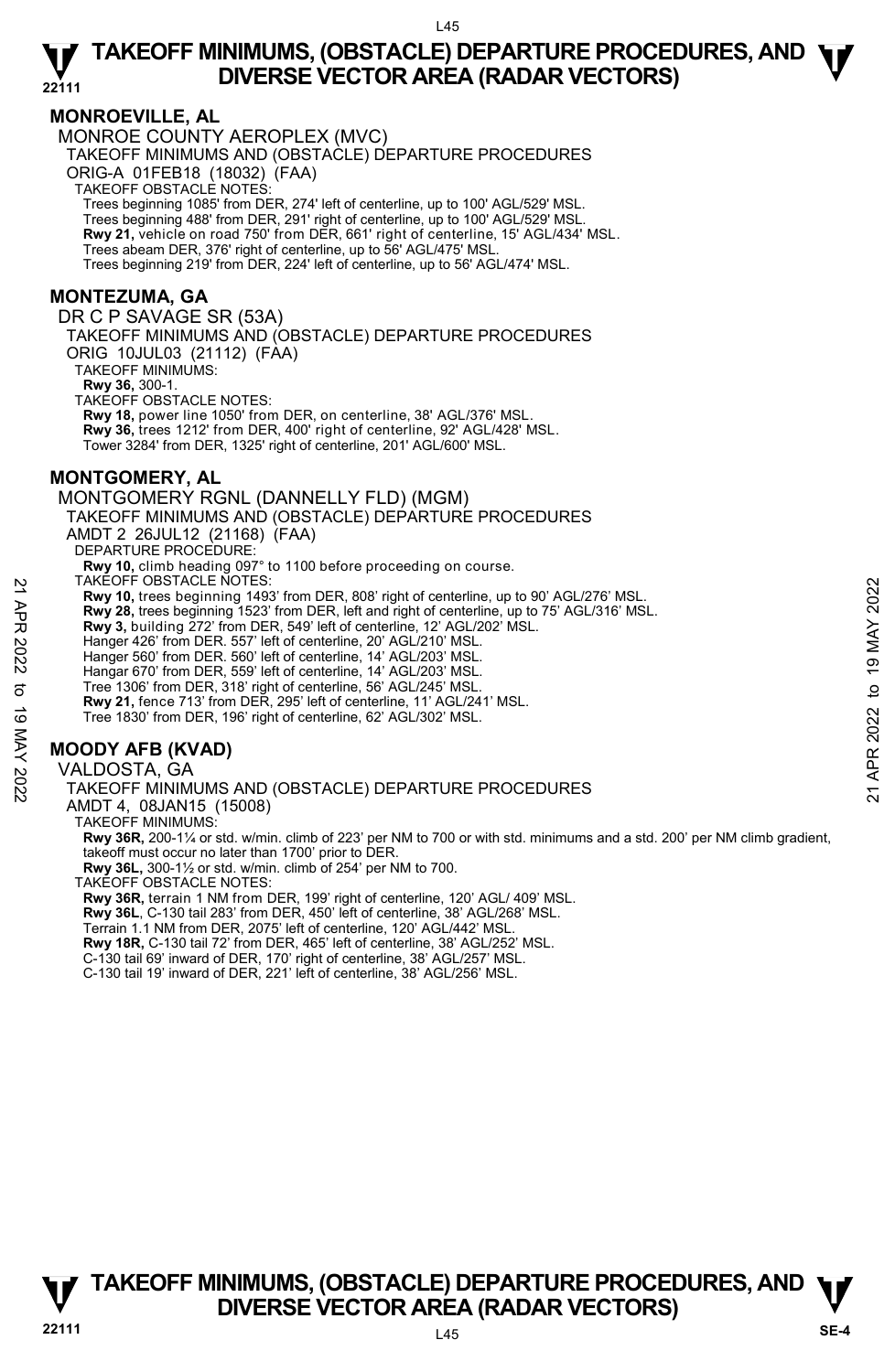### **MOULTRIE, GA**

MOULTRIE MUNI (MGR) TAKEOFF MINIMUMS AND (OBSTACLE) DEPARTURE PROCEDURES AMDT 3 30JAN20 (20030) (FAA) TAKEOFF OBSTACLE NOTES: **Rwy 4,** pole abeam DER, 98' right of centerline, 2' AGL/294' MSL.<br>Trees, terrain beginning 9' from DER, 262' right of centerline, up to 337' MSL. Trees beginning 18' from DER, 250' left of centerline, up to 359' MSL. Tree 788' from DER, 701' right of centerline, 359' MSL. Trees beginning 2265' from DER, 460' left of centerline, up to 375' MSL. Trees beginning 2512' from DER, 637' left of centerline, up to 380' MSL. Tree 2740' from DER, 493' left of centerline, 385' MSL. Trees beginning 2800' from DER, 34' left of centerline, up to 388' MSL. Tree 3217' from DER, 477' right of centerline, 389' MSL. Trees beginning 3574' from DER, 511' left of centerline, up to 399' MSL. **Rwy 22,** tree 34' from DER, 324' left of centerline, 321' MSL. Trees beginning 69' from DER, 317' right of centerline, up to 301' MSL. Trees beginning 118' from DER, 297' left of centerline, up to 356' MSL. Trees beginning 190' from DER, 258' right of centerline, up to 308' MSL. Trees beginning 1178' from DER, 471' left of centerline, up to 358' MSL. Trees beginning 1299' from DER, 738' left of centerline, up to 361' MSL. **Rwy 34,** general utility, sign beginning 16' from DER, 114' right of centerline, up to 6' AGL/292' MSL. Tree 104' from DER, 353' left of centerline, 315' MSL. Tree 142' from DER, 482' left of centerline, 328' MSL. Tree 249' from DER, 290' right of centerline, 328' MSL. Trees beginning 255' from DER, 226' left of centerline, up to 343' MSL. Trees beginning 447' from DER, 290' right of centerline, up to 340' MSL. Trees beginning 545' from DER, 304' left of centerline, up to 383' MSL. Trees beginning 589' from DER, 159' right of centerline, up to 344' MSL. Trees beginning 761' from DER, 22' left of centerline, up to 391' MSL. Tree 999' from DER, 379' right of centerline, 370' MSL. Trees beginning 1010' from DER, 180' right of centerline, up to 377' MSL. Trees beginning 1159' from DER, 139' right of centerline, up to 379' MSL. Trees beginning 1288' from DER, 169' right of centerline, up to 387' MSL. Trees beginning 1382' from DER, 48' right of centerline, up to 391' MSL. **MUSCLE SHOALS, AL**  NORTHWEST ALABAMA RGNL (MSL) TAKEOFF MINIMUMS AND (OBSTACLE) DEPARTURE PROCEDURES AMDT 1 03APR14 (14093) (FAA) TAKEOFF MINIMUMS: **Rwy 36,** 300-1¼ or std. w/min. climb of 239' per NM to 800, or alternatively, with std. takeoff minimums and a normal 200' per NM climb gradient, takeoff must occur no later than 1900' prior to DER. DEPARTURE PROCEDURE: **Rwy 18,** climb heading 184° to 1400 before proceeding on course. TAKEOFF OBSTACLE NOTES: **Rwy 18,** tree 90' from DER, 306' left of centerline, 23' AGL/568' MSL. Trees beginning 42' from DER, 325' right of centerline, up to 98' AGL/617' MSL. Pole 1550' from DER, 151' left of centerline, 43' AGL/580' MSL. **Rwy 29,** trees beginning 981' from DER, 184' left of centerline, up to 100' AGL/630' MSL. Trees beginning 2727' from DER, 322' left of centerline, up to 97' AGL/627' MSL. Tower 31' from DER, 252' right of centerline, 558' MSL. Pole 839' from DER, 594' left of centerline, 39' AGL/569' MSL. **Rwy 36,** trees beginning 622' from DER, 89' left of centerline, up to 105' AGL/621' MSL. Trees beginning 196' from DER, 4' right of centerline, up to 73' AGL/598' MSL. Poles beginning 499' from DER, 320' left of centerline, up to 39' AGL/575' MSL. Poles beginning 420' from DER, 26' right of centerline, up to 32' AGL/569' MSL. Building 9' from DER, 437' right of centerline, 21' AGL/557' MSL. Communication tower 5329' from DER, 469' left of centerline, 161' AGL/698' MSL. **NAHUNTA, GA**  BRANTLEY COUNTY (4J1) TAKEOFF MINIMUMS AND (OBSTACLE) DEPARTURE PROCEDURES ORIG 12JAN12 (12012) (FAA) DEPARTURE PROCEDURE: **Rwy 19,** climb heading 192° to 1500 before turning right. TAKEOFF OBSTACLE NOTES: **Rwy 1,** vehicles beginning 56' from DER, left and right of centerline, up to 17' AGL/101' MSL. Trees beginning 1105' from DER, right of centerline, up to 100' AGL/181' MSL.<br>Transmission towers beginning 768' from DER, 174' right of centerline, up to 32' AGL/112' MSL. Terrain and trees 85' from DER,343' right of centerline, 17' AGL/92' MSL. Tree 9991 Ton DER, 39' nght of centerline, up to 377' MSL.<br>
Trees beginning 1010' from DER, 180' right of centerline, up to 377' MSL.<br>
Trees beginning 1159' from DER, 189' right of centerline, up to 379' MSL.<br>
Trees beginn

### **TAKEOFF MINIMUMS, (OBSTACLE) DEPARTURE PROCEDURES, AND**  $\Psi$ **<br>DIVERSE VECTOR AREA (RADAR VECTORS) P DIVERSE VECTOR AREA (RADAR VECTORS) P P V**<br> $\frac{1}{22111}$  **DIVERSE VECTOR AREA** (AS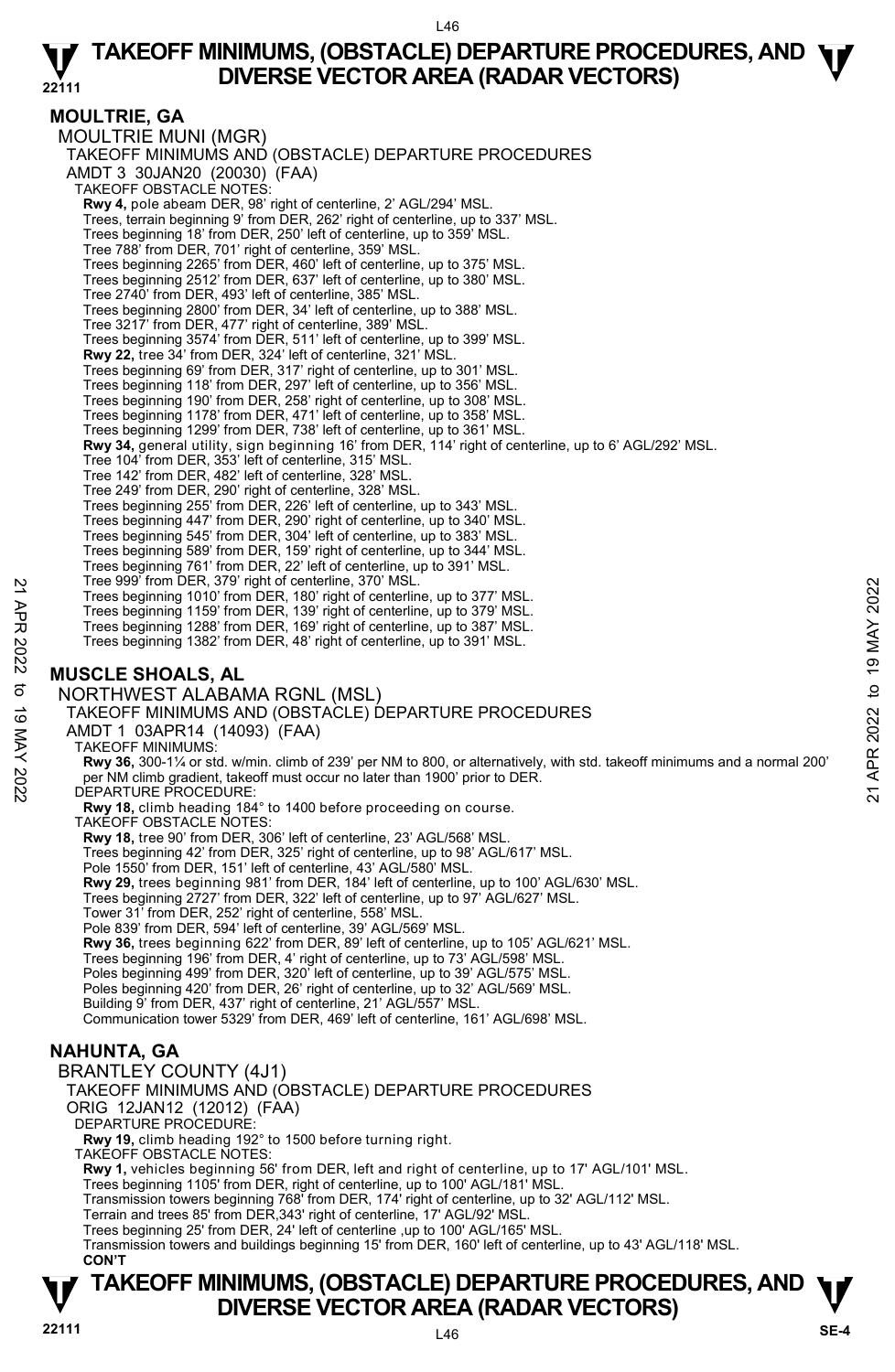#### L47

#### **22111 TAKEOFF MINIMUMS, (OBSTACLE) DEPARTURE PROCEDURES, AND**  $\Psi$ **<br>DIVERSE VECTOR AREA (RADAR VECTORS) DIVERSE VECTOR AREA (RADAR VECTORS)**

**NAHUNTA, GA (CON'T)** 

BRANTLEY COUNTY (4J1) (CON'T) **Rwy 1 (CON'T),** utility pole 9' from DER, 280' left of centerline, 12' AGL/87' MSL.  **Rwy 19,** vehicle on roadway 29' from DER, 260' left of centerline, 15' AGL/94' MSL.

Trees beginning 5' from DER, 272' right of centerline, up to 100' AGL/144' MSL. Rising terrain and trees beginning 274' from DER, 229' right of centerline, up to 21' AGL/96' MSL.<br>Trees beginning 939' from DER, 26' left of centerline, up to 100' AGL/132' MSL. Terrain 462' from DER, 581' left of centerline, 17' AGL/92' MSL.

### **NASHVILLE, GA**

BERRIEN COUNTY (4J2) TAKEOFF MINIMUMS AND (OBSTACLE) DEPARTURE PROCEDURES AMDT 1A 15SEP16 (16259) (FAA) TAKEOFF OBSTACLE NOTES: **Rwy 10,** tree 94' from DER, 478' left of centerline, 284' MSL. Trees beginning 179' from DER, 413' right of centerline, up to 274' MSL. Trees beginning 272' from DER, 461' left of centerline, up to 297' MSL. Trees beginning 413' from DER, 479' right of centerline, up to 279' MSL. Trees beginning 887' from DER, 484' right of centerline, up to 283' MSL. Trees beginning 1060' from DER, 513' right of centerline, up to 305' MSL. Trees beginning 1491' from DER, 344' right of centerline, up to 318' MSL. Trees beginning 1674' from DER, 331' right of centerline, up to 320' MSL. Tree 1698' from DER, 531' right of centerline, 321' MSL. Trees beginning 1704' from DER, 3' right of centerline, up to 323' MSL. Tree 1809' from DER, 684' left of centerline, 307' MSL. Trees beginning 1840' from DER, 32' left of centerline, up to 311' MSL. Trees beginning 2108' from DER, 73' left of centerline, up to 319' MSL. Trees beginning 2498' from DER, 32' left of centerline, up to 328' MSL. Tree 3603' from DER, 185' right of centerline, 325' MSL. **Rwy 28,** tree 81' from DER, 328' right of centerline, 264' MSL.<br>Pole and bush beginning 91' from DER, 149' left of centerline, up to 32' AGL/275' MSL. Stack and pole beginning 610' from DER, 346' left of centerline, up to 40' AGL/286' MSL. Trees beginning 1209' from DER, 331' right of centerline, up to 316' MSL. Trees beginning 1345' from DER, 398' left of centerline, up to 308' MSL. Trees beginning 1582' from DER, 280' left of centerline, up to 315' MSL. Trees beginning 1733' from DER, 163' left of centerline, up to 318' MSL. Trees beginning 1805' from DER, 382' right of centerline, up to 329' MSL. Trees beginning 1954' from DER, 516' right of centerline, up to 335' MSL. Trees beginning 2725' from DER, 14' right of centerline, up to 337' MSL. Tree 2897' from DER, 330' left of centerline, 320' MSL. Trees beginning 2953' from DER, 168' left of centerline, up to 321' MSL. Trees beginning 3125' from DER, 70' left of centerline, up to 335' MSL. **ONEONTA, AL**  ROBBINS FLD (20A) TAKEOFF MINIMUMS AND (OBSTACLE) DEPARTURE PROCEDURES ORIG-B 25APR19 (21336) (FAA) TAKEOFF MINIMUMS: 22 AGL/275' MSL.<br>
Pole and bush beginning 91 from DER, 149 left of centerline, up to 32' AGL/275' MSL.<br>
Stack and pole beginning 910' from DER, 346' left of centerline, up to 316' MSL.<br>
Trees beginning 1209' from DER, 331'

**Rwy 24,** 300-1¼ or std. w/min. climb of 206' to 1400. DEPARTURE PROCEDURE: **Rwy 6,** climb heading 058° to 2000 before turning. **Rwy 24,** climb heading 250° to 2400 before turning. TAKEOFF OBSTACLE NOTES: **Rwy 6,** trees, beginning 162' from DER, 169' left of centerline, up to 133' AGL/1199' MSL. Tree 366' from DER, 569' right of centerline, 76' AGL/1169' MSL. Trees, beginning 3184' from DER, 92' left of centerline, up to 129' AGL/1211' MSL. Tree 3639' from DER, 86' left of centerline, 147' AGL/1222' MSL. Tree 4205' from DER, 372' left of centerline, 107' AGL/1231' MSL. Tree 4499' from DER, 623' left of centerline, 152' AGL/1239' MSL. **Rwy 24,** tree, traverse way, beginning 145' from DER, 304' left of centerline, up to 135' AGL/1215' MSL.<br>Traverse way 222' from DER, 463' right of centerline, 1147' MSL. Trees, beginning 255' from DER, 9' left of centerline, up to 137' AGL/1217' MSL. Tree 281' from DER, 214' right of centerline, 109' AGL/1188' MSL. Tree 412' from DER, 449' right of centerline, 151' AGL/1230' MSL. Trees, beginning 736' from DER, 8' right of centerline, up to 157' AGL/1236' MSL.

Tree 5381' from DER, 1917' right of centerline, 60' AGL/1243' MSL. Tree 1 NM from DER, 1684' right of centerline, 97' AGL/1270' MSL.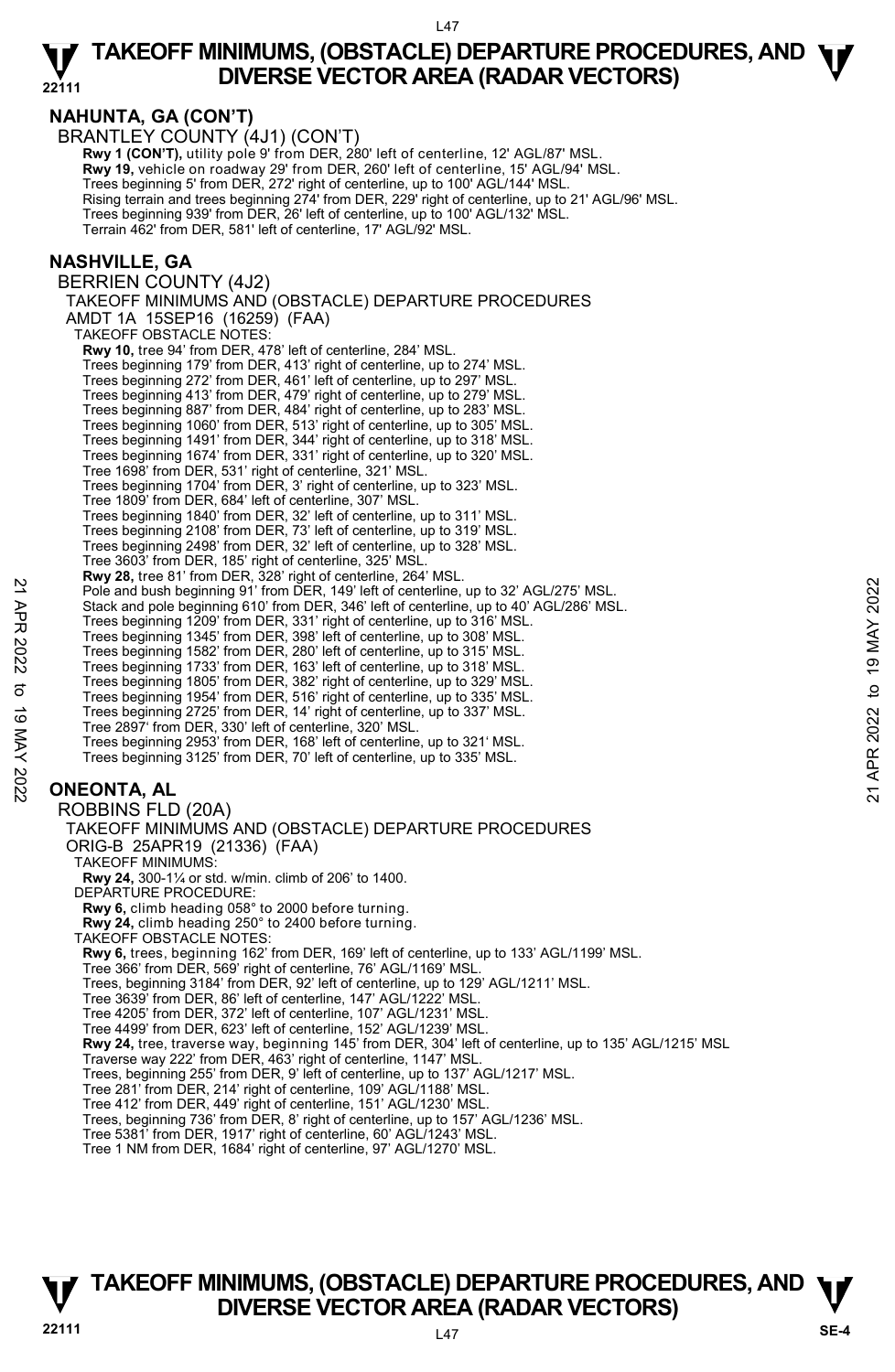### **OZARK, AL**

OZARK/BLACKWELL FLD (71J)

TAKEOFF MINIMUMS AND (OBSTACLE) DEPARTURE PROCEDURES

AMDT 2A 19JUL18 (22027) (FAA)

TAKEOFF MINIMUMS:

**Rwy 31,** 300-2 or std. w/min. climb of 203' per NM to 700, or alternatively with std. takeoff minimums and a normal 200' per NM climb gradient, takeoff must occur no later than 1200' prior to DER.

DEPARTURE PROCEDURE:

**Rwy 31,** climb heading 305° to 800 before proceeding on course.

TAKEOFF OBSTACLE NOTES:

**Rwy 13,** trees beginning at DER, 336' left of centerline, up to 86' AGL/404' MSL.

Trees beginning 4' from DER, 83' right of centerline, up to 93' AGL/389' MSL.

Trees beginning 604' from DER, left and right of centerline, up to 100' AGL/437' MSL.

**Rwy 31,** terrain 10' from DER, 319' left of centerline, 370' MSL.

Vehicles on road beginning at DER, 372' left of centerline, up to 15' AGL/404' MSL.

Poles beginning 75' from DER, left and right of centerline, up to 45' AGL/426' MSL.

Tower 151' from DER, 453' left of centerline, 53' AGL/427' MSL

Trees beginning 189' from DER, 314' left of centerline, up to 39' AGL/409' MSL.

Trees beginning 250' from DER, 216' right of centerline, up to 100' AGL/420' MSL.

Trees beginning 1064' from DER, left and right of centerline, up to 100' AGL/508' MSL.

Tower 1.58 NM from DER, 1588' right of centerline, 168' AGL/600' MSL.

### **PELL CITY, AL**

ST CLAIR COUNTY (PLR) TAKEOFF MINIMUMS AND (OBSTACLE) DEPARTURE PROCEDURES

AMDT 3 27APR17 (17117) (FAA)

TAKEOFF MINIMUMS:

**Rwy 21,** 300-1 or std. w/ min. climb of 248' per NM to 700.

DEPARTURE PROCEDURE:

**Rwy 21,** climb heading 206° to 1000 before turning east.

TAKEOFF OBSTACLE NOTES:

**Rwy 3,** tree 60' from DER, 410' left of centerline, 526' MSL.

Trees beginning 194' from DER, 311' left of centerline, up to 567' MSL.

Pole 221' from DER, 548' right of centerline, 27' AGL/508' MSL.

Tree 2647' from DER, 544' right of centerline, 568' MSL.

**Rwy 21,** terrain beginning 30' from DER, 110' right of centerline, up to 493' MSL. Road, terrain beginning 103' from DER, 238' left of centerline, up to 502' MSL.

Pole, terrain, road beginning 229' from DER, 1' left of centerline, up to 22' AGL/519' MSL.

Road 422' from DER, 139' right of centerline, 501' MSL. Road 463' from DER, 292' right of centerline, 502' MSL.

Tree, pole beginning 476' from DER, 363' left of centerline, up to 556' MSL.

Trees beginning 497' from DER, 534' right of centerline, up to 525' MSL.

Tree 709' from DER, 555' left of centerline, 567' MSL. Tree, Terrain, pole, building beginning 740' from DER, 231' left of centerline, up to 586' MSL. New 21, climn heading 200° to 1000 before turning east.<br>
21 TAKEOFF OBSTACLE NOTES:<br>
Trees beginning 194' from DER, 31'l left of centerline, 526' MSL.<br>
22 Trees beginning 194' from DER, 31'l left of centerline, up to 567'

Tree, ground, terrain beginning 1197' from DER, 460' left of centerline, up to 595' MSL.

Tree 1534' from DER, 751' right of centerline, 573' MSL. Tree 3058' from DER, 260' left of centerline, 604' MSL.

Tree 3955' from DER, 198' right of centerline, 583' MSL.

Tree 4183' from DER, 192' right of centerline, 592' MSL.

Tree 4931' from DER, 740' left of centerline, 636' MSL.

### **PERRY, GA**

#### PERRY-HOUSTON COUNTY (PXE)

TAKEOFF MINIMUMS AND (OBSTACLE) DEPARTURE PROCEDURES

ORIG 20DEC07 (07354) (FAA)

TAKEOFF MINIMUMS:

**Rwy 36,** std. w/ min. climb of 230' per NM to 1200 or 900-2½ for climb in visual conditions.

DEPARTURE PROCEDURE:

**Rwy 36,** for climb in visual conditions: cross Perry-Houston County Airport at or above 1200 MSL before proceeding on course.

TAKEOFF OBSTACLE NOTES:

**Rwy 18,** vehicles on roadway beginning 30' from DER, 389' right of centerline, up to 15' AGL/414' MSL.<br>Trees and pylons beginning 133' from DER, 317' right of centerline, up to 72' AGL/461' MSL.

Trees beginning 1127' from DER, 152' left of centerline, up to 100' AGL/519' MSL.

**Rwy 36,** trees left and right of centerline beginning 2806' from DER, up to 100' AGL/529' MSL.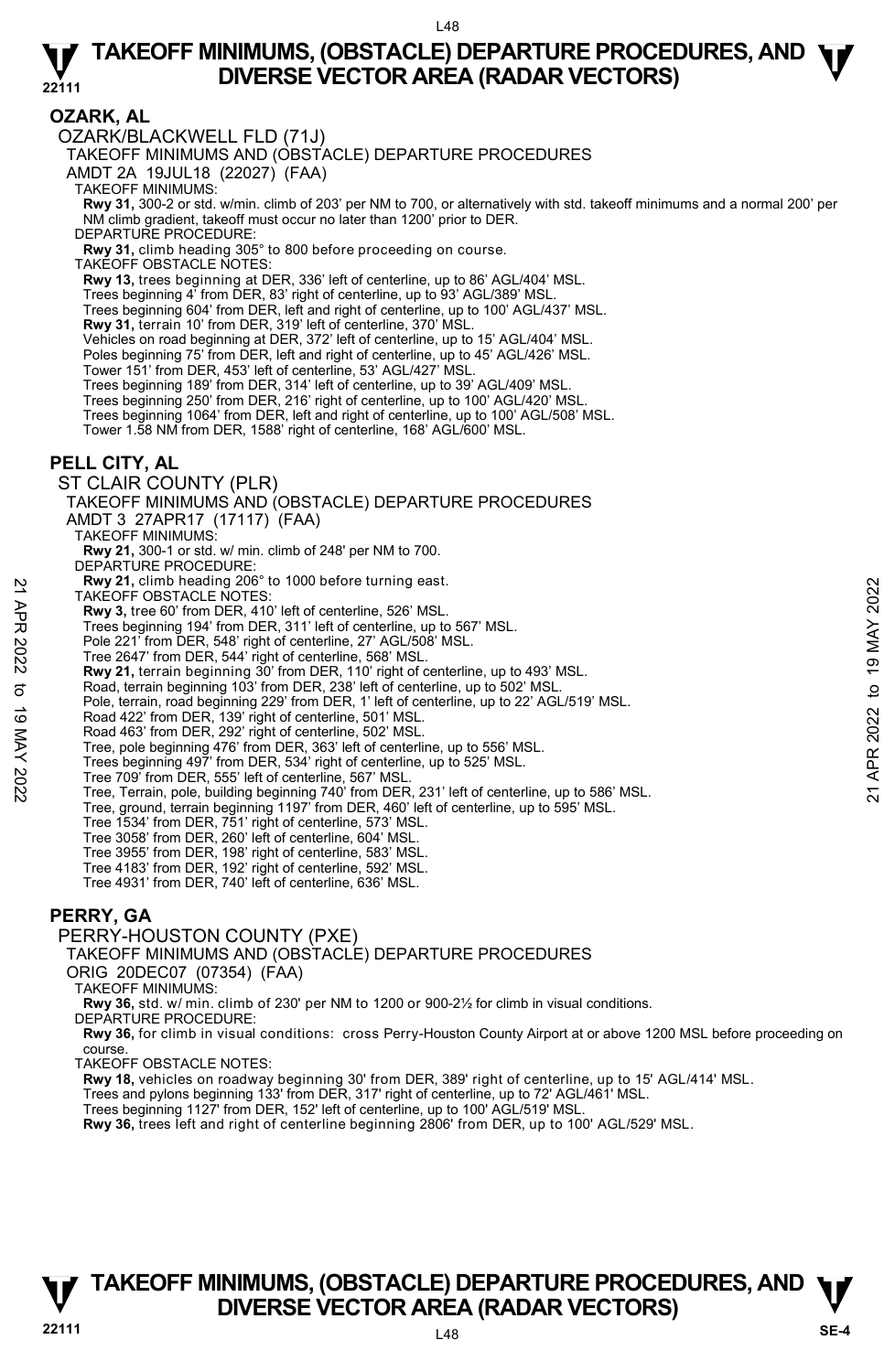### **PINE MOUNTAIN, GA**

HARRIS COUNTY (PIM) TAKEOFF MINIMUMS AND (OBSTACLE) DEPARTURE PROCEDURES AMDT 1 18NOV10 (10322) (FAA) TAKEOFF MINIMUMS: **Rwy 9,** std. w/ min. climb of 233' per NM to 1800 or 1100-2½ for climb in visual conditions. DEPARTURE PROCEDURE: **Rwy 9,** climbing left turn heading 360° to 2400 before turning east or for climb in visual conditions cross Harris County airport at or above 1900 before proceeding on course. TAKEOFF OBSTACLE NOTES: **Rwy 9,** terrain and trees beginning at DER, left and right of centerline, up to 100' AGL/1039' MSL. **Rwy 27,** terrain and trees beginning 55' from DER, left and right of centerline, up to 115' AGL/1015' MSL. **PRATTVILLE, AL**  PRATTVILLE-GROUBY FIELD (1A9) TAKEOFF MINIMUMS AND (OBSTACLE) DEPARTURE PROCEDURES AMDT 2 20JUN19 (19171) (FAA) TAKEOFF MINIMUMS: **Rwy 27,** 400-2¼ or std. w/min. climb of 620' per NM to 600. DEPARTURE PROCEDURE: **Rwy 9,** climb heading 092° to 700 before turning left. **Rwy 27,** climb heading 272° to 700 before turning right. TAKEOFF OBSTACLE NOTES: **Rwy 9,** traverse way, lighting beginning 39' from DER, 91' left of centerline, up to 211' MSL. Trees beginning 352' from DER, 93' left of centerline, up to 235' MSL. Tree 508' from DER, 634' left of centerline, 269' MSL. Trees beginning 622' from DER, 563' left of centerline, up to 276' MSL. Trees beginning 697' from DER, 682' right of centerline, up to 240' MSL. Trees beginning 1245' from DER, 1' left of centerline, up to 295' MSL. Trees beginning 1398' from DER, 9' right of centerline, up to 290' MSL. Trees beginning 2814' from DER, 752' right of centerline, up to 297' MSL. Trees beginning 3114' from DER, 785' left of centerline, up to 297' MSL. Trees beginning 3244' from DER, 1037' left of centerline, up to 298' MSL. Tree 3259' from DER, 1176' left of centerline, 300' MSL. Trees beginning 3367' from DER, 1037' left of centerline, up to 309' MSL. Trees beginning 3602' from DER, 1059' left of centerline, up to 313' MSL. Tree 4210' from DER, 1556' left of centerline, 316' MSL. Tree 4235' from DER, 1078' left of centerline, 318' MSL. Trees beginning 4291' from DER, 1063' left of centerline, up to 320' MSL. **Rwy 27,** vegetation 76' from DER, 184' right of centerline, 228' MSL. Tree 166' from DER, 516' left of centerline, 292' MSL. Traverse way 170' from DER, 491' right of centerline, 243' MSL. Pole 236' from DER, 502' right of centerline, 33' AGL/253' MSL. Pole, trees beginning 238' from DER, 500' right of centerline, up to 262' MSL. Tree 353' from DER, 512' left of centerline, 299' MSL. Tree, poles beginning 561' from DER, 75' left of centerline, up to 328' MSL. Pole, trees beginning 631' from DER, 505' right of centerline, up to 42' AGL/272' MSL. Tree, poles beginning 1170' from DER, 115' right of centerline, up to 338' MSL. Trees beginning 1419' from DER, 303' left of centerline, up to 338' MSL. Trees beginning 1468' from DER, 7' left of centerline, up to 340' MSL. Tower, trees beginning 1527' from DER, 11' left of centerline, up to 105' AGL/343' MSL. Trees beginning 1899' from DER, 30' right of centerline, up to 344' MSL.<br>Trees beginning 1967' from DER, 32' right of centerline, up to 349' MSL.<br>Trees beginning 2201' from DER, 72' left of centerline, up to 349' MSL.<br>Tree Trees beginning 2325' from DER, 81' right of centerline, up to 351' MSL.<br>Trees beginning 2457' from DER, 2' left of centerline, up to 401' MSL.<br>Trees beginning 2463' from DER, 388' right of centerline, up to 354' MSL. Trees beginning 2510' from DER, 104' right of centerline, up to 359' MSL. Trees beginning 2570' from DER, 103' right of centerline, up to 361' MSL. Trees beginning 2731' from DER, 505' right of centerline, up to 362' MSL. Trees beginning 2807' from DER, 111' right of centerline, up to 363' MSL. Trees beginning 2959' from DER, 20' right of centerline, up to 384' MSL. Trees beginning 3177' from DER, 85' right of centerline, up to 399' MSL. Trees beginning 3291' from DER, 46' right of centerline, up to 408' MSL. Trees beginning 3528' from DER, 65' left of centerline, up to 412' MSL. Trees beginning 3552' from DER, 10' right of centerline, up to 411' MSL. Trees beginning 3943' from DER, 0' of centerline, up to 420' MSL. Trees beginning 4092' from DER, 3' left of centerline, up to 415' MSL. Trees beginning 4353' from DER, 8' right of centerline, up to 427' MSL. Trees beginning 5203' from DER, 34' right of centerline, up to 435' MSL. Trees beginning 5355' from DER, 322' left of centerline, up to 417' MSL. Trees beginning 5398' from DER, 1' right of centerline, up to 437' MSL. Trees beginning 5538' from DER, 120' left of centerline, up to 419' MSL. **CON'T**  Trees beginning 1398' from DER, 9' right of centerline, up to 297' MSL.<br>
Trees beginning 3144' from DER, 752' right of centerline, up to 297' MSL.<br>
Trees beginning 3144' from DER, 752' right of centerline, up to 297' MSL.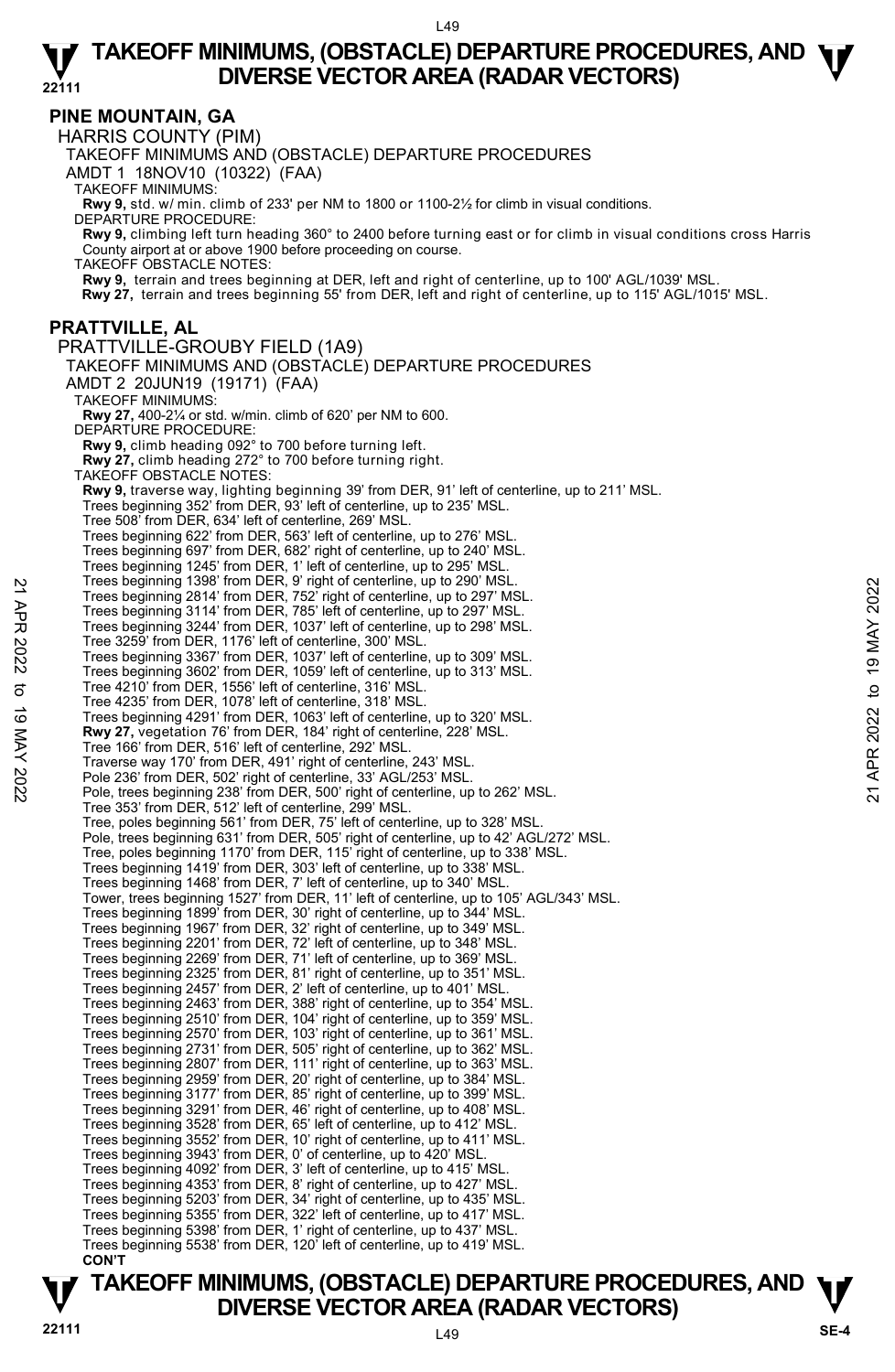#### L50

#### **22111 TAKEOFF MINIMUMS, (OBSTACLE) DEPARTURE PROCEDURES, AND**  $\Psi$ **<br>DIVERSE VECTOR AREA (RADAR VECTORS) DIVERSE VECTOR AREA (RADAR VECTORS)**

### **PRATTVILLE, AL (CON'T)**

PRATTVILLE-GROUBY FIELD (1A9) (CON'T)

**Rwy 27 (CON'T),** trees beginning 5550' from DER, 7' left of centerline, up to 427' MSL. Trees beginning 5690' from DER, 795' left of centerline, up to 428' MSL.

Trees beginning 5698' from DER, 196' left of centerline, up to 439' MSL.

Trees beginning 5868' from DER, 15' left of centerline, up to 446' MSL. Trees beginning 6018' from DER, 200' left of centerline, up to 447' MSL.

Trees beginning 1 NM from DER, 23' left of centerline, up to 466' MSL.

Trees beginning 1 NM from DER, 124' left of centerline, up to 468' MSL.

Tree 1 NM from DER, 295' right of centerline, 448' MSL.

Trees beginning 1 NM from DER, 172' right of centerline, up to 460' MSL.

Trees beginning 1 NM from DER, 537' right of centerline, up to 471' MSL.

Trees beginning 1 NM from DER, 102' left of centerline, up to 476' MSL.

Trees beginning 1 NM from DER, 113' right of centerline, up to 483' MSL.

Trees beginning 1 NM from DER, 5' left of centerline, up to 501' MSL.

Trees beginning 1 NM from DER, 510' right of centerline, up to 496' MSL.

Trees beginning 1 NM from DER, 59' right of centerline, up to 504' MSL.

Tree, building, poles beginning 1 NM from DER, 2' left of centerline, up to 96' AGL/520' MSL.

Trees beginning 1 NM from DER, 32' right of centerline, up to 518' MSL.

Trees beginning 1.1 NM from DER, 133' right of centerline, up to 519' MSL. Trees beginning 1.2 NM from DER, 25' right of centerline, up to 534' MSL.

Trees beginning 1.2 NM from DER, 83' right of centerline, up to 547' MSL.

Trees beginning 1.2 NM from DER, 50' right of centerline, up to 554' MSL.

Trees beginning 1.2 NM from DER, 151' right of centerline, up to 574' MSL.

Trees beginning 1.2 NM from DER, 20' right of centerline, up to 85' AGL/587' MSL.

Tree, antenna, building, poles beginning 1.3 NM from DER, 66' right of centerline, up to 109' AGL/590' MSL.

Tower, trees beginning 1.5 NM from DER, 466' right of centerline, up to 181' AGL/605' MSL.<br>Building 1.7 NM from DER, 2935' right of centerline, 33' AGL/515' MSL.

### **QUITMAN, GA**

QUITMAN BROOKS COUNTY (4J5)

TAKEOFF MINIMUMS AND (OBSTACLE) DEPARTURE PROCEDURES

ORIG 13JAN11 (11013) (FAA)

TAKEOFF MINIMUMS:

**Rwy 10,** std. w/ min. climb of 290' per NM to 1000, or 1000-2½ for climb in visual conditions. DEPARTURE PROCEDURE:

**Rwy 10,** for climb in visual conditions: cross Quitman Brooks County Airport at or above 1300 before proceeding on course.

**Rwy 28,** climb heading 279° until 700 before turning south.

TAKEOFF OBSTACLE NOTES:

**Rwy 10,** numerous trees beginning 363' from DER, 248' right of centerline, up to 94' AGL/278' MSL. Multiple utility poles and structures beginning 184' from DER, 146' right of centerline, up to 44' AGL/224' MSL. QUITMAN BROOKS COUNTY (4J5)<br>
TAKEOFF MINIMUMS AND (OBSTACLE) DEPARTURE PROCEDURES<br>
ORIG 13JAN11 (11013) (FAA)<br>
NORIG 13JAN11 (11013) (FAA)<br>
NORIG 13JAN11 (11013) (FAA)<br>
NORIG 13JAN11 (11013) (FAA)<br>
NORIG 13JAN11 (11013) (

### **REDSTONE AAF (KHUA)**

REDSTONE ARSENAL, AL

TAKEOFF MINIMUMS AND (OBSTACLE) DEPARTURE PROCEDURES 02FEB17 (17033)  **Rwy 17,** 500-3\*  **Rwy 35**\*\* Or standard with minimum climb gradient of 240/NM to 1500. \*\* Standard with a minimum climb gradient of 240/NM to 1500.

DEPARTURE PROCEDURE:

**Rwy 17,** climb rwy hdg to 1700 before proceeding on course. **Rwy 35,** climb rwy hdg to 1900 before proceeding on course. Cross DER at or above 22'. TAKEOFF OBSTACLE NOTES:

**Rwy 17:** Multiple buildings beginning 2.4 NM from DER, 3805' left of centerline, up to 482' AGL/1092' MSL.

### **REFORM, AL**

NORTH PICKENS (3M8)

TAKEOFF MINIMUMS AND (OBSTACLE) DEPARTURE PROCEDURES

AMDT 1 15DEC11 (11349) (FAA)

TAKEOFF MINIMUMS:

**Rwy 1,** 300-1 or std. w/min. climb of 270' per NM to 500. **Rwy 19,** 500-2 or std. w/min. climb of 499' per NM to 1000.

TAKEOFF OBSTACLE NOTES:

**Rwy 1,** trees beginning at DER, 115' left of centerline, up to 40' AGL/399' MSL.<br>Trees beginning at DER, 181' right of centerline, up to 40' AGL/280' MSL.

Vehicles on roadway, 1447' from DER, on centerline, up to 15' AGL/275' MSL.

**Rwy 19,** trees beginning at DER, 108' left of centerline, up to 40' AGL/269' MSL.

Trees and terrain beginning 15' from DER, 21' right of centerline, up to 40' AGL/269' MSL. Towers 1.2 NM from DER, 1851' right of centerline, up to 450' AGL/695' MSL.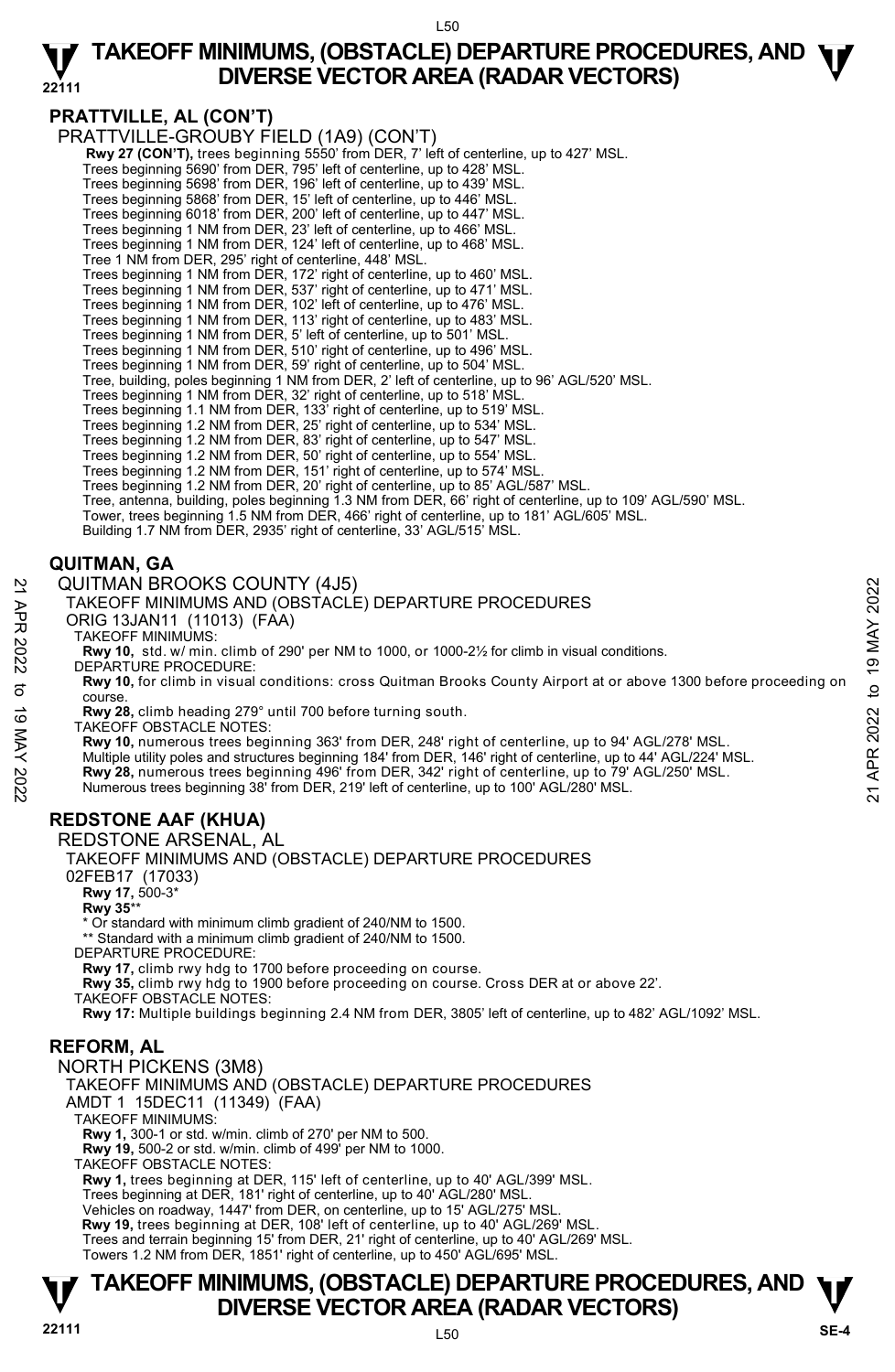#### **REIDSVILLE, GA**  SWINTON SMITH FLD AT REIDSVILLE MUNI (RVJ) TAKEOFF MINIMUMS AND (OBSTACLE) DEPARTURE PROCEDURES AMDT 1 26JUL12 (12208) (FAA) TAKEOFF OBSTACLE NOTES: **Rwy 11,** trees beginning abeam DER, 500' right of centerline, up to 100' AGL/299' MSL. Trees beginning 1180' from DER, on centerline, up to 100' AGL/309' MSL. Power lines beginning 2840' from DER, 1020' left of centerline, up to 100' AGL/319' MSL. **Rwy 29,** trees beginning abeam DER, left and right of centerline, up to 100' AGL/259' MSL. Trees beginning 1870' from DER, on centerline, up to 100' AGL/259' MSL. DEPARTURE PROCEDURE: **Rwy 11,** climb on runway heading to 700 before turning left. **ROME, GA**  RICHARD B RUSSELL RGNL - J H TOWERS FLD (RMG) TAKEOFF MINIMUMS AND (OBSTACLE) DEPARTURE PROCEDURES AMDT 4 13SEP18 (21168) (FAA) TAKEOFF MINIMUMS: **Rwy 1,** std. w/min. climb of 365' per NM to 2100, or 1400-2½ for climb in visual conditions. **Rwy 25,** std. w/min. climb of 380' per NM to 2100, or 1400-2½ for climb in visual conditions. DEPARTURE PROCEDURE: **Rwy 7,** climb heading 072° to 1600 before proceeding on course. **Rwy 19,** climb heading 187° to 1400 before turning right. VCOA: **Rwys 1, 25,** obtain ATC approval for VCOA when requesting IFR clearance. Climb in visual conditions to cross Richard B Russell Rgnl - J H Towers Fld airport at or above 1900 before proceeding on course. TAKEOFF OBSTACLE NOTES: **Rwy 1,** traverse ways beginning 9' from DER, 296' left of centerline, up to 635' MSL. Tree 1552' from DER, 490' left of centerline, 671' MSL. Trees beginning 1948' from DER, 88' right of centerline, up to 713' MSL. Trees beginning 3650' from DER, 249' right of centerline, up to 732' MSL. Trees beginning 3664' from DER, 145' left of centerline, up to 720' MSL. Trees beginning 3885' from DER, 189' right of centerline, up to 733' MSL. Trees beginning 4481' from DER, 188' left of centerline, up to 741' MSL. Tree 5135' from DER, 541' left of centerline, 762' MSL. **Rwy 7,** tree 39' from DER, 403' left of centerline, 684' MSL. Trees beginning 118' from DER, 57' left of centerline, up to 100' AGL/711' MSL. Trees beginning 799' from DER, 23' left of centerline, up to 100' AGL/714' MSL. **Rwy 19,** vegetation 88' from DER, 290' right of centerline, 642' MSL. Vegetation, tree, terrain beginning 94' from DER, 271' right of centerline, up to 643' MSL. Terrain beginning 298' from DER, 341' right of centerline, up to 646' MSL. Fence 313' from DER, 566' right of centerline, 3' AGL/648' MSL. Vegetation, terrain, tree beginning 331' from DER, 359' right of centerline, up to 651' MSL. Tree, pole beginning 553' from DER, 307' right of centerline, up to 716' MSL. Tree 879' from DER, 680' left of centerline, 716' MSL. Trees beginning 1172' from DER, 448' left of centerline, up to 723' MSL. Trees beginning 1779' from DER, 764' right of centerline, up to 719' MSL. Trees beginning 1963' from DER, 291' left of centerline, up to 726' MSL. Trees beginning 2865' from DER, 40' left of centerline, up to 736' MSL. Tree 2966' from DER, 65' right of centerline, 721' MSL. Trees beginning 3025' from DER, 13' right of centerline, up to 726' MSL. Trees beginning 3156' from DER, 94' right of centerline, up to 730' MSL. Trees beginning 3251' from DER, 656' left of centerline, up to 739' MSL. **Rwy 25,** trees, traverse way beginning 131' from DER, 8' left of centerline, up to 100' AGL/724' MSL. Vegetation, trees beginning 159' from DER, 47' right of centerline, up to 100' AGL/721' MSL. Trees beginning 563' from DER, 125' left of centerline, up to 730' MSL. Trees beginning 790' from DER, 39' left of centerline, up to 735' MSL. Trees 1312' from DER, 133' right of centerline, 100' AGL/724' MSL. Trees beginning 1340' from DER, 219' right of centerline, up to 100' AGL/727' MSL. Trees beginning 1576' from DER, 21' right of centerline, up to 100' AGL/730' MSL. Trees beginning 1917' from DER, 392' right of centerline, up to 100' AGL/734' MSL. Trees beginning 2049' from DER, 107' right of centerline, up to 100' AGL/737' MSL. Trees beginning 2701' from DER, 4' left of centerline, up to 100' AGL/740' MSL. Trees beginning 2834' from DER, 81' right of centerline, up to 100' AGL/740' MSL. Trees beginning 3098' from DER, 168' right of centerline, up to 100' AGL/744' MSL. Trees beginning 3334' from DER, 55' right of centerline, up to 100' AGL/747' MSL. Trees 4043' from DER, 1454' right of centerline, 100' AGL/750' MSL. Trees 4279' from DER, 1540' right of centerline, 100' AGL/753' MSL. Trees beginning 1948' from DER, 38' right of centerline, up to 713' MSL.<br>
Trees beginning 3660' from DER, 145' left of centerline, up to 732' MSL.<br>
Trees beginning 3865' from DER, 145' left of centerline, up to 730' MSL.<br>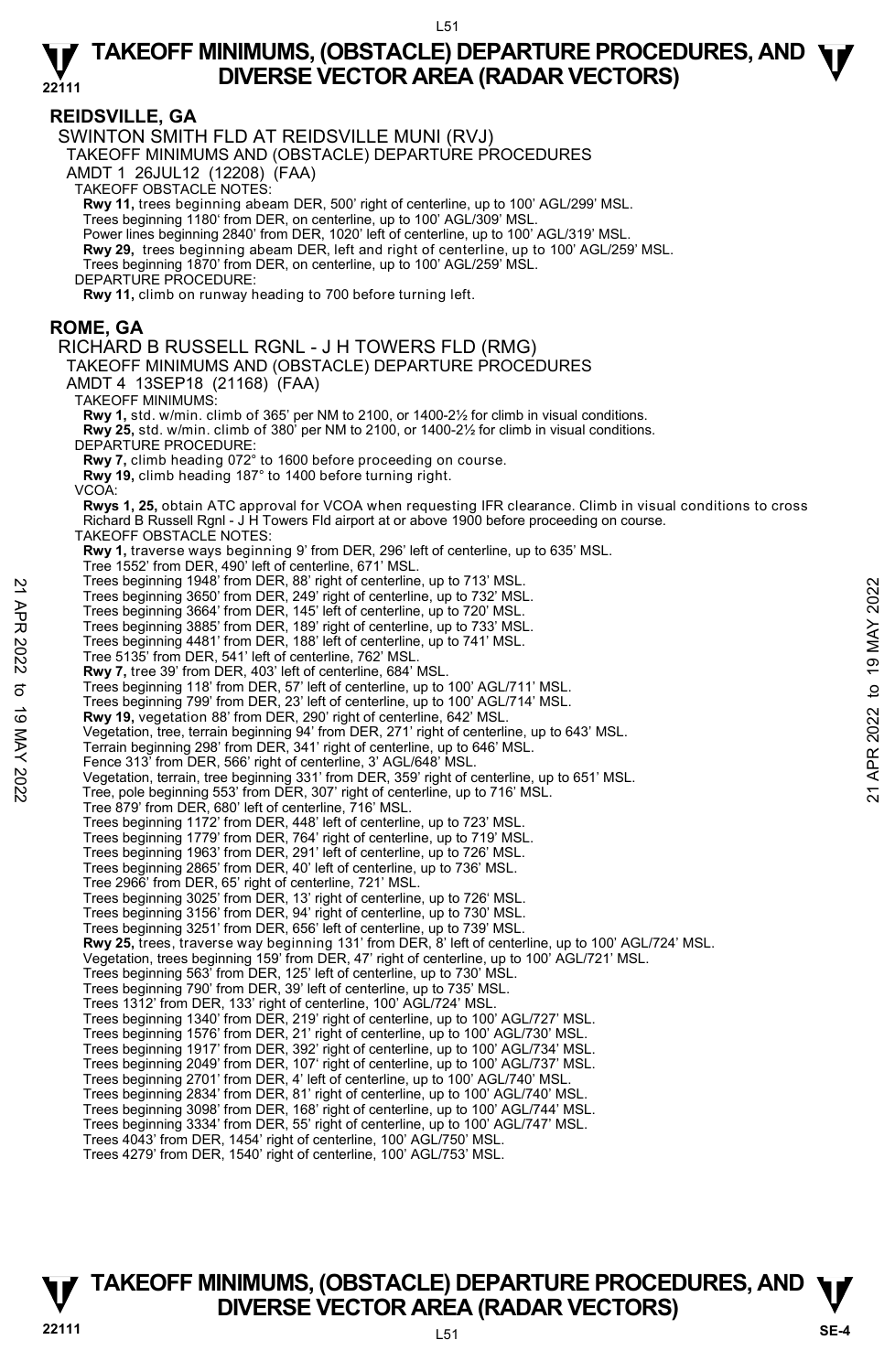### **RUSSELLVILLE, AL**

BILL PUGH FLD (M22)

TAKEOFF MINIMUMS AND (OBSTACLE) DEPARTURE PROCEDURES

ORIG-A 05MAY11 (21140) (FAA)

TAKEOFF MINIMUMS:

**Rwy 20,** std. w/ min. climb of 451' per NM to 1500, or 400-2 w/ min. climb of 321' per NM to 1600, or 1000-2½ for climb in visual conditions.

DEPARTURE PROCEDURE:

**Rwy 2,** climb heading 018° to 1400 before proceeding on course.

**Rwy 20,** climb heading 198° to 1300 before proceeding on course, or for climb in visual conditions: cross Bill Pugh<br>Fld at or above 1600 before proceeding on course.

TAKEOFF OBSTACLE NOTES:

**Rwy 2,** trees beginning 592' from DER, 200' right of centerline, up to 100' AGL/839' MSL.

Trees beginning 3598' from DER, 283' left of centerline, up to 100' AGL/839' MSL.<br>**Rwy 20,** trees beginning 1228' from DER, 51' left of centerline, up to 100' AGL/1159' MSL.

Trees beginning 1993' from DER, 380' right of centerline, up to 100' AGL/1159' MSL.

### **ST. ELMO, AL**

ST ELMO (2R5) TAKEOFF MINIMUMS AND (OBSTACLE) DEPARTURE PROCEDURES ORIG 14FEB08 (08045) (FAA) DEPARTURE PROCEDURE: **Rwy 6,** climb heading 059° to 800 before proceeding on course. TAKEOFF OBSTACLE NOTES: **Rwy 6,** trees 1499' from DER, on centerline, 45' AGL/174' MSL. **Rwy 24,** tree1730' from DER, 716' left of centerline, 100' AGL/229' MSL. Trees 1076' from DER, on centerline, 34' AGL/164' MSL.

### **SANDERSVILLE, GA**

KAOLIN FIELD (OKZ) TAKEOFF MINIMUMS AND (OBSTACLE) DEPARTURE PROCEDURES AMDT 3 21MAY20 (20142) (FAA) DEPARTURE PROCEDURE: **Rwy 13,** climb on heading 125° to 1000 before turning right. TAKEOFF OBSTACLE NOTES: **Rwy 13,** tree 42' from DER, 418' left of centerline, 449' MSL.<br>Trees beginning 97' from DER, 327' left of centerline, up to 465' MSL. Traverse way 148' from DER, 361' right of centerline, 442' MSL. Pole 420' from DER, 439' left of centerline, 35' AGL/468' MSL. Tree 716' from DER, 444' right of centerline, 478' MSL. Trees, poles beginning 729' from DER, 3' left of centerline, up to 541' MSL. Tree 1218' from DER, 488' right of centerline, 494' MSL. Trees beginning 1247' from DER, 7' right of centerline, up to 514' MSL. Trees beginning 1487' from DER, 265' left of centerline, up to 545' MSL. Tree 1525' from DER, 619' left of centerline, 549' MSL. Trees beginning 1602' from DER, 108' left of centerline, up to 565' MSL. Trees beginning 1727' from DER, 5' left of centerline, up to 570' MSL. Tree 2956' from DER, 377' right of centerline, 518' MSL. Tree 3071' from DER, 958' right of centerline, 532' MSL. Trees beginning 3140' from DER, 578' right of centerline, up to 539' MSL. Trees beginning 3296' from DER, 576' right of centerline, up to 543' MSL. Trees beginning 3617' from DER, 363' right of centerline, up to 546' MSL. Tree 4221' from DER, 780' right of centerline, 547' MSL. Tree 4233' from DER, 948' right of centerline, 548' MSL. **Rwy 31**, tree 2' from DER, 144' right of centerline, 408' MSL. Tree 29' from DER, 144' right of centerline, 410' MSL. Tree 57' from DER, 147' right of centerline, 413' MSL. Tree 96' from DER, 494' right of centerline, 427' MSL. Trees beginning 138' from DER, 415' left of centerline, up to 426' MSL. Tree 220' from DER, 370' right of centerline, 428' MSL. Trees beginning 347' from DER, 107' left of centerline, up to 437' MSL. Trees beginning 398' from DER, 242' right of centerline, up to 442' MSL. Trees beginning 2049' from DER, 955' right of centerline, up to 485' MSL. Trees beginning 2449' from DER, 414' right of centerline, up to 511' MSL. Trees beginning 2535' from DER, 344' right of centerline, up to 512' MSL. Trees beginning 2620' from DER, 917' right of centerline, up to 527' MSL. XAOLIN FIELD (OKZ)<br>
TAKEOFF MINIMUMS AND (OBSTACLE) DEPARTURE PROCEDURES<br>
21 AMDT 3 21 MAY20 (20142)<br>
22 DEPARTURE PROCEDURE:<br>
22 DEPARTURE PROCEDURE:<br>
23 MAY 13, climb on heading 125° to 1000 before turning right.<br>
23 TA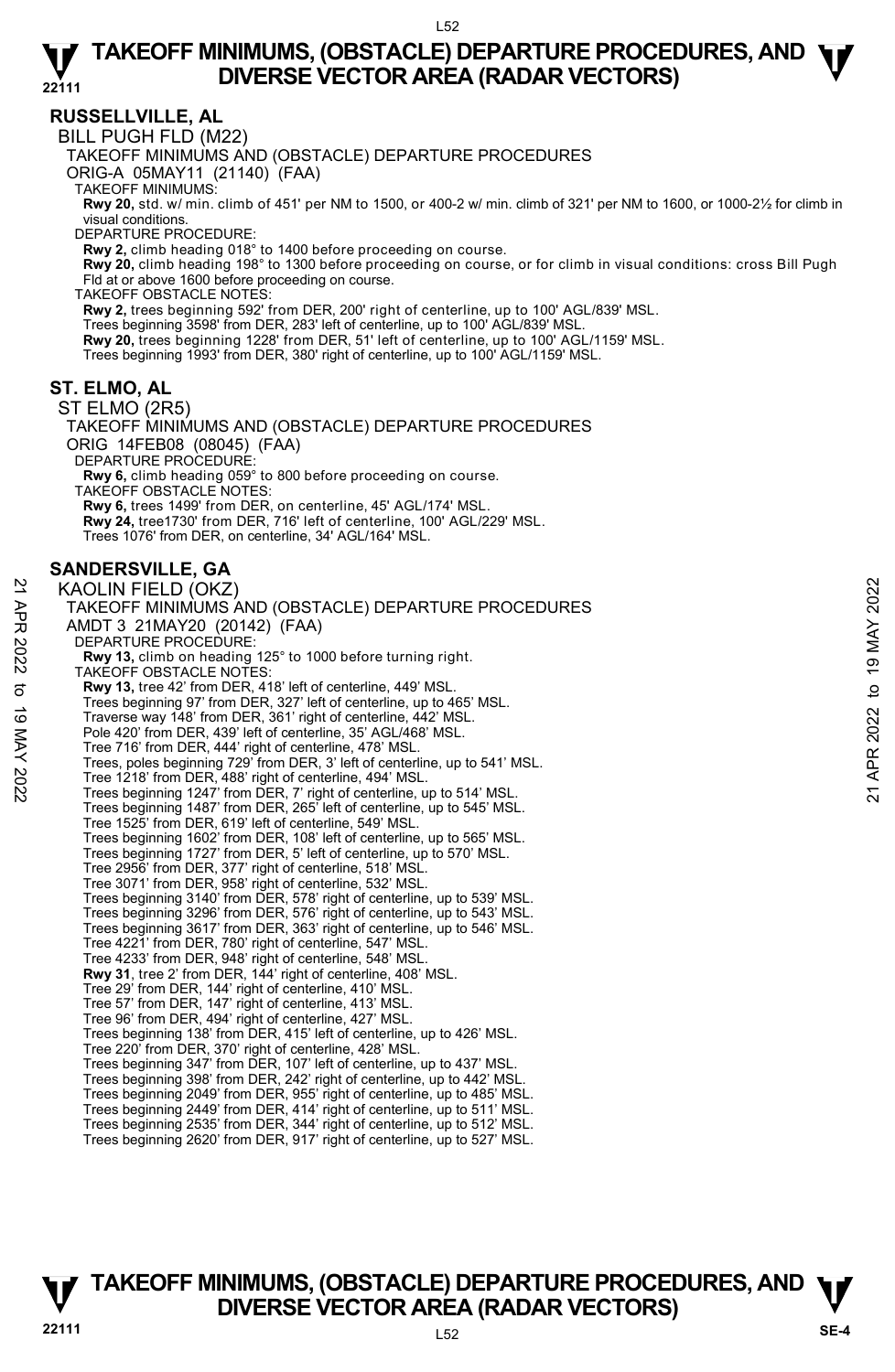### **22111 SAVANNAH, GA**  SAVANNAH/HILTON HEAD INTL (SAV) TAKEOFF MINIMUMS AND (OBSTACLE) DEPARTURE PROCEDURES AMDT 7 07DEC17 (17341) (FAA) TAKEOFF MINIMUMS: **Rwy 10,** 400- 2¾ or std. w/min. climb of 205' per NM to 600. DEPARTURE PROCEDURE: **Rwy 1,** climb heading 6° to 600 before proceeding southwest. **Rwy 10,** climb heading 097° to 700 before proceeding southwest. **Rwy 19,** climb heading 186° to 1300 before turning right. **Rwy 28,** climb heading 277° to 1600 before turning left. TAKEOFF OBSTACLE NOTES: **Rwy 1,** fence 94' from DER, 503' right of centerline, 7' AGL/47' MSL. Vehicles on road beginning 98' from DER, 504' right of centerline, up to 54' MSL. Tower 294' from DER, 416' right of centerline, 24' AGL/63' MSL. Pole 1336' from DER, 645' right of centerline, 77' MSL Tree 2100' from DER, 1040' right of centerline, 97' MSL. Trees beginning 2208' from DER, 891' right of centerline, up to 113' MSL. **Rwy 10,** lighting 29' from DER, 152' right of centerline, 4' AGL/47' MSL. Lighting 29' from DER, 151' left of centerline, 4' AGL/48' MSL. Tree 200' from DER, 521' right of centerline, 65' MSL. Tree 743' from DER, 638' left of centerline, 69' MSL. Tree 1075' from DER, 720' left of centerline, 77' MSL. Tree 1893' from DER, 930' right of centerline, 99' MSL. Trees beginning 1979' from DER, 883' right of centerline, up to 118' MSL. Tree 2299' from DER, 1041' left of centerline, 104' MSL. Cranes beginning 2.2 NM from DER, 3433' left of centerline, up to 394' AGL/403' MSL. Cranes beginning 2.3 NM from DER, 2548' left of centerline, up to 394' AGL/404' MSL. Cranes beginning 2.3 NM from DER, 1650' left of centerline, up to 394' AGL/405' MSL. **Rwy 19,** tree 865' from DER, 665' right of centerline, 71' MSL. Trees beginning 1505' from DER, 782' left of centerline, up to 78' MSL. Tree 1796' from DER, 944' left of centerline, 82' MSL. **Rwy 28,** lighting 1' from DER, on centerline, 17' MSL. Sign 3' from DER, 316' left of centerline, 4' AGL/18' MSL. Tree 1297' from DER, 772' right of centerline, 68' MSL. Tree 1736' from DER, 775' right of centerline, 75' MSL. Tree 2331' from DER, 1038' left of centerline, 77' MSL. Tree 2453' from DER, 912' right of centerline, 91' MSL. Tree 1996 if on DER, 942 Field Contentine, appto 78 MSL.<br>
The 1796 from DER, 944 Felt of centerline, and MSL.<br>
Sign 3 from DER, 316 Felt of centerline, 47 MSL.<br>
Sign 3 from DER, 316 Felt of centerline, 47 MSL.<br>
Tree 1736

### **SCOTTSBORO, AL**

SCOTTSBORO MUNI-WORD FIELD (4A6)

TAKEOFF MINIMUMS AND (OBSTACLE) DEPARTURE PROCEDURES

AMDT 1 17OCT13 (13290) (FAA)

TAKEOFF MINIMUMS:

**Rwy 4,** std. w/min. climb of 302' per NM to 2000 or 1400-2½ for climb in visual conditions.

**Rwy 22,** std. w/min. climb of 400' per NM to 1900 or 1400-2½ for climb in visual conditions.

DEPARTURE PROCEDURE

**Rwy 4,** climb heading 040° to 2000 before proceeding on course or for climb in visual conditions: cross Scottsboro Muni-Word Field at or above 1900 MSL before proceeding on course.

**Rwy 22,** climb heading 220° to 1900 before proceeding on course or for climb in visual conditions: cross Scottsboro Muni-Word Field at or above 1900 MSL before proceeding on course.

TAKEOFF OBSTACLE NOTES:

**Rwy 4,** pole 409' from DER, 302' left of centerline, 23' AGL/660' MSL. Terrain beginning 123' from DER, 546' left of centerline, up to 656' MSL. Terrain beginning 34' from DER, 206' from DER, 206' right of centerline, up to 633' MSL. **Rwy 22,** terrain beginning 3718' from DER, 1423' left of centerline, up to 751' MSL.

### **SELMA, AL**

CRAIG FIELD (SEM)

TAKEOFF MINIMUMS AND (OBSTACLE) DEPARTURE PROCEDURES AMDT 2 25OCT07 (07298) (FAA) TAKEOFF OBSTACLE NOTES: **Rwy 15,** trees beginning 2440' from DER, 231' right of centerline, up to 73' AGL/232' MSL. Trees beginning 1687' from DER, 568' left of centerline, up to 61' AGL/220' MSL. **Rwy 33,** tree 1416' from DER, 607' right of centerline, 62' AGL/211' MSL.

#### Trees beginning 885' from DER, 439' left of centerline, up to 68' AGL/207' MSL.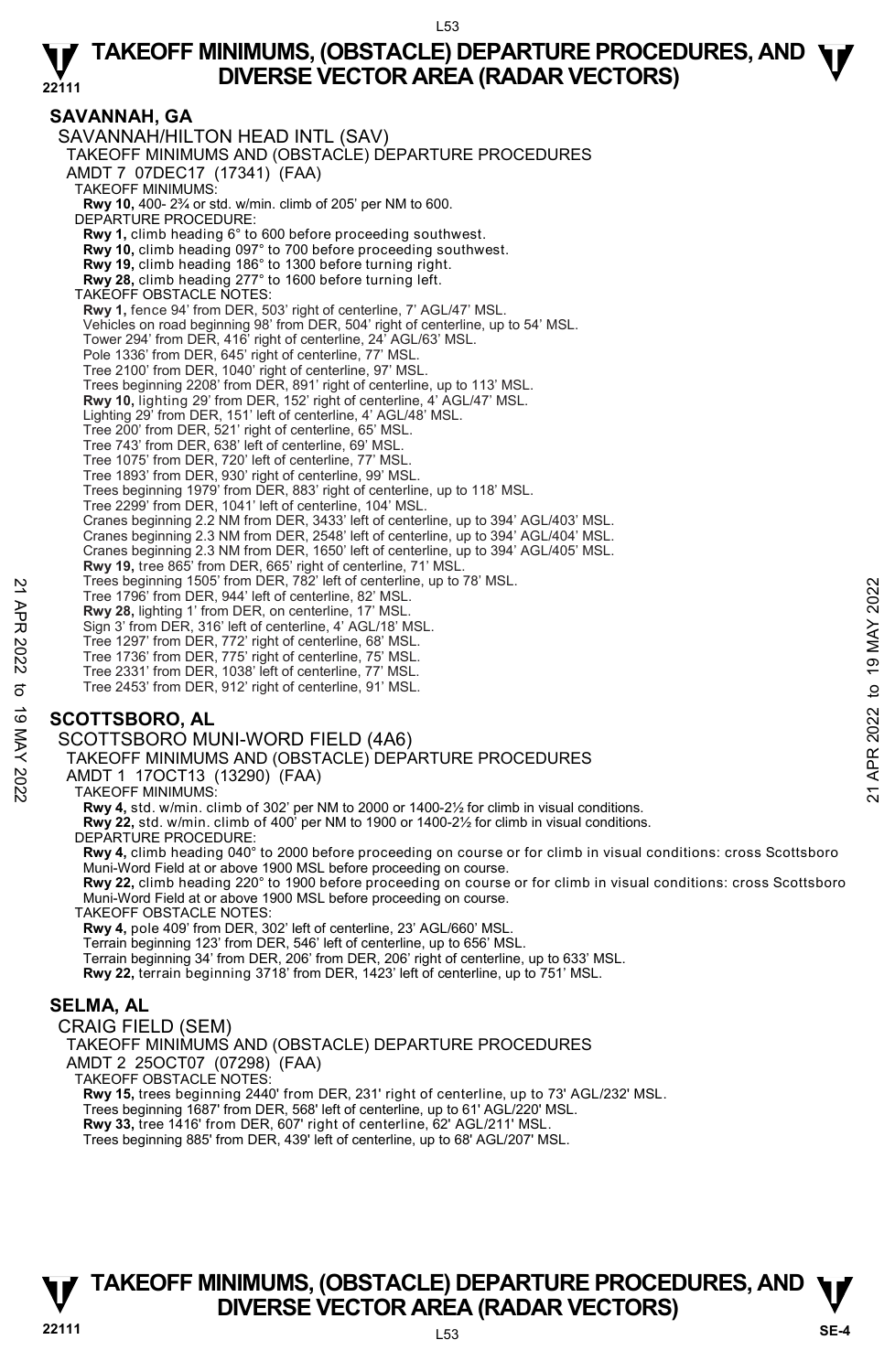### **ST SIMONS ISLAND, GA**

ST SIMONS ISLAND (SSI) TAKEOFF MINIMUMS AND (OBSTACLE) DEPARTURE PROCEDURES AMDT 3A 20JUN19 (19171) (FAA) TAKEOFF OBSTACLE NOTES: **Rwy 4,** building 53' from DER, 348' right of centerline, 18' AGL/35' MSL.<br>Pole, building beginning 56' from DER, 325' right of centerline, up to 24' AGL/41' MSL. Pole 81' from DER, 373' right of centerline, 39' AGL/56' MSL. Poles beginning 146' from DER, 283' right of centerline, up to 41' AGL/58' MSL. Trees, poles, building beginning 159' from DER, 31' right of centerline, up to 68' MSL. Tree 563' from DER, 292' right of centerline, 74' MSL. Tree 573' from DER, 87' right of centerline, 77' MSL. Trees beginning 574' from DER, 33' right of centerline, up to 79' MSL. Trees beginning 625' from DER, 112' right of centerline, up to 84' MSL. Trees beginning 726' from DER, 75' right of centerline, up to 87' MSL. Trees beginning 810' from DER, 10' right of centerline, up to 91' MSL. Trees beginning 1431' from DER, 26' right of centerline, up to 102' MSL. Trees beginning 2731' from DER, 217' right of centerline, up to 107' MSL. Trees beginning 2944' from DER, 322' right of centerline, up to 109' MSL. Tree 3511' from DER, 1309' right of centerline, 112' MSL. Trees beginning 3518' from DER, 670' right of centerline, up to 113' MSL. Tree 3844' from DER, 335' right of centerline, 114' MSL. Trees, poles beginning 144' from DER, 16' left of centerline, up to 61' MSL. Trees, buildings, poles beginning 410' from DER, 13' left of centerline, up to 83' MSL. Trees, poles beginning 811' from DER, 23' left of centerline, up to 95' MSL. Trees beginning 1623' from DER, 69' left of centerline, up to 99' MSL. Trees beginning 2027' from DER, 38' left of centerline, up to 102' MSL. Trees beginning 2113' from DER, 68' left of centerline, up to 110' MSL. Trees beginning 2624' from DER, 22' left of centerline, up to 116' MSL. **Rwy 16,** tree 137' from DER, 388' right of centerline, 55' MSL. Trees, poles, towers, transmission lines beginning 594' from DER, 9' right of centerline, up to 119' MSL. Tower, transmission line beginning 2586' from DER, 19' right of centerline, up to 117' AGL/121' MSL. Trees, poles beginning 63' from DER, 17' left of centerline, up to 78' MSL. Trees, pole beginning 1105' from DER, 26' left of centerline, up to 80' MSL. Trees, transmission lines beginning 1665' from DER, 44' left of centerline, up to 82' MSL.<br>**Rwy 22,** trees, pole beginning 45' from DER, 251' right of centerline, up to 75' MSL. Trees beginning 438' from DER, 42' right of centerline, up to 83' MSL. Trees beginning 626' from DER, 32' right of centerline, up to 91' MSL. Trees beginning 1108' from DER, 102' right of centerline, up to 93' MSL. Trees beginning 1367' from DER, 77' right of centerline, up to 98' MSL. Trees beginning 2291' from DER, 129' right of centerline, up to 99' MSL. Pole 3714' from DER, 243' right of centerline, 116' AGL/121' MSL. Pole 3753' from DER, 251' right of centerline, 111' AGL/122' MSL. Trees beginning 15' from DER, 354' left of centerline, up to 82' MSL. Tree 284' from DER, 531' left of centerline, 88' MSL. Tree 335' from DER, 461' left of centerline, 95' MSL. Trees beginning 458' from DER, 34' left of centerline, up to 102' MSL. Trees beginning 580' from DER, 5' left of centerline, up to 111' MSL. **Rwy 34,** tree 279' from DER, 463' right of centerline, 44' MSL. Tree 805' from DER, 102' right of centerline, 50' MSL. Trees, building beginning 839' from DER, 161' right of centerline, up to 61' MSL. Poles, tree beginning 1100' from DER, 219' right of centerline, up to 51' AGL/67' MSL. Trees, pole beginning 1239' from DER, 282' right of centerline, up to 83' MSL. Tree 1506' from DER, 610' right of centerline, 86' MSL.<br>Trees beginning 1539' from DER, 45' right of centerline, up to 95' MSL.<br>Trees beginning 2417' from DER, 3' right of centerline, up to 101' MSL. Trees beginning 2880' from DER, 16' right of centerline, up to 109' MSL. Tree 3624' from DER, 1390' right of centerline, 111' MSL. Trees, poles, building beginning 511' from DER, 3' left of centerline, up to 99' MSL. Trees beginning 2194' from DER, 83' left of centerline, up to 100' MSL. Trees beginning 2487' from DER, 17' left of centerline, up to 103' MSL. Trees beginning 2604' from DER, 606' left of centerline, up to 104' MSL. Trees beginning 2655' from DER, 22' left of centerline, up to 109' MSL. Trees beginning 2844' from DER, 139' left of centerline, up to 112' MSL. Trees beginning 3024' from DER, 212' left of centerline, up to 114' MSL. Trees, poles, towers, transmission line beginning 34 from DER, 9 right of centerline, up to 117 AGL/121' MSL.<br>
Tower, transmission line beginning 3586' from DER, 19' right of centerline, up to 117' AGL/121' MSL.<br>
Trees, po

### **SWAINSBORO, GA**

EAST GEORGIA REGIONAL (SBO) TAKEOFF MINIMUMS AND (OBSTACLE) DEPARTURE PROCEDURES AMDT 2 26JUL12 (12208) (FAA) TAKEOFF OBSTACLE NOTES: **Rwy 14,** Multiple poles and trees beginning 110' from DER, 53' right of centerline, up to 99' AGL/388' MSL. Multiple poles and trees beginning 861' from DER, 45' right of centerline, up to 75' AGL/394' MSL. **Rwy 32,** Multiple trees beginning 3390' from DER, 29' left of centerline, up to 100' AGL/419' MSL.<br>Multiple trees beginning 206' from DER, 210' right of centerline, up to 45' AGL/354' MSL.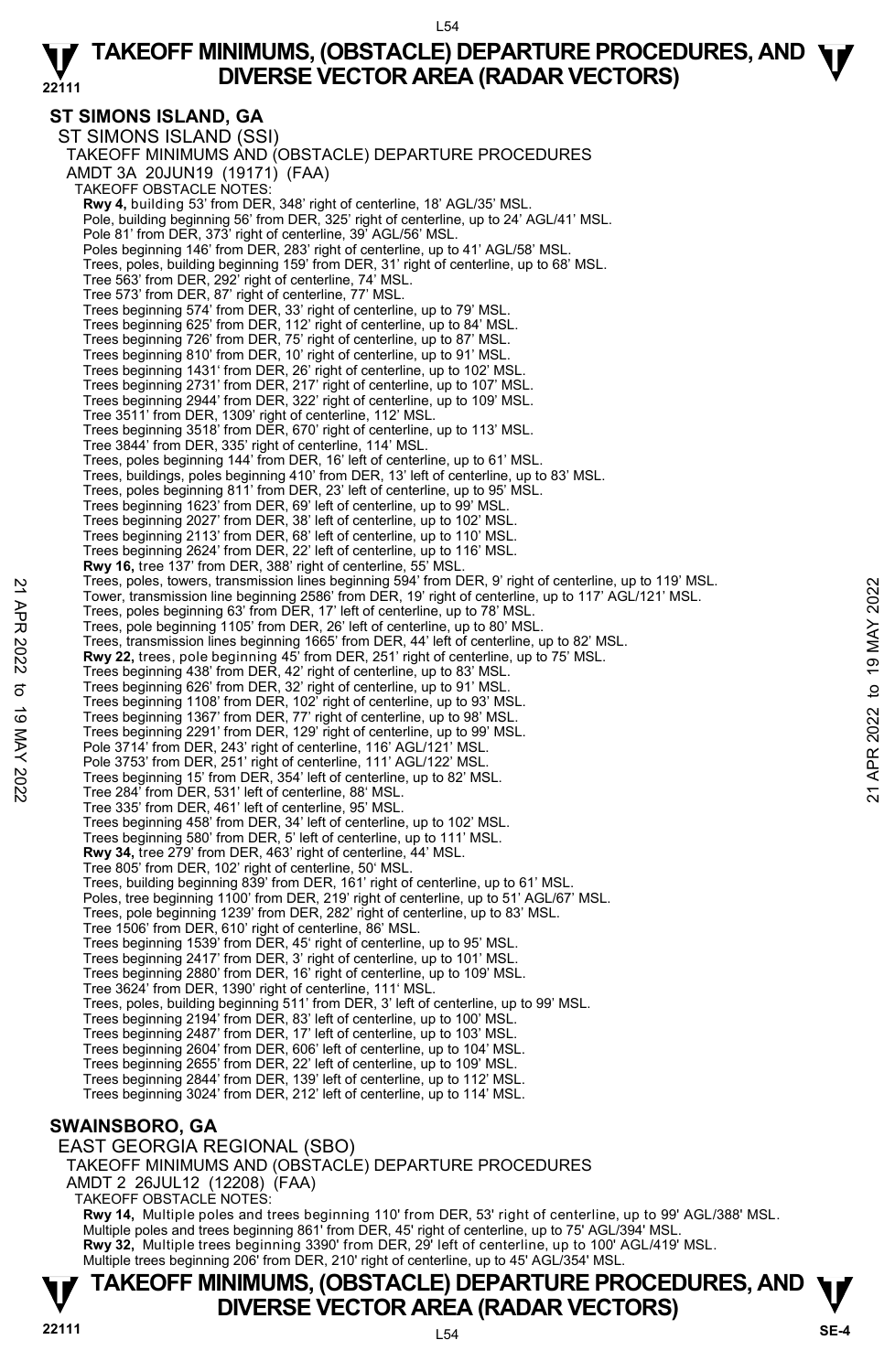#### **SYLACAUGA, AL**  MERKEL FIELD - SYLACAUGA MUNI (SCD) TAKEOFF MINIMUMS AND (OBSTACLE) DEPARTURE PROCEDURES AMDT 3 18SEP14 (14261) (FAA) TAKEOFF MINIMUMS: **Rwy 9,** 300-1¼ or std. w/min. climb of 308' per NM to 900. **Rwy 27,** 200-1½ or std. w/min. climb of 645' per NM to 800. DEPARTURE PROCEDURE: **Rwy 9,** climb heading 079° to 2100 before turning right. **Rwy 27,** climb heading 259° to 1400 before turning right. TAKEOFF OBSTACLE NOTES: **Rwy 9,** trees beginning 42' from DER, 261' right of centerline, up to 33' AGL/573' MSL. Multiple poles beginning 205' from DER, 340' right of centerline, up to 39' AGL/579' MSL. Vehicle on road 446' from DER, 456' right of centerline, 15' AGL/462' MSL. Trees beginning 774' from DER, 418' right of centerline, up to 69' AGL/609' MSL. Trees beginning 2435' from DER, 313' right of centerline, up to 63' AGL/613' MSL. **Rwy 27,** tree 32' from DER, 373' right of centerline, 3' AGL/583' MSL. Terrain 196' from DER, 400' right of centerline, 585' MSL. Pole 386' from DER, 592' right of centerline, 42' AGL/622' MSL. Vehicle on road beginning 425' from DER, 146' right of centerline, up to 15' AGL/618' MSL. Trees beginning 814' from DER, 93' right of centerline, up to 76' AGL/716' MSL. Terrain 1058' from DER, 568' right of centerline, 617' MSL. Trees beginning 4723' from DER, 531' right of centerline, up to 58' AGL/718' MSL. Trees beginning 18' from DER, 490' left of centerline, up to 36' AGL/616' MSL. Vehicle on road 84' from DER, 173' left of centerline, up to 15' AGL/581' MSL. Trees beginning 1070' from DER, 415' left of centerline, up to 81' AGL/621' MSL. Trees beginning 2309' from DER, 9' left of centerline, up to 66' AGL/646' MSL. Trees beginning 4059' from DER, 613' left of centerline, up to 77' AGL/737' MSL. Trees 1.1 NM from DER left and right of centerline, up to 100' AGL/738' MSL. **SYLVANIA, GA**  PLANTATION AIRPARK (JYL) TAKEOFF MINIMUMS AND (OBSTACLE) DEPARTURE PROCEDURES AMDT 1 30JAN20 (20030) (FAA) TAKEOFF OBSTACLE NOTES: **Rwy 5,** traverse way 429' from DER, 323' right of centerline, 202' MSL. Tree 863' from DER, 467' left of centerline, 215' MSL. Trees beginning 1149' from DER, 298' right of centerline, up to 232' MSL. Tree 1216' from DER, 385' left of centerline, 237' MSL. Tree 1401' from DER, 657' right of centerline, 241' MSL. Tree 1500' from DER, 736' left of centerline, 243' MSL. Tree 1566' from DER, 526' right of centerline, 249' MSL. Tree 1588' from DER, 427' left of centerline, 246' MSL. Trees beginning 1592' from DER, 576' left of centerline, up to 252' MSL. Trees beginning 1594 ' from DER, 392' right of centerline, up to 254' MSL. Trees beginning 1858' from DER, 518' right of centerline, up to 260' MSL. Trees beginning 1877' from DER, 552' left of centerline, up to 266' MSL. Trees beginning 2062' from DER, 454 ' left of centerline, up to 269' MSL. Trees beginning 2117' from DER, 450' right of centerline, up to 269' MSL. Trees beginning 2212' from DER, 103' left of centerline, up to 276' MSL. Trees beginning 2235' from DER, 15' right of centerline, up to 275' MSL. Trees beginning 2829' from DER, 37' right of centerline, up to 276' MSL.<br>Trees beginning 3023' from DER, 40' left of centerline, up to 281' MSL.<br>Trees beginning 3065' from DER, 170' left of centerline, up to 288' MSL. Trees beginning 3221' from DER, 116' left of centerline, up to 289' MSL.  **Rwy 15,** wind indicator 68' from DER, 399' left of centerline, 21' AGL/193' MSL. Trees beginning 94' from DER, 2' left of centerline, up to 100' AGL/171' MSL. Trees beginning 199' from DER, 11' right of centerline, up to 100' AGL/171' MSL. Trees beginning 385' from DER, 42' left of centerline, up to 100' AGL/174' MSL. Trees 530' from DER, 636 ' left of centerline, 100' AGL/178' MSL. Tree 618' from DER, 554' left of centerline, 201' MSL. Trees 635' from DER, 253' left of centerline, 100' AGL/174' MSL. Tree 769' from DER, 703' left of centerline, 241' MSL. Trees 780' from DER, 464' left of centerline, 100' AGL/174' MSL. Tree 869' from DER, 575' left of centerline, 230' MSL. Trees 885' from DER, 81' left of centerline, 100' AGL/171' MSL. Trees 926' from DER, 676' left of centerline, 100' AGL/174' MSL. Tree 1000' from DER, 717' left of centerline, 240' MSL. Trees 1030' from DER, 292' left of centerline, 100' AGL/171' MSL. Tree 1106' from DER, 562' left of centerline, 234' MSL. Trees 1175' from DER, 504' left of centerline, 100' AGL/171' MSL. Tree 1181' from DER, 748' left of centerline, 241' MSL. Trees 1280' from DER, 121' left of centerline, 100' AGL/168' MSL.  **CON'T SYLVANIA, GA**<br> **PLANTATION AIRPARK (JYL)**<br>
TAKEOFF MINIMUMS AND (OBSTACLE) DEPARTURE PROCEDURES<br>
AMDT 1 30JAN20 (20030) (FAA)<br>
TAKEOFF MINIMUMS AND (OBSTACLE) DEPARTURE PROCEDURES<br>
AMDT 1 30JAN20 (20030) (FAA)<br>
TRES begi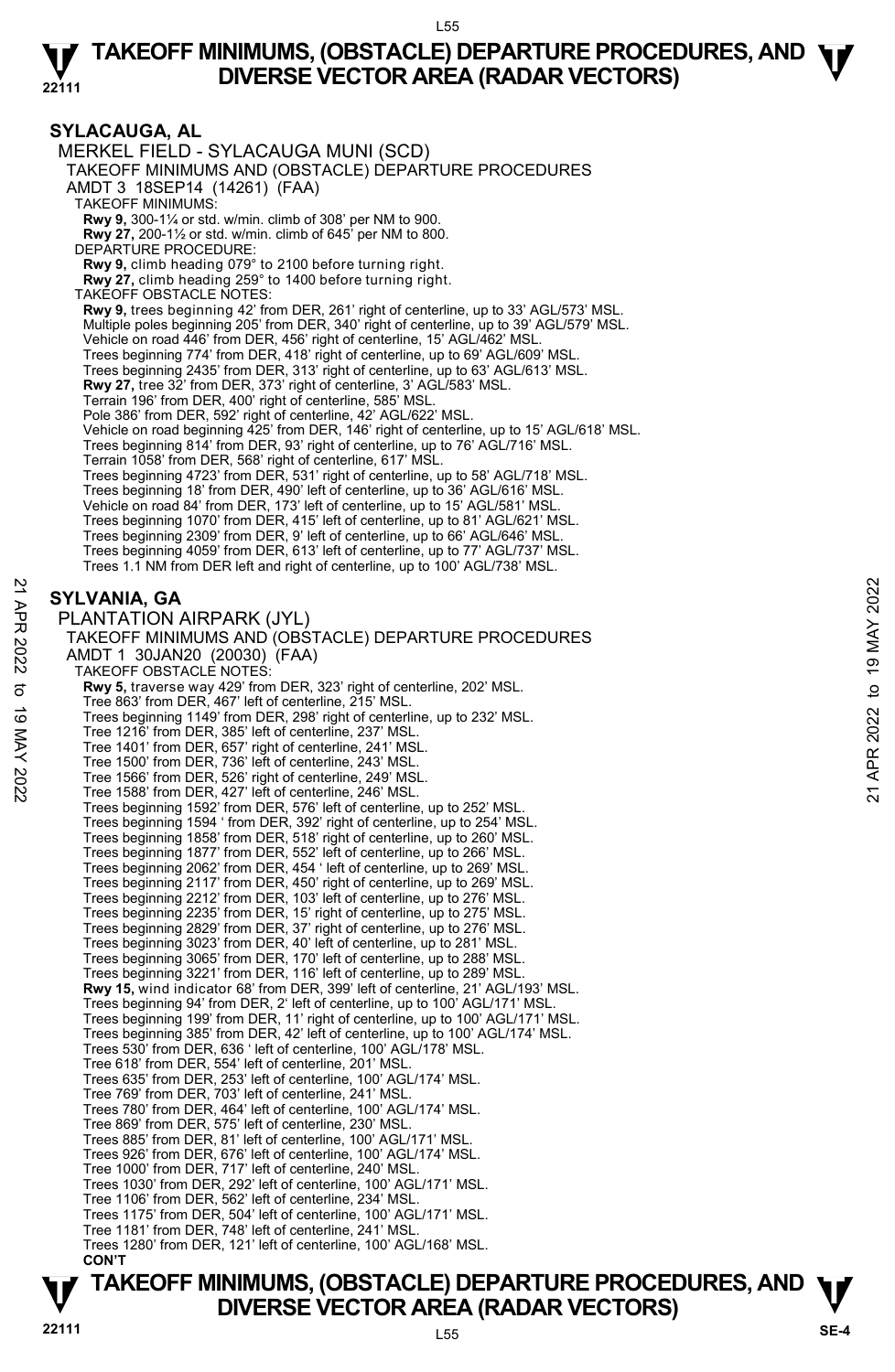**SYLVANIA, GA (CON'T)**  PLANTATION AIRPARK (JYL) (CON'T)

**Rwy 15 (CON'T),** tree 1313' from DÉR, 709' left of centerline, 242' MSL

Trees beginning 1321' from DER, 28' left of centerline, up to 100' AGL/171' MSL.

**Rwy 23,** trees beginning 30' from DER, 291' left of centerline, up to 239' MSL.

Tree 145' from DER, 308' right of centerline, 178' MSL.

Trees beginning 418' from DER, 364' right of centerline, up to 216' MSL.

Trees beginning 880' from DER, 153' right of centerline, up to 218' MSL.

Tree 2115' from DER, 987' right of centerline, 228' MSL.

Tree 2206 ' from DER, 464' right of centerline, 231' MSL. **Rwy 33,** tress beginning 29' from DER, 5' right of centerline, up to 100' AGL/174' MSL.

Trees beginning 70' from DER, 8' left of centerline, up to 100' AGL/171' MSL.

### **TALLADEGA, AL**

TALLADEGA MUNI (ASN)

TAKEOFF MINIMUMS AND (OBSTACLE) DEPARTURE PROCEDURES

AMDT 3 27JUN13 (13178) (FAA)

TAKEOFF MINIMUMS:

**Rwy 4,** std. w/min. climb of 207' per NM to 1300 or alternatively, with standard takeoff minimums and a normal 200' per NM climb gradient, takeoff must occur no later than 1700' prior to DER or 1400-2½ for climb in visual conditions. DEPARTURE PROCEDURE:

**Rwy 4,** climb heading 038° to 2100 before turning right, or for climb in visual conditions: cross Talladega Muni airport at or above 1800' MSL before proceeding on course. When executing VCOA, notify ATC prior to departure.<br>**Rwy 22,** climb heading 233° to 1900 before proceeding on course.

TAKEOFF OBSTACLE NOTES:

**Rwy 4**, multiple poles beginning 904' from DER, 418' right of centerline, up to 48' AGL/568' MSL.<br>Numerous trees beginning 1811' from DER, 48' right of centerline, up to 72' AGL/612' MSL.<br>Flag pole 3421' from DER, 306' ri

Buildings and trees beginning 1319' from DER, 394 left of centerline, up to 89' AGL/629' MSL.

**Rwy 22**, tree 14' from DER, 413' right of centerline, 62' AGL/562' MSL.<br>Trees beginning 7' from DER, 325' left of centerline, up to 26' AGL/526' MSL

### **THOMASTON, GA**

THOMASTON-UPSON COUNTY (OPN)

#### TAKEOFF MINIMUMS AND (OBSTACLE) DEPARTURE PROCEDURES AMDT 2A 12AUG21 (21224) (FAA)

TAKEOFF MINIMUMS:

**Rwy 30**, std. w/min. climb of 268' per NM to 1800, or 1100-3 for VCOA. VCOA:

**Rwy 30,** obtain ATC approval for VCOA when requesting IFR clearance. Climb in visual conditions to cross Thomaston-Upson County airport or above 1700 before proceeding on course. Trees beginning 7 from DER, 325' left of centerline, up to 26' AGL/526' MSL<br>
Trees beginning 7 from DER, 325' left of centerline, up to 26' AGL/526' MSL<br>
THOMASTON-UPSON COUNTY (OPN)<br>
TAKEOFF MINIMUMS AND (OBSTACLE) DEPART

TAKEOFF OBSTACLE NOTES:

**Rwy 12,** tree 2885' from DER, 510' left of centerline, 885' MSL.

Tree 3280' from DER, 1067' left of centerline, 894' MSL.

**Rwy 30,** trees beginning 801' from DER, 444' right of centerline, up to 866' MSL.

Tree 969' from DER, 601' right of centerline, 867' MSL. Transmission line and catenary beginning 1625' from DER, 274' left of centerline, up to 105' AGL/863' MSL.

### **THOMASVILLE, GA**

THOMASVILLE RGNL (TVI)

TAKEOFF MINIMUMS AND (OBSTACLE) DEPARTURE PROCEDURES

AMDT 2 22JUN17 (17173) (FAA)

TAKEOFF MINIMUMS:

**Rwy 4,** app light 10' from DER, 9' right of centerline, 2' AGL/231' MSL.

App light 11' from DER, 10' left of centerline, 2' AGL/232' MSL. Terrain, tree, beginning 53' from DER, 150' right of centerline, up to 237' MSL.

Terrain 351' from DER, 438' left of centerline, 240' MSL.

Terrain 518' from DER, 237' left of centerline, 247' MSL.

Tree, terrain, beginning 570' from DER, 625' left of centerline, up to 269' MSL.

Tree 670' from DER, 577' left of centerline, 281' MSL.

Tree 691' from DER, 645' right of centerline, 281' MSL.

Tree, terrain, beginning 744' from DER, 432' left of centerline, up to 292' MSL. Tree, pole, beginning 914' from DER, 587' left of centerline, up to 300' MSL.

Tree 2212' from DER, 861' right of centerline, 327' MSL.

Trees, beginning 2344' from DER, 707' right of centerline, up to 354' MSL. Tree 2632' from DER, 1144' left of centerline, 338' MSL.

Trees, beginning 2645' from DER, 1147' left of centerline, up to 343' MSL.

Trees, beginning 3006' from DER, 857' right of centerline, up to 356' MSL. **Rwy 14,** app light 10' from DER, 9' right of centerline, 2' AGL/231' MSL.

App light 11' from DER, 10' left of centerline, 2' AGL/232' MSL.

Terrain, tree, beginning 53' from DER, 150' right of centerline, up to 237' MSL.

Terrain 351' from DER, 438' left of centerline, 240' MSL.

 **CON'T**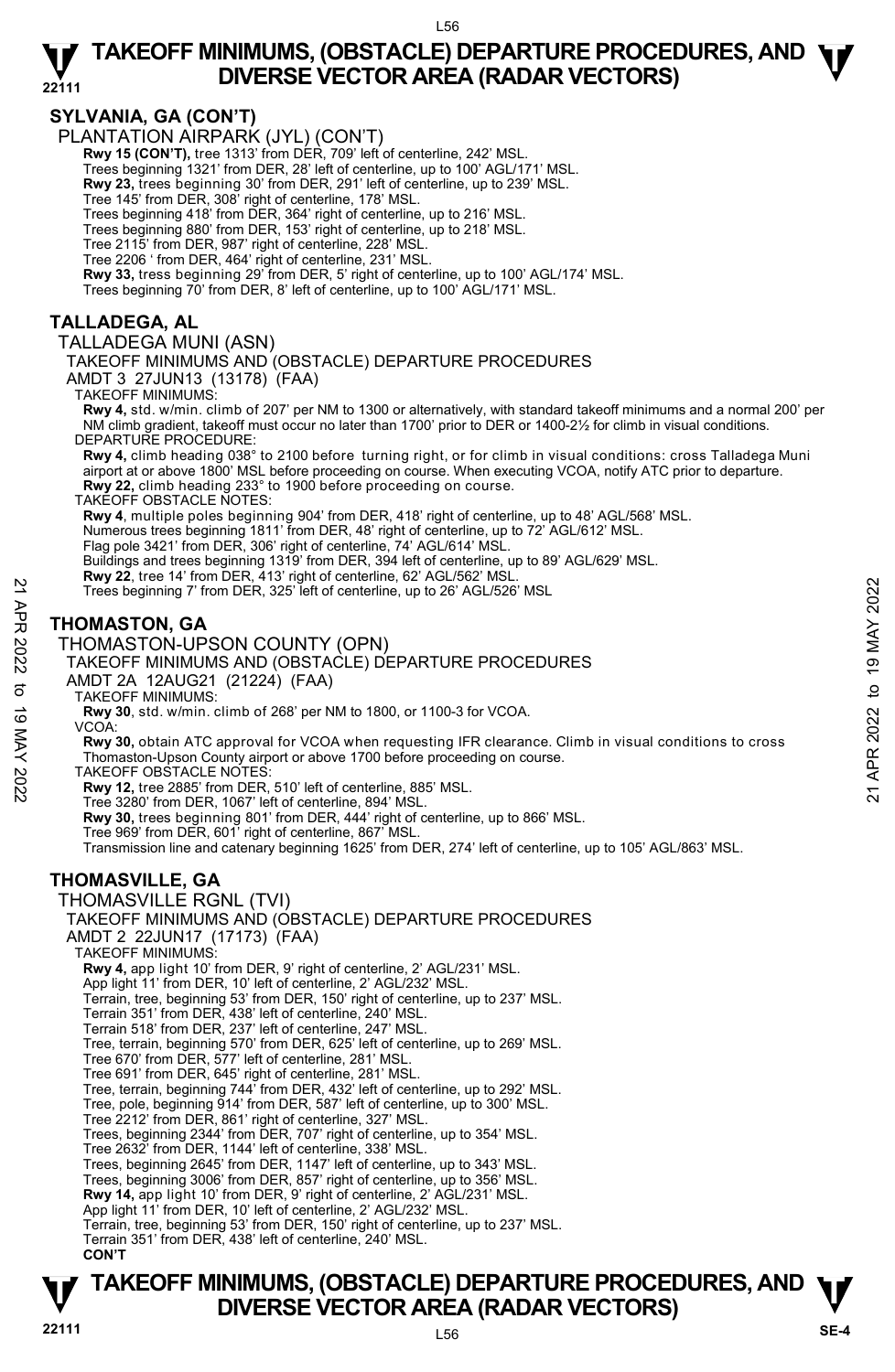#### L57

#### **22111 TAKEOFF MINIMUMS, (OBSTACLE) DEPARTURE PROCEDURES, AND**  $\Psi$ **<br>DIVERSE VECTOR AREA (RADAR VECTORS) DIVERSE VECTOR AREA (RADAR VECTORS)**

### **THOMASVILLE, GA (CON'T)**

THOMASVILLE RGNL (CON'T) **Rwy 14 (CON'T),** terrain 518' from DÉR, 237' left of centerline, 247' MSL Tree, terrain, beginning 570' from DER, 625' left of centerline, up to 269' MSL. Tree 670' from DER, 577' left of centerline, 281' MSL. Tree 691' from DER, 645' right of centerline, 281' MSL. Tree, terrain, beginning 744' from DER, 432' left of centerline, up to 292' MSL. Tree, pole, beginning 914' from DER, 587' left of centerline, up to 300' MSL. Tree 2212' from DER, 861' right of centerline, 327' MSL. Trees, beginning 2344' from DER, 707' right of centerline, up to 354' MSL. Tree 2632' from DER, 1144' left of centerline, 338' MSL. Trees, beginning 2645' from DER, 1147' left of centerline, up to 343' MSL. Trees, beginning 3006' from DER, 857' right of centerline, up to 356' MSL. **Rwy 22,** post, ground, beginning 78' from DER, 429' right of centerline, up to 6' AGL/249' MSL. Tree 79' from DER, 319' left of centerline, 248' MSL. Tree 336' from DER, 541' left of centerline, 302' MSL. Tree 343' from DER, 542' left of centerline, 304' MSL. Tree 445' from DER, 565' right of centerline, 317' MSL. Trees, beginning 458' from DER, 562' left of centerline, up to 319' MSL. Tree, road, beginning 491' from DER, 84' right of centerline, up to 335' MSL. Tree, road, beginning 647' from DER, 73' left of centerline, up to 331' MSL. Trees, beginning 827' from DER, 285' left of centerline, up to 337' MSL. Trees, beginning 1053' from DER, 53' left of centerline, up to 347' MSL. Trees, beginning 1058' from DER, 59' right of centerline, up to 337' MSL. Trees, beginning 1248' from DER, 26' right of centerline, up to 340' MSL. Trees, beginning 1262' from DER, 131' left of centerline, up to 349' MSL. Trees beginning 1372' from DER, 97' left of centerline, up to 351' MSL. Trees, beginning 1420' from DER, 101' right of centerline, up to 346' MSL. Tree 1671' from DER, 905' right of centerline, 350' MSL. Trees, beginning 1672' from DER, 40' right of centerline, up to 351' MSL. Tree 1763' from DER, 959' left of centerline, 355' MSL. Trees, beginning 1763' from DER, 70' left of centerline, up to 353' MSL. Tree 1966' from DER, 662' left of centerline, 355' MSL. Trees, beginning 1990' from DER, 89' left of centerline, up to 358' MSL. Trees, beginning 2093' from DER, 21' left of centerline, up to 361' MSL. Tree 2451' from DER, 490' right of centerline, 353' MSL. Trees, beginning 2475' from DER, 42' right of centerline, up to 357' MSL. Trees, beginning 2510' from DER, 588' right of centerline, up to 358' MSL. Trees, beginning 2592' from DER, 6' right of centerline, up to 364' MSL. Tree 4594' from DER, 70' left of centerline, 363' MSL. **Rwy 32,** tree 177' from DER, 491' left of centerline, 317' MSL. Trees, beginning 483' from DER, 537' right of centerline, up to 335' MSL. Tree 768' from DER, 603' left of centerline, 331' MSL. Trees, beginning 817' from DER, 157' left of centerline, up to 335' MSL. Tree 1064' from DER, 640' right of centerline, 337' MSL. Trees, beginning 1089' from DER, 55' right of centerline, up to 339' MSL. Tree 1622' from DER, 775' left of centerline, 337' MSL. Trees, beginning 1629' from DER, 78' left of centerline, up to 342' MSL. Trees, beginning 2461' from DER, 6' right of centerline, up to 342' MSL. Tree 3069' from DER, 232' right of centerline, 343' MSL. Trees, beginning 3253' from DER, 144' left of centerline, up to 351' MSL. Trees, beginning 3333' from DER, 208' right of centerline, up to 361' MSL. Trees, beginning 4595' from DER, 72' left of centerline, up to 364' MSL. **THOMSON, GA**  THOMSON-MCDUFFIE COUNTY (HQU) TAKEOFF MINIMUMS AND (OBSTACLE) DEPARTURE PROCEDURES AMDT 2 15SEP15 (16259) (FAA) TAKEOFF OBSTACLE NOTES: **Rwy 10,** t-l twr 178' from DER, 455' left of centerline, 35' AGL/529' MSL. Tree, t-l twr beginning 382' from DER, 48' left of centerline, up to 592' MSL. T-l twr 669' from DER, 623' right of centerline, 33' AGL/524' MSL. 22 Trees, beginning 1763' from DER, 70' left of centerline, up to 353' MSL.<br>
Trees, beginning 1763' from DER, 70' left of centerline, up to 358' MSL.<br>
Trees, beginning 1990' from DER, 89' left of centerline, up to 358' MSL

- T-l twrs beginning 686' from DER, 415' right of centerline, up to 35' AGL/531' MSL.
- T-l twr 730' from DER, 626' right of centerline, 40' AGL/532' MSL.
- Pole 999' from DER, 618' right of centerline, 60' AGL/553' MSL.
- Pole, bldg beginning 1001' from DER, 539' right of centerline, up to 556' MSL.
- T-l twr 1984' from DER, 333' right of centerline, 91' AGL/580' MSL. T-l twr 2005' from DER, 428' right of centerline, 99' AGL/588' MSL.
- Pole, t-l twr beginning 2127' from DER, 942' right of centerline, up to 589' MSL.
- **Rwy 28,** tree 200' from DER, 547' left of centerline, 477' MSL.
- Tree 425' from DER, 521' left of centerline, 479' MSL.
- Trees beginning 453' from DER, 537' right of centerline, up to 514' MSL.
- Tree 757' from DER, 654' left of centerline, 503' MSL.
- Trees beginning 3899' from DER, 1121' left of centerline, up to 562' MSL. **CON'T**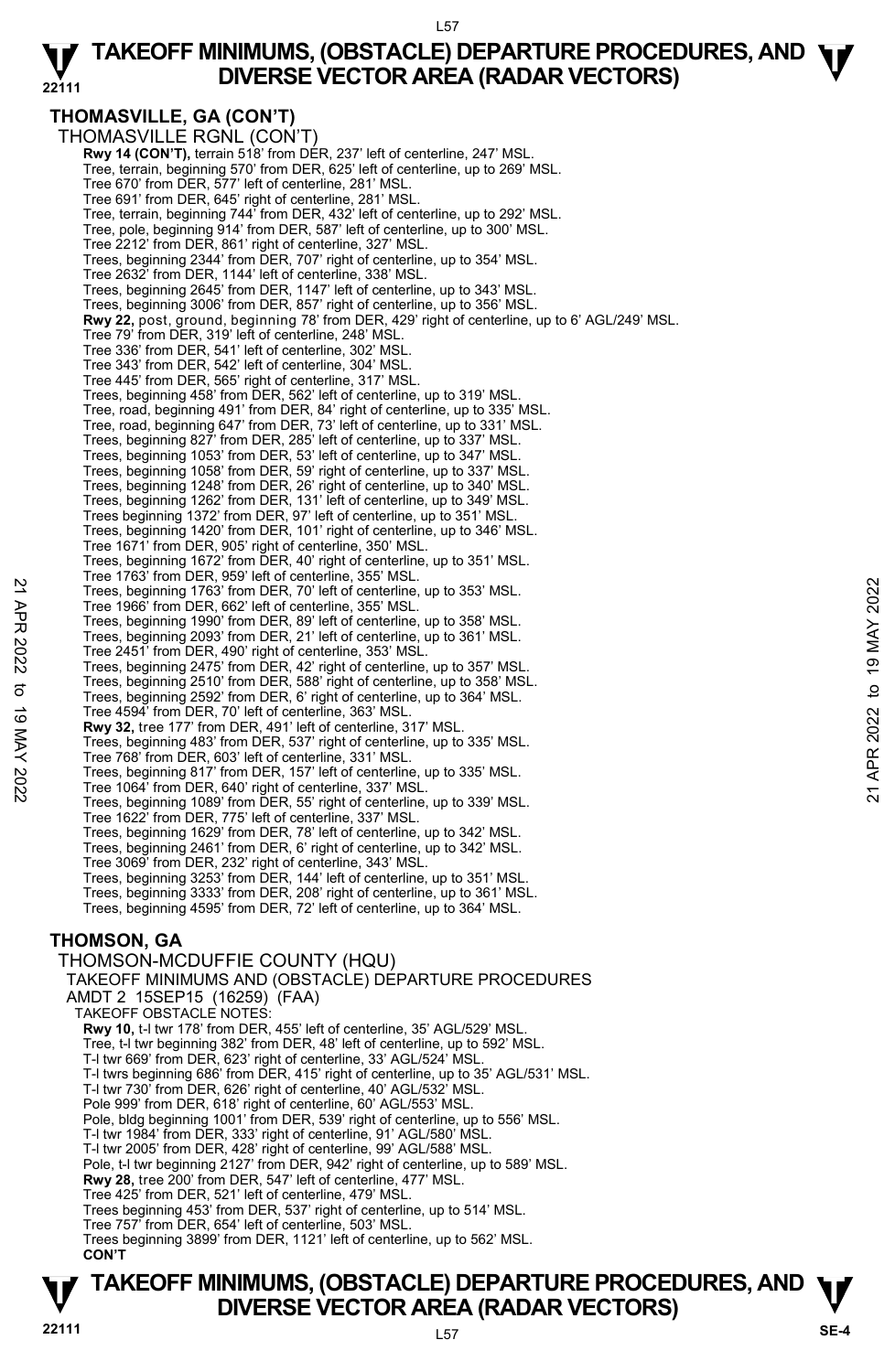**THOMSON, GA (CON'T)**  THOMSON-MCDUFFIE COUNTY (HQU) (CON'T) **Rwy 28 (CON'T),** tree 4902' from DER, 1248' left of centerline, 578' MSL. Trees beginning 4902' from DER, 1180' left of centerline, up to 578' MSL. **TIFTON, GA**  HENRY TIFT MYERS (TMA) TAKEOFF MINIMUMS AND (OBSTACLE) DEPARTURE PROCEDURES AMDT 6A 17AUG17 (17229) (FAA) TAKEOFF MINIMUMS: **Rwy 34,** 400-2¼ or std. with a min. climb of 360' per NM to 900. DEPARTURE PROCEDURE: **Rwy 28,** climb heading 277° to 1200 before turning right. **Rwy 34,** climb heading 332° to 900 before turning left. TAKEOFF OBSTACLE NOTES: **Rwy 10,** tree 167' from DER, 491' right of centerline, 377' MSL. Trees beginning 208' from DER, 308' left of centerline, up to 390' MSL. Trees beginning 618' from DER, 525' left of centerline, up to 403' MSL. Tree 791' from DER, 623' right of centerline, 384' MSL. Tree 840' from DER, 569' right of centerline, 393' MSL. Trees beginning 1274' from DER, 611' left of centerline, up to 413' MSL. Tree 1788' from DER, 788' left of centerline, 416' MSL. Trees beginning 1876' from DER, 660' left of centerline, up to 423' MSL. Trees beginning 1968' from DER, 161' right of centerline, up to 427' MSL. Tree 2402' from DER, 704' left of centerline, 428' MSL. **Rwy 16,** tree and runway light beginning 6' from DER, 60' right of centerline, up to 54' AGL/377' MSL.<br>Runway light 11' from DER, 59' left of centerline, 2' AGL/340' MSL. Tree 293' from DER, 565' right of centerline, 378' MSL. Tree and pole beginning 298' from DER, 441' right of centerline, up to 379' MSL. Tree 565' from DER, 647' left of centerline, 371' MSL. Trees beginning 567' from DER, 520' left of centerline, up to 376' MSL. Tree 603' from DER, 635' right of centerline, 414' MSL. Trees beginning 604' from DER, 421' right of centerline, up to 417' MSL. Trees beginning 972' from DER, 532' left of centerline, up to 380' MSL. Tree 2947' from DER, 572' right of centerline, 419' MSL. Trees beginning 2951' from DER, 470' right of centerline, up to 428' MSL. **Rwy 28,** tree 78' from DER, 287' right of centerline, 385' MSL. Trees beginning 139' from DER, 272' right of centerline, up to 392' MSL. Trees beginning 1074' from DER, 289' left of centerline, up to 410' MSL. Tree 1206' from DER, 558' left of centerline, 416' MSL. Trees beginning 1244' from DER, 24' left of centerline, up to 419' MSL. Tree 1281' from DER, 178' right of centerline, 403' MSL. Tree 1295' from DER, 223' right of centerline, 415' MSL. Trees beginning 1295' from DER, 88' right of centerline, up to 417' MSL. Trees beginning 1316' from DER, 456' left of centerline, up to 420' MSL. Trees beginning 1323' from DER, 296' left of centerline, up to 421' MSL. Trees beginning 1368' from DER, 154' left of centerline, up to 427' MSL. Tree and pole beginning 1409' from DER, 7' left of centerline, up to 430' MSL. Trees beginning 1445' from DER, 76' right of centerline, up to 421' MSL. Trees beginning 1480' from DER, 209' right of centerline, up to 425' MSL. Trees beginning 1537' from DER, 260' right of centerline, up to 426' MSL. Trees beginning 1555' from DER, 124' right of centerline, up to 429' MSL. Trees beginning 1625' from DER, 86' right of centerline, up to 430' MSL. Trees beginning 1676' from DER, on centerline, up to 434' MSL. Tree and pole beginning 1754' from DER, 34' right of centerline, up to 437' MSL. Tree 1898' from DER, 625' right of centerline, 92' AGL/439' MSL. Trees beginning 1899' from DER, 23' right of centerline, up to 441' MSL. Trees beginning 1929' from DER, 13' left of centerline, up to 433' MSL. Trees beginning 2743' from DER, 79' left of centerline, up to 434' MSL. Trees beginning 3117' from DER, 297' right of centerline, up to 450' MSL. Trees beginning 3452' from DER, 1116' right of centerline, up to 96' AGL/451' MSL. **Rwy 34,** trees beginning 9' from DER, 150' right of centerline, up to 358' MSL. Tree 76' from DER, 457' left of centerline, 57' AGL/398' MSL. Tree and pole beginning 178' from DER, 389' left of centerline, up to 405' MSL. Tree and pole beginning 282' from DER, 337' left of centerline, up to 428' MSL. Tree 667' from DER, 642' right of centerline, 416' MSL. Trees beginning 713' from DER, 510' right of centerline, up to 431' MSL. Trees beginning 832' from DER, 291' right of centerline, up to 436' MSL. Tree 2018' from DER, 964' left of centerline, 434' MSL. Trees beginning 2021' from DER, 618' left of centerline, up to 438' MSL. Trees beginning 2504' from DER, 890' left of centerline, up to 440' MSL. Tree 2584' from DER, 1173' left of centerline, 443' MSL. Trees beginning 2586' from DER, 132' left of centerline, up to 451' MSL. Trees beginning 2814' from DER, 938' right of centerline, up to 439' MSL. **CON'T** Trees beginning 567' from DER, 520' left of centerline, up to 376' MSL.<br>
Trees beginning 567' from DER, 520' left of centerline, up to 376' MSL.<br>
Trees beginning 697' from DER, 421' right of centerline, up to 417' MSL.<br>
T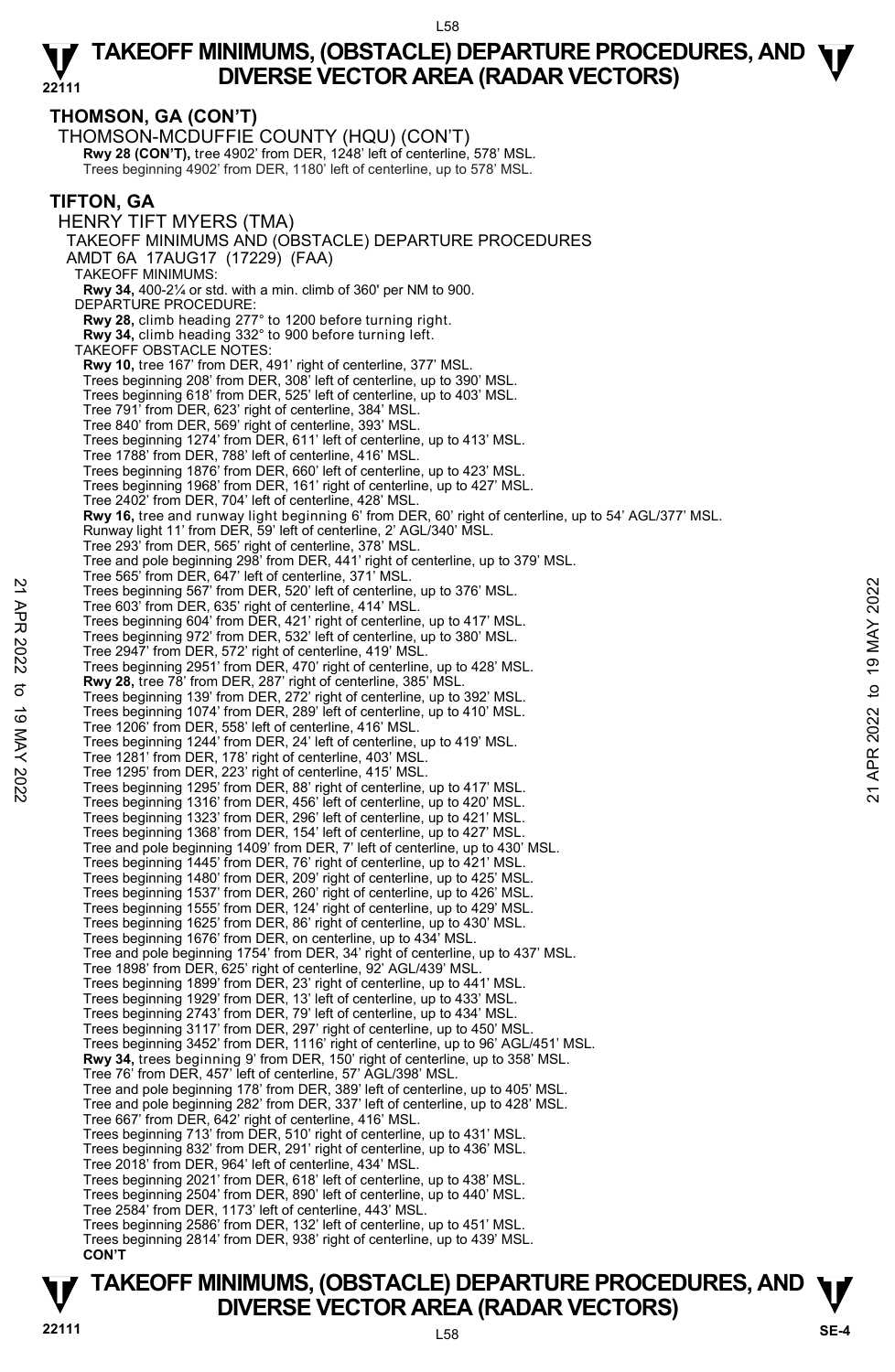### **TIFTON, GA (CON'T)**

HENRY TIFT MYERS (TMA) (CON'T)

 **Rwy 34 (CON'T),** tree 2932' from DER, 1033' right of centerline, 440' MSL.

Trees beginning 2933' from DER, 841' right of centerline, up to 443' MSL.

Trees beginning 3250' from DER, 393' right of centerline, up to 450' MSL.

Tower 5755' from DER, 1324' right of centerline, 155' AGL/523' MSL.

Tower 1.2 NM from DER, 273' right of centerline, 190' AGL/569' MSL.

Tower and antenna beginning 1.5 NM from DER, 789' left of centerline, up to 349' AGL/688' MSL.

Tower 1.9 NM from DER, 816' left of centerline, 292' AGL/652' MSL.

### **TOCCOA, GA**

TOCCOA RG LETOURNEAU FIELD (TOC)

TAKEOFF MINIMUMS AND (OBSTACLE) DEPARTURE PROCEDURES

AMDT 3A 10DEC15 (21364) (FAA)

TAKEOFF MINIMUMS:

**Rwy 3,** std. w/min. climb of 430' per NM to 2600 or 1600-3 for climb in visual conditions. **Rwy 27,** std. w/min. climb of 478' per NM to 2500 or 1600-3 for climb in visual conditions.

DEPARTURE PROCEDURE:

**Rwy 9,** climb heading 094° to 2000 before turning on course.

**Rwy 21,** climb heading 207° to 2200 before turning on course.

VCOA:

**Rwys 3, 27,** obtain ATC approval for climb in visual conditions when requesting IFR clearance. Climb in visual conditions to cross Toccoa RG Letourneau Field airport at or above 2600 MSL, before proceeding on course. TAKEOFF OBSTACLE NOTES:

**Rwy 3,** tree 142' from DER, 458' right of centerline, 57' AGL/1,032' MSL, scattered trees 71' from DER, 271' right of centerline, 57' AGL/989' MSL.

**Rwy 9,** terrain 99' from DER, 177' right of centerline, 975' MSL.

Terrain 108' from DER, 126' left of centerline, 955' MSL.

**Rwy 21,** terrain 29' from DER, 208' right of centerline 1023' MSL.

Tower 376' from DER, 520' left of centerline up to 39' AGL/1008' MSL.

Multiple trees 589' from DER, 196' right of centerline, up to 66' AGL/1120' MSL.

Multiple trees 553' from DER, 62' left of centerline, up to 89' AGL/1107' MSL.

**Rwy 27,** tower 1.2 NM from DER, 1818' left of centerline, 354' AGL/1364' MSL.

### **TROY, AL**

### TROY MUNI AT N KENNETH CAMPBELL FIELD (TOI)

# TAKEOFF MINIMUMS AND (OBSTACLE) DEPARTURE PROCEDURES Multiple trees 589' from DER, 196' right of centerline, up to 86' AGL/1120' MSL.<br>
Multiple trees 589' from DER, 196' right of centerline, up to 89' AGL/1107' MSL.<br>
Multiple trees 589' from DER, 196' right of centerline, u

AMDT 6 29MAY14 (14149) (FAA)

TAKEOFF MINIMUMS:

**Rwy 14,** std. w/min. climb of 280' per NM to 1200 or 1600-2½ for climb in visual conditions.

**Rwy 32,** std. w/min. climb of 281' per NM to 3200 or 1600-2½ for climb in visual conditions.

DEPARTURE PROCEDURE:

**Rwy 7,** climb heading 073° to 1000 before turning left.

**Rwy 14,** climb heading 147° to 1200 before turning right, for climb in visual conditions: cross Troy Muni at N. Kenneth Campbell field at or above 1800 MSL before proceeding on course. When executing VCOA, notify ATC prior to departure.

**Rwy 25,** climb heading 254° to 1700 before turning right.

**Rwy 32,** for climb in visual conditions: cross Troy Muni at N. Kenneth Campbell field at or above 1800 MSL before proceeding on course. When executing VCOA, notify ATC prior to departure. TAKEOFF OBSTACLE NOTES:

**Rwy 7,** sign 38' from DER, 425' right of centerline, 23' AGL/413' MSL.

Trees beginning 297' from DER, 339' left of centerline, up to 80' AGL/471' MSL. Trees beginning 802' from DER, 455' right of centerline, up to 65' AGL/449' MSL.

Trees beginning 1846' from DER, 363' left of centerline, up to 100' AGL/519' MSL.

**Rwy 14,** trees beginning 52' from DER, 338' left of centerline, up to 66' AGL/431' MSL.

Trees beginning 305' from DER, 330' right of centerline, up to 60' AGL/425' MSL. Trees beginning 548' from DER, 84' left of centerline, up to 100' AGL/465' MSL.

Trees beginning 1176' from DER, 32' right of centerline, up to 95' AGL/449' MSL.

Pole and trees beginning 1.1 NM from DER, left and right of centerline, up to 100' AGL/606' MSL.<br>**Rwy 25,** trees beginning 31' from DER. 476' left of centerline, up to 100' AGL/447' MSL.

Trees beginning 119' from DER. 420' right of centerline, up to 45' AGL/414' MSL.

Trees beginning 1485' from DER, 761' right of centerline, up to 80' AGL/523' MSL.

Tree 4066' from DER, 1355' left of centerline, 100' AGL/519' MSL.

**Rwy 32,** terrain and brush beginning 148' from DER, left and right of centerline, up to 12' AGL/427' MSL.

Terrain, brush, and trees beginning 673' from DER, left and right of centerline, up to 65' AGL/505' MSL. Pole, brush, and trees beginning 1979' from DER, left and right of centerline, up to 100' AGL/549' MSL.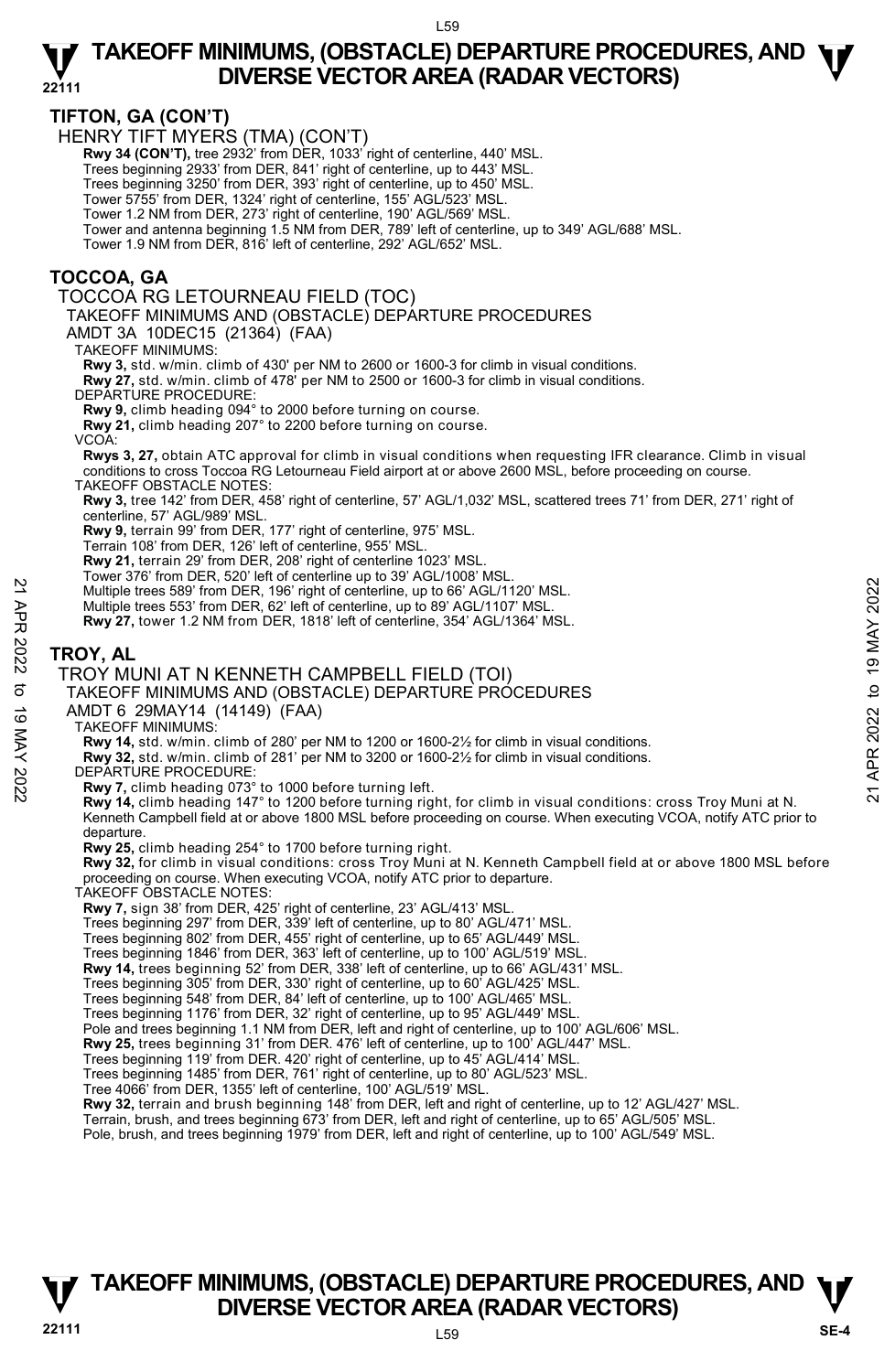### **TUSCALOOSA, AL**

TUSCALOOSA NTL (TCL)

TAKEOFF MINIMUMS AND (OBSTACLE) DEPARTURE PROCEDURES

AMDT 2A 11MAR10 (21280) (FAA)

TAKEOFF MINIMUMS:

**Rwy 4,** 300-2 or std. w/min. climb of 271' per NM to 500. **Rwy 12,** 400-2½ or std. w/min. climb of 217' per NM to 600, or alternatively, with std. takeoff minimums and a normal 200' per NM climb gradient, takeoff must occur no later than 1900' prior to DER.

**Rwy 30,** 300-2¼ or std. w/min. climb of 207' per NM to 600, or alternatively, with std. takeoff minimums and a normal 200' per NM climb gradient, takeoff must occur no later than 1400' prior to DER. TAKEOFF OBSTACLE NOTES:

**Rwy 4,** tower 4604' from DER, 344' left of centerline, 125' AGL/320' MSL.

Trees beginning 1129' from DER, left and right of centerline, up to 103' AGL/263' MSL. Trees beginning 4525' from DER, left and right of centerline, up to 95' AGL/330' AGL.

Trees beginning 1.3 NM from DER, 523' left of centerline, up to 100' AGL/409' MSL.

**Rwy 12,** multiple trees beginning 562' from DER, 157' right of centerline, up to 78' AGL/251' MSL.<br>Multiple trees beginning 575' from DER, 62' left of centerline, up to 78' AGL/216' MSL.

**Rwy 22,** trees beginning 423' from DER, 587' left of centerline, up to 63' AGL/203' MSL.

Tree 1419' from DER, 506' right of centerline, 54' AGL/195' MSL.

**Rwy 30,** light pole 684' from DER, 384' left of centerline 61' AGL/213' MSL.

Trees beginning 839' from DER, 169' left of centerline up to 100' AGL/449' MSL. Trees beginning 381' from DER, 229' right of centerline, up to 89' AGL/258' MSL.

Railroad 623' from DER, 157' right of centerline, 25' AGL/190' MSL. Vehicle on road 413' from DER, 136' right of centerline, 17' AGL/181' MSL.

### **TUSKEGEE, AL**

MOTON FIELD MUNI (06A)

TAKEOFF MINIMUMS AND (OBSTACLE) DEPARTURE PROCEDURES ORIG 09APR09 (09099) (FAA)

TAKEOFF OBSTACLE NOTES:

**Rwy 13,** trees beginning 5' from DER, 295' right of centerline, up to 100' AGL/389' MSL.

Trees beginning 6' from DER, 304' left of centerline, up to 100' AGL/359' MSL.<br>**Rwy 31,** trees beginning 12' from DER, 219' right of centerline, up to 100' AGL/359' MSL.

Vehicle 464' from DER, 601' left of centerline, up to 15' AGL/284' MSL.

Trees beginning 929' from DER, 568' left of centerline, up to 100' AGL/369' MSL.

### **VALDOSTA, GA**

VALDOSTA RGNL (VLD)

TAKEOFF MINIMUMS AND (OBSTACLE) DEPARTURE PROCEDURES

AMDT 2 18NOV10 (10322) (FAA)

TAKEOFF MINIMUMS:

**Rwy 31,** std. w/ min. climb of 220' per NM to 900 or 900-2½ for climb in visual conditions. DEPARTURE PROCEDURE: 21 ARCOFF OBSTACLE NOTES. 295' right of centerline, up to 100' AGL/389' MSL.<br>
22 Trees beginning 6' from DER, 304' left of centerline, up to 100' AGL/359' MSL.<br>
22 Trees beginning 122 from DER, 2019 right of centerline, u

**Rwy 31,** for climb in visual conditions: cross Valdosta RGNL Airport at or above 1000 MSL before proceeding on course.

TAKEOFF OBSTACLE NOTES:

**Rwy 4,** trees beginning 57' from DER, 227' right of centerline, up to 100' AGL/267' MSL. Trees beginning 1524' from DER, 92' left of centerline, up to 100' AGL/319' MSL. Vehicles on roadway beginning 845' from DER, 605' right of centerline, up to 15' AGL/214' MSL. **Rwy 13,** trees beginning 1316' from DER, 125' left of centerline, up to 100' AGL/299' MSL. Trees beginning 1803' from DER, 44' right of centerline, up to 100' AGL/289' MSL. **Rwy 17,** trees beginning 1794' from DER, 454' right of centerline, up to 100' AGL/309' MSL. Trees beginning 861' from DER, 110' left of centerline, up to 100' AGL/289' MSL. **Rwy 22,** railroad 722' from DER, 324' right of centerline, 23' AGL/220' MSL. Trees beginning 75' from DER, 159' right of centerline, up to 100' AGL/250' MSL. Trees beginning 70' from DER, 165' left of centerline, up to 100' AGL/241' MSL. Bush 244' from DER, 77' left of centerline, up to 16' AGL/206' MSL. **Rwy 31,** trees beginning 465' from DER, 277' right of centerline, up to 100' AGL/270' MSL. Trees beginning 600' from DER, 2' left of centerline, up to 100' AGL/309' MSL. **Rwy 35,** trees beginning 1653' from DER, 246' right of centerline, up to 100' AGL/256' MSL. Trees beginning 1669' from DER, 135' left of centerline, up to 100' AGL/289' MSL. DIVERSE VECTOR AREA (RADAR VECTORS)

AMDT 1 08DEC16 (16343) (FAA)

 **Rwys 4, 13, 17, 22, 35,** heading as assigned by ATC.  **Rwy 31,** heading as assigned by ATC; requires min. climb of 230' per NM to 700.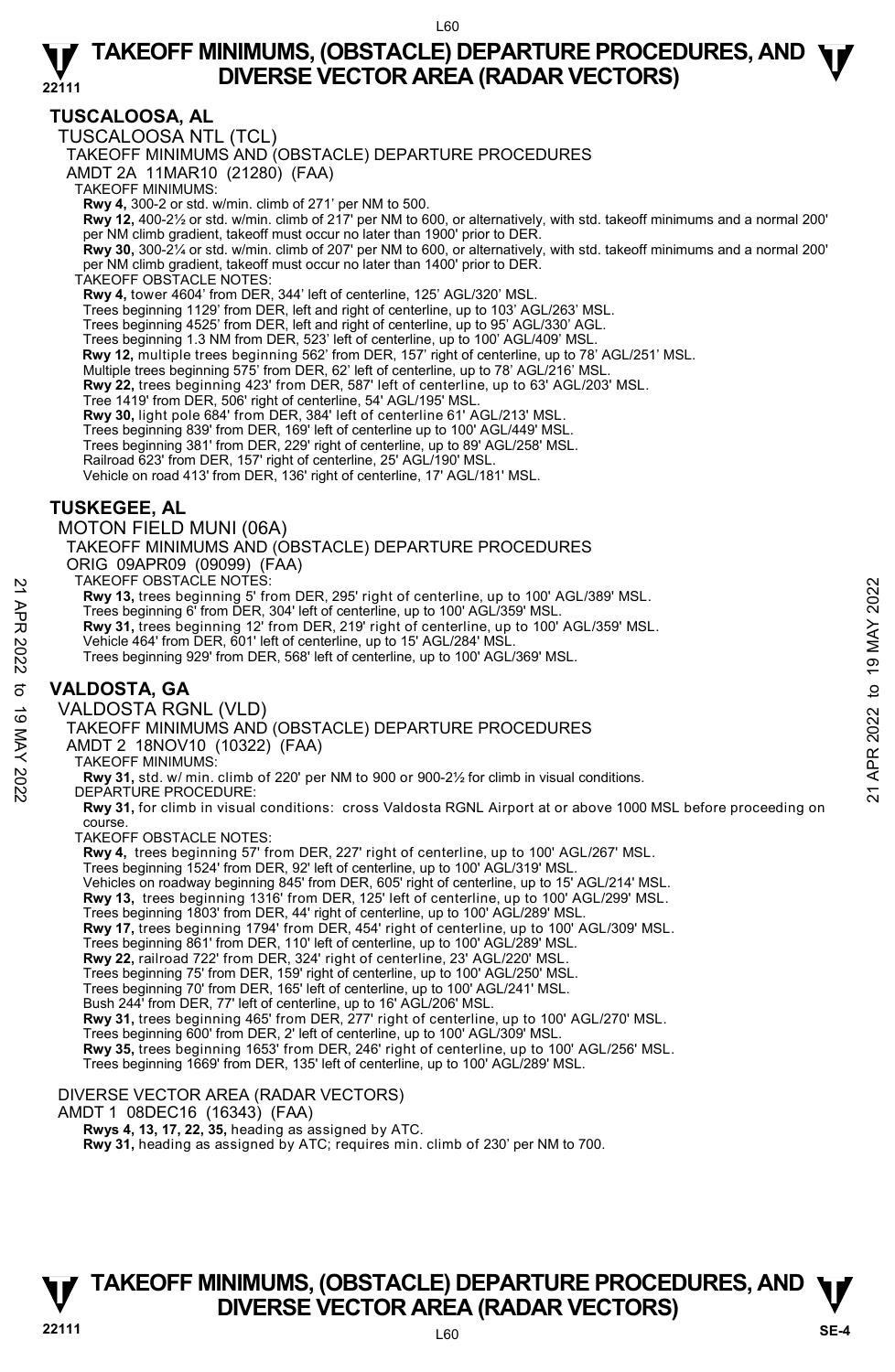### **VERNON, AL**

**22111**  LAMAR COUNTY (M55) TAKEOFF MINIMUMS AND (OBSTACLE) DEPARTURE PROCEDURES AMDT 2 23SEP10 (10266) (FAA) TAKEOFF MINIMUMS: **Rwy 17,** 300-1. TAKEOFF OBSTACLE NOTES: **Rwy 17,** vehicle 2255' from DER, 72' left of centerline, 15' AGL/515' MSL. Trees beginning 382' from DER, 110' right of centerline, up to 100' AGL/579' MSL. Trees beginning 181' from DER, 168' left of centerline, up to 100' AGL/596' MSL. **Rwy 35,** trees beginning 26' from DER, 235' left of centerline, up to 100' AGL/559' MSL. Trees beginning 305' from DER, 328' right of centerline, up to 100' AGL/559' MSL. **VIDALIA, GA**  VIDALIA RGNL (VDI) TAKEOFF MINIMUMS AND (OBSTACLE) DEPARTURE PROCEDURES AMDT 2 20AUG15 (15232) (FAA) TAKEOFF MINIMUMS: **Rwy 32,** 300-1½ or std. w/min. climb of 225' per NM to 500, or alternatively, with standard takeoff minimums and a normal per NM climb gradient, takeoff must occur no later than 1600' prior to DER. TAKEOFF OBSTACLE NOTES: **Rwy 7,** sign 32' from DER, 75' left of centerline, 1' AGL/270' MSL. Trees beginning 324' from DER, 574' left of centerline, up to 75' AGL/305' MSL. Trees beginning 969' from DER, 706 right of centerline, up to 85' AGL/325' MSL. Tree 3121' from DER, 936' left of centerline, 118' AGL/348' MSL. **Rwy 14,** trees beginning 14' from DER, 228' right of centerline, up to 73' AGL/333' MSL.<br>Trees beginning 29' from DER, 328' left of centerline, up to 80' AGL/342' MSL. Trees beginning 1258' from DER, left and right of centerline, up to 102' AGL/338' MSL. **Rwy 25,** REILs 8' from DER, 90' left and right of centerline, 1' AGL/274' MSL. Trees beginning 8' from DER, 262' right of centerline, up to 85' AGL/355' MSL. Terrain 24' from DER, 331' right of centerline, 280' MSL. Trees beginning 88' from DER, 284' left of centerline, up to 99' AGL/339' MSL. **Rwy 32**, trees beginning 4' from DER, 271' left of centerline, up to 105' AGL/345' MSL. Trees beginning 57' from DER, 318' right of centerline, up to 82' AGL/338' MSL. Trees beginning 1157' from DER, left and right of centerline, up to 103' AGL/357' MSL. Water tower 5411' from DER, 1012' right of centerline, 134' AGL/424' MSL. **WASHINGTON, GA**  WASHINGTON/WILKES COUNTY (IIY) TAKEOFF MINIMUMS AND (OBSTACLE) DEPARTURE PROCEDURES AMDT 1 27JAN22 (22027) (FAA) TAKEOFF OBSTACLE NOTES: **Rwy 13,** terrain 9' from DER, 130' right of centerline, 634' MSL. Tree, pole beginning 191' from DER, 5' right of centerline, up to 700' MSL. Tree 193' from DER, 170' left of centerline, 648' MSL. Tree 195' from DER, 267' left of centerline, 652' MSL. Trees beginning 339' from DER, 80' left of centerline, up to 695' MSL. Trees beginning 844' from DER, 503' left of centerline, up to 699' MSL. Tree 891' from DER, 397' left of centerline, 705' MSL. Trees beginning 951' from DER, 13' left of centerline, up to 707' MSL. Trees beginning 2131' from DER, 330' right of centerline, up to 709' MSL. Trees beginning 2387' from DER, 564' right of centerline, up to 715' MSL.<br>**Rwy 31,** tree 7' from DER, 452' right of centerline, 691' MSL. Terrain 29' from DER, 216' left of centerline, 650' MSL. Vehicle on road 140' from DER, 338' left of centerline, 666' MSL. Tree, vehicle on road beginning 158' from DER, 353' left of centerline, up to 751' MSL. Tree 190' from DER, 448' right of centerline, 702' MSL. Tree, pole, vehicle on road, elevator, grain elevator beginning 279' from DER, 26' left of centerline, up to 752' MSL. Trees beginning 320' from DER, 448' right of centerline, up to 704' MSL. Terms beginning 8' from DER, 38' right of centerline, ap to 85' AGL/355' MSL.<br>
Terms 24' from DER, 331' right of centerline, up to 99' AGL/339' MSL.<br>
Trees beginning 88' from DER, 284' left of centerline, up to 195' AGL/33

Tree, vehicle on road beginning 506' from DER, 6' right of centerline, up to 721' MSL.

Trees beginning 870' from DER, 641' right of centerline, up to 727' MSL.

Trees beginning 2977' from DER, 19' left of centerline, up to 754' MSL. Trees beginning 3124' from DER, 52' right of centerline, up to 744' MSL.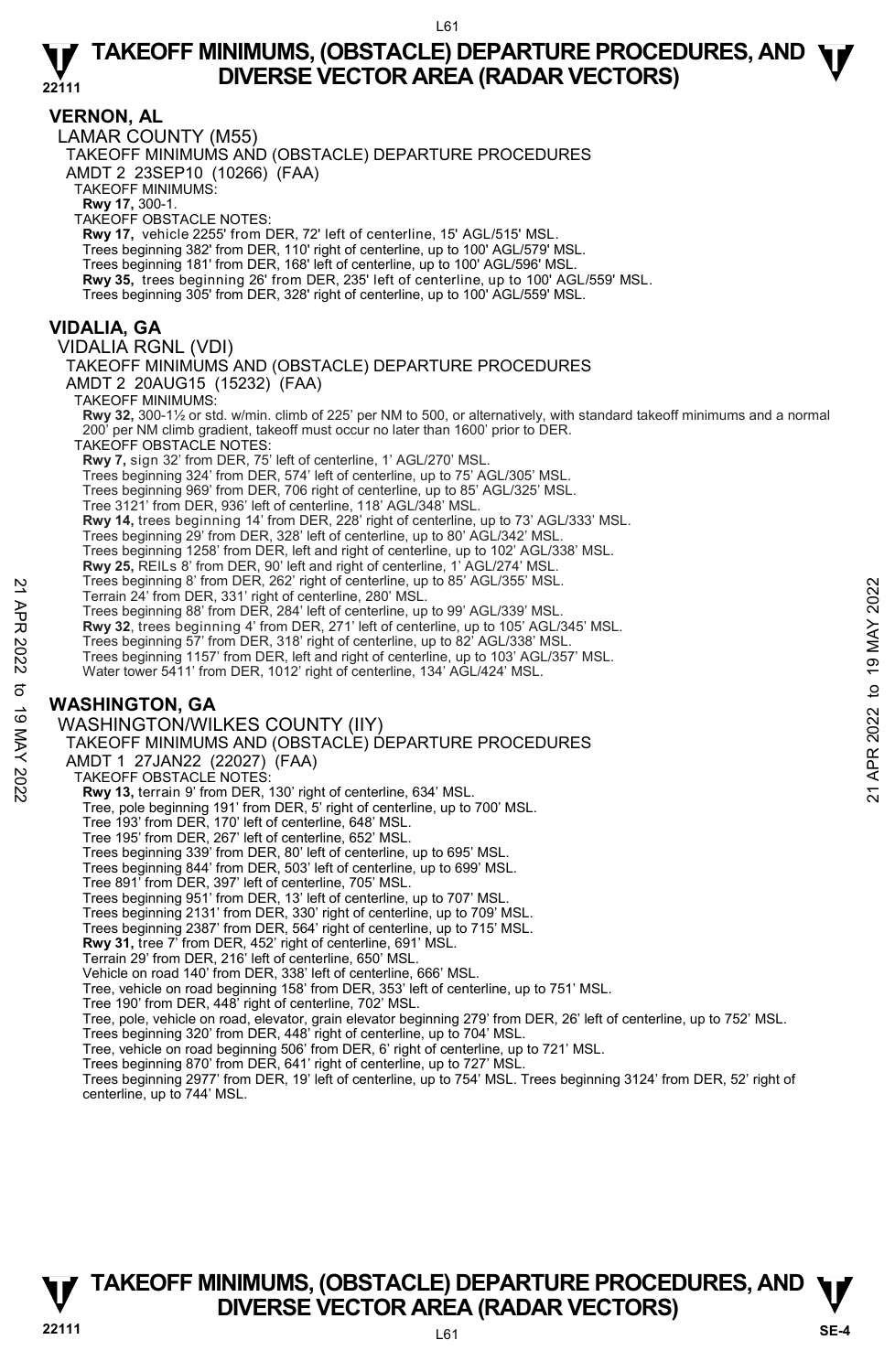### **WAYCROSS, GA**

WAYCROSS-WARE COUNTY (AYS) TAKEOFF MINIMUMS AND (OBSTACLE) DEPARTURE PROCEDURES AMDT 2 04FEB16 (16035) (FAA) TAKEOFF MINIMUMS: **Rwy 19,** 500-3 or std. w/min. climb of 230' per NM to 700. TAKEOFF OBSTACLE NOTES: **Rwy 1,** vehicle on road beginning 66' from DER, 182' right of centerline, up to 15' AGL/147' MSL. Poles and trees beginning 934' from DER, 698' right of centerline, up to 100' AGL/253' MSL. Gen util 13' from DER, 153' left of centerline, 1' AGL/141' MSL. Trees beginning 1964' from DER, 860' left of centerline, up to 100' AGL/242' MSL. **Rwy 5,** trees beginning 21' from DER, 63' right of centerline, up to 31' AGL/141' MSL. Trees beginning 785' from DER, 8' right of centerline, up to 100' AGL/217' MSL. Trees beginning 10' from DER, 282' left of centerline up to 100' AGL/185' MSL. Trees beginning 701' from DER, 2' left of centerline, up to 100' AGL/232' MSL. **Rwy 13,** trees beginning 11' from DER, 5' right of centerline, up to 100' AGL/250' MSL.<br>Trees and poles beginning 658' from DER, 3' left of centerline, up to 100' AGL/237' MSL. Catenary 2559' from DER, 886' left of centerline, 78' AGL/216' MSL. **Rwy 19,** tower 2.5 NM from DER, 1012' right of centerline, 417' AGL/557' MSL. Vehicle on road beginning 115' from DER, 226 right of centerline up to 15' AGL/147' MSL. Trees and poles beginning 9' from DER, 47' right of centerline, up to 100' AGL/238' MSL. Poles and trees beginning 1092' from DER, 2' left of centerline, up to 100' AGL/233' MSL. **Rwy 23,** trees beginning 69' from DER, right and left of centerline, up to 100' AGL/249' MSL. **Rwy 31,** tower 55' from DER, 255' left of centerline, 48' AGL/187' MSL. Vehicle on road beginning 110' from DER, 364' left of centerline, up to 15' AGL/155' MSL. Trees beginning 1741' from DER, 791' left of centerline, up to 100' AGL/216' MSL. Trees beginning 2852' from DER, 216' right of centerline, up to 100' AGL/254' MSL.

### **WAYNESBORO, GA**

BURKE COUNTY (BXG)

TAKEOFF MINIMUMS AND (OBSTACLE) DEPARTURE PROCEDURES ORIG 30AUG07 (07242) (FAA) 21 TAKEOFF MINIMUMS AND (OBSTACLE) DEPARTURE PROCEDURES<br>
22 TAKEOFF MINIMUMS AND (OBSTACLE) DEPARTURE PROCEDURES<br>
22 TAKEOFF MINIMUMS AND (OBSTACLE) DEPARTURE PROCEDURES<br>
22 TAKEOFF MINIMUMS AND (OBSTACLE) eft of centerli

TAKEOFF OBSTACLE NOTES:

**Rwy 8,** trees beginning 485' from DER, 129' left of centerline, up to 100' AGL/440' MSL.

Trees beginning 2228' from DER, 82' right of centerline, up to 100' AGL/409' MSL.

**Rwy 26,** trees beginning 3053' from DER, 800' left of centerline, up to 100' AGL/ 439' MSL.

Trees beginning 3843' from DER, 416' right of centerline, up to 100' AGL/429' MSL.

### **WETUMPKA, AL**

WETUMPKA MUNI (08A)

TAKEOFF MINIMUMS AND (OBSTACLE) DEPARTURE PROCEDURES

ORIG 03JUN10 (10154) (FAA)

TAKEOFF MINIMUMS: **Rwys 18, 36,** NA-Environmental.

**Rwy 27,** 500-3 with minimum climb of 220' per NM to 800 or standard with minimum climb of 450' per NM to 600 or 1000-2½ for climb in visual conditions.

DEPARTURE PROCEDURE:

**Rwy 27,** for climb in visual conditions cross Wetumpka Muni airport at or above 1000 before proceeding on course. TAKEOFF OBSTACLE NOTES:

**Rwy 9,** vehicle on roadway 471' from DER, 591' left of centerline, up to 15' AGL/214' MSL.

Trees beginning 540' from DER, left and right of centerline, up to 100' AGL/299' MSL.

**Rwy 27,** building 453' from DER, 434' right of centerline, 25' AGL/224' MSL.

Vehicles on roadway 617' from DER, left and right of centerline, up to 15' AGL/214' MSL.

Trees beginning 1314' from DER, 50' right of centerline, up to 100' AGL/309' MSL.

Power lines beginning 2243' from DER, left and right of centerline, up to 88' AGL/322' MSL. Trees beginning 3454' from DER, left and right of centerline, up to 100' AGL/409' MSL.

Rising terrain and trees beginning 1.7 miles from DER, left and right of centerline, up to 200' AGL/639' MSL.